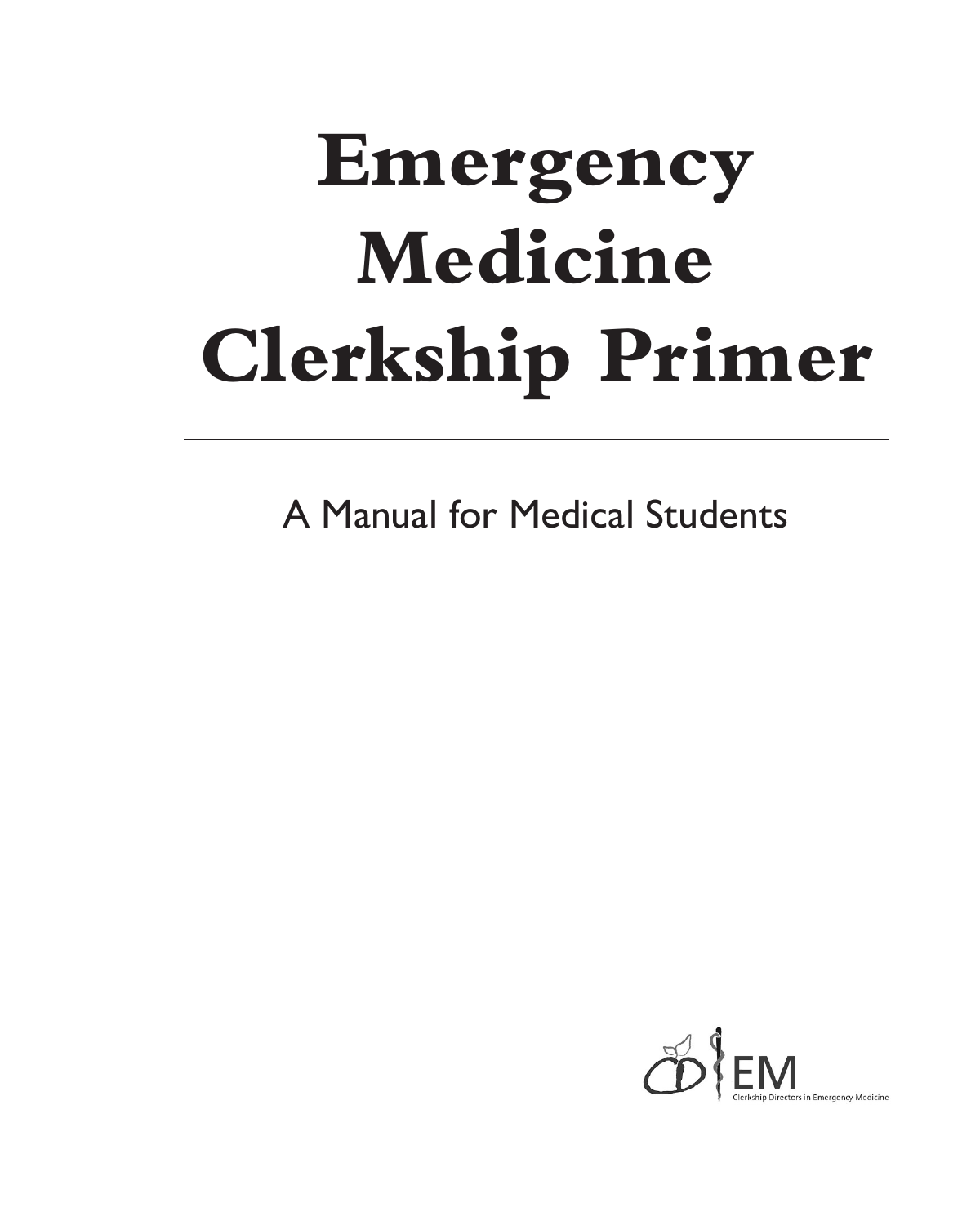The "Clerkship Directors in Emergency Medicine" (CDEM), formed in 2008, is the first "Academy" within the membership of the Society for Academic Emergency Medicine (SAEM). CDEM members are medical student educators who are committed to enhancing medical student education within our specialty. CDEM will provide an opportunity for emergency medicine clerkship directors and medical student educators to join forces, collaborate, and become a unified voice at the national level.

CDEM thanks the Department of Emergency Medicine, University of Rochester School of Medicine and Dentistry for its support of the editing and design of this primer.

| Primer Medical Editor: | Chrysa Cullather |
|------------------------|------------------|
| Design:                | Chrysa Cullather |

An electronic version of this primer in Adobe Acrobat (for reproduction) is available on the CDEM Web site

Copyright ©2011 Clerkship Directors in Emergency Medicine

All rights reserved. No part of this book may be reproduced or transmitted in any form or by any means, electronic or mechanical, including, without limitations, photocopying, recording, or by any information storage or retrieval system, without written permission from the publisher.

Clerkship Directors in Emergency Medicine 2340 S. River Road, Suite 200 Des Plaines, IL 60018

Telephone: (847) 813-9823 Fax: (847) 813-5450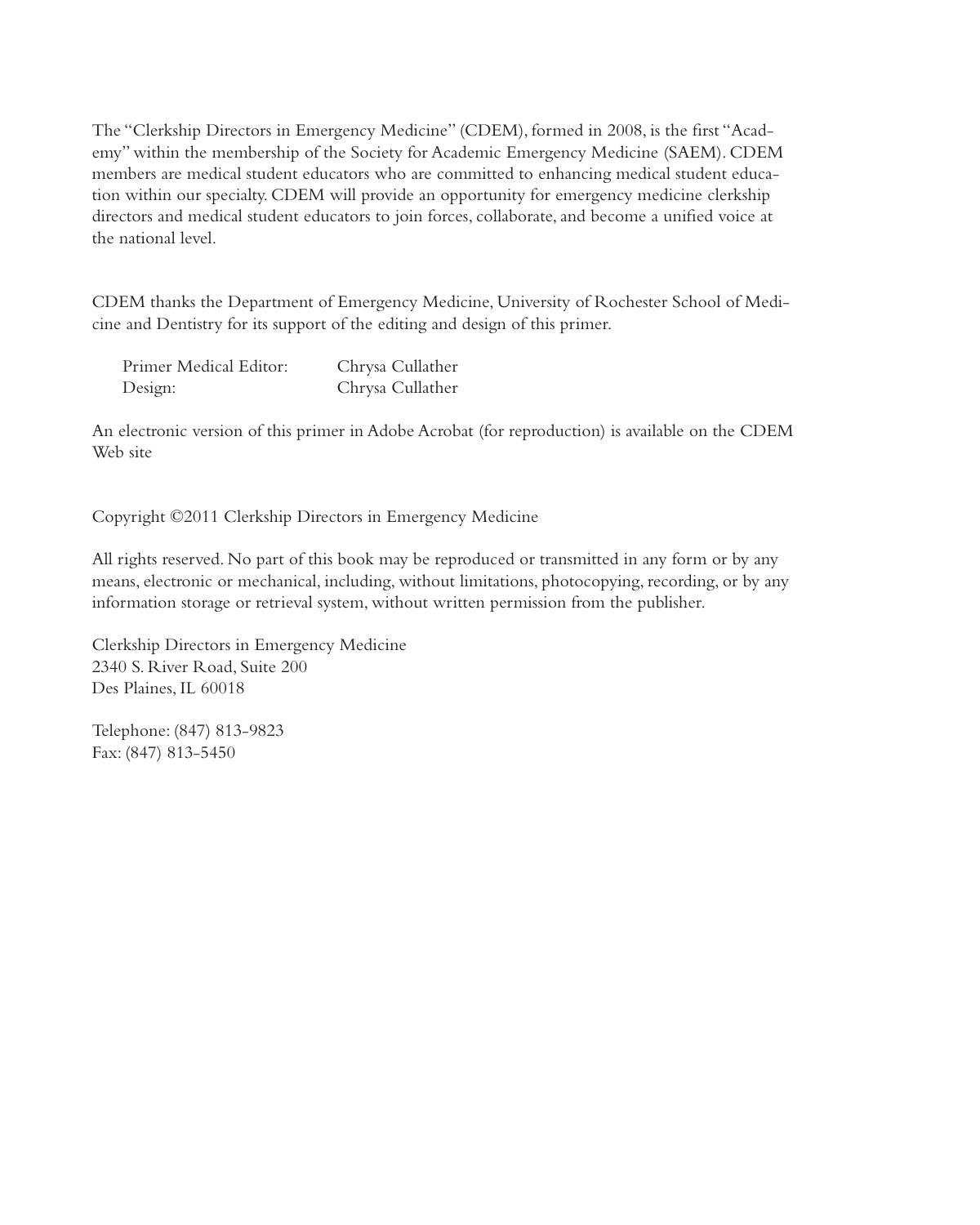### *Preface*

THE FOCUS OF *Emergency Medicine Clerkship Primer: A Manual for Medical Students* is to assist medical students throughout their emergency medicine clerkship. Although the target audience for this manual is primarily junior and senior medical students, we believe that emergency medicine interns and offservice residents will benefit from the majority of the topics reviewed. Our goal is to produce a high-quality, professional guide that highlights the uniqueness of our specialty. This guide should provide the reader with a detail-oriented approach to thinking like an emergency physician—essentially a "how to" manual. The Primer can be considered a supplement to the many highquality emergency medicine texts currently available. However, different from these, the Primer focuses on aspects of our specialty that are often overlooked or underrepresented in traditional textbooks. Before the development of this Primer, a comprehensive manual such as this was not available to the masses of medical students across the country. Good luck on your emergency medicine rotation.

David A. Wald, DO

Director of Undergraduate Medical Education Associate Professor of Emergency Medicine Department of Emergency Medicine Temple University School of Medicine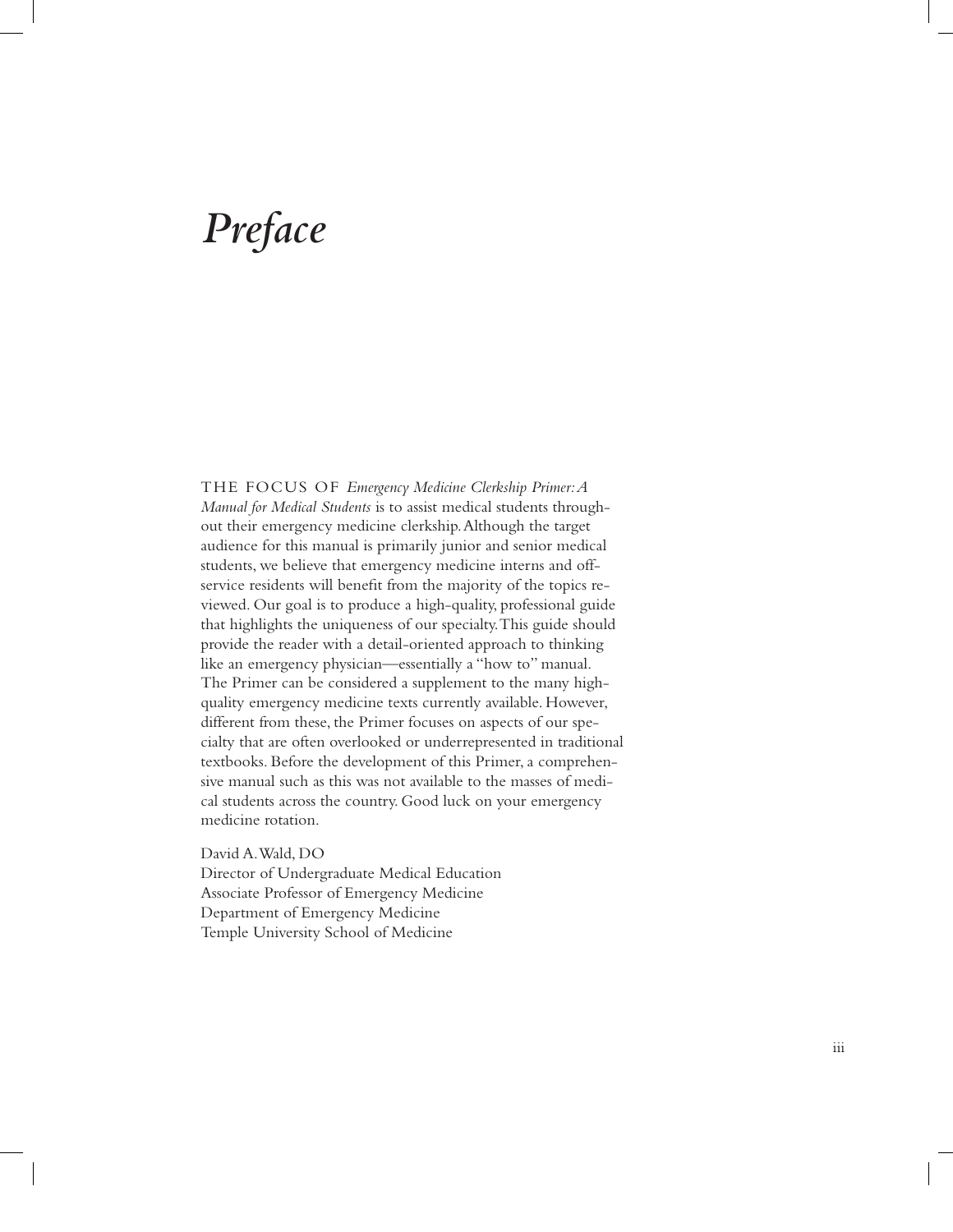#### iv • Contributors

#### Project Editor and Lead Author

David A. Wald, DO *Temple University School of Medicine*

#### Associate Editors and Contributing Authors

Douglas S. Ander, MD *Emory University School of Medicine*

Jonathan Fisher, MD *Harvard Medical School*

Michelle Lin, MD *University of California, San Francisco, School of Medicine San Francisco General Hospital and Trauma Center*

David E. Manthey, MD *Wake Forest University School of Medicine*

#### Contributing Authors

Michael S. Beeson, MD, MBA *Northeastern Ohio Universities College of Medicine*

Michael DeAngelis, MD *Temple University School of Medicine*

Nicole DeIorio, MD *Oregon Health and Science University*

Gus M. Garmel, MD *Stanford University School of Medicine Permanente Medical Group, Kaiser Santa Clara, California*

Charles J. Gerardo, MD *Duke University School of Medicine*

Julianna Jung, MD *Johns Hopkins School of Medicine*

Sorabh Khandelwal, MD *Ohio State University College of Medicine*

Charles L. Maddow, MD *University of Rochester School of Medicine and Dentistry*

Scott Murray, MD *University of Connecticut School of Medicine*

Robert Rogers, MD *University of Maryland School of Medicine*

Emily Senecal, MD *Harvard Medical School*

Edward Stettner, MD *Emory University School of Medicine*

Lynda Daniel-Underwood, MD *Loma Linda University School of Medicine*

Joshua Wallenstein, MD *Emory University School of Medicine*

Lori Weichenthal, MD *University of California, San Francisco, School of Medicine*

Collette Wyte, MD *Wayne State University School of Medicine William Beaumont Hospital*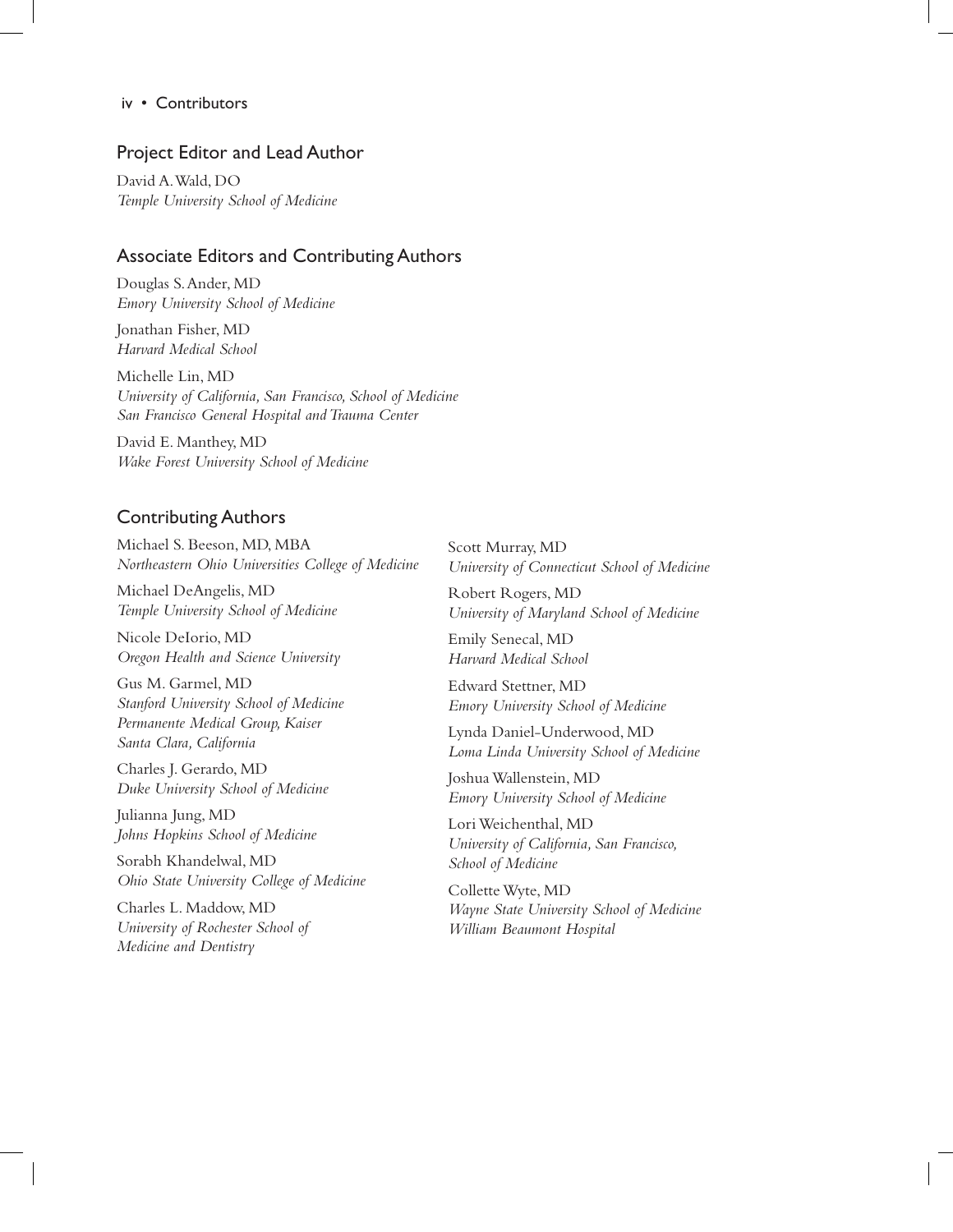### *Contents*

 $\overline{\phantom{a}}$  |

| Chapter 1. Introduction to the Specialty of Emergency                                                |
|------------------------------------------------------------------------------------------------------|
| Chapter 2. Introduction to the Emergency Medicine                                                    |
| Chapter 3. Emergency Medicine Clerkship Goals and                                                    |
| Chapter 4. Unique Educational Aspects of Emergency                                                   |
| Chapter 5. Differences Between the Emergency<br>Department, the Office, and the Inpatient Setting 17 |
| Chapter 6. Undifferentiated and Differentiated Patients  23                                          |
| Chapter 7. Performing a Complaint-Directed History and                                               |
|                                                                                                      |
| Chapter 9. Developing a Case-Specific Differential Diagnosis 43                                      |
| Chapter 10. Diagnostic Testing in the Emergency                                                      |
| Chapter 11. Developing Your Plan of Action  53                                                       |
| Chapter 12. Diagnosis: Is It Possible? Is It Necessary? 59                                           |
| Chapter 13. Disposition of the Emergency                                                             |

v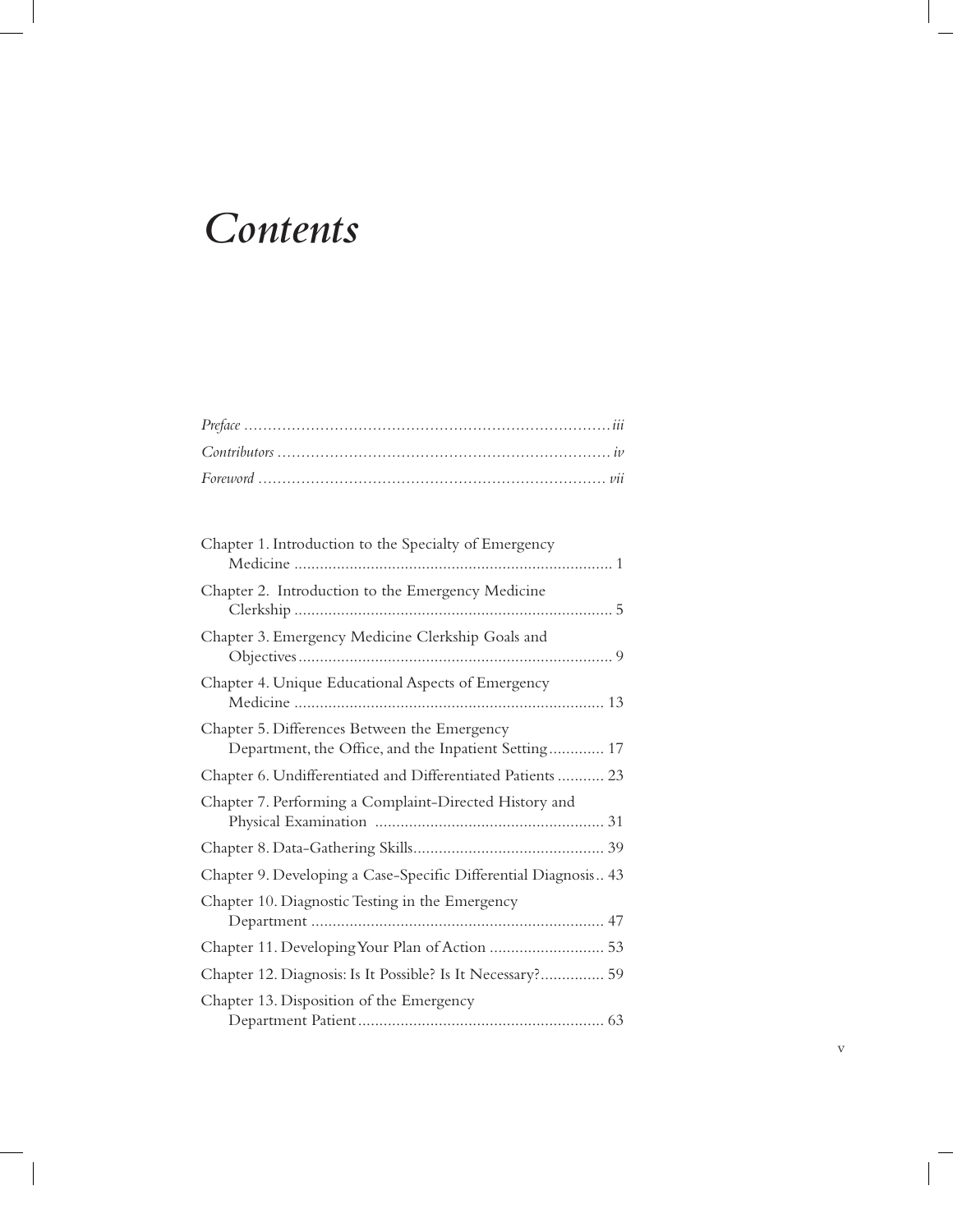#### vi • Contents

 $\overline{\phantom{a}}$ 

| Chapter 16. Enhancing Your Oral Case Presentation Skills 77 |
|-------------------------------------------------------------|
| Chapter 17. Interacting With Consultants and Primary Care   |
| Chapter 18. Patient Satisfaction—Meeting Patients'          |
|                                                             |
|                                                             |
| Chapter 21. Suggested Reading and Other Educational         |
| Chapter 22. How to Get the Most Out of Your Emergency       |
| Chapter 23. Introduction to the Core Competencies 113       |
| Chapter 24. Advice for Medical Students Considering         |
|                                                             |

 $\overline{\phantom{a}}$ 

 $\overline{a}$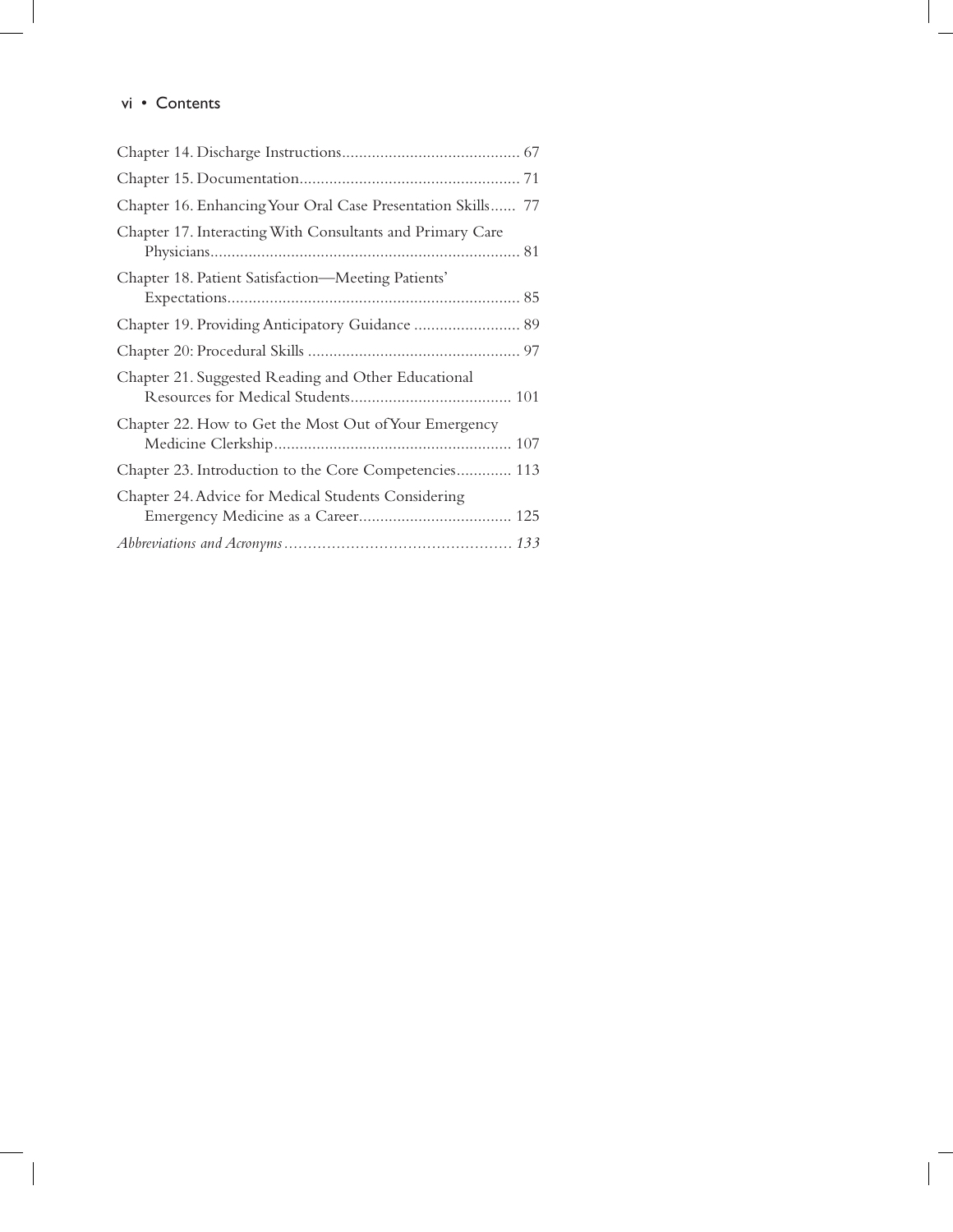### *Foreword*

BY THE TIME THIS PRIMER arrives for your review, Emergency Medicine will be celebrating its 40th anniversary as an organized specialty realm of practice. Formal recognition by the rest of traditional medicine came nearly two decades later, but for those who understood the vision when it first appeared, four decades of service is the right number.

As you prepare for your clerkship, please recognize our chosen specialty has several gifts in store for you. First, its faculty and residents recognize the responsibility we have to train you to understand and operate in our realm. Undergraduate medical education is a serious pursuit for emergency physicians, and your clerkship director holds a position of esteem in the department. We understand the potential impact of early intervention as well as or better than any other practitioner. In education, a shared truth or corrected perception can last a lifetime, and this is what we plan to offer each of you who spend time with us. In addition, we offer a unique contribution to your medical education.

We are not trying to sell our specialty to you or trying to "convert" you from your chosen direction toward ours. What we have to offer is a unique environment and an opportunity to practice fundamental skills to which you have had limited exposure thus far in medical school. The most important of these is acute care decisionmaking. That is a unique moment, usually unanticipated, when a patient forces you to make a series of decisions surrounded by uncertainty but of great importance nonetheless.

Time is not your friend, and you quickly find there is nothing "cookbook" about having a well-organized and thoughtful plan of approach in such a circumstance. You will not only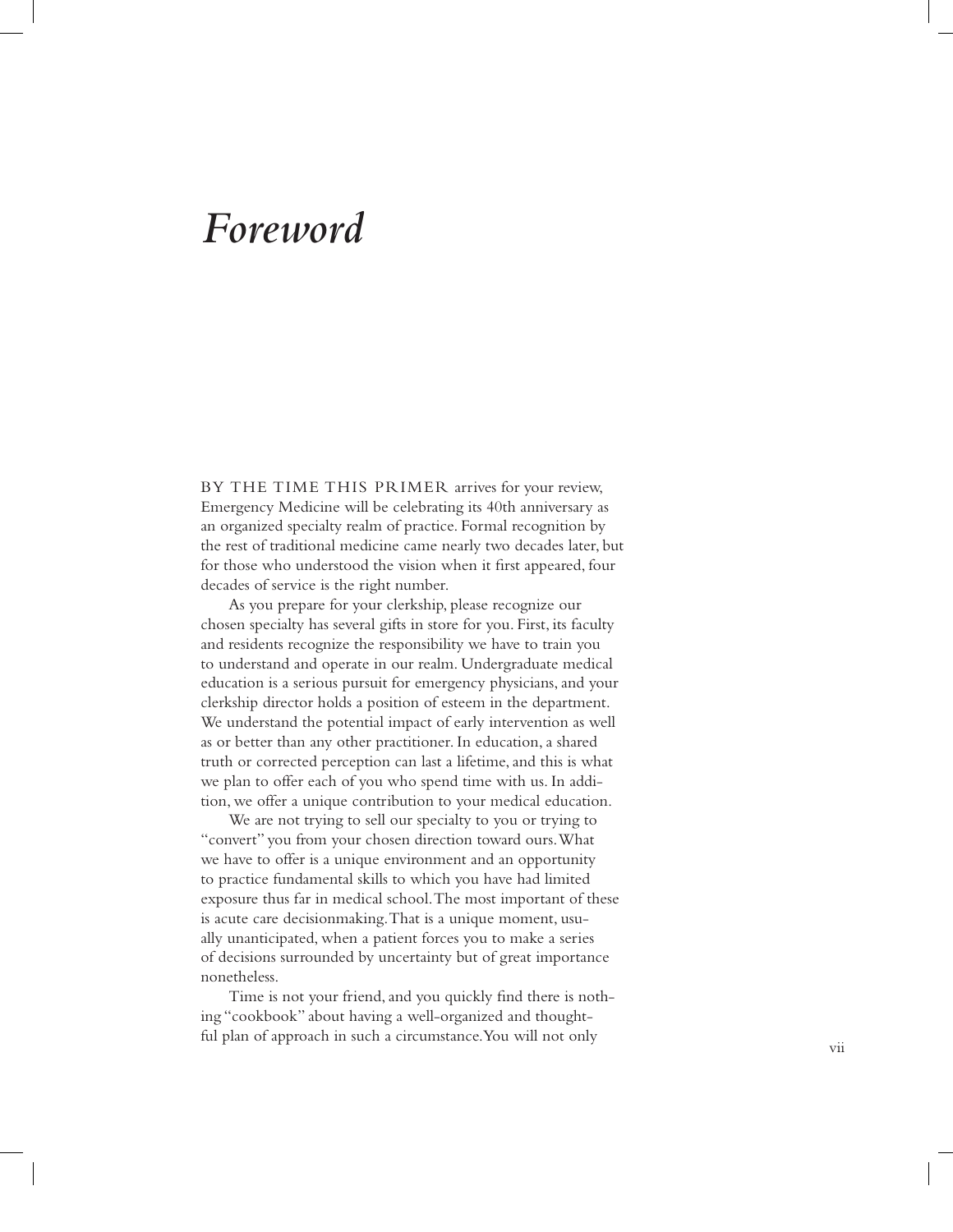exercise new regions of the brain, you will also get to use your hands when working with us. Technical skills and accompanying virtuosity are critical elements in the day-in, day-out practice of emergency medicine. Many of these skills—vascular access, airway management, lumbar puncture and suturing—are all a part of a reasonable skill set for a senior medical student. Commitment to learning these skills can be highly variable in medical school, and opportunities to practice them may be limited. However, in the emergency department, you should have the opportunity to put them to use every day, just as we do.

Lastly, think of working in an environment where more than 115 million undifferentiated patients come to see you or your equivalent over the course of each year. Patients' illnesses and injuries are not always what they seem to be, and you will learn to respect that statement like never before. The approach to unraveling a voiced complaint on the part of a patient while thinking about all of the worst possibilities of potential origin is a very different way of thinking than most of your experiences to date. We believe that you will find this experience will serve you well, both with us and beyond.

Our specialty interacts with every other specialty, often at the raw interface of the unplanned admission on a 24-hour, 7 day clock. We know that most of you completing this clerkship will not choose emergency medicine, although more and more students do each year. We are excited for your future careers in primary care, surgery, pediatrics, medicine subspecialties, and others, but we know that we will see you again in one guise or another. Therefore, it is important to us that you are well treated, remember what goes on here, and leave with some degree of understanding and a modicum of respect and appreciation. Therefore, you should expect to be treated well but with discipline and high expectations.

One clear gesture in our effort to make your experience with us most rewarding is this Primer. Read it completely early in your experience with us, reread it as you see a wide variety of patients, and use it to help order and integrate the other teachings we will send your way. We are proud of what we do and the safety net role we play in our nation's health care system. We welcome you while you are with us and look forward to a longterm relationship, day and night, no matter what specialty you may choose. Take care of yourselves and the people around you.

Glenn C. Hamilton, MD Professor and Chair Department of Emergency Medicine Wright State University School of Medicine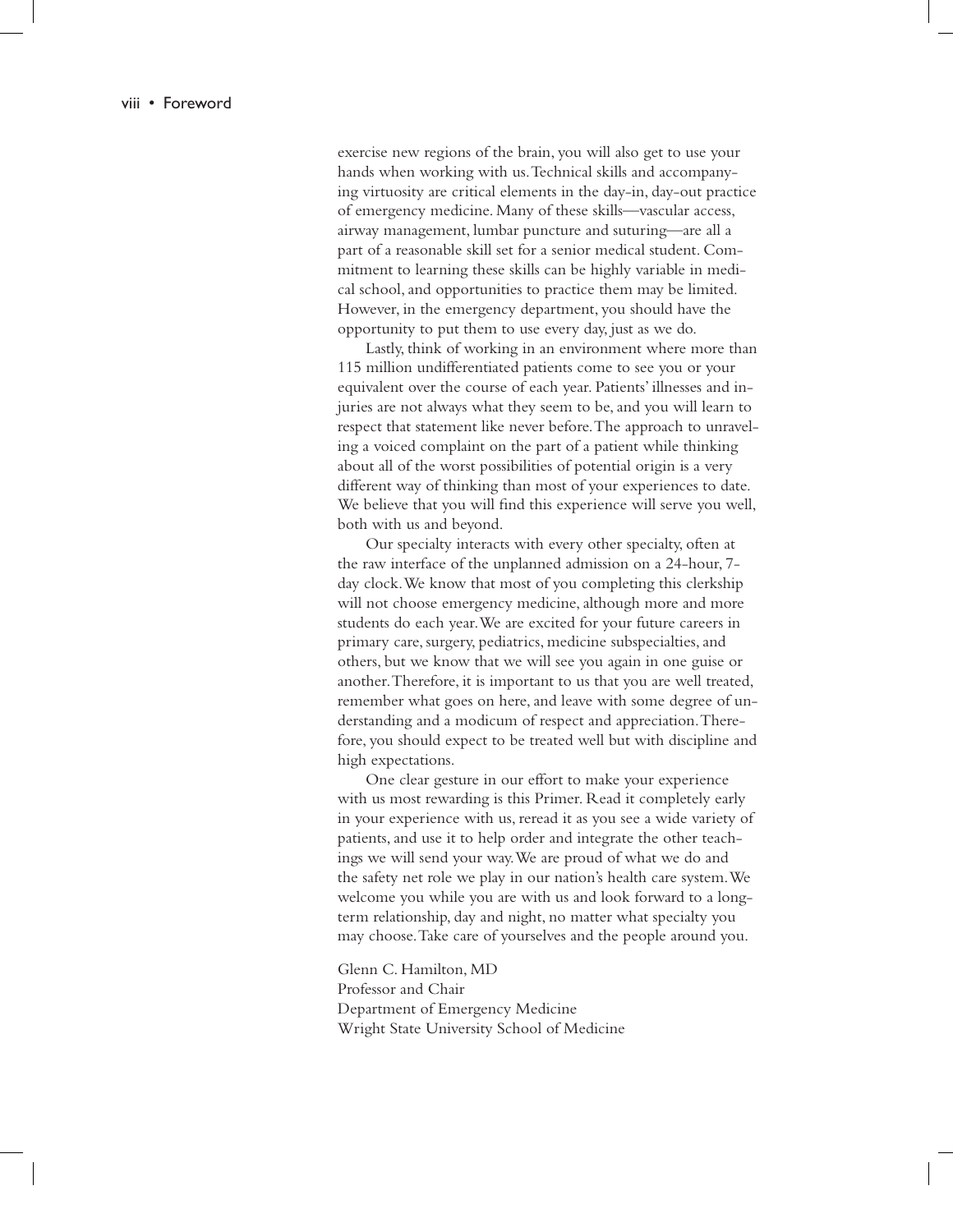### *Introduction to the Specialty of Emergency Medicine*

FOR CENTURIES, physicians have been called on to provide emergency care for patients. However, in the house of medicine, the formal specialty of emergency medicine is still relatively young—measured in decades. Emergency medicine developed differently from perhaps many of the other more traditional medical and surgical specialties. In the case of emergency medicine, public demand more than scientific inquiry fueled the formation and growth of the specialty. In the 1950s and 1960s, with more physicians seeking specialty training, the number of general practitioners began to decline. At that time, hospitals were becoming more modernized and technologically advanced. Ultimately, these factors, along with the changing demographic and social conditions of the post–World War II era, led to an increased public reliance on hospital emergency departments for the provision of unanticipated medical care. Unfortunately, a uniform system for providing high-quality emergency care did not exist. At that time, junior medical and surgical house officers staffed many hospital emergency departments with little or no attending supervision. Most of these physicians did not have the necessary clinical skills to properly care for the increasing complexity of cases seeking medical attention. It was also becoming evident that the physician staffing patterns were inadequate to keep up with the everincreasing patient volume.

Change began in the early 1960s when a group of physicians left their respective practices and devoted their full-time practice to the care of emergency department patients. In 1961, four physicians, led by James Mills, MD, started the first full-time emergency medicine practice at Alexandria Hospital in Virginia. That same year, a group of 23 community physicians began providing

Change began in the early 1960s when a group of physicians left their respective practices and devoted their full-time practice to the care of emergency department patients.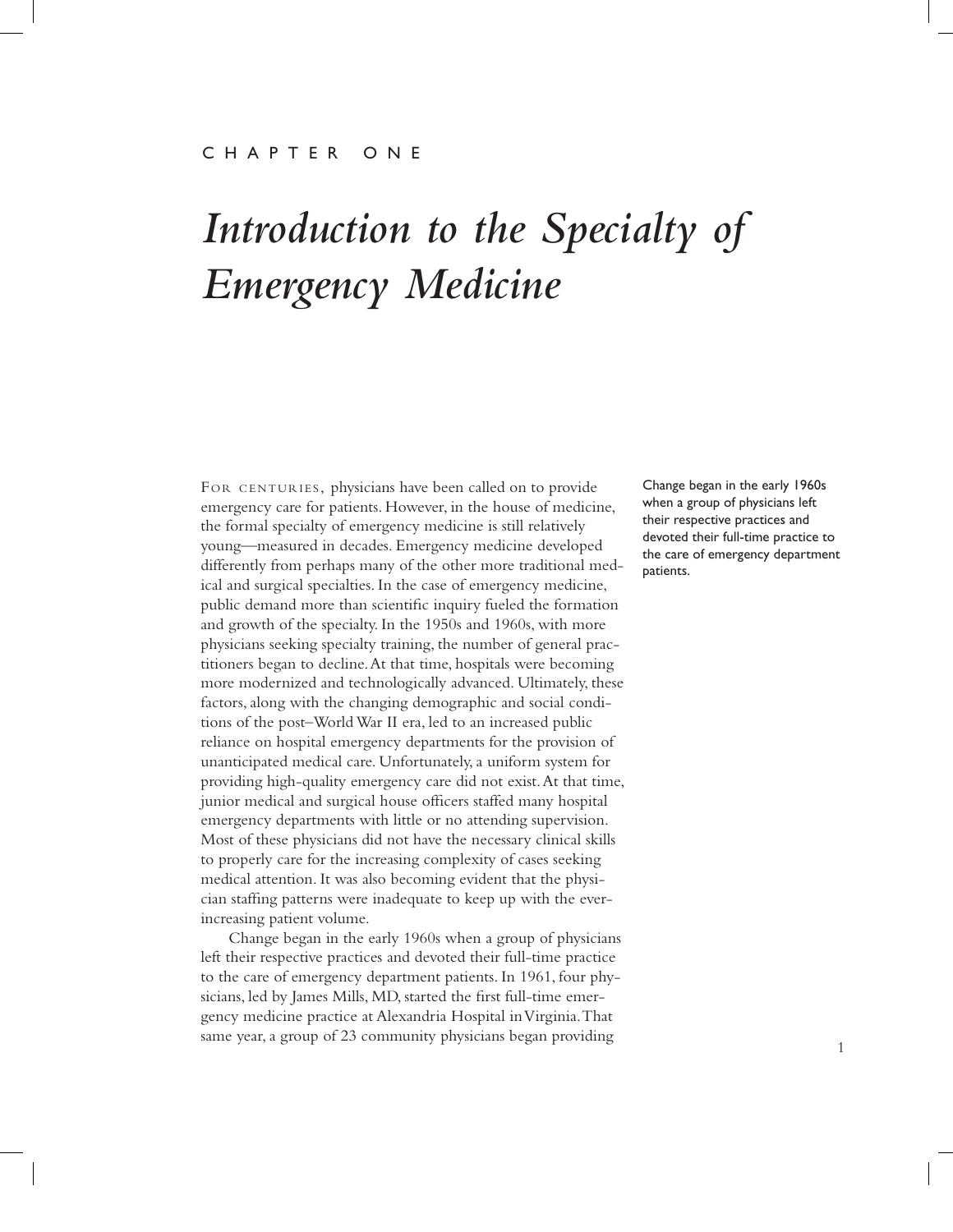Our specialty represents one of the few medical specialties that has shown a consistent and steady increase in the number of residency positions offered in the national residency matching program, representing 6.8% of all PGY-1 positions offered in the 2010 match.

around-the-clock emergency department coverage at Pontiac General Hospital in Michigan. By the late 1960s, hundreds of "emergency physicians" were in practice throughout the country. In 1968, John Wiegenstein, MD, and seven other full-time emergency physicians founded the American College of Emergency Physicians (ACEP), our specialty's first professional medical society. Later that same year, during the first national meeting, ACEP was recognized as the national emergency medicine organization. The American Academy of Emergency Medicine (AAEM), a new professional society, was founded in 1993 to promote fair and equitable practice environments for emergency physicians.

The first emergency medicine residency-training program was established at the University of Cincinnati in 1970. That same year, the University Association of Emergency Medical Service (UA/EMS) was founded by medical school faculty practicing emergency medicine, followed by the formation of the Society of Teachers in Emergency Medicine (STEM) in 1975. These two organizations merged in 1989 to form the Society for Academic Emergency Medicine (SAEM), our specialty's current premier academic organization promoting research and education. In 1974, the Emergency Medicine Residents Association (EMRA) was formed. By 1981, there were 56 emergency medicine residency-training programs across the country. As of 2010, there were 155 accredited allopathic and 42 accredited osteopathic emergency medicine residency training programs in the United States. Formed in 1989, the Council of Emergency Medicine Residency Directors (CORD) is an educational and scientific organization whose purpose is to improve the quality of emergency medical care and to establish and maintain high standards of excellence in emergency medicine training programs.

One of the first steps toward formal recognition of our specialty occurred in 1973 when emergency medicine was granted a provisional section council seat in the American Medical Association House of Delegates; permanent status was granted in 1975. In 1976, the American Board of Emergency Medicine (ABEM) was formed. Thereafter, ACEP and ABEM embarked on the process of establishing primary board certification status for the specialty of emergency medicine. In 1979, the American Board of Medical Specialties (ABMS) formally recognized ABEM. Ten years later, in 1989, ABMS granted ABEM primary board status, thus formally recognizing emergency medicine as the 23rd primary medical specialty.

The emergence of osteopathic physicians in the field of emergency medicine occurred in 1975 when the American College of Osteopathic Emergency Physicians became an affiliate college of the American Osteopathic Association (AOA). By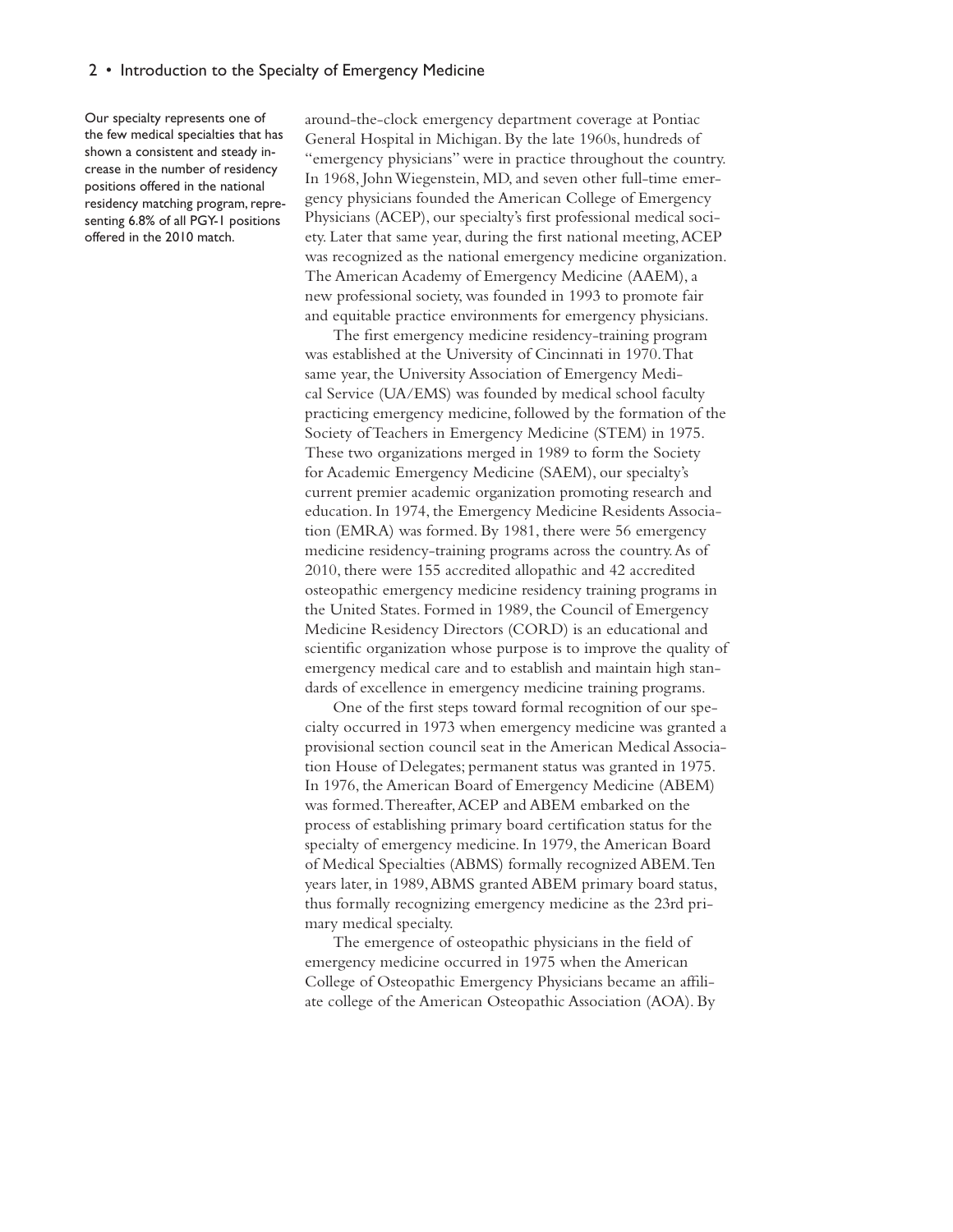1978, the American Osteopathic Board of Emergency Medicine (AOBEM) was established as an affiliate specialty board of the AOA. The following year, the first osteopathic emergency medicine residency-training program was established at the Philadelphia College of Osteopathic Medicine.

Over the last 30 years, the growth of emergency medicine has continued at an extraordinary pace. The future of our specialty is especially bright as we continue to attract high-quality medical students interested in pursuing a career in emergency medicine. Our specialty represents one of the few medical specialties that has shown a consistent and steady increase in the number of residency positions offered in the national residency matching program, representing 6.8% of all PGY-1 positions offered in the 2010 match (National Resident Matching Program, 2010). Emergency medicine is now the fourth most common specialty that US graduating medical students choose to enter, behind internal medicine, family medicine, and pediatrics (Newton et al., 2003). Collectively, across the country, emergency medicine residency-training programs graduate approximately 1,500 emergency physicians each year.

In 2008, the SAEM's Board of Directors approved the formation of the Academy of Clerkship Directors in Emergency Medicine (CDEM). CDEM consists of medical student educators who are committed to enhancing undergraduate medical education within our specialty.

#### Suggested Reading

Newton DA, Grayson MS. Trends in career choices by US medical school graduates. *JAMA.* 2003;290:1179–1182.

This article describes trends in career choices for US medical school graduates from 1987–2002.

National Residency Matching Program. Results and Data 2010 Main Residency Match. Available at: www.nrmp.org/data/ index.html. Accessed September 23, 2010.

This document reports the results from the 2010 National Residency Match.

National Resident Matching Program. Advance Data Tables: 2008 Main Residency Match. Available at: www.nrmp.org/data/ advancedatatables2008.pdf. Accessed May 16, 2008.

This document reports the results from the 2008 National Residency Match.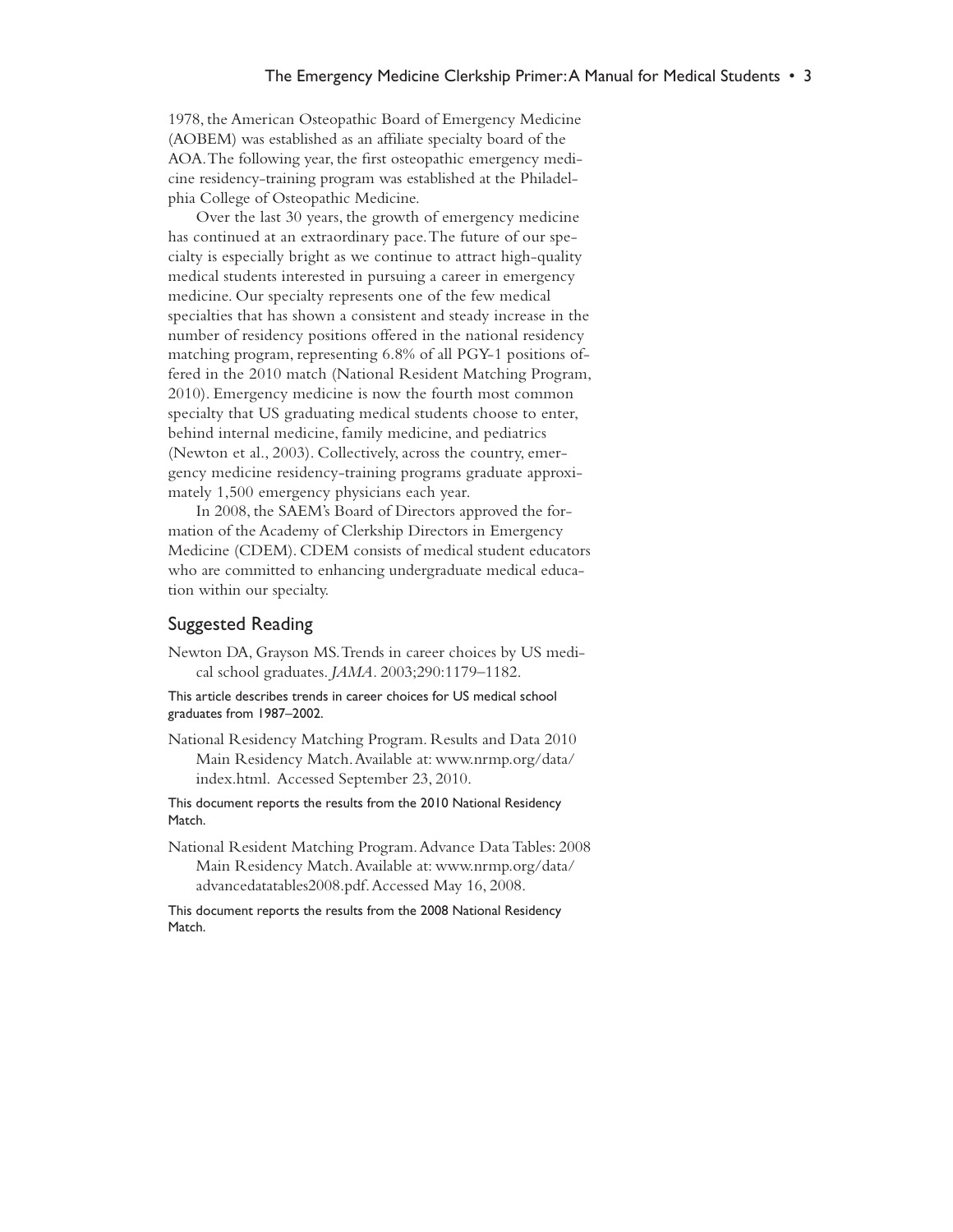#### 4 • Introduction to the Specialty of Emergency Medicine

Zink BJ. *Anyone, Anything, Anytime: A History of Emergency Medicine.* Philadelphia, PA: Mosby; 2006.

This book reviews the history of emergency medicine, chronologically coveringissues such as the earliest concepts of emergency care, the development of nationalprofessional organizations, the establishment of the board examination,the accreditation of emergency medicine residencytraining programs, and thesubsequent expansion of the specialty.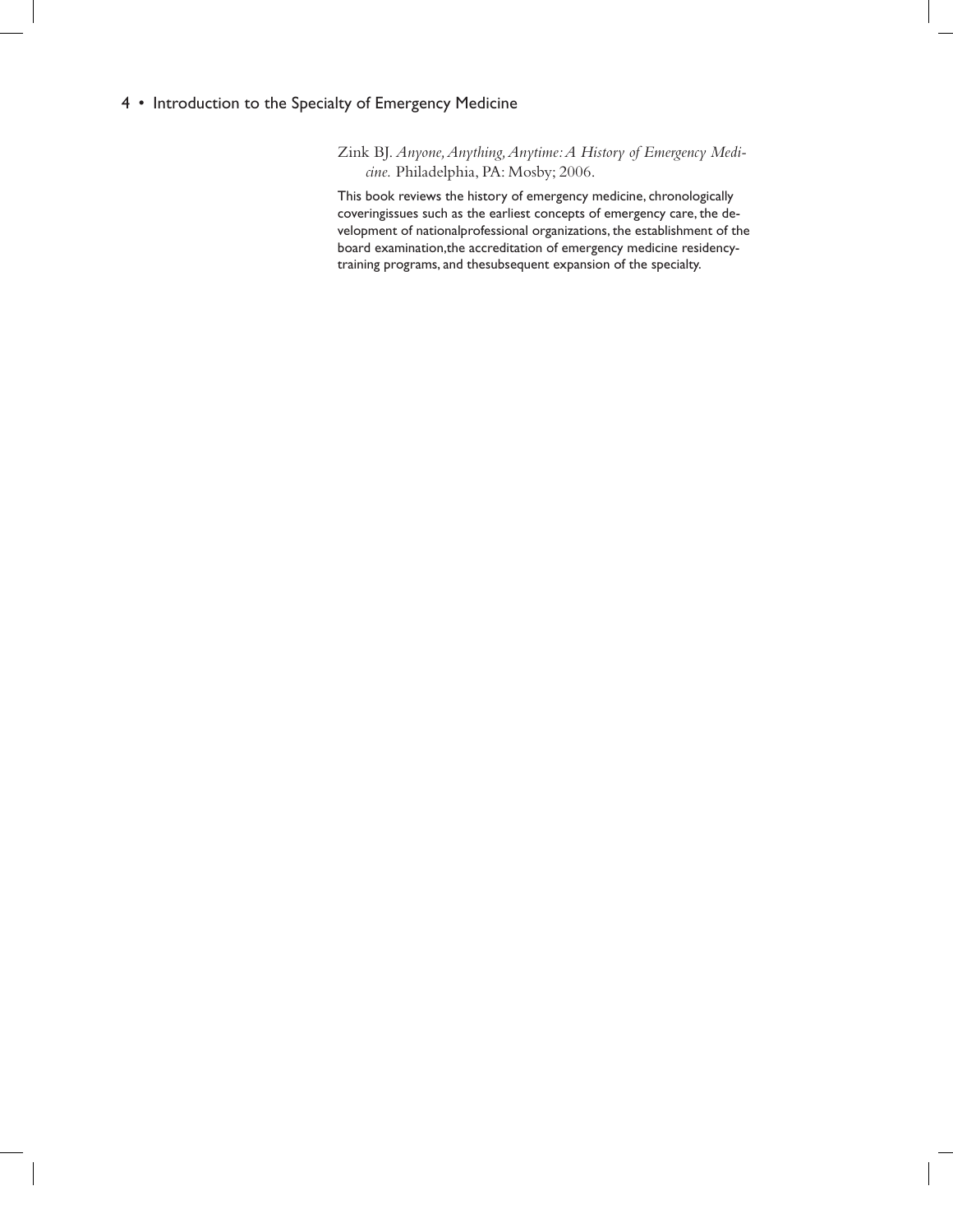#### CHAPTER TWO

### *Introduction to the Emergency Medicine Clerkship*

WELCOME TO YOUR emergency medicine clerkship. Traditionally, the majority of medical schools offer clinical emergency medicine rotations for senior medical students who have completed their core third-year rotations. Although some schools provide an elective or selective opportunity, others, approximately one third, provide a mandatory clinical experience for medical students. As an acute care rotation, the emergency medicine clerkship will provide you with the opportunity to draw from all of your past clinical experiences when caring for patients. Rotating through a busy emergency department can be a daunting task for any medical student. New residents, faculty, ancillary staff, or even perhaps a new hospital can all add to the unease associated with starting a clinical rotation. The emergency department is at times chaotic, with numerous unexpected emergent patient presentations and distractions. Our specialty operates in an environment that is different from both the ambulatory care and inpatient settings; our doors never close. The patient volume, high acuity, and varied pathology all add to the challenge of practicing emergency medicine. In addition, the shift work scheduling of students, residents, and faculty can lend itself to educational challenges. On the one hand, you may have limited continuity with your preceptor; on the other hand, your clinical schedule usually affords you the opportunity to work with many different residents and attending physicians. Every shift is different and can bring with it a wealth of educational and patient care–related opportunities. Because of the hectic and sometimes frenzied pace of the emergency department, it is important to understand your role while caring for patients. Many clinical rotations allow

Every shift is different and can bring with it a wealth of educational and patient care-related opportunities.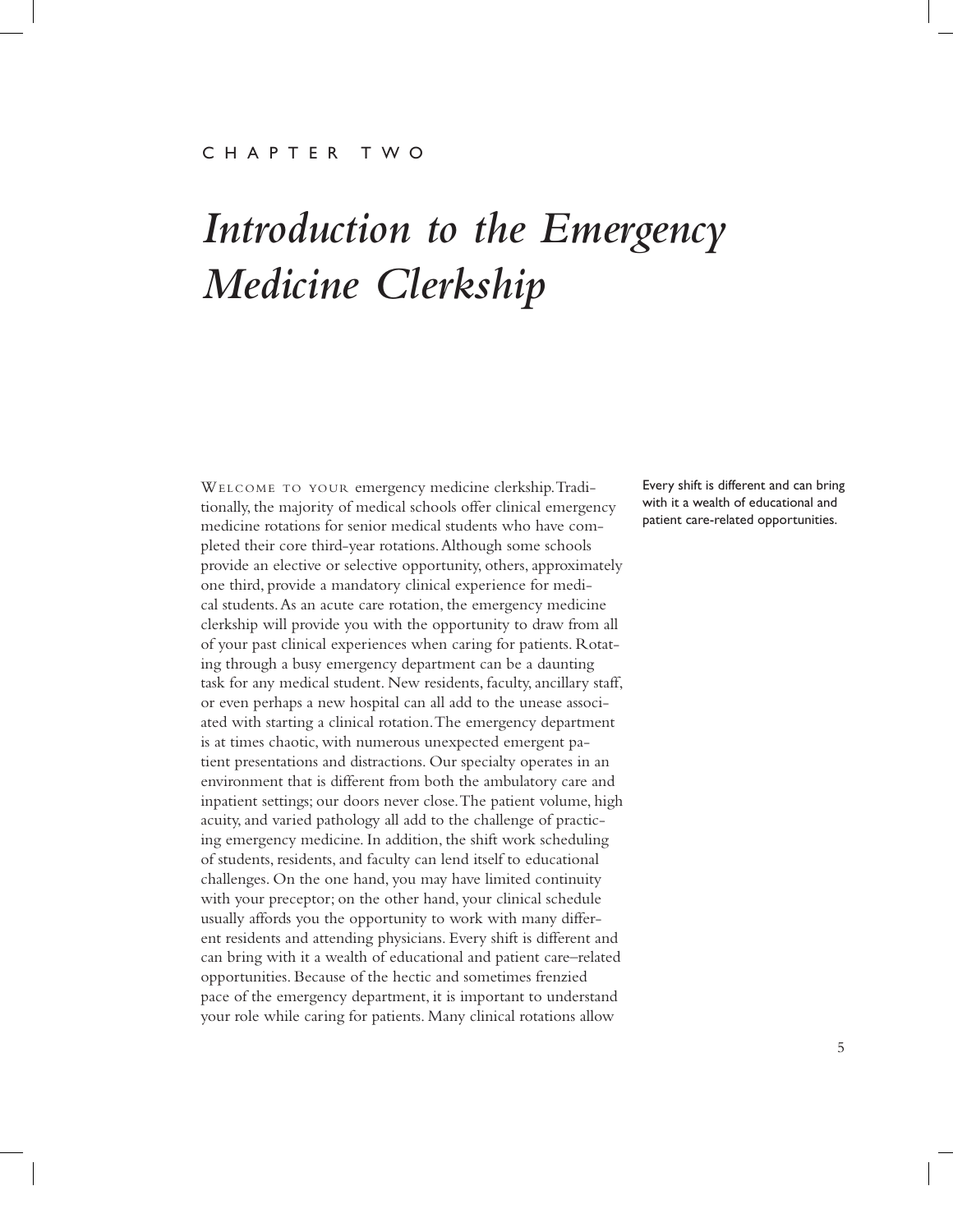#### 6 • Introduction to the Emergency Medicine Clerkship

Every patient that you encounter should be treated as you would want a family member treated.

a senior medical student to function in a role similar to that of a junior house officer with some additional guidance and supervision. In the emergency department, you will have the opportunity and responsibility to provide patient care in a structured environment under the direct supervision of a senior emergency medicine resident or attending physician.

As in other clinical rotations, it is imperative to understand your limitations. First and foremost, remember that your attending physician is ultimately in charge of and responsible for the care the patient receives. That being said, it is still likely that as a "student doctor," you may examine a patient before the senior emergency medicine resident or attending physician does. This level of autonomy also brings with it inherent responsibility. If during any of your patient encounters, you feel that your patient is "sick or potentially sick" (e.g., abnormal vital signs, shortness of breath, chest pain, abdominal pain with peritoneal findings, change in mental status), alert your supervisor immediately. In addition, certain aspects of the physical examination are usually performed in the presence of residents or faculty. Find out whether your clerkship director has a policy or guideline regarding the participation of medical students in performing pelvic, rectal, breast, and genitourinary examinations.

Throughout your medical school training, you have performed countless histories and physical examinations (H&PEs). Typically, it may take 45 to 60 minutes to perform a comprehensive H&PE. Because the nature of emergency medicine is a complaint driven rather than disease-based specialty, most patients can be evaluated in a focused fashion. Focusing your evaluation to the presenting chief complaint is one of the cornerstones of emergency medicine practice. That being said, this task is not as easy as it appears because of the ingrained nature of the comprehensive approach to the H&PE. Realize that by focusing

#### Tips for a Successful Rotation

- Use your resources; if you have any questions, ask the nurses, the senior emergency medicine resident, or the attending physician.
- Be on time for your clinical shifts.
- Ask for help early on if needed.
- Always be professional in your interactions with patients and staff.
- Always be a patient advocate and offer compassionate care.
- Read about interesting cases.
- Contact the site director or clerkship director if you anticipate any scheduling conflicts or if you have any questions.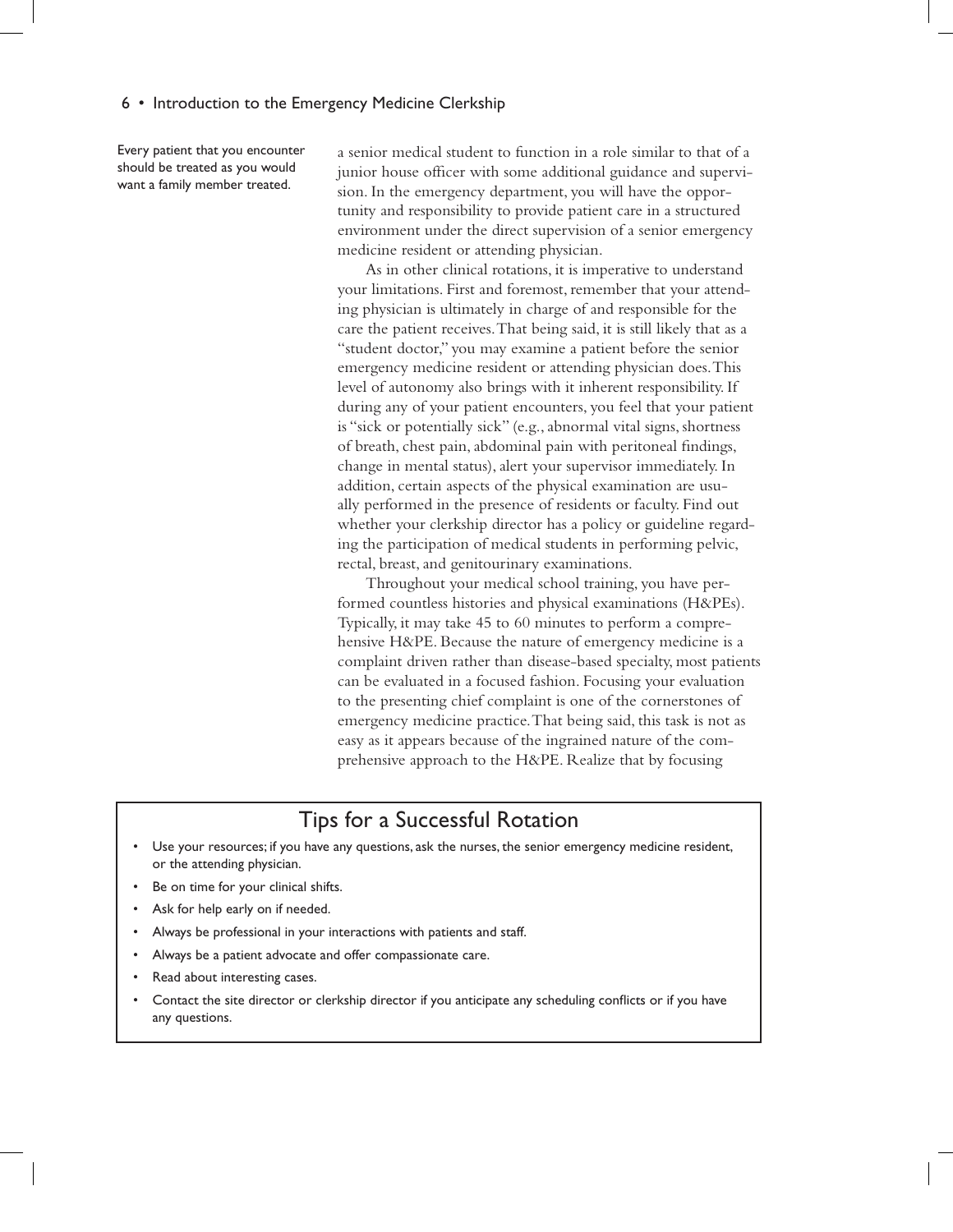#### The Emergency Medicine Clerkship Primer: A Manual for Medical Students • 7

your patient evaluation and by being thorough, you may actually increase your efficiency when caring for patients. Undoubtedly, your emergency medicine clerkship should provide you with countless opportunities to further your evaluation and management skills, regardless of your intended career path.

Another particularly important aspect of your emergency medicine clerkship is the sign in–sign out transition of care. This is the time when one shift ends and the next begins. The attending physician completing his or her shift signs out any outstanding patient-related issues to the incoming attending: pending test results, patients that need to be reevaluated, dispositions that need to be made, and the like. As a student rotating through the emergency department, the shift change can be a complex and confusing time. Most physicians are trying to tie up a number of loose ends during the last 15 or so minutes of their shifts. Therefore, it is a good idea to try to complete all patient-related tasks promptly when you are nearing the end of your shift, especially if your shift coincides with that of the attending. Your clerkship director may have a policy regarding your sign in–sign out responsibilities. If not, we offer the following general guidelines to ensure a smooth transfer of patient care at the sign in–sign out transition:

- Try to complete all patient-related duties before the completion of your shift.
- Always inform the attending physician before you leave the emergency department at the conclusion of your shift. This will help to ensure that all patient-related matters have been addressed.
- At the end of your shift, do not sign out to an incoming student unlessspecifically instructed to do so by the senior emergency medicine resident or attending physician.
- When you start a clinical shift, evaluate the next new patient to be seen.

 While rotating through the emergency department, you may see attitudes and behaviors that may be foreign to your own personal value system. You should deal with these as a professional. Every patient that you encounter should be treated as you would want a family member treated. You should also treat all staff members (e.g., physicians, nurses, patient care assistants) with respect, and likewise, you should expect the same in return. While rotating through the emergency department, consider the tips for a successful rotation shown on the previous page.

Keep in mind the added level of responsibility expected of you throughout this rotation. Communicate effectively with both your patients and the staff members involved with their care. Pay close attention to the needs of your patients because you may be

If during any of your patient encounters you feel that your patient is "sick or potentially sick," alert your supervisor immediately.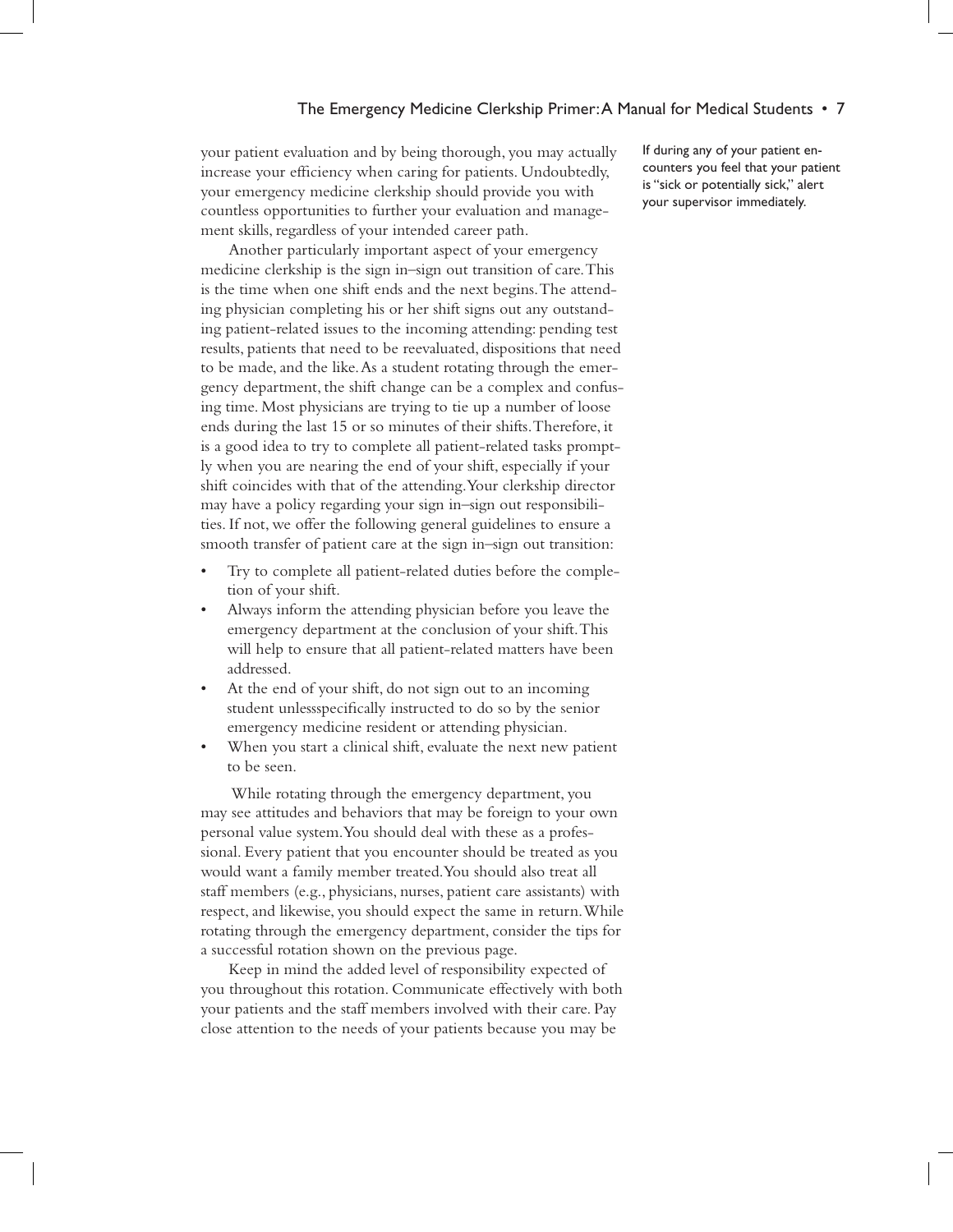#### 8 • Introduction to the Emergency Medicine Clerkship

in a position to greatly affect their care and the perception of the care provided in the emergency department. Follow your patients closely. Are they comfortable? Are their needs being met? What can you do to further assist with their care? Remember, you are an important part of the health care team.

Lastly, if you are contemplating a career in emergency medicine, this rotation is a great opportunity to see if our specialty is a good fit for you. Talk to the faculty and residents and seek out the clerkship director and the residency director. Alternatively, if you are interested in any of the other medical or surgical specialties, an emergency medicine rotation is a great opportunity to expose you to a wide variety of patients and an opportunity to perform basic procedures under direct supervision. Most of all, enjoy the experience.

#### Suggested Reading

Additional information regarding emergency medicine can be found on the Web sites of national organizations. The following references are a place to start.

- American Academy of Emergency Medicine. Available at: http://aaem.org/ index.php. Retrieved January 23, 2008.
- Clerkship Directors in Emergency Medicine, an Academy of the Society for Academic Emergency Medicine. Available at: www.saem.org/CDEM. Retrieved March 3, 2008.

Emergency Medicine Residents Association. Available at: www.emra.org. Retrieved January 23, 2008.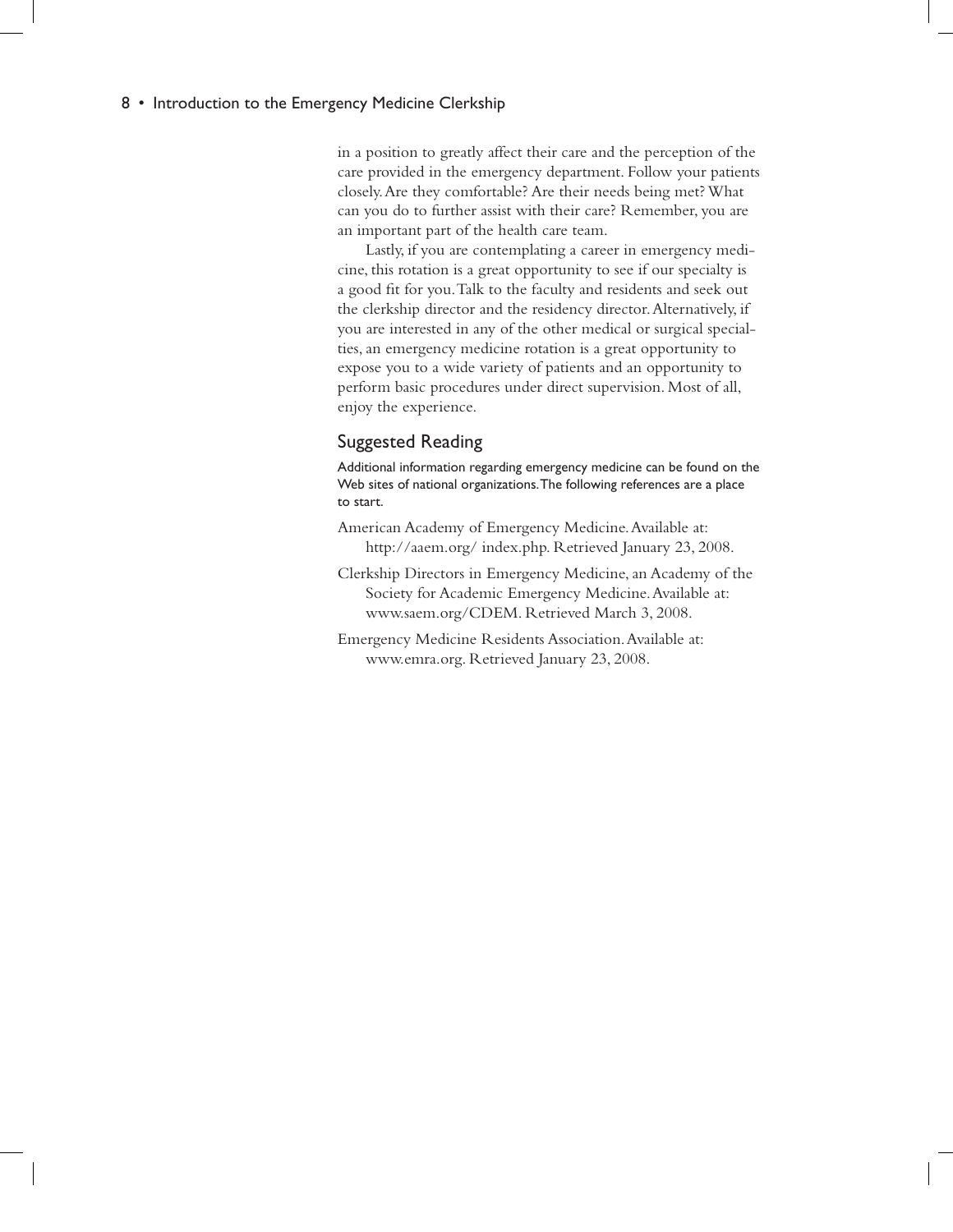### *Emergency Medicine Clerkship Goals and Objectives*

YOUR LEARNING OBJECTIVES, sometimes referred to as competencies, provide you with an educational template necessary to achieve the goals of your rotation. Clerkship goals and objectives are often developed on the basis of a combination of perceived educational need, faculty or institutional resources, and proposed national curricular guidelines. The clerkship objectives should be available to all residents and faculty members directly involved in medical student education. In its accreditation standards, the Liaison Committee on Medical Education (LCME) further describes the educational program for the MD degree and the rationale for the development of educational objectives (LCME, 2010). LCME is recognized by the US Department of Health as the accrediting authority for medical education programs that lead to the MD degree in the United States.

Your emergency medicine clerkship goals and objectives will provide you with a framework for the clinical and nonclinical expectations that have been set for you by the clerkship director. In general, the majority of your rotation objectives will be met through direct patient care. Understanding the goals and objectives of your emergency medicine rotation will allow you to better understand the expectations that your clerkship director has set for you. Taken one step further, the achievement of your rotation goals and objectives will serve as the basis for your summative evaluation at the conclusion of your rotation and assist the clerkship director in determining your final clerkship grade. Reviewing your rotation goals and objectives should not be viewed as a mere formality.

In 2006, the Fourth Year Medical Student National Curriculum Guide was published in the Annals of Emergency Medicine

Your emergency medicine clerkship goals and objectives will provide you with a framework for the clinical and nonclinical expectations that have been set for you by the clerkship director.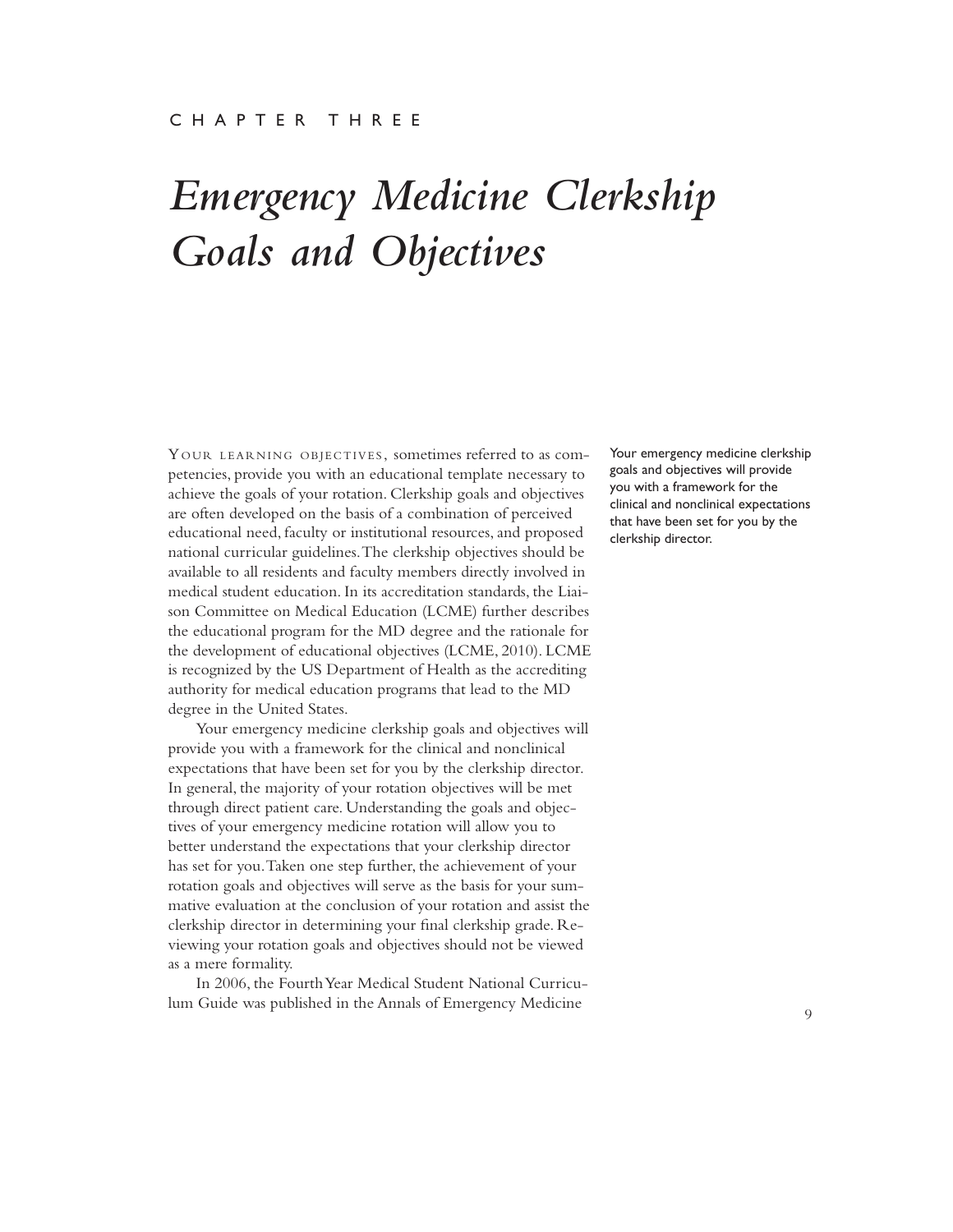#### 10 • Emergency Medicine Clerkship Goals and Objectives

Regardless of your intended career path, an emergency medicine rotation can expose you to interesting and diverse pathology.

(Manthey et al., 2006). This comprehensive curricular guide was developed by a task force representing the six national emergency medicine organizations. The curricular guide outlines the objectives and core educational topics that are central to our specialty. The rotation objectives are presented in a competencybased format modeled after the six core competencies developed by the Accreditation Council for Graduate Medical Education (ACGME), the organization that oversees and regulates graduate medical education training programs in the United States:

- Patient care
- Medical knowledge
- Practice-based learning and improvement
- Systems-based practice
- Professionalism
- Interpersonal and communication skills

Although some objectives could logically fall under multiple competencies, for the purpose of organization and clarity, each is placed in only one category. In 2010, an updated curricular revision was published in Academic Emergency Medicine (Manthey et al., 2010). An introduction to the core competencies is discussed in detail in the introduction to the core competencies section of the Primer. Although the national task force recommendations are not requirements, it is likely that the objectives of your clerkship will reflect some of these recommendations. Remember, your clerkship goals and objectives are by nature designed to ensure that all students, regardless of intended career path, have a broad exposure to emergency medicine. Common clerkship goals and objectives include a list of core clinical skills that a student will be expected to complete or in which a student will be able to demonstrate some measure of proficiency by the conclusion of the rotation. These can include, but are not limited to, the following:

- Performing a complaint-directed H&PE
- Developing a case-specific differential diagnosis
- Presenting cases in a clear and concise fashion
- Demonstrating an understanding of the use and interpretation of commonly ordered diagnostic studies
- Developing and assisting with implementation of appropriate case management plans
- Demonstrating an adequate fund of knowledge
- Demonstrating proficiency with basic procedural skills

Because of the unique nature of emergency medicine, additional specialty- specific objectives may include evaluating the undifferentiated patient, recognizing an immediate life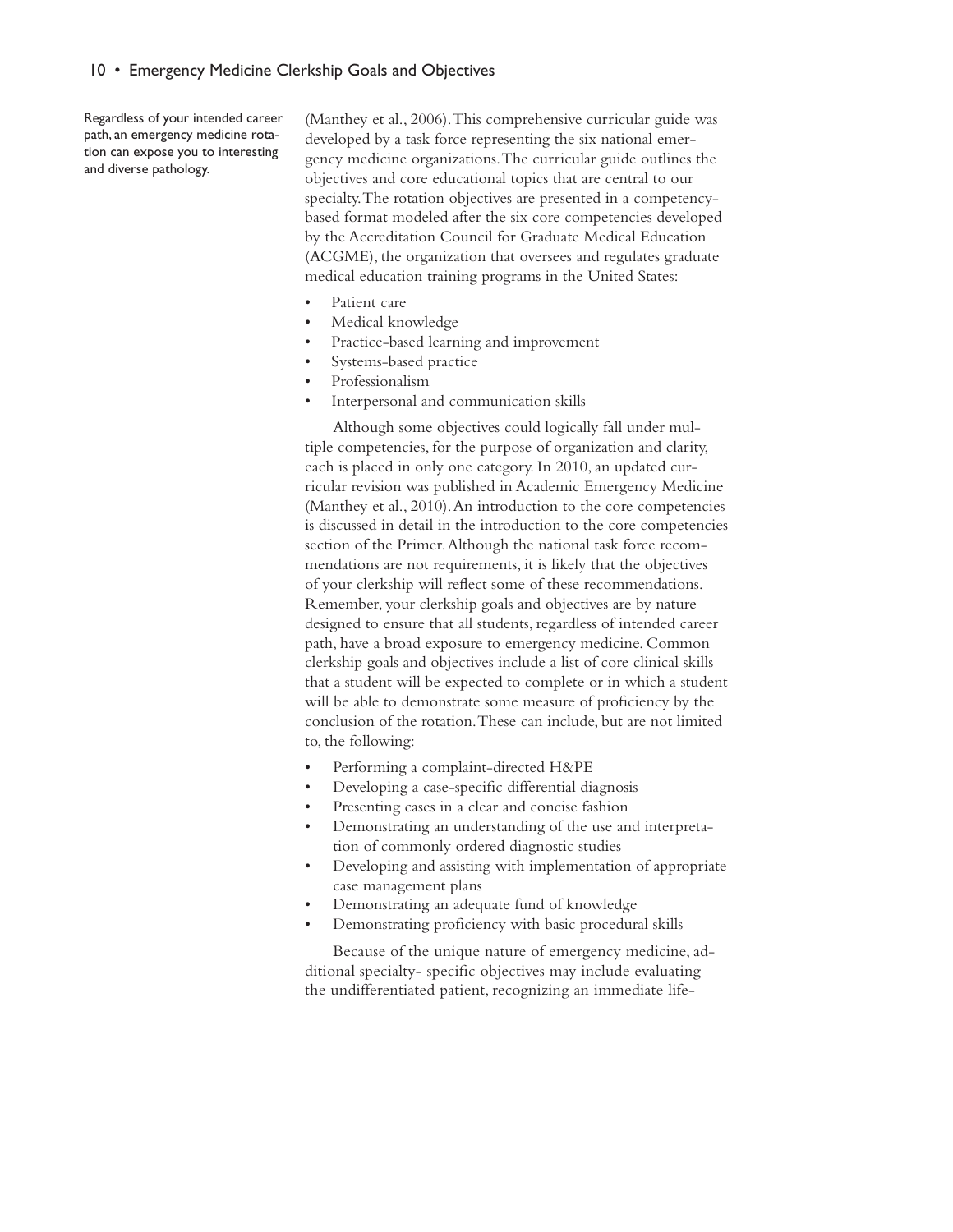threatening illness, being aware of worst-case diagnoses, and undertaking proper patient disposition and outpatient followup plans. Furthermore, specific objectives may list expectations regarding student–patient encounters, such as evaluating patients with classic chief complaints (i.e., abdominal pain, headache, chest pain, shortness of breath, and back pain) or performing a specific number of selected procedures [e.g., arterial blood gas (ABG) sampling, insertion of intravenous (IV) catheters, laceration repair, phlebotomy]. It is useful for the student to periodically review the clerkship objectives during the course of the rotation and reflect on his or her areas of achievement as well as on any area requiring further attention. As a medical student, you should also consider your own personal goals and objectives. Individual goals should be straightforward and may be as simple as improving electrocardiogram (ECG) interpretation skills, developing proficiency in phlebotomy, learning how to clinically clear the cervical spine of a patient with neck pain, and the like. Regardless of your intended career path, an emergency medicine rotation can expose you to interesting and diverse pathology.

In summary, review your emergency medicine clerkship goals and objectives at the beginning of the rotation. Discuss your personal goals with your supervising physicians so that they may assist you in achieving them. Understanding what is expected of you is the first step in making your clinical experience the best that it can be.

#### Suggested Reading

Liaison Committee on Medical Education. Functions and Structure of a Medical School: Standards for Accreditation of Medical Education Programs Leading to an MD Degree. Washington, DC: Association of American Medical Colleges; 2010 with updates as of June 2010. Available at: www.lcme. org/standard.htm. Accessed September 23, 2010.

This document outlines the accreditation standards for medical school training in the United States.

Manthey DE, Coates WC, Ander DS, et al. Task Force on National Fourth Year Medical Student Emergency Medicine Curriculum Guide. Report of the Task Force on National Fourth Year Medical Student Emergency Medicine Curriculum Guide. *Ann Emerg Med.* 2006;47:E1–E7.

#### This document provides recommendations for design and implementation of a national fourth-year undergraduate emergency medicine curriculum.

Manthey DE, Ander DS, Gordon DC, et al on behalf of the Clerkship Directors in Emergency Medicine (CDEM) Cur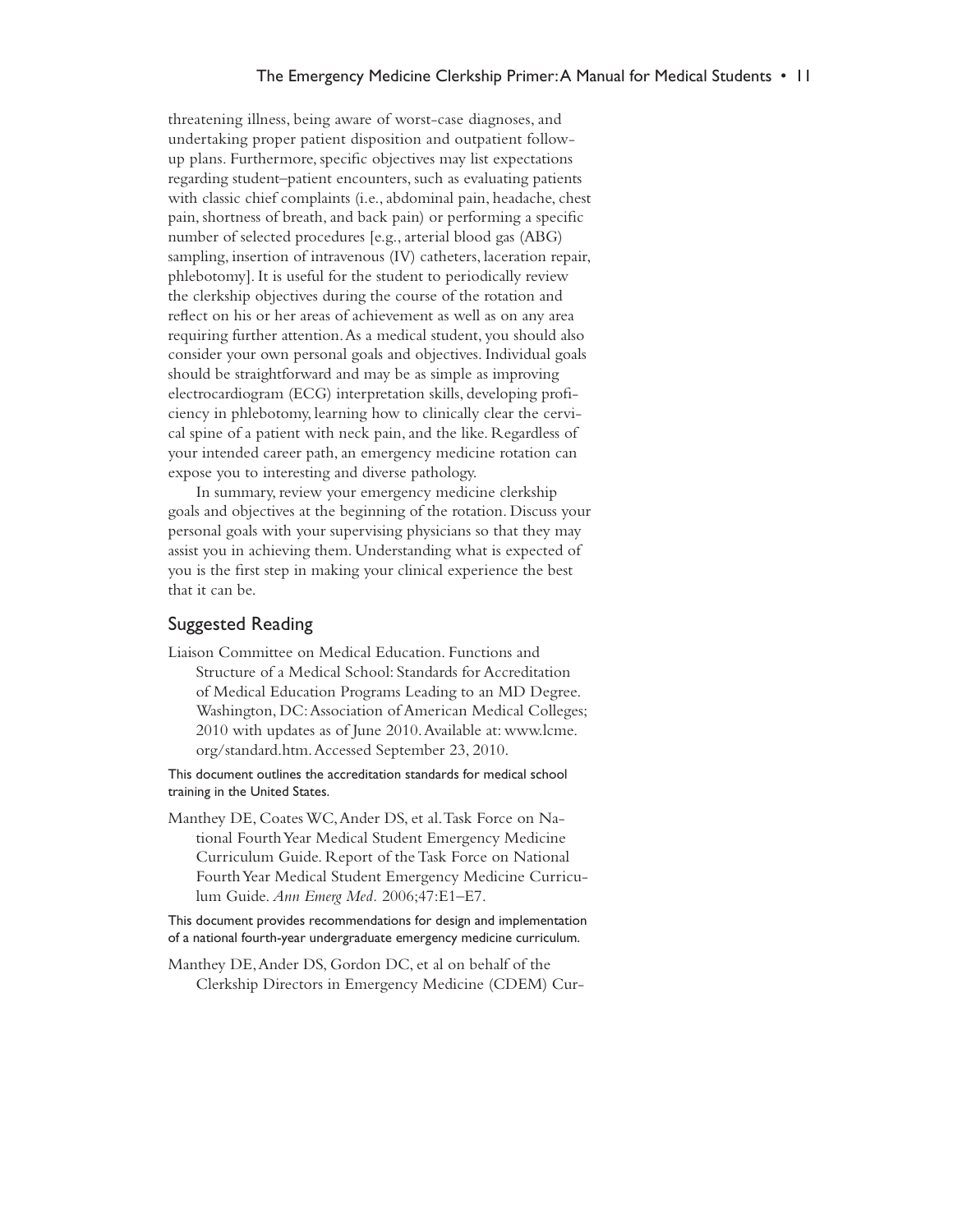riculum Revision Group. Emergency Medicine Clerkship Curriculum: An Update and Revision. Academic Emergency Medicine. 2010;17:638–643.

This document is an update and revision of the previously published fourth year emergency medicine clerkship curriculum.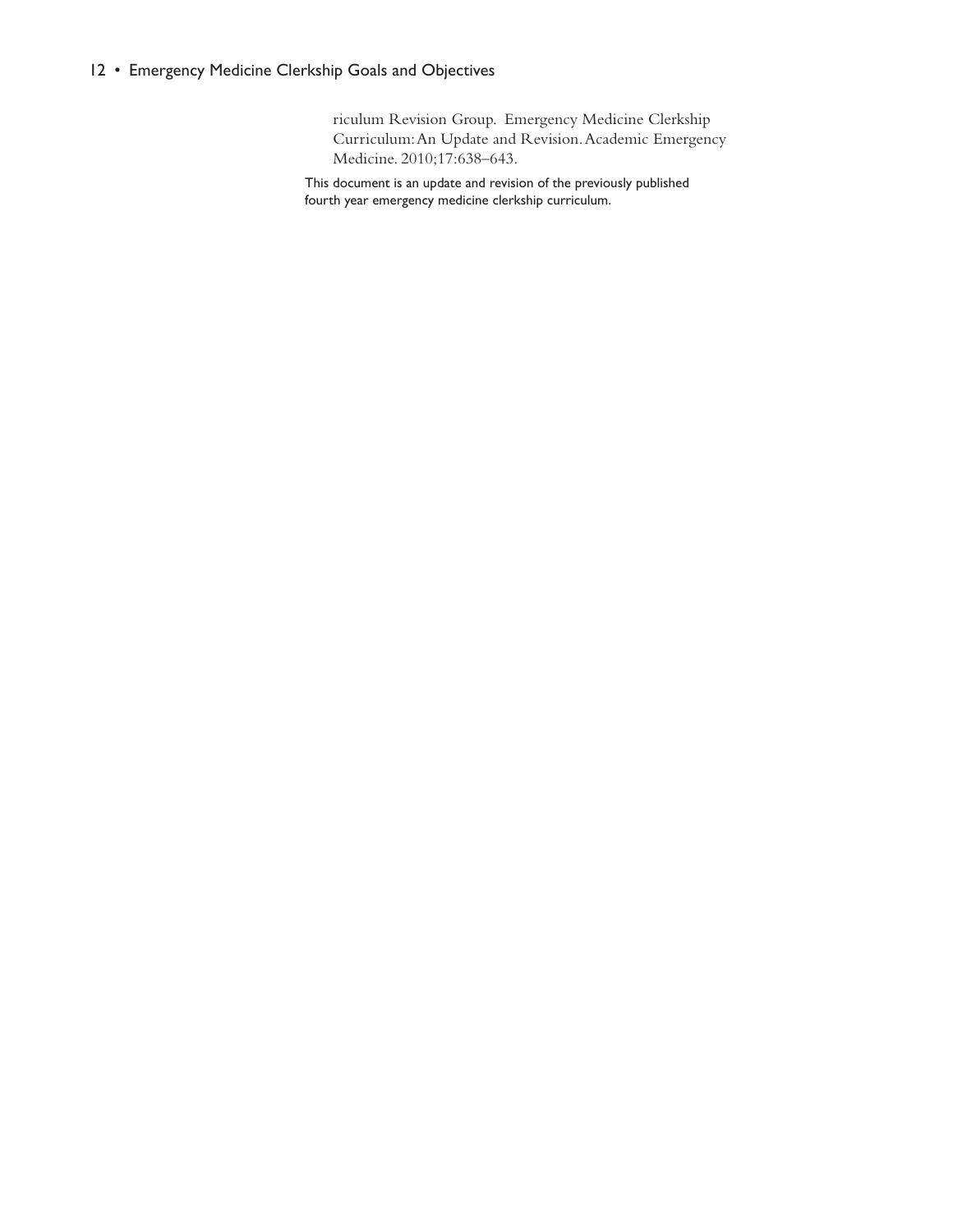#### CHAPTER FOUR

# *Unique Educational Aspects of Emergency Medicine*

REGARDLESS OF YOUR intended career path, the pathology and variety of illness encountered throughout your emergency medicine rotation will provide you with a great opportunity to learn. The importance of emergency medicine education at the undergraduate level is acknowledged by its inclusion in the LCME Educational Objectives (revised, June 2007), which state "educational opportunities must be available in multidisciplinary content areas such as emergency medicine."

Emergency medicine offers a truly unique educational experience for medical students for several reasons. First, there is an endless stream of patients. In recent years, more than 115 million visits were made annually to emergency departments across the country; half of these visits were categorized as urgent or emergent in acuity. These figures continue to rise, with annual emergency department visits increasing by 26% in the past decade (Institute of Medicine, 2006). Second, the emergency department provides health care for patients presenting at any time for any reason. Patient presentations range from the unexpected, life-threatening emergency to the more routine primary care problems encountered by patients with limited access to the health care system. Third, learners are exposed to patients with an undifferentiated complaint instead of a preliminary or confirmed diagnosis. More than 25% of all emergency department patient encounters present with seven common chief complaints (Nawar et al., 2007):

- Abdominal pain
- Chest pain
- Fever

The emergency department provides health care for patients presenting at any time for anyreason . . . . Our specialty truly provides a safety net to the millions of under- or uninsured people in this country.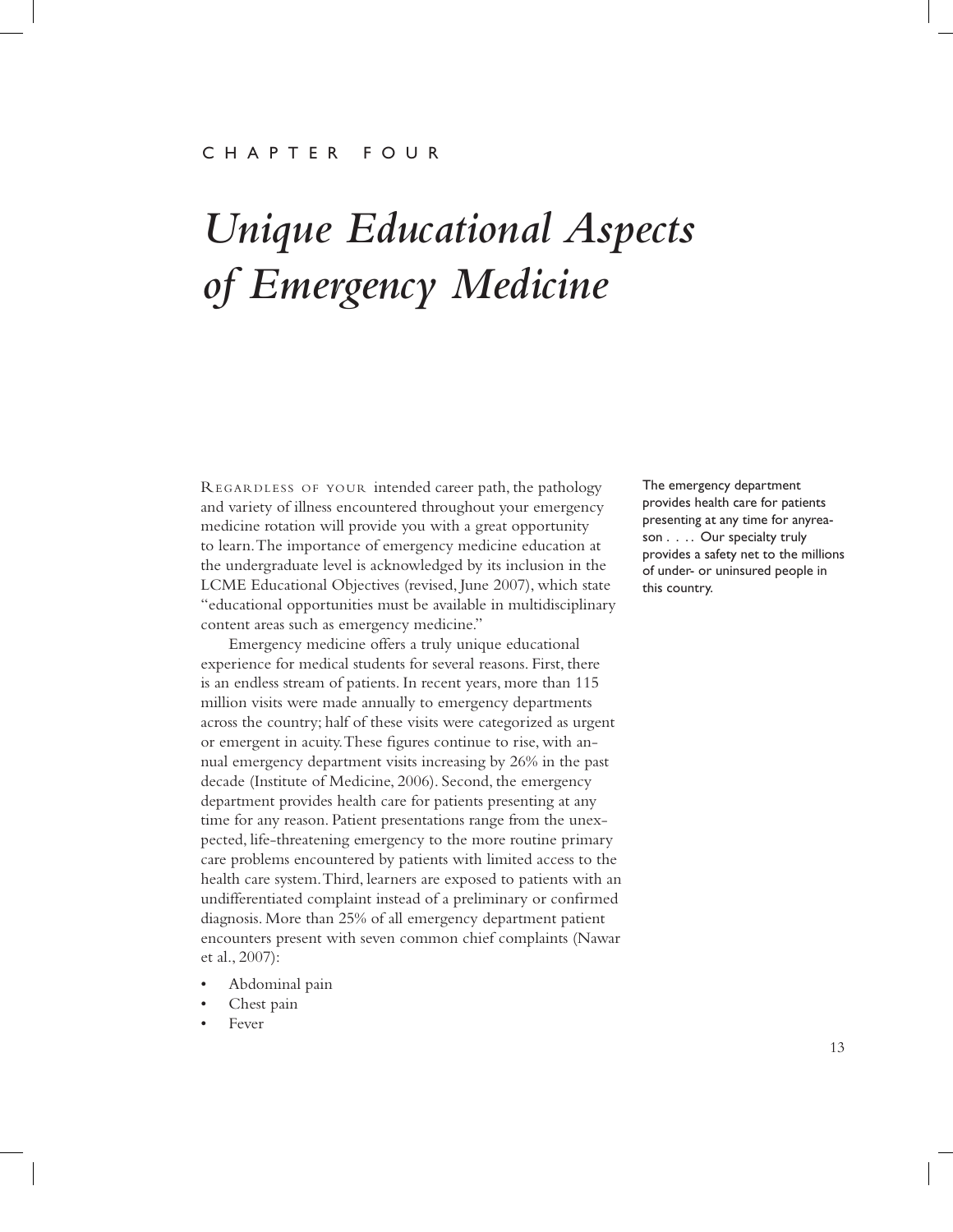#### 14 • Unique Educational Aspects of Emergency Medicine

- Back pain
- Headache
- Shortness of breath
- Vomiting

Finally, because the doors of the emergency department never close, unscheduled health care is provided to all regardless of age, ethnicity, economic status, or the ability to speak English. Our specialty truly provides a safety net to the millions of underinsured or uninsured people in this country.

 Because of the unique population, pathology, and patient presentations, you are likely to encounter clinical scenarios with which you would otherwise have little or no direct contact with in other health care settings. You should view all of your patient encounters as educational opportunities. Where else could you encounter the acutely poisoned patient; interact with prehospital care providers; manage acute trauma; encounter environmental emergencies such as hypothermia, frostbite, or burns; treat an acute stroke or myocardial infarction; provide obstetrical care; all in the same shift? Your emergency medicine clerkship will help reinforce your medical interviewing and physical examination skills. Taken one step further, you will have an opportunity to focus and hone your ability to develop a case-specific differential diagnosis and implement patient management plans. Each of these and many other topics will be discussed in more detail in other sections of the Primer.

The emergency department can also provide you with procedural opportunities that are likely unparalleled in other clinical rotations. In a typical rotation, you may have an opportunity to perform phlebotomy, insert peripheral IV catheters or nasogastric tubes (NGTs), perform a lumbar puncture or arthrocentesis, and repair simple lacerations. From an educational standpoint, the ability to perform a particular procedure or exercise a clinical skill is but one facet of your development as a young physician. With repetition, proficiency in procedural skills often develops over time. However, it is often of equal if not greater importance, especially early in your training, to attain the understanding of why and when, not just how. This understanding should be a part of your emergency department clerkship.

Another key aspect of your education is to further enhance your ability to understand how certain diagnostic studies are used in the emergency department. By the completion of this rotation, you should have the opportunity to interpret dozens of radiographs [chest and abdominal plain films, computed tomography (CT) scans and ultrasounds], commonly ordered laboratory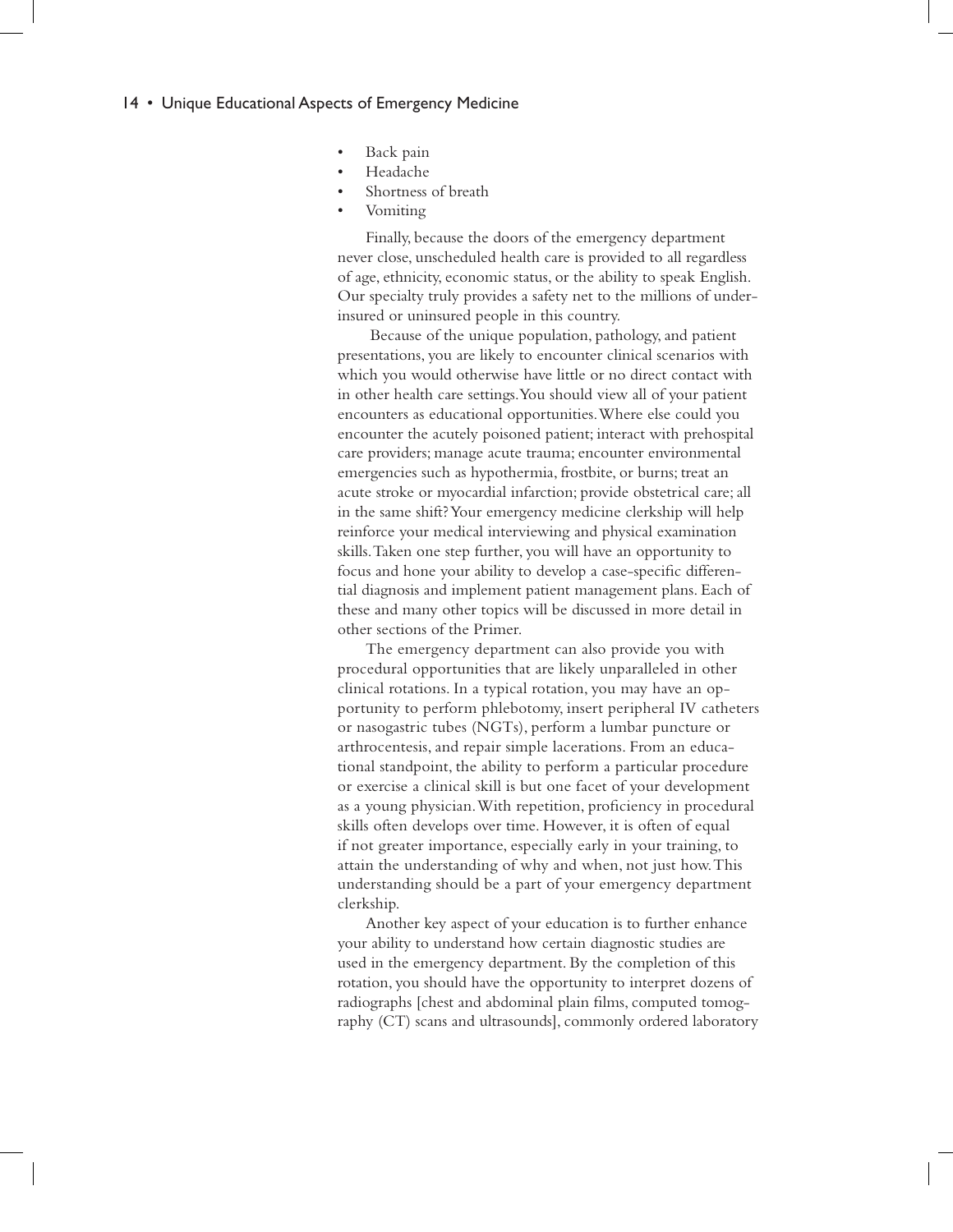studies (basic metabolic profiles, complete blood counts, hepatic functions, ABGs, and cardiac enzymes), and 12-lead ECGs.

In addition, you will work with a number of medical professionals who can help you further develop certain intangible clinical skills, such as multitasking, time management, conflict resolution, and role modeling of professional behavior. These skills are best learned on the job by working with seasoned clinicians. This is also true for developing your case presentation skills and learning how to best interact with your consultants and other members of the health care team.

No matter how well your emergency medicine rotation is organized, much of what you get out of it is going to be based on what you put into it. Set individual goals based on your career interests. Supplement your clinical experience by reading about common chief complaints or certain illnesses that you encounter. Our goal is to help you along the path to becoming the best physician you are capable of being. The emergency department affords you with a wealth of clinical and educational opportunities.

#### Suggested Reading

Institute of Medicine. *The Future of Emergency Care: Key Findings and Recommendations from the Institute of Medicine.* Washington, DC: National Academies; 2006. Available at: www.iom. edu/CMS/3809/16107/35007/35040.aspx. Accessed March 6, 2008.

This fact sheet reports key findings and recommendations from the series of reports on the future of emergency care in the United States.

Liaison Committee on Medical Education. Functions and Structure of a Medical School: Standards for Accreditation of Medical Education Programs Leading to an MD Degree. Washington, DC: Association of American Medical Colleges; 2010 with updates as of June 2010. Available at: www.lcme. org/standard.htm. Accessed September 23, 2010.

This document outlines the accreditation standards for medical school training in the United States.

Nawar EW, Niska RW, Xu J. National Hospital Ambulatory Medical Care Survey: 2005 emergency department summary. *Adv Data.* 2007;386:1–32. Available at: www.cdc.gov/nchs/ data/ad/ad386.pdf. Accessed March 25, 2008.

This article reviews nationally representative data on emergency department care in the United States. Data are from the 2005 National Hospital Ambulatory Medical Care Survey (NHAMCS).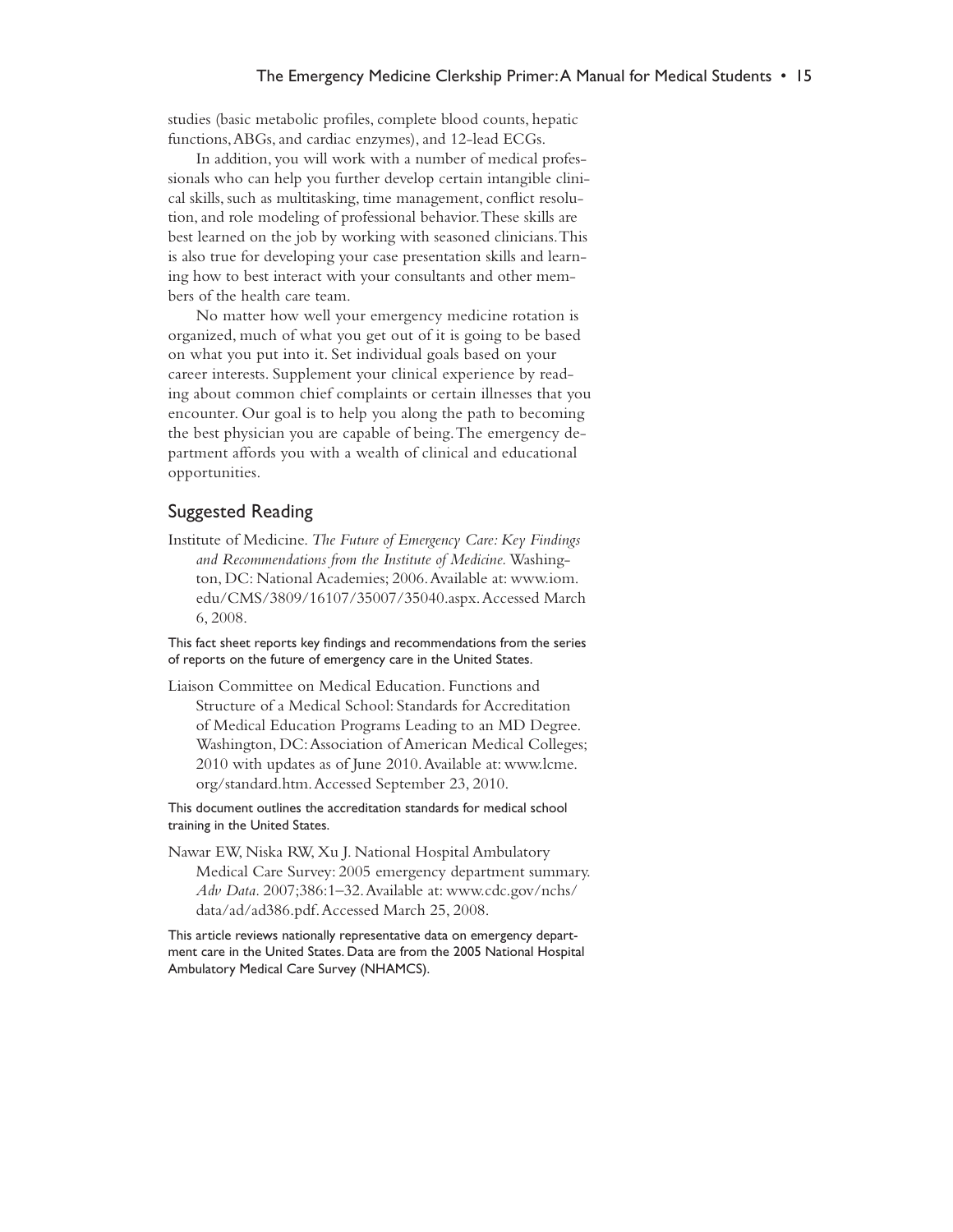#### 16 • Unique Educational Aspects of Emergency Medicine

Russi CS, Hamilton GC. A case for emergency medicine in the undergraduate medical school curriculum. *Acad Emerg Med.*  2005;12:994–998.

This commentary reviews the benefit of undergraduate emergency medicine training, why emergency medicine is not fully integrated into the medical school curriculum, and how emergency medicine can best contribute to undergraduate medical education.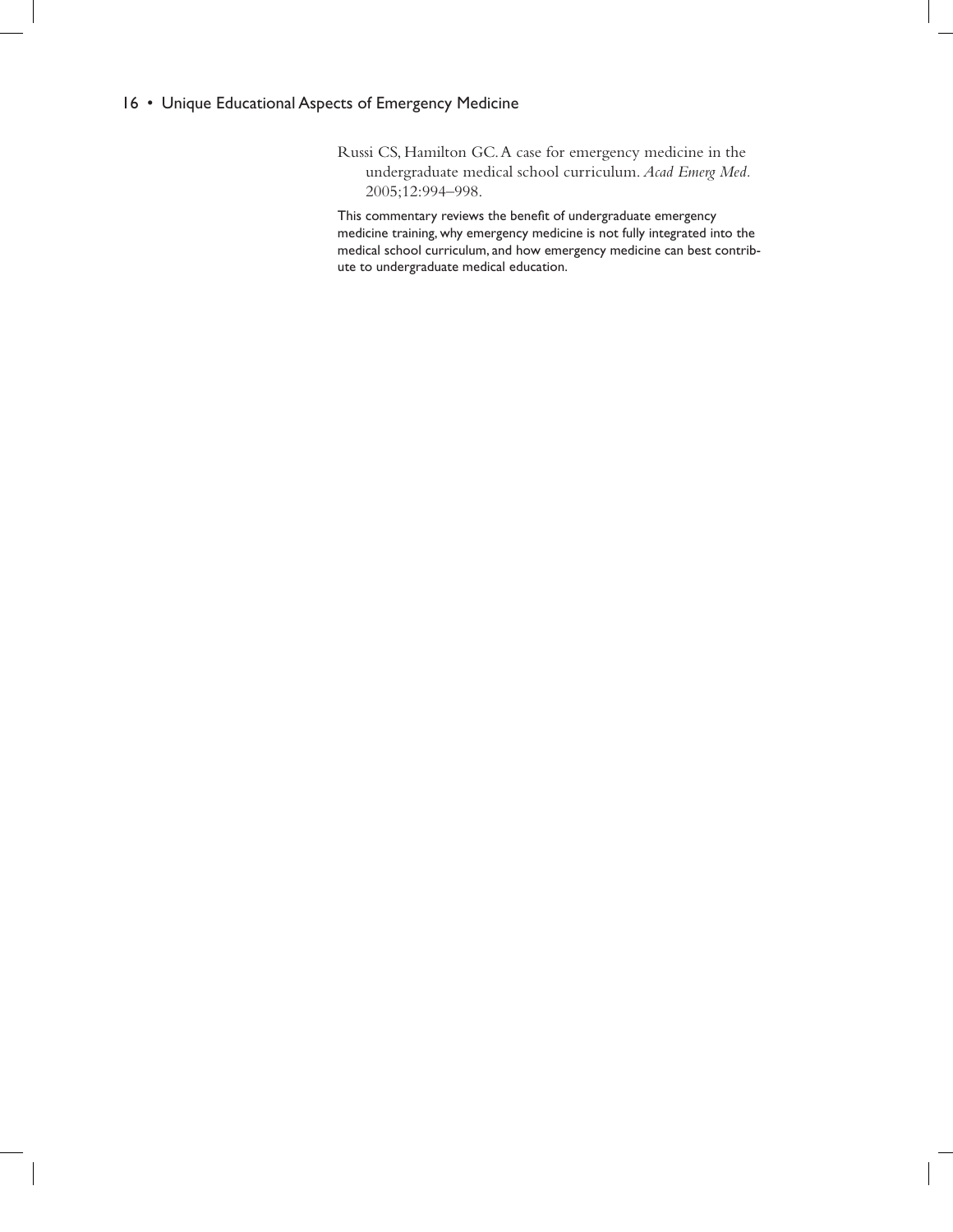# *Differences Between the Emergency Department, the Office, and the Inpatient Setting*

THROUGHOUT MEDICAL school, you will encounter patients in many clinical arenas: the inpatient wards, the public health clinic, the private office, the hospital outpatient clinic, and of course the emergency department. Although medicine at its core involves taking care of patients, the approach and sequence of steps involved in caring for patients will be different depending on the health care setting in which they are encountered. When evaluating a patient, the health care provider (nurse, medical student, resident, or attending) needs to develop an approach tailored to the specific health care setting and available resources.

Think of the ambulatory care and hospital outpatient clinic setting. In this clinical venue, unexpected emergencies occur; however, they are few and far between. The acuity level is low, with 1% of patient encounters requiring referral to the emergency department or for hospital admission (Cherry et al., 2007; Middleton et al., 2007). Some patients will require diagnostic studies (laboratory tests or diagnostic imaging). Fortunately in this setting, the majority of these are routine, and most are obtained electively. Many patients requiring diagnostic stud-

#### Case Study

Consider the patient with an elevated blood pressure measurement who is referred to the emergency department for evaluation from a local health clinic. The patient is asymptomatic, without complaints of headache, chest pain, or shortness of breath. His repeat blood pressure measurement in the emergency department is 186/98 mmHg. In such a case, a targeted H&PE and selected diagnostic work up will be needed to exclude any acute complications of elevated blood pressure such as the involvement of key target organs (i.e., eyes, brain, heart, lungs, and kidneys). The goal is not necessarily to establish baseline laboratory values, to obtain diagnostic studies for future comparison or even to necessarily normalize the blood pressure at this time.

The emergency department provides health care for patients presenting at any time for anyreason . . . . Our specialty truly provides a safety net to the millions of underinsured or uninsured people in this country.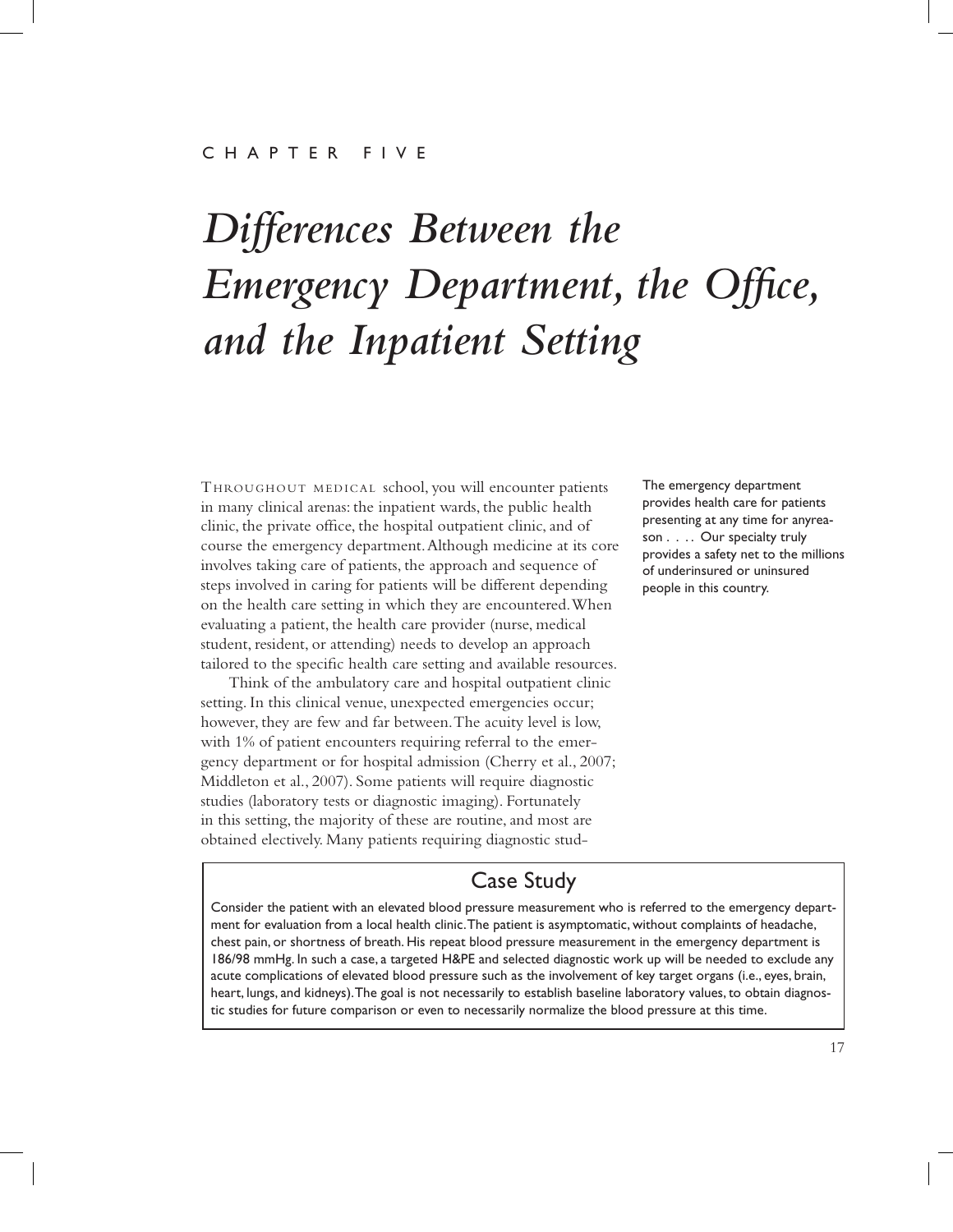#### 18 • Differences Between the Emergency Department, the Office, and the Inpatient Setting

ies will need to be referred to an off-site laboratory, diagnostic imaging center, or hospital to undergo testing. Therefore, the results of many of these diagnostic studies are not available to the ordering physician for days. Although many private offices and outpatient clinics have a system in place allowing unscheduled walk-in visits, the overwhelming majority of patient visits are scheduled, and patients are cared for on a first-come-firstserved basis. When patients are sick, or when the office is closed, patients are referred to the emergency department. In addition, the majority of pa tients seeking medical care in an ambulatory care or outpatient clinic setting are established patients compared with the emergency department, where the overwhelming number of physician–patient encounters are new visits.

Traditionally, approximately half of all outpatient encounters are made to primary care physicians, with many of these visits being for preventive care. The most common reasons for a patient to visit an outpatient clinic include progress visit, general medical examination, routine prenatal care, cough, and sore throat. Together, these types of patient visits account for 20% of all outpatient clinic visits (Middleton et al., 2007). By contrast, the emergency department provides care to the acutely ill or injured. In the emergency department, nursing triage guidelines are designed to ensure that more seriously ill patients are cared for first. The acuity level is also much greater than the ambulatory care or outpatient clinic setting. Across the country, approximately 12% of all emergency department patient encounters require hospital admission (Nawar et al., 2007), with 16% of patients admitted to a critical care bed. Anecdotally, high-acuity, high-volume emergency departments will admit 20% to 25% of cases to the hospital. Compared with the outpatient setting, a greater number of emergency department patient encounters require a diagnostic workup. This may include laboratory tests or advanced imaging techniques such as CT scans and magnetic resonance imaging (MRI). The majority of diagnostic tests performed in the emergency department by design provide results to the ordering physician within minutes to hours. Although some patients will present to the emergency department with complaints that could otherwise be cared for in an ambulatory care setting, many unexpected emergencies such as trauma, myocardial infarction, stroke, pneumonia, anaphylaxis, and others come through the doors at all hours of the day and night. Some of these cases require emergency subspecialty consultation, a service that is often difficult to provide in an ambulatory care setting.

In addition, the emergency department has both an ethical and legal obligation to evaluate every patient who presents for care to determine whether he or she has a medical emergency,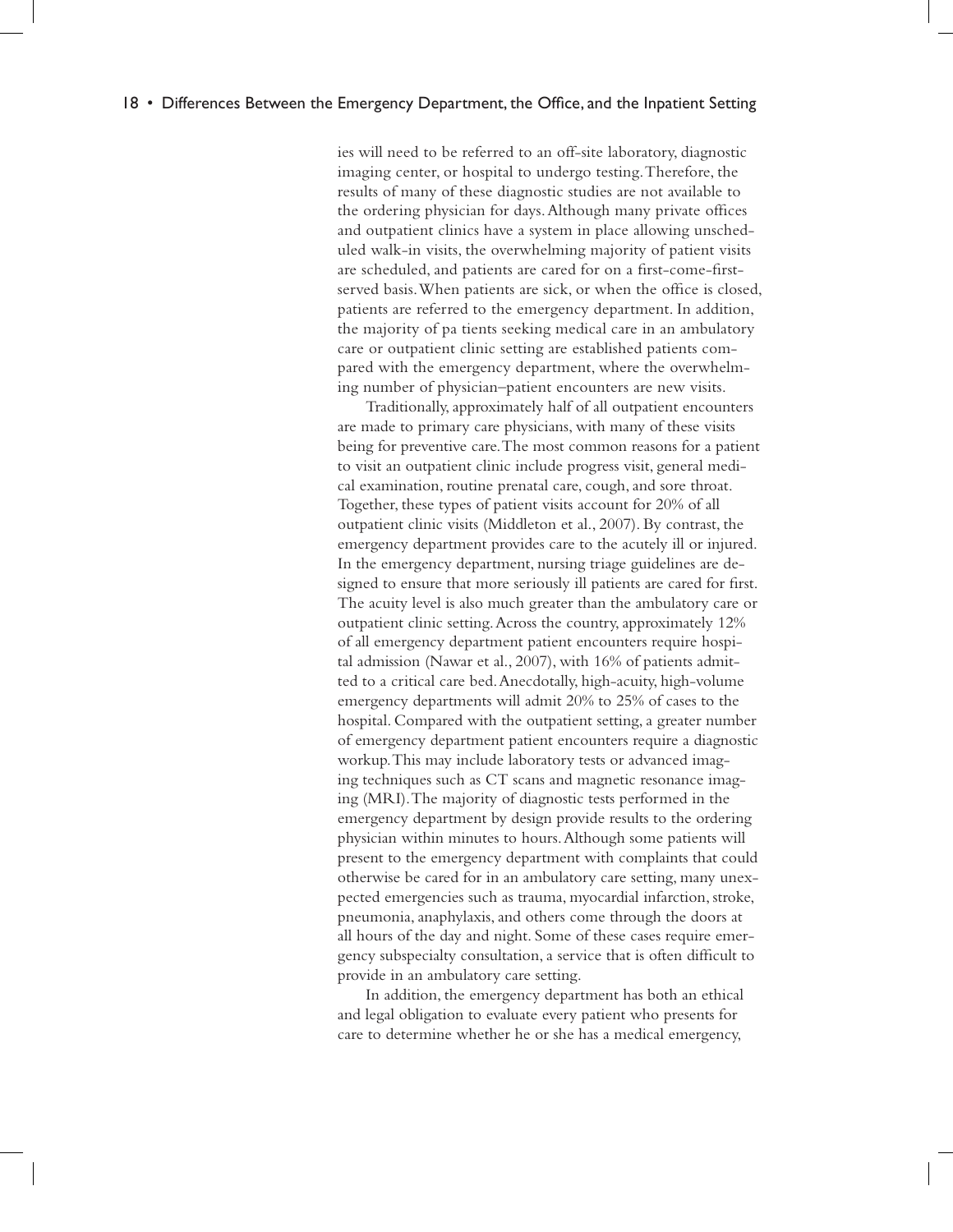#### The Emergency Medicine Clerkship Primer: A Manual for Medical Students • 19

regardless of ability to pay for health care (Emergency Medical Treatment and Active Labor Act or EMTALA). One third of the nation's emergency departments are considered high safety net sites. These institutions serve a disproportionately high number of Medicaid and uninsured patients, a dramatically different payer mix than that of the routine ambulatory care population.

In the inpatient setting, patient encounters often occur after a preliminary or definitive diagnosis has been made by another health care provider, many times by the emergency physician. Across the country, emergency departments are responsible for approximately 55% of all hospital admissions (Owens et al., 2006). Physicians caring for inpatients face legitimate challenges, some diagnostic, others therapeutic or social, such as short- or longterm placement issues. We all know that medical emergencies occur in the inpatient population; luckily they are not as common as in the emergency department. When they do occur, the health care team often has the benefit of prior rapport with the patient and family, along with some understanding of the patient's medical condition before the event at hand. This is in stark contrast to unexpected emergencies that present to the emergency department requiring prompt resuscitation and stabilization without the benefit of an adequate history of present illness (HPI) or knowledge of the patient's medical history, prenatal care, medications, and the like.

| Emergency<br>Department                                              | <b>Inpatient Setting</b>                                                  | Office/Outpatient<br>Setting                                                              |
|----------------------------------------------------------------------|---------------------------------------------------------------------------|-------------------------------------------------------------------------------------------|
| Low-moderate-high acuity                                             | Low-moderate acuity                                                       | Low acuity                                                                                |
| 12% of patients require hospital<br>admission                        | N/A                                                                       | 1% of patients require hospital<br>admission                                              |
| Undifferentiated patients with<br>complaint-based presentations      | Admitted patients have a<br>preliminary diagnosis                         | Routine medical and follow-up<br>care account for a majority of<br>patient visits         |
| No prior rapport with patient<br>and family                          | After initial evaluation, will develop<br>rapport with patient and family | Usually have established rapport<br>with patient and family                               |
| Most diagnostic studies ordered<br>are urgent or emergent            | Diagnostic studies ordered can be<br>nonurgent, urgent, or emergent       | Most diagnostic studies ordered<br>are nonurgent                                          |
| Results of diagnostic studies avail-<br>able within minutes to hours | Results of diagnostic studies avail-<br>able within hours to days         | Results of diagnostic studies avail-<br>able with days                                    |
| No scheduled visits; patients are<br>evaluated in order of acuity    | Most admissions are unscheduled                                           | Scheduled visits on a first-come-<br>first-served basis, occasional<br>unscheduled visits |

#### Comparison of the Three Patient Care Settings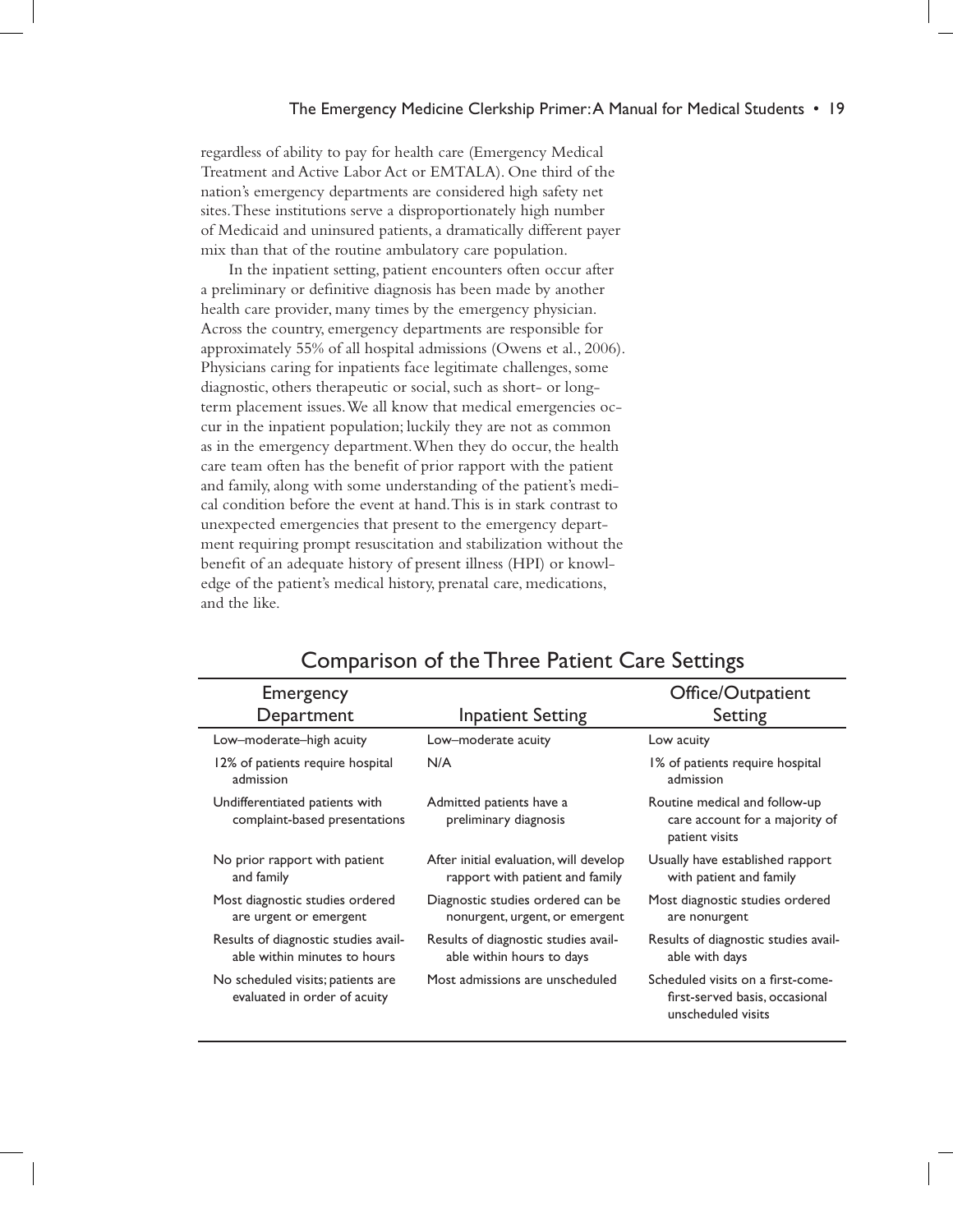#### 20 • Differences Between the Emergency Department, the Office, and the Inpatient Setting

The emergency department also differs dramatically from both the inpatient and ambulatory care setting in a few other areas. First and fore most, the emergency department never closes, and the volume of patients cared for is not limited by the number of patient care spaces. Although it is foreseeable that patients with nonurgent complaints will need to wait until an appropriate patient care area is available before they will be evaluated, the sick or unexpected emergencies are at times cared for in less-thanoptimal patient care areas, such as a hallway. In the emergency department, the spectrum of patients ranges from the young to the very old, representing disease states of the newborn to the various complications seen in the elderly nursing home resident. The clinical scenarios encountered are also unique to this setting and can range from routine medical and surgical pathology to environmental emergencies, toxic exposures, substance abuse, trauma, psychiatric emergencies, and more.

It is also necessary to realize that patient-specific goals are different in the emergency department from other health care settings. This can directly translate into a better understanding of the specialty-specific approach to a particular clinical scenario or chief complaint. Understanding how emergency physicians approach particular clinical problems will allow students to better place the educational and patient care objectives of their rotation in perspective. See the case study shown in this chapter an example.

Focusing on the problem at hand is key to managing most cases in the emergency department. Whether we are talking about a complaintdirected H&PE, case presentation skills, or a case-specific differential diagnosis, the art of focusing—that is, being able to see the forest through the trees, identifying and relaying pertinent positive or negative case specific information—is crucial to understanding the role of the emergency physician and providing excellent patient care. Remember, the focus of the emergency department is different from other health care settings. Therefore, your approach to certain chief complaints or patient presentations may need to be modified to keep in line with providing optimal and efficient care in the emergency department.

One final point that deserves mentioning is that the patient presenting to the emergency department must be considered at higher risk for po tential serious illness than a similar patient presenting to an office or other outpatient clinic setting. Many patients presenting to the emergency department have acute symptoms. These complaints may reflect more serious underlying pathology when compared with the patient who is willing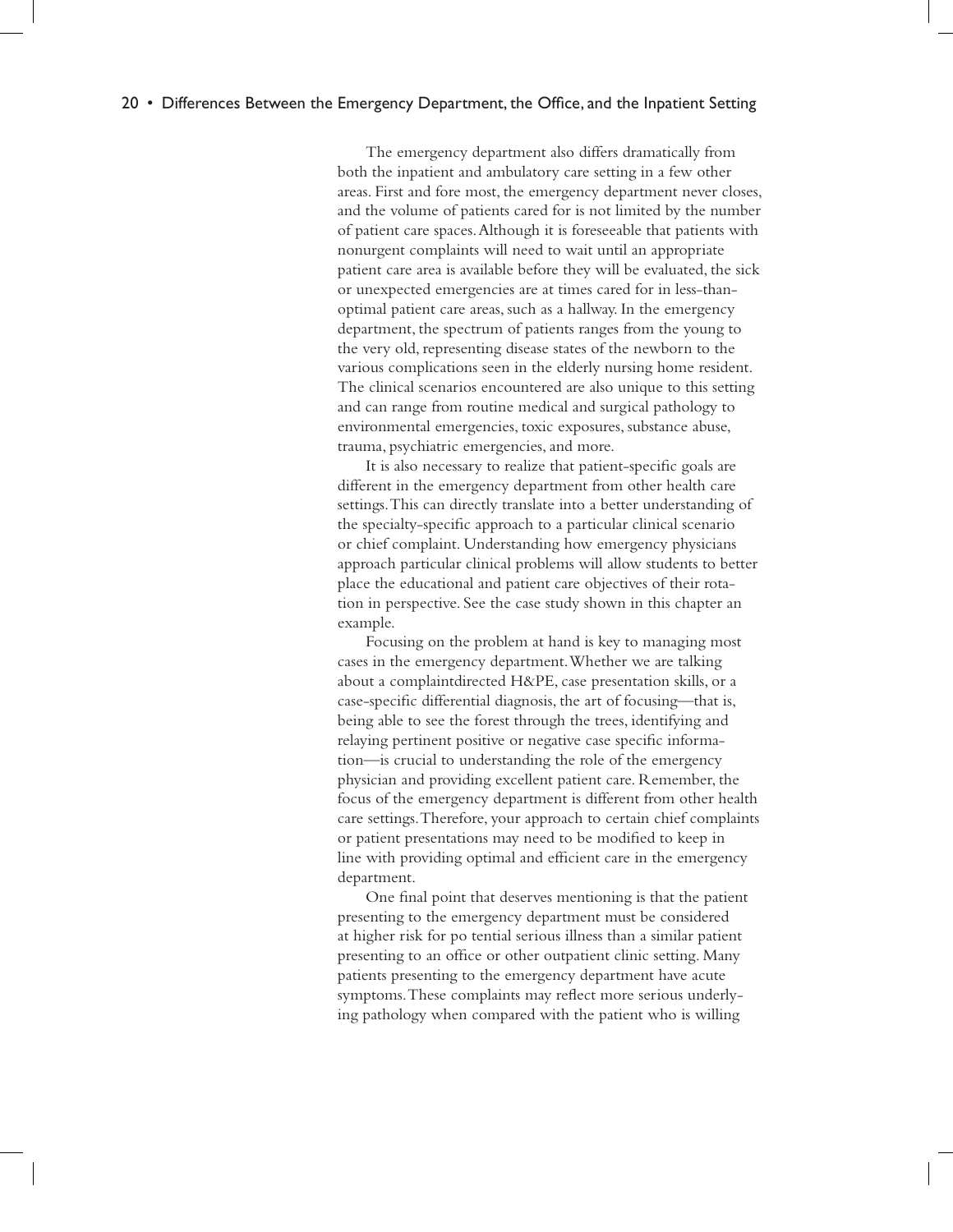#### The Emergency Medicine Clerkship Primer: A Manual for Medical Students • 21

or able to wait several days for an outpatient appointment. In addition, patients choosing to come to an emergency department for an evaluation rather than going to an outpatient office should alert the caregiver that the patient may believe he or she is too sick to wait for a scheduled appointment; at times, they are right.

Thus, patient care in the emergency department is quite different from other health care settings. It is important to be aware of these differences so that, as a medical student, you understand that the clinical and bedside skills needed to succeed in the emergency department are different from skills needed to succeed in other settings. Understanding and embracing these differences will allow for a more educational and enjoyable experience.

#### Suggested Reading

Cherry DK, Woodwell DA, Rechtsteiner EA. National Ambulatory Medical Care Survey: 2005 summary. *Adv Data.* 2007;387:1–40. Available at: http://www.cdc.gov/nchs/data/ ad/ad387.pdf. Accessed March 25, 2008.

This article reviews nationally representative data on ambulatory care visits in the United States. Data are from the 2005 National Ambulatory Medical Care Survey (NAMCS).

Middleton K, Hing E, Xu J. National Hospital Ambulatory Medical Care Survey: 2005 outpatient department summary. *Adv Data.* 2007;389:1–35. Available at: http://www.cdc.gov/ nchs/data/ad/ad389.pdf. Accessed March 25, 2008.

This article reviews nationally representative data on ambulatory care visits in the United States. Data are from the 2005 National Hospital Ambulatory Medical Care Survey (NHAMCS).

Owens P, Elixhauser A. *Hospital Admissions That Began in the Emergency Department, 2003.* Rockville, MD: Healthcare Cost and Utilization Project, Agency for Healthcare Quality and Research; 2006. Available at: www.hcup-us.ahrq.gov/reports/ statbriefs/sb1.pdf. Accessed March 25, 2008.

This document uses data from the Healthcare Cost and Utilization Project to identify hospital admissions that began in the emergency department.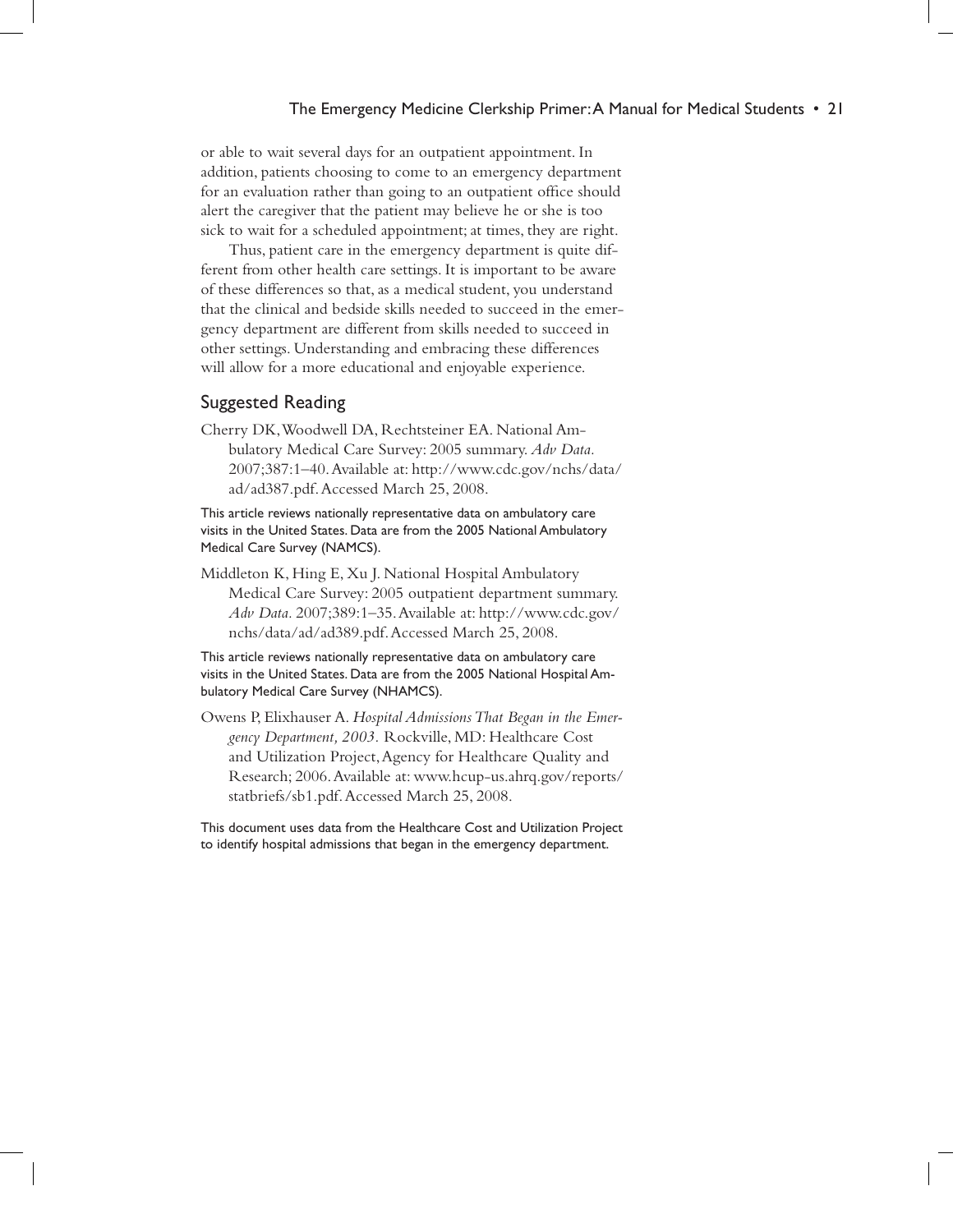22 • Differences Between the Emergency Department, the Office, and the Inpatient Setting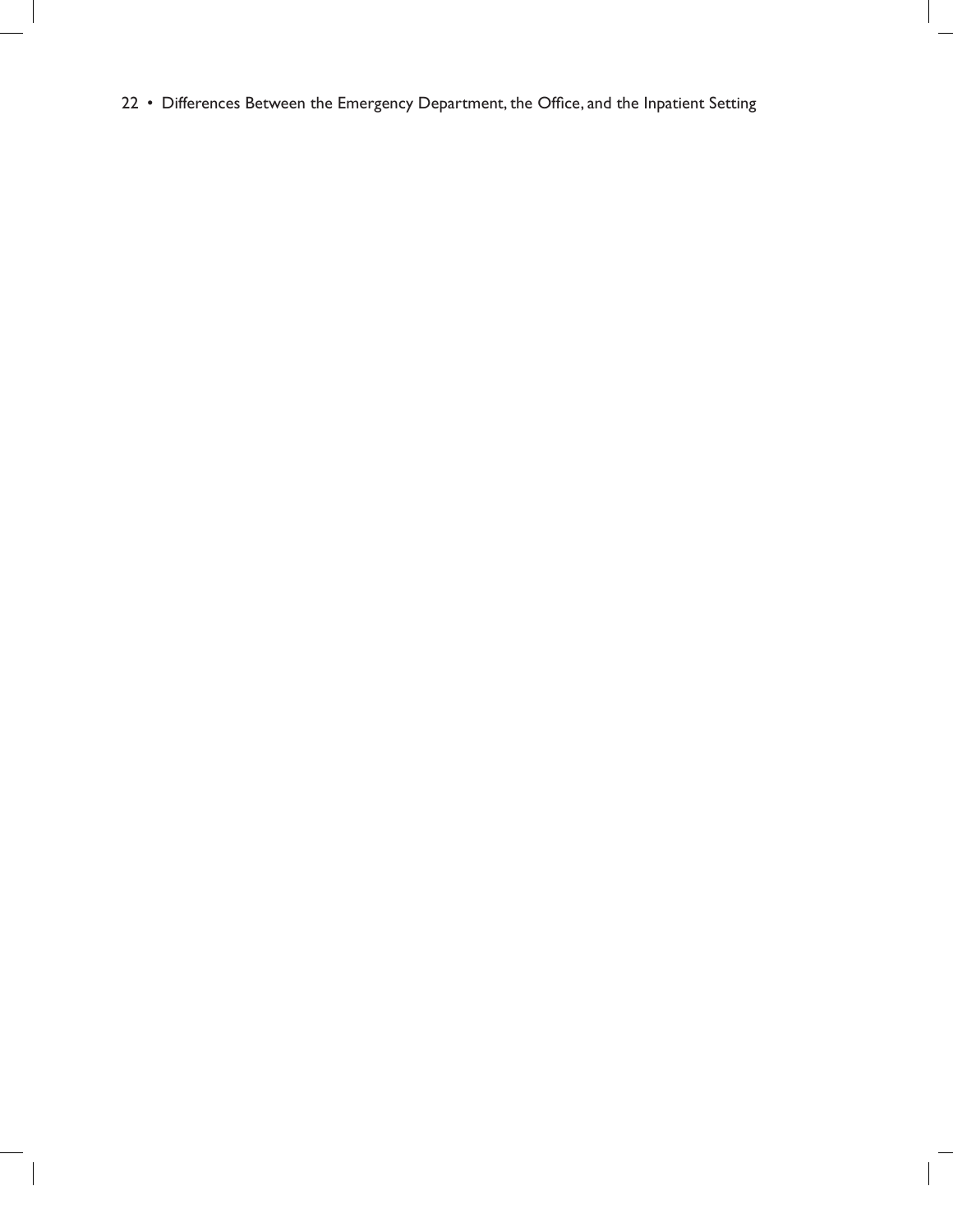#### CHAPTER SIX

# *Undifferentiated and Differentiated Patients*

THE CLINICAL ENVIRONMENT of the emergency department is both challenging and exciting. Open 24 hours a day, 7 days a week, the emergency department can serve as both the point of first contact and the bastion of last resort for an incredibly diverse group of patients with differing and unexpected medical needs. Unique among medical specialties, the mission and charge of the emergency physician is to care for all patients regardless of financial resources, severity of illness, or even the nature of the complaint. Whereas other specialists focus on a particular body system or category of illness, the emergency physician must be prepared to treat patients across the spectrum of disease and age. Each patient represents a mystery, an unknown quantity for the clinician. It is the unwavering fact that anyone can come through the doors at any time, which presents us with one of our greatest clinical challenges: the undifferentiated patient.

#### Approach to the Undifferentiated Patient

When you first encounter a patient in the emergency department, you must make an instantaneous assessment of both the severity of the threat to the patient's life and limb and the need for immediate intervention. This determination is often made within a few moments of your patient encounter; that is, is the patient sick or not sick? Sometimes this decision may be easy, such as the patient with a gun shot wound to the chest or a patient presenting in severe respiratory distress. Many times, however, the distinction between "sick and not sick" may be much more subtle. Consider the following cases: an 80 year-old nursing home resident with a fever; a 40 year-old patient with a history

Unique among medical specialties, the mission and charge of the emergency physician is to care for all patients regardless of financial resources, severity of illness, or even the nature of the complaint.

#### Be a Medical Pessimist

Don't make assumptions until you have ruled out all high morbidity and mortality conditions. The classic example is the pregnant young woman who presents with abdominal pain. On the top of your differential list should always be ectopic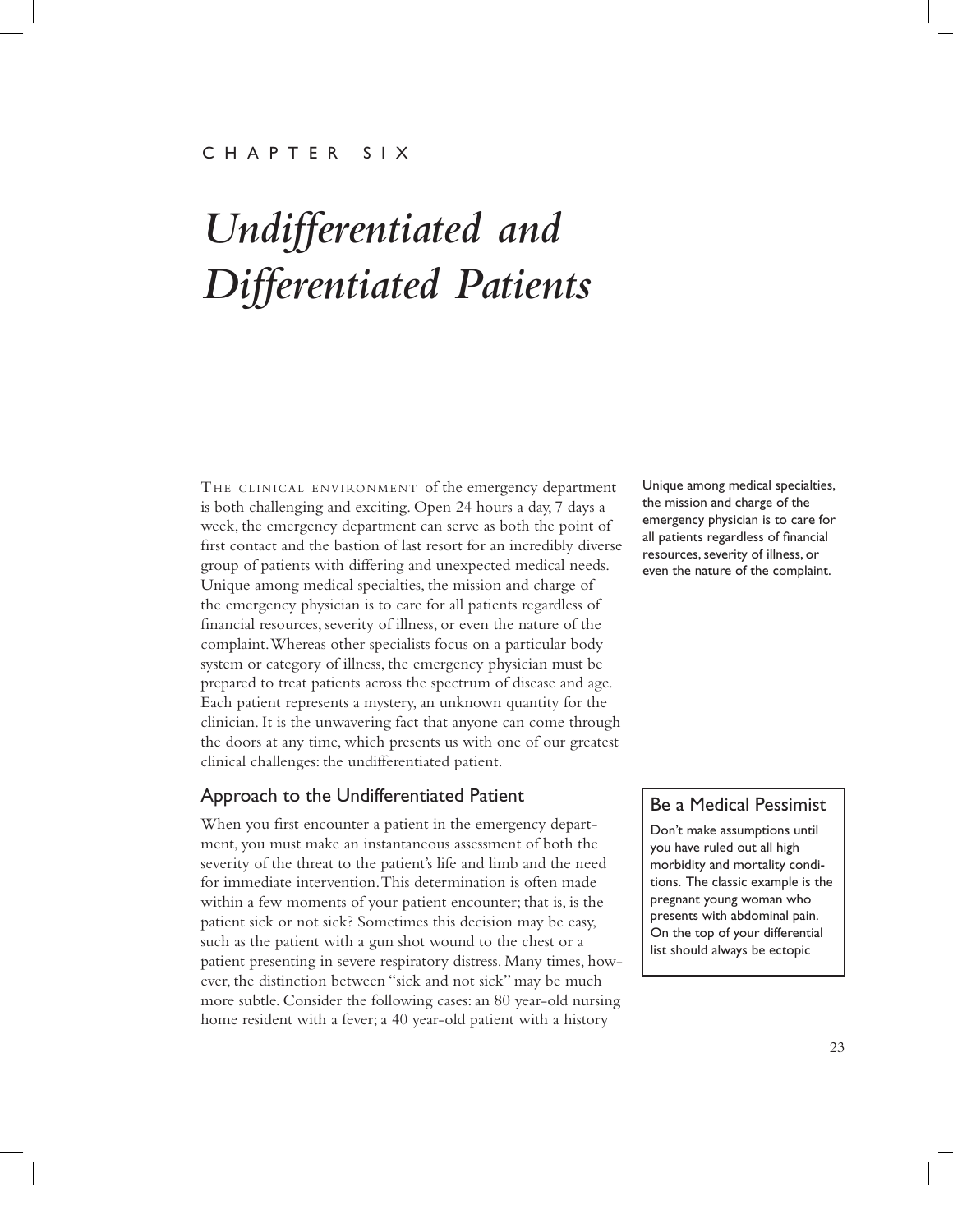#### 24 • Undifferentiated and Differentiated Patients

#### Findings of Potentially Serious Illness

- Heart rate >120 or <60 beats/minute
- Respiratory rate >20 or <10 breaths/minute
- Systolic blood pressure <90 mmHg
- Temperature > 38 or < 35°C
- **Hypoxia**
- Altered mental status
- Hypoglycemia or
- hyperglycemia

of asthma presenting slightly diaphoretic, breathing 35 times per minute; a patient presenting postictal after a new onset seizure. All of these patients may be critically ill and require immediate intervention, and the skilled medical student, resident, or attending must be able to recognize this. As a student, your primary role if you identify a "sick or potentially sick" patient is to immediately notify your supervising physician—you will see this as a recurring theme. In a patient with abnormal vital signs who appears stable, it may be appropriate to repeat the vital signs yourself and then notify your supervisor promptly if they remain abnormal.

In determining the severity of a patient's illness and the need for immediate intervention, the emergency physician relies on a combination of clinical experience and instinct, integrating all of the available information into his or her decisionmaking process. Findings that may indicate severe illness include abnormal vital signs and an alteration in mental status (depressed level of consciousness or agitation). The astute clinician should recognize these findings as indicative of a potentially lifethreatening condition and should act on them promptly. Perhaps the most important measure of the severity of patient illness is physician "gestalt," that is, the gut instinct that something just is not right. This is one of the most important qualities a physician can develop.

Once a critical illness is identified, the physician must be prepared to act. In many cases, this means forgoing the natural progression from obtaining a medical history to performing a physical examination to formulating an assessment, and implementing a management plan. These cases often require the clinician to immediately focus the H&PE and jump right to casespecific management. Although the specific intervention will vary for individual patients, some general treatment principles should be followed. At times, you may hear your supervisor refer to the "emergency department safety net." This term refers to the initiation of cardiac monitoring, obtaining vascular access, and providing supplemental oxygen if needed.

#### *Assessing ABCDs of Resuscitation*

As specialists in resuscitation, an emergency physician's first priority is assessing the airway (A), breathing (B), and circulation (C), followed by an evaluation of neurologic disability. Ignoring deficiencies in one of these areas will inevitably lead to worsening of the patient's clinical condition. Indications for emergency airway management may include hypoxia, hypercarbia, altered mental status, failure to tolerate oral secretions, and the anticipation of a worsening clinical condition. Remember, the ABCs are about much more than just intubation. In any ill patient, careful attention must be paid to oxygenation status, respiratory effort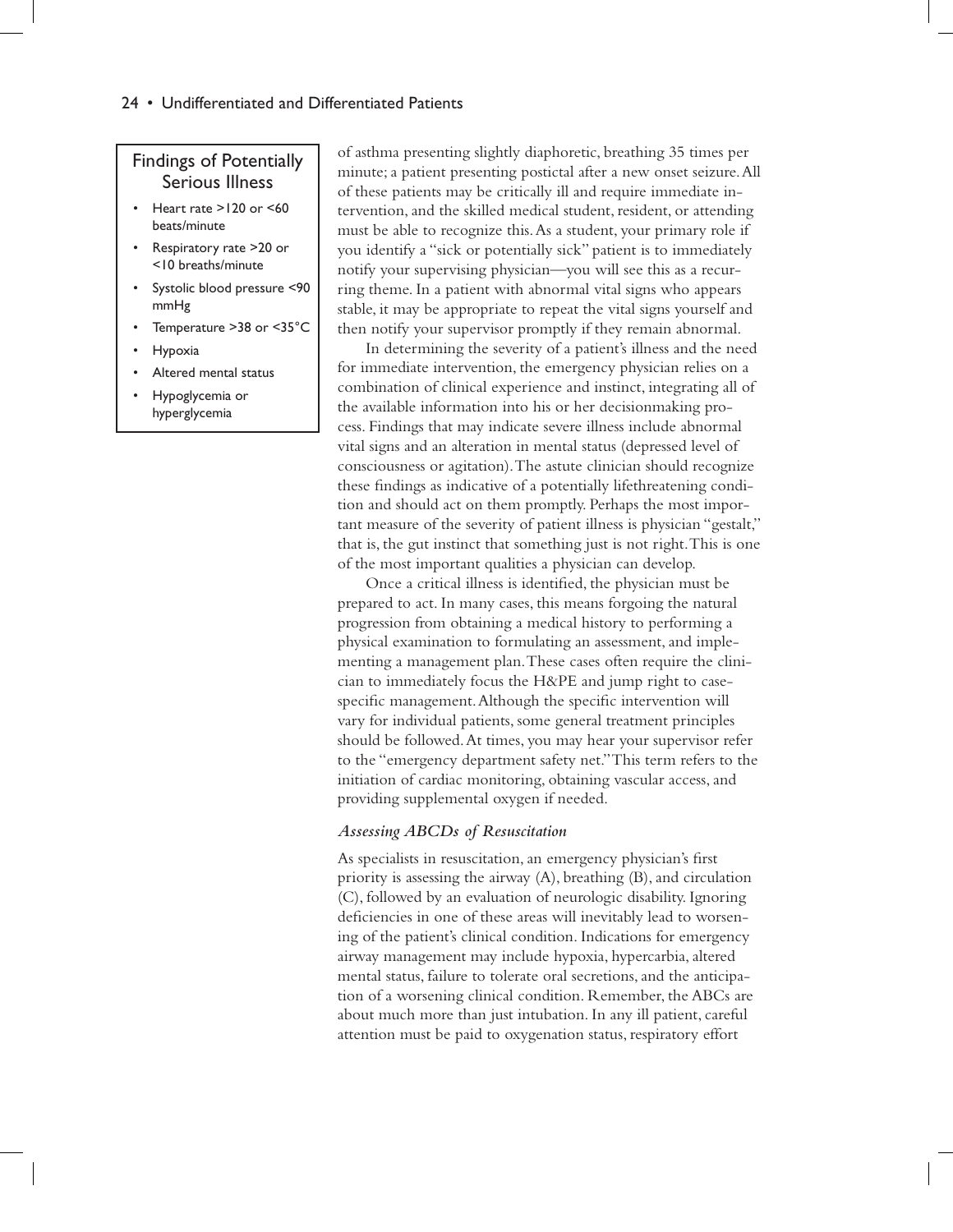and pattern, and blood pressure and the presence of any neurologic deficit. In addition to evaluating disability, the "D" should always stand for measurement of serum glucose followed by administration of dextrose if a patient with an altered mental status is found to be hypoglycemic.

#### *Addressing Abnormal Vital Signs*

At the very least, if a patient has abnormal vital signs, vitals should be repeated and monitored closely. As a general rule, certain conditions (i.e., hypotension, severe hypertension with target organ damage, hyperthermia, hypothermia, bradycardia, tachycardia, tachypnea, and bradypnea) will require intervention and stabilizing measures initiated early in the course of their evaluation. These actions may include, but are not limited to, cardioversion of unstable tachyarrhythmias, supplemental oxygen, passive or active rewarming, or administration of intravenous fluids.

As a corollary, the effect of such interventions needs to be closely monitored. Remember, the underlying cause of all abnormal vital signs should be investigated. This axiom can not be overstated. Vital sign abnormalities are often the result, not necessarily the cause, of a systemic insult. The investigation into the etiology of the abnormal vital signs should be delayed until stabilizing measures are initiated.

#### *Treating Pain*

An absolute tenet of emergency medicine practice is to treat the patients' pain. Pain-related complaints are far and away the most common reason for patients presenting to the emergency department, with abdominal pain and chest pain being the two most frequent chief complaints. Together, these complaints represent more than 13 million emergency department visits annually across the country (Nawar, 2007). Not only is it morally imperative to provide analgesia, it is the right thing to do. Providing pain relief with an appropriate dose of an analgesic should not interfere with physical examination findings of peritonitis or accuracy of selected diagnostic imaging studies.

#### *Approaching the Stable Patient*

Once the clinician is assured that the patient is stable, he or she should use a focused, systematic approach to evaluation and management. Paramount to this is obtaining an accurate history. It is important to allow the patient to provide the history in his or her own words. The use of open-ended questions allows patients to describe their condition and presenting complaints as they experience them. Examples of appropriate open-ended questions include the following: "What brings you to the hospital today?"

In determining the severity of a patient's illness and the need for immediate intervention, the emergency physician relies on a combination of clinical experience and instinct, integrating all of the available information into his or her decisionmaking process.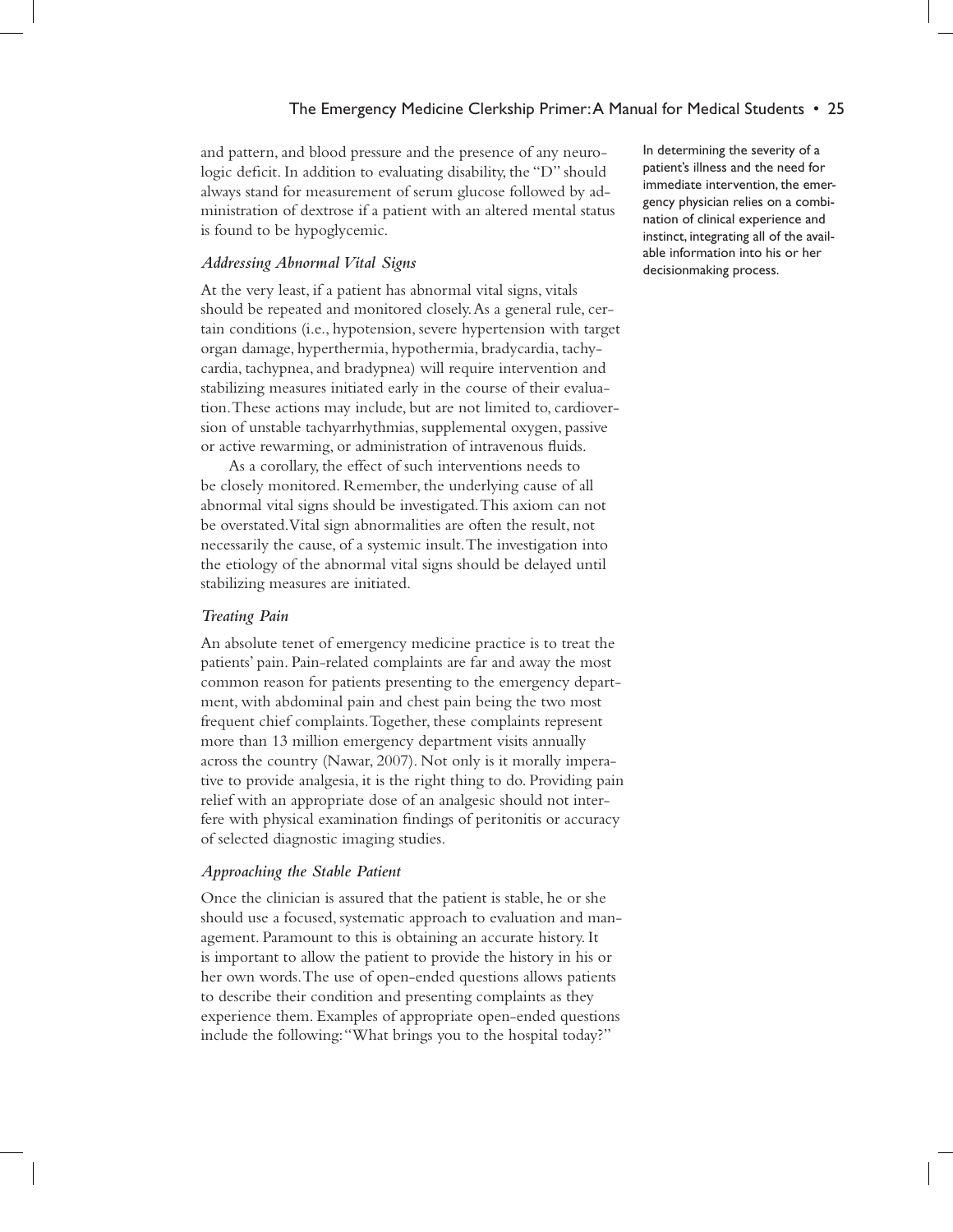#### 26 • Undifferentiated and Differentiated Patients

or "How can I help you today?" Patients should be allowed sufficient time to describe their symptoms, while the clinician listens carefully for clues to the underlying diagnosis. After the patient has been given time to explain his or her complaints, the caregiver should ask appropriate follow-up questions to fill in any gaps. Although these questions are often open ended as well, a more directed inquiry may be necessary. The clinician should seek information that can help clarify the patient's diagnosis or point toward an appropriate workup. Be a medical pessimist. Never assume that a patient's complaint represents a benign issue until all high morbidity and mortality conditions have been considered and sufficiently excluded.

#### *Being a Medical Pessimist*

Don't make assumptions until you have ruled out all high morbidity and mortality conditions. The classic example is the pregnant young woman who presents with abdominal pain. On the top of your differential list should always be ectopic pregnancy.

Approach each patient, regardless of complaint, with a broad differential diagnosis, with the most serious conditions at the top of your list, that is, the "worst first" mentality. For example, always assume that chest pain could be caused by one of many potential life-threatening processes (e.g., acute coronary syndrome, pulmonary embolism, pericarditis, pneumothorax, pneumonia, aortic dissection, or esophageal rupture). Less serious diagnoses can be considered once these processes have been eliminated. This, of course, does not mean that every patient with chest pain requires cardiac enzymes, a CT scan, an ECG, and the like, but it is prudent to consider all high-risk diagnoses in each patient rather than rejecting them outright because of the patient's age or an atypical presentation. By taking an accurate history and performing a focused physical examination, many of these differentials can be effectively excluded without an extensive workup. The healthcare provider can use the initial H&PE to narrow the differential diagnosis, focusing in on likely causes to guide the evaluation.

#### *Keeping an Open Mind*

It is important not to limit the differential diagnoses based solely on the patient's chief complaint and presenting symptoms. Although this information is vital, limiting your differential diagnosis can be dangerous. Consider the elderly diabetic patient who presents with nausea and vomiting. Focusing only on gastrointestinal causes may delay the diagnosis of other potentially serious conditions such as diabetic ketoacidosis or myocardial ischemia. It is imperative to listen to the patient, but it is just as important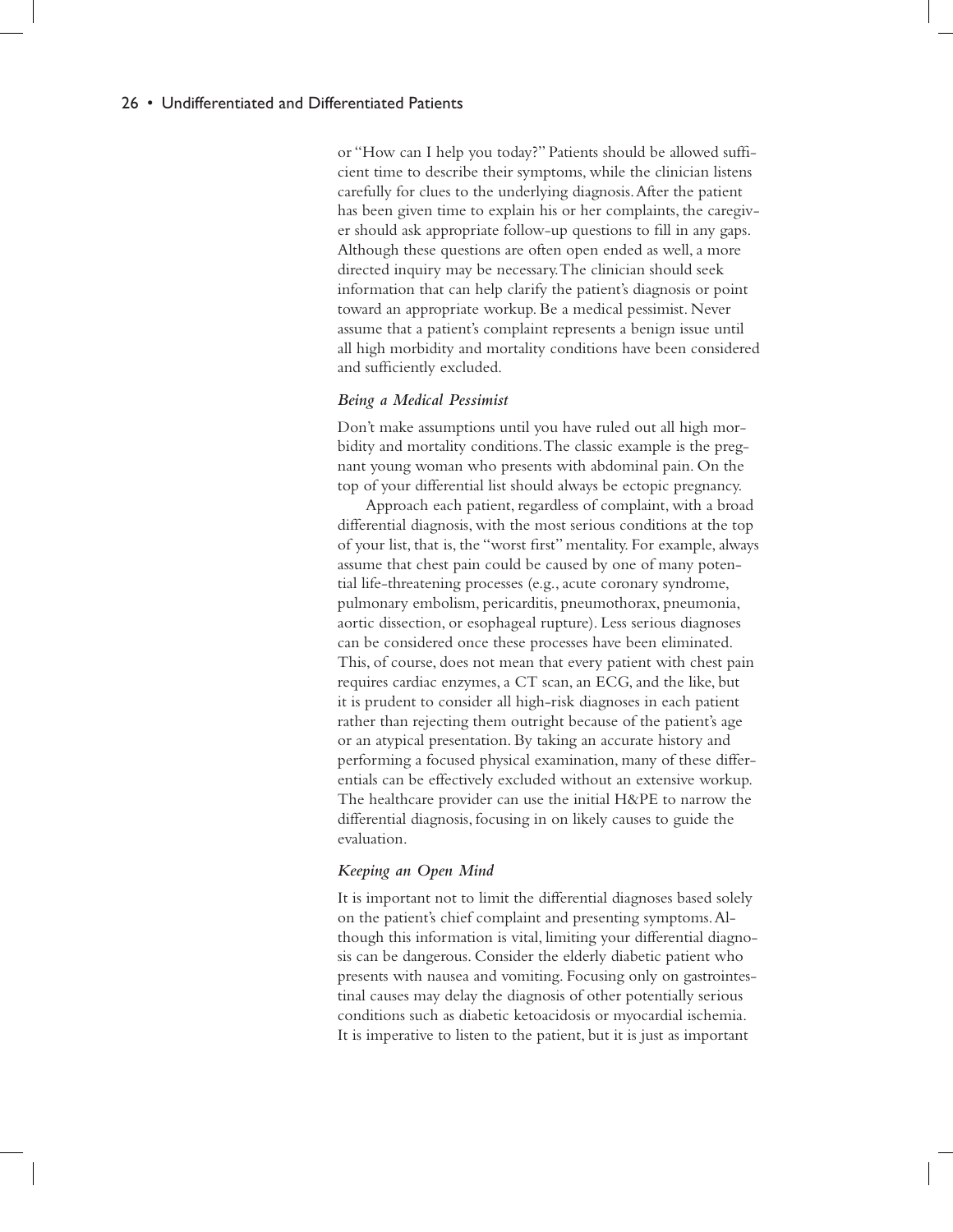#### The Emergency Medicine Clerkship Primer: A Manual for Medical Students • 27

at times to step back and think outside of the box. By keeping an open mind and not getting locked in, you will avoid the potential pitfall of honing in on a particular diagnosis before all of the information is available, also known as "premature closure." Just as it is dangerous to assume a patient has a benign condition, it is equally wrong to jump to a diagnosis too quickly. Do not be afraid to change your diagnostic considerations as additional information or test results become available. When test results, or responses to therapy, do not fit with the presumed diagnosis, reevaluate the patient.

#### *Following the Best Path*

You can't always walk a straight line; sometimes patient care follows a roundabout path. When evaluating the undifferentiated patient, it is not always possible to progress gradually from H&PE to diagnostics to treatment. Often it is necessary to perform two or more of these tasks simultaneously. In the critically ill patient, the emergency physician will often be deciding which diagnostic tests are needed while simultaneously conversing with, examining, and treating the patient. In addition, the response to an intervention may help guide additional testing strategies. A patient presenting with an exacerbation of asthma that improves with bronchodilator therapy might not require a chest radiograph or ABG, whereas a nonresponder might.

#### Differentiated Patients

Certain subsets of patients present a special challenge in the emergency department and deserve brief mention. Although a detailed discussion of these issues is beyond the scope of this manual, be aware of the inherent complexity in caring for these patients. Some groups of differentiated patients include the elderly, children, psychiatric patients, and the chronically ill. The differentiated patient can also present a diagnostic challenge for the emergency physician. An approach to these encounters should be performed in a logical and systematic fashion to avoid the pitfalls of a delay or misdiagnosis.

#### *Elderly Patients*

Elderly patients can present some of the most difficult diagnostic challenges for the emergency physician. This group is at high risk for a number of reasons. Life-threatening cardiac, pulmonary, vascular, and neurologic conditions are far more common in this population, and the elderly are more likely than the general population to have significant underlying health problems. Geriatric patients are often taking multiple medications, which may

When working with the elderly, end-of-life issues may need to addressed with both the patient and the family, which can be a daunting task.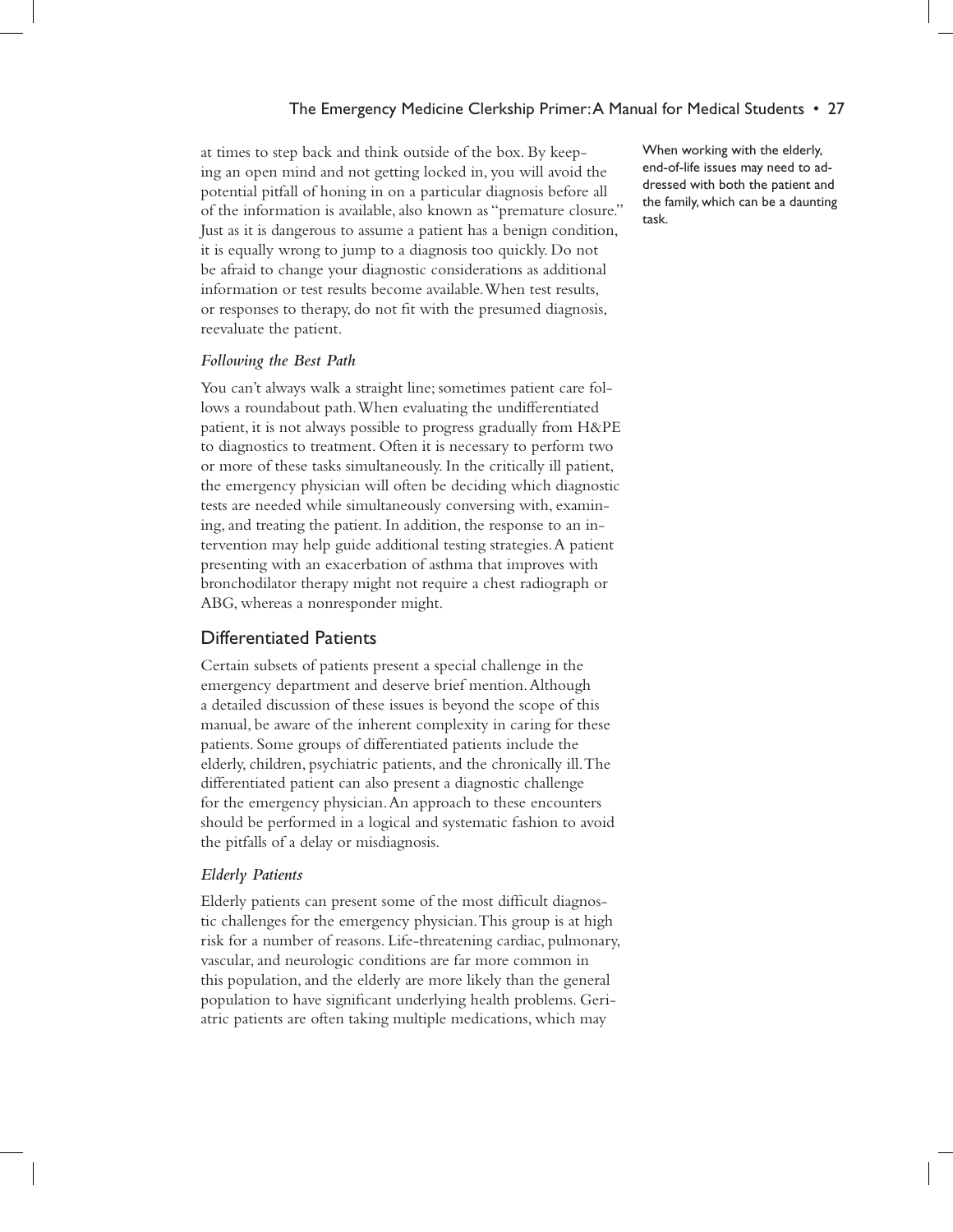#### 28 • Undifferentiated and Differentiated Patients

Emergency physicians need to remember that children are not just little adults.

contribute to their presentation or may interact with prescribed therapies. They also have decreased physiologic reserves, which affects their response to critical illness or injury. Problems with memory in some patients can also limit your ability to obtain a clear history, further complicating the clinical encounter. In addition, the presentation of certain medical conditions (e.g., myocardial infarction) may be atypical, with vague, nonspecific symptoms actually being the harbinger of serious underlying illness. In the elderly, a bacterial infection is not always associated with a fever or leukocytosis. This finding may inadvertently lessen the suspicion of an infectious etiology. Weakness and confusion are common presenting complaints that can represent a whole spectrum of disease, including infectious, cardiac, endocrine, and neurologic conditions. Finally, when working with the elderly, end-of-life issues may need to addressed with both the patient and the family, which can be a daunting task.

When evaluating a geriatric patient, it is prudent to be both vigilant and conservative at the same time. Consider a broad differential diagnosis, keeping in mind that typical diseases may present atypically. Use as many sources as possible to obtain a medical history, including family members, past medical records, the primary care physician, or nursing home records, when applicable. When the history or symptoms are vague, or the patient is unable to provide detailed information, clinicians should have a low threshold for obtaining diagnostic studies. The geriatric emergency department patient also presents a clinical challenge as this subset (65 years of age or older) of patients are sicker than the general population and represent the greatest percentage (41%) of hospital admissions of all age groups (Nawar, 2007). Finally, if an elderly patient is going to be discharged, it is important to ensure that he or she will have adequate social support and access to follow-up medical care.

#### *Pediatric Patients*

As with the elderly, obtaining a history from a young child can be difficult. In preverbal children, the information must be obtained entirely from the parents or other caretakers. Even with older children, anxiety and misunderstanding can prevent the emergency physician from getting an accurate history. Remember, infants are at risk for serious bacterial infection, although the introduction of haemophilus and pneumococcal vaccines has significantly decreased this threat. In addition, be aware of the high prevalence of maltreatment and neglect in this population and consider abuse in all pediatric patient encounters. Whenever possible, children should be examined with their parents pres-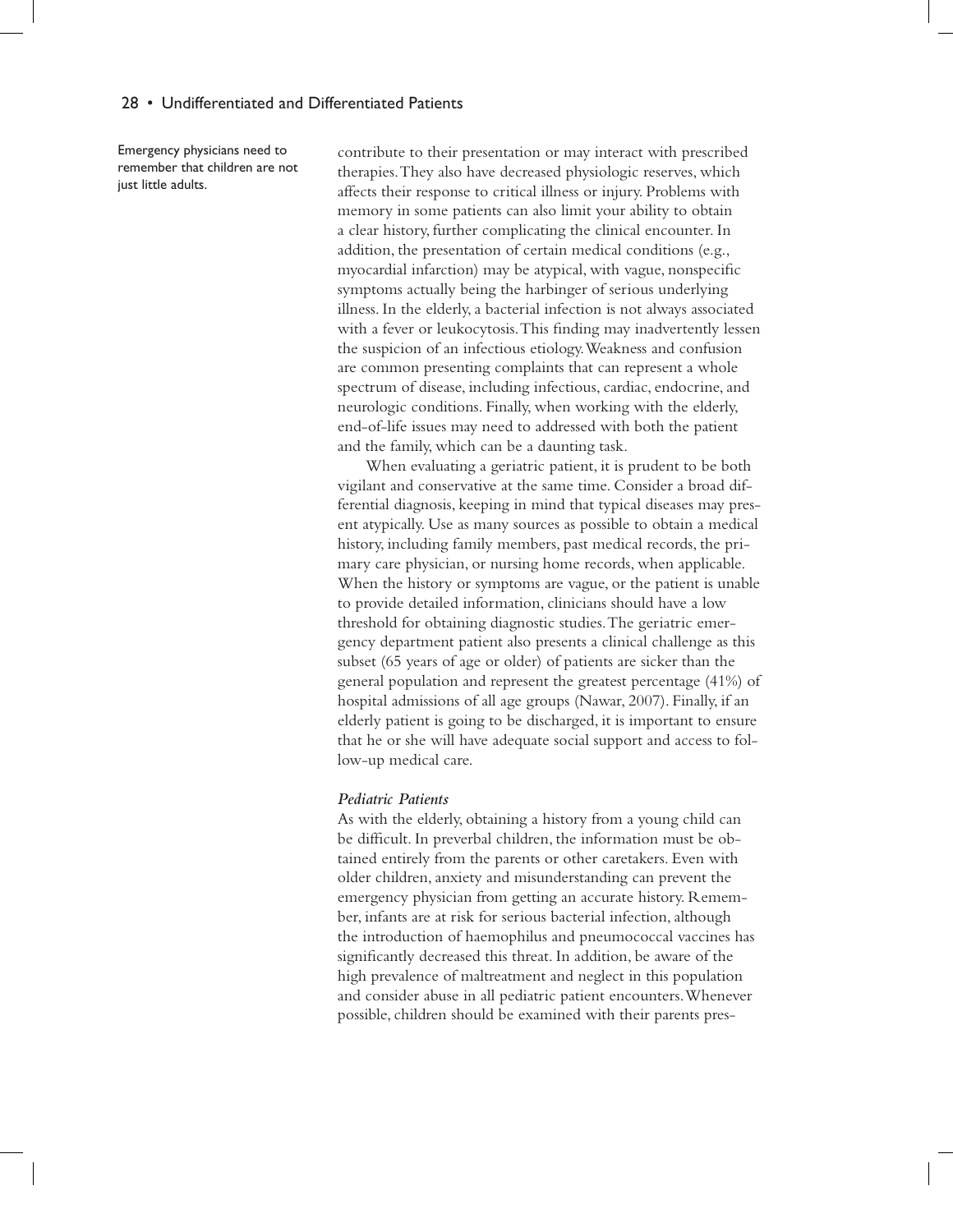ent to minimize anxiety, unless the health care provider suspects abuse. The exception is adolescents, who may feel more comfortable discussing personal issues without their parents present. These encounters, however, should be chaperoned by an additional health care provider, preferably of the same gender as the patient. Emergency physicians need to remember that children are not just little adults. The spectrum of disease across the pediatric population is vastly different from that of the adult population. Seasonal variations of illness are more common, and clinical presentations of disease in infants and toddlers may be different as compared to adolescents and adults. The healthcare provider should be familiar with the different size and type of equipment required for pediatric resuscitation and medication doses as these also differ from adult patients.

#### *Patients With a History of Psychiatric Illness*

Patients with a history of psychiatric illness is another challenging subset of patients encountered in the emergency department. It is important to exclude organic pathology before attributing a patient's presentation to a functional illness. Be a patient advocate, especially in these cases. In addition, many of these patients take medications that have a high likelihood of side effects and toxicity. Others are noncompliant, which can result in an exacerbation of their underlying mental health condition. Deciphering between functional and organic etiologies of patient presentations is challenging and not always straightforward.

#### *Patients With Chronic Health Conditions*

It is becoming more and more commonplace to encounter emergency department patients who have chronic health conditions such as ischemic heart disease, hypertension, diabetes, congestive heart failure, asthma, chronic obstructive pulmonary disease, depression, and end stage renal disease. These patients suffer from the same maladies as the general population but may at times be at higher risk for complications because of their chronic health condition or prescribed medical therapy. Approach even the stable appearing patient with a complex medical history with a degree of skepticism.

When caring for a patient with a complex medical history, be careful not to glance over details that might prove to be important. Consider the following:

- As in all cases, initiate stabilizing care immediately if necessary.
- In a stable patient, procede in a logical systematic fashion performing a focused yet thorough H&PE.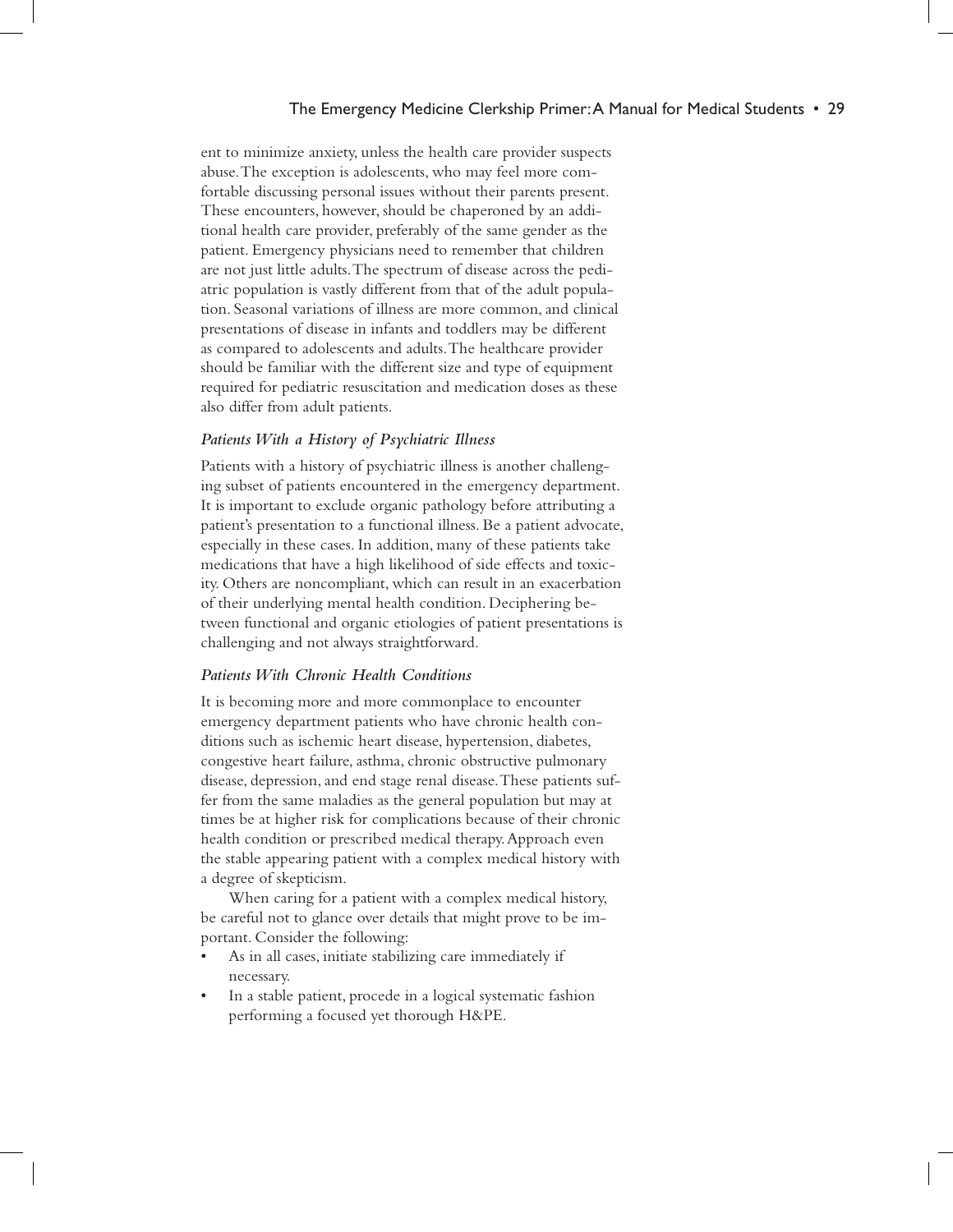#### 30 • Undifferentiated and Differentiated Patients

- Spend time reviewing the past medical or surgical history to better familiarize yourself with the extent of the patients chronic health condition.
- Review pertinent medical records and contact the patient's primary care physician when indicated.
- Consider whether the presenting complaint is related to or complicated by the underlying chronic health condition.
- If the patient is presenting with an exacerbation of a chronic illness (e.g., asthma, congestive heart failure), try to place the severity of the current presentation in context with prior exacerbations.
- Consider using risk reduction strategies such as medication reconciliation to prevent prescribing errors or adverse medication effects that can occur with patients on multiple medications.

## Suggested Reading

Garmel G. Approach to the emergency patient. In: Mahadevan SV, Garmel G. *An Introduction to Clinical Emergency Medicine: Guide for Practitioners in the Emergency Department.* New York, NY: Cambridge University Press; 2005:3–18.

This chapter outlines some basic principles of emergency medical care.

Nawar EW, Niska RW, Xu J. National Hospital Ambulatory Medical Care Survey: 2005 emergency department summary. *Adv Data.* 2007;386:1-32. Available at: www.cdc.gov/nchs/ data/ad/ad386.pdf. Accessed April 26, 2008.

This article reviews nationally representative data on emergency department care in the United States. Data are from the 2005 National Hospital Ambulatory Medical Care Survey.

Wears RL. The approach to the emergency department patient. In: Harwood-Nuss A, Wolfson AB, eds. *The Clinical Practice of Emergency Medicine.* Philadelphia, PA: Lippincott Williams & Wilkins; 2001:1–4.

This chapter outlines some basic principles of emergency medical care.

Wrenn K, Slovis C. The ten commandments of emergency medicine. *Ann of Emerg Med.* 1991;20:1146–1147.

This article highlights some basic precepts of emergency medicine.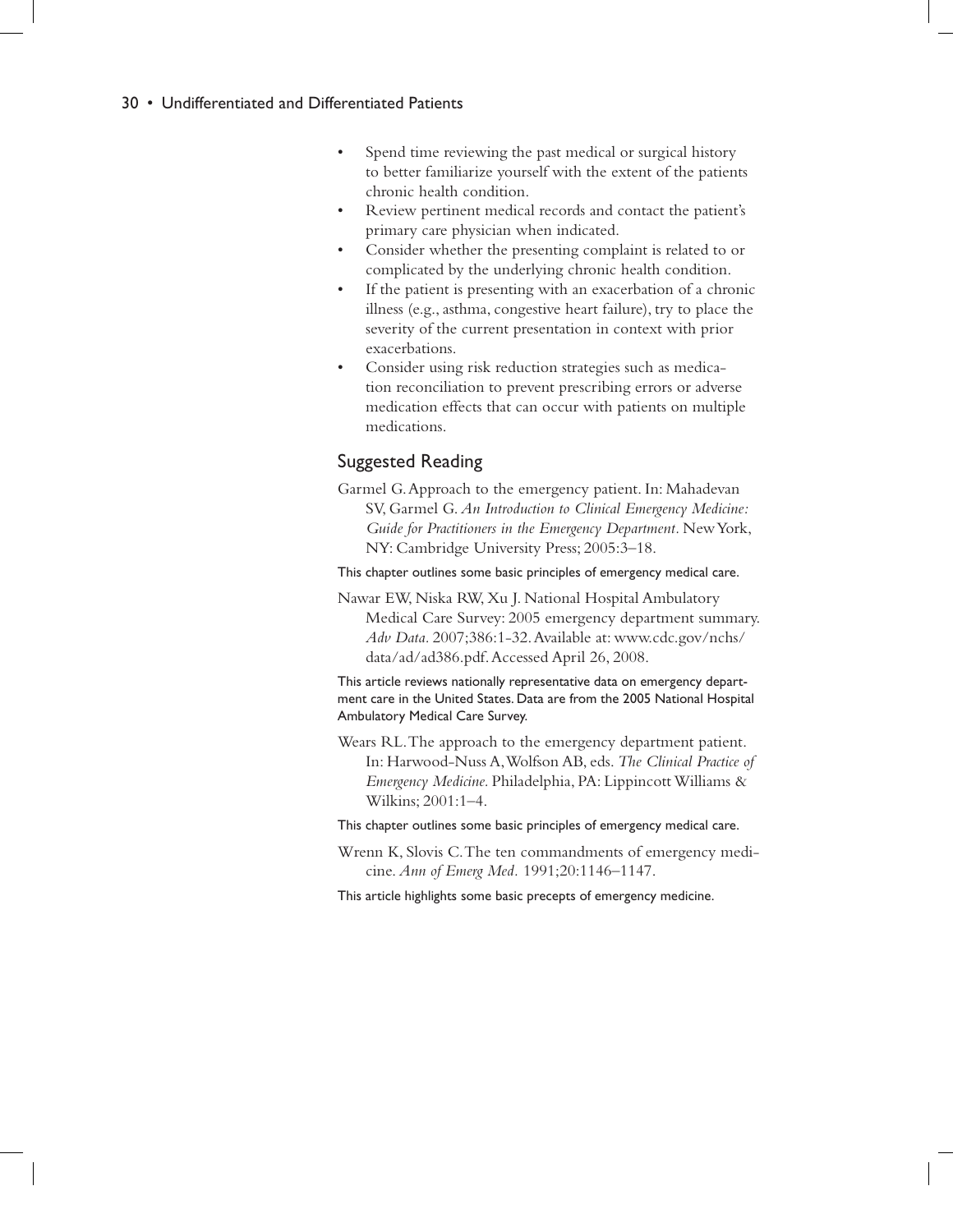# *Performing a Complaint-Directed History and Physical Examination*

PERFORMING A FOCUSED, complaint-directed H&PE is the cornerstone of diagnosis and treatment in the emergency department. In the majority of cases, a focused differential diagnosis and eventual disposition can be derived from the initial H&PE. Although a single piece of historical information or finding on physical examination may not rule in or rule out a particular diagnosis, taken in aggregate, the H&PE is a powerful diagnostic tool that drives further evaluation. The H&PE provides much of the information necessary to develop a patient-specific problem list, which allows you to formulate your differential diagnosis. Subsequently, as you master the art of focusing your H&PE, you will improve your diagnostic skills and care for patients with increased comfort and efficiency.

Each specialty has a slightly different approach to performing an H&PE. In the emergency department, our approach to the H&PE is partly time sensitive because of patient volume and acuity. In the emergency department, the depth of the H&PE will be based on the patient's complaint, sometimes brief and focused, other times more comprehensive. Remember, the time required to perform a comprehensive H&PE for a new patient visit in an office practice is vastly different than the time necessary to evaluate many patients that you will encounter in the emergency department. In emergency medicine, you must balance the time needed to perform a focused but inclusive H&PE with the timesensitive nature of diagnosis, treatment, and disposition. A recommended rule of the thumb for students is to complete your initial evaluation within 10 to 15 minutes. However, regardless of the patient complaint, your evaluation should be thorough.

Early on, the emergency department safety net (cardiac monitoring, IV access, and supplemental oxygen) should be incorporated into the management of all potentially sick patients.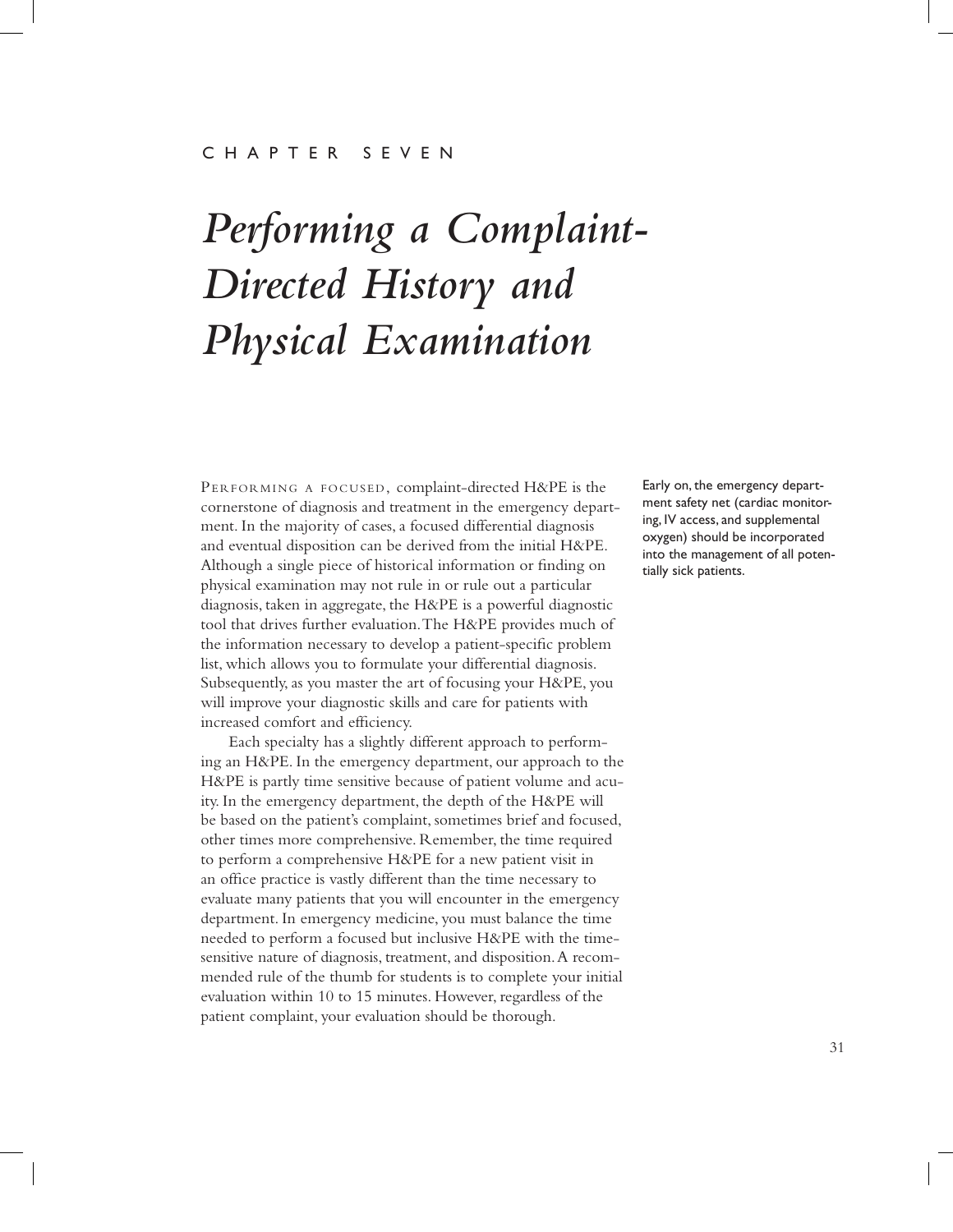#### 32 • Performing a Complaint-Directed History and Physical Examination

Think of the medical history as a conversation with a purpose. It starts by identifying the chief complaint; that is, why did the patient come to the hospital?

The primary goal of the complaint-directed H&PE is to diagnose or exclude potentially life- or limb-threatening disease or injury. More simply stated, the goal is to determine who is "sick" and who is "not sick," a familiar theme that you will hear more than once in this Primer. The other goal is to exclude any potential causes of serious morbidity and, if possible, to arrive at the correct diagnosis. The dynamic differential diagnosis developed from your H&PE is what drives many of the case-specific questions that you will ask the patient during the encounter. The more information you gather during the H&PE, the more your differential diagnosis narrows and the more detailed and specific your evaluation becomes. Although the H&PE are often performed simultaneously, in this section we will discuss them separately.

### Primary Survey

For the majority of patients you will encounter, it will be obvious that their airway is unobstructed, that they are breathing without distress, and that there is no sign of systemic hypoperfusion. However, some of the patients that you encounter may have acute life- or limb-threatening presentations that cannot afford even the minimal 10 to 15 minutes required for a focused H&PE. In these cases (e.g., trauma, hypotension, shortness of breath, chest pain, altered mental status), your approach to the H&PE will deviate from the traditional approach of interviewing the patient followed by a systematic but focused physical examination.

When a patient presents with a serious health condition, the initial goal of the primary survey is to identify any immediate life-threatening condition and intervene as warranted. This is accomplished by approaching the patient in a systematic fashion. A classic example of this strategy is taught in the advanced trauma life support course. When evaluating a victim of trauma (or a seriously ill medical patient), focus first on evaluating airway

# Case Study

Consider a patient who presents after penetrating trauma to the right anterior chest. An emergency physician would identify that the patient has a patent airway, that he can phonate normally, but that he appears to be in significant respiratory distress. On further evaluation after full exposure, a 1-cm stab wound to the right anterior chest wall, fourth intercostal space, midclavicular line is noted. On palpation of the right chest, subcutaneous air is discovered, and, on auscultation, breath sounds are diminished. His blood pressure is 70/40 mm Hg; his skin is cool and clammy. Rapidly putting the case together, the patient has subcutaneous air, decreased breath sounds on the side of the injury, and hypotension. Because a rapid primary survey was performed in a systematic fashion, a life-threatening condition (suspected tension pneumothorax) was immediately identified. Emergently, this patient would undergo needle decompression of the pneumothorax followed by the placement of a chest tube.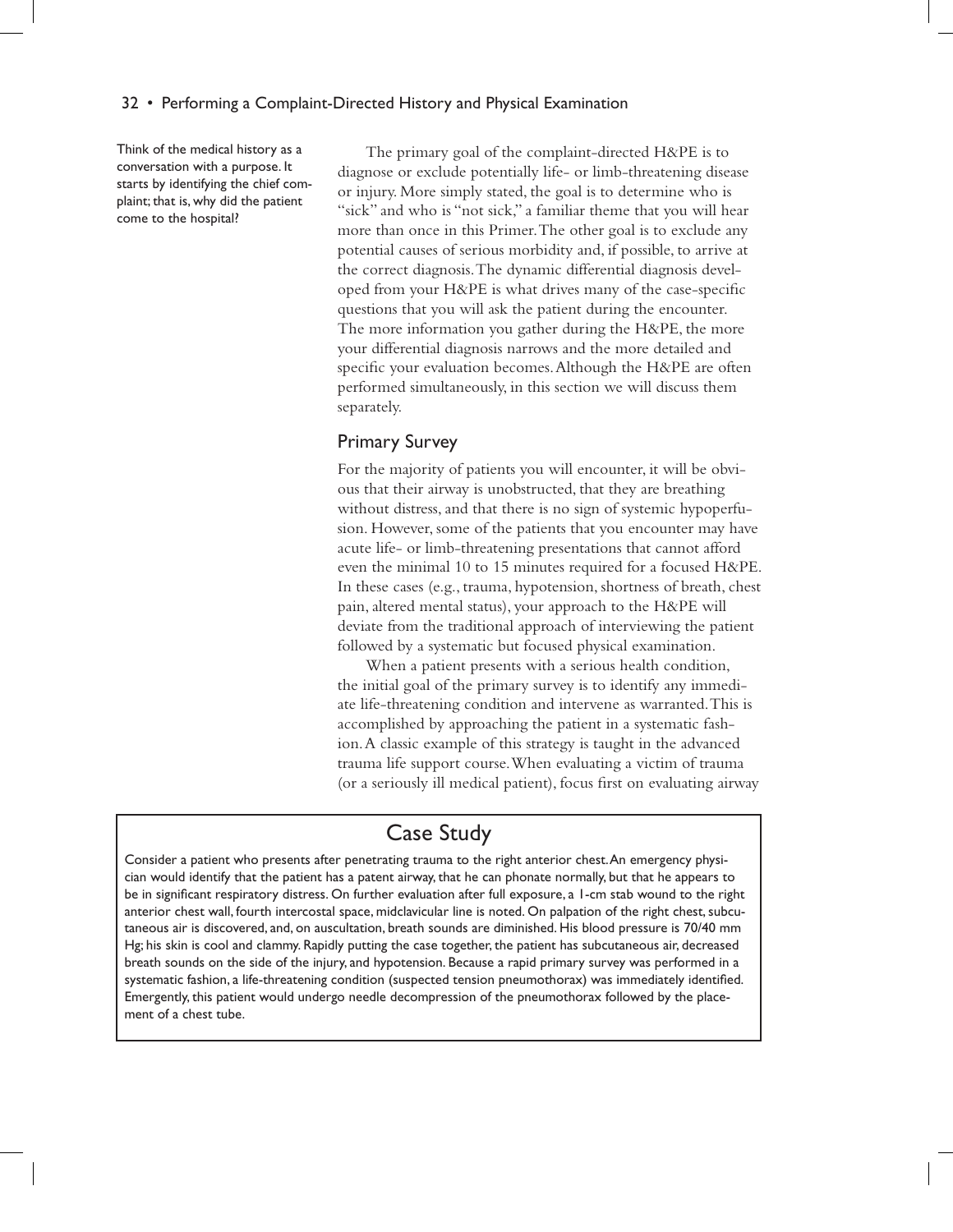#### The Emergency Medicine Clerkship Primer: A Manual for Medical Students • 33

patency and assessing for signs of airway obstruction. The next step is to evaluate the patient to ensure adequate oxygenation and ventilation. This may require exposure of the neck and chest; inspection, palpation, auscultation of the chest; pulse oximetry; and perhaps even obtaining an ABG in selected cases. See the case study shown on this page for an example.

As a medical student, it is always important to realize that you will be working under the guidance of a senior emergency medicine resident or an attending physician. If at any time you encounter a critically ill patient, you should immediately notify your supervisor—another recurring theme. Remember, in the emergency department, the varied pathology and high acuity often causes the health care provider to deviate from the standard approach of obtaining a medical history followed by a physical examination. Early on, the emergency department safety net (cardiac monitoring, IV access, and supplemental oxygen) should be incorporated into the management of all potentially sick patients.

#### Medical History

The depth and detail of your medical interview will vary depending on the patient's chief complaint. Some patients will present to the emergency department with a very straightforward complaint or injury: sore throat, twisted ankle, cutaneous abscess, laceration, and the like. Other complaints such as weakness, dizziness, or abdominal pain in the elderly will require a much more extensive medical interview. Because of the complaint- oriented nature of our patient presentations, it is important for you to learn how and when to focus your medical interviewing skills. Remember, a focused history does not mean cursory.

Think of the medical history as a conversation with a purpose. It starts by identifying the chief complaint; that is, why did the patient come to the hospital? For most ambulatory emergency department patient encounters, this information can often be obtained from the nursing triage form. In the emergency department, a triage nurse interviews ambulatory patients before they see a physician. The purpose of this brief, limited evaluation is to determine the order in which patients need to be evaluated. The triage form will provide you with some basic information, but it should not be a substitute for obtaining or verifying information directly from the patient. Information commonly documented on a nursing triage form includes the patient's chief complaint, past medical history, medications, allergies, and vital signs. When interviewing a patient, a simple opening statement can often provide you with a wealth of information. For example, "Hello Mr. Smith, I am student doctor\_\_\_\_\_\_\_\_. How can I help you

# Basic Information to Gather

- Onset: Identify when the problem started, the surrounding circumstances, and the severity of the complaintwhen it began.
- Location: If it is a painful complaint such as chest pain or abdominal pain, ask the patient to point where it hurts and elicit whether the pain has moved to a different location since it started.
- Duration: Determine how long the patient has been having the complaint and whether it has been constant or intermittent. If the complaint is intermittent, it may be of importance to establish how long each episode lasts.
- Quality: How does the patient describe his or her complaint or pain?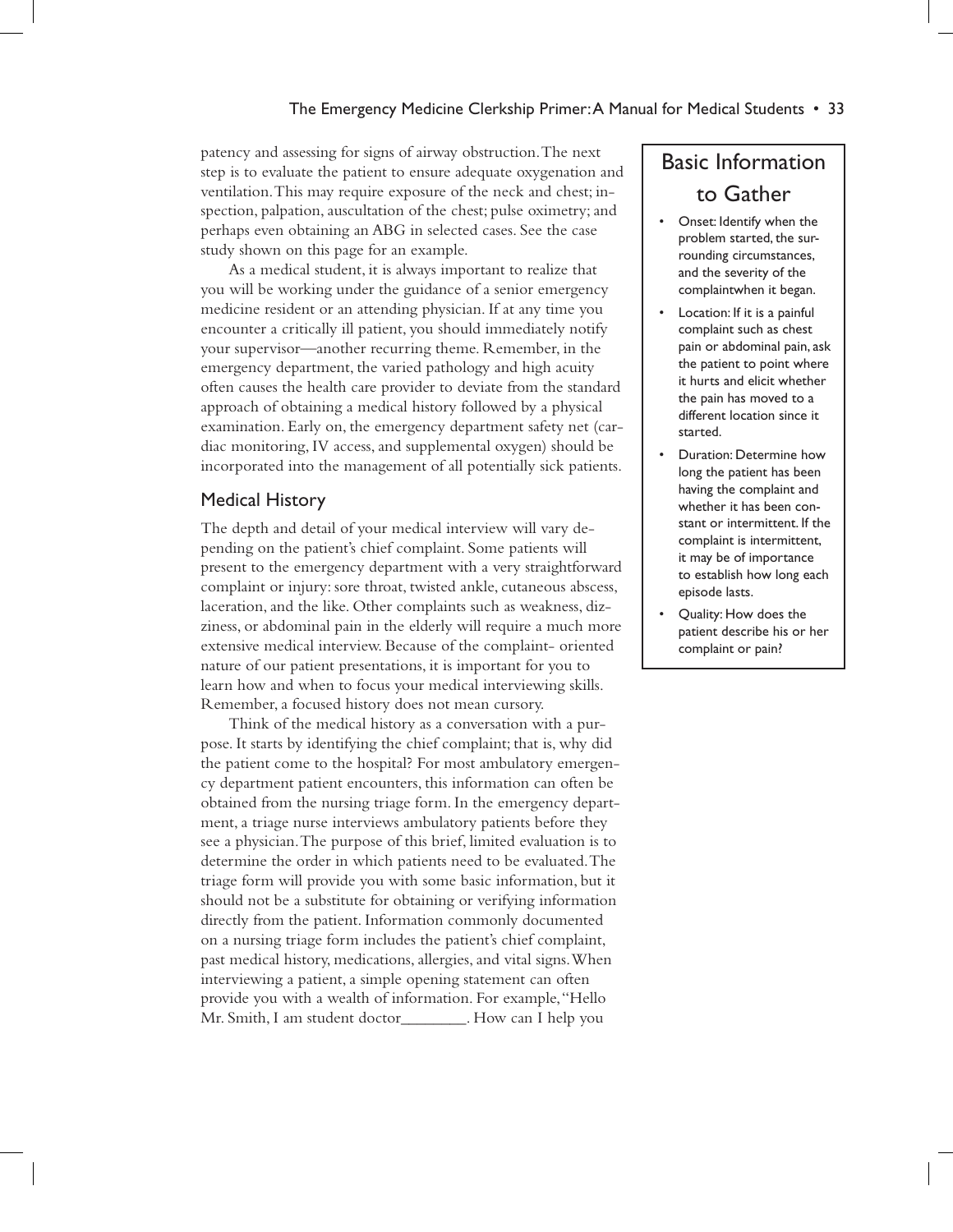#### 34 • Performing a Complaint-Directed History and Physical Examination

today?" or "What seems to be wrong today?" Openended questions will allow the patient to respond in his or her own words. It is important not to interrupt patients when they are responding to your opening statement. Demonstrating exemplary listening skills will help you develop rapport with your patient. The upfront information that you obtain from the patient will serve to direct you as you investigate the HPI.

For many chief complaints, certain basic information should be obtained: the onset of the problem, the location of the complaint, the duration of the problem, and the quality of the pain. At times it may be necessary to supplement this question with specific modifiers (e.g., sharp, dull, pressure).

Other key features that may be necessary to obtain include the presence of aggravating or alleviating factors, response to prior therapy or treatment, associated symptoms, and risk factors for certain medical conditions such as coronary artery disease or venous thromboembolism. A mnemonic to remember when trying to obtain cardinal characteristics of a patient's chief complaint is "OPQRST" (onset, provocative/ palliative, quality, region, radiation, severity, timing, temporal relationships, and therapeutics). Obtaining an accurate history is the first of many crucial steps that will allow you to offer the best care to your patients. Remember, many times, a preliminary diagnosis will be made on the basis of the history alone. This will depend of course on your ability to elicit, synthesize, and interpret the relevant information.

Other important aspects of the medical history are a complaint-directed review of systems (ROS); past medical, surgical, and obstetrical history; social and family history; medications; and allergies. Early on, some medical students have difficulty focusing their ROS questioning. At the bedside, it is common to intertwine questions that pertain to both the HPI and the ROS. However, it is usually not necessary to perform a comprehensive ROS evaluation on patients in the emergency department. One recommended approach that can be used after completion of your focused H&PE is to ask the patient if there is anything else that they would like to talk about that was not already covered. For most patients, a thorough evaluation can be obtained by focusing on the presenting problem. However, never ignore a pertinent finding that is discovered even incidentally when interviewing or examining a patient. In certain clinical scenarios, it will be beneficial to obtain additional history (if possible) from witnesses, family, or prehospital personnel. For example, when evaluating a 45-year-old male restrained driver involved in a motor vehicle accident, fire department personnel can provide valuable information. Was the patient trapped in the car? Was the windshield cracked or the steering wheel deformed? Was there intrusion of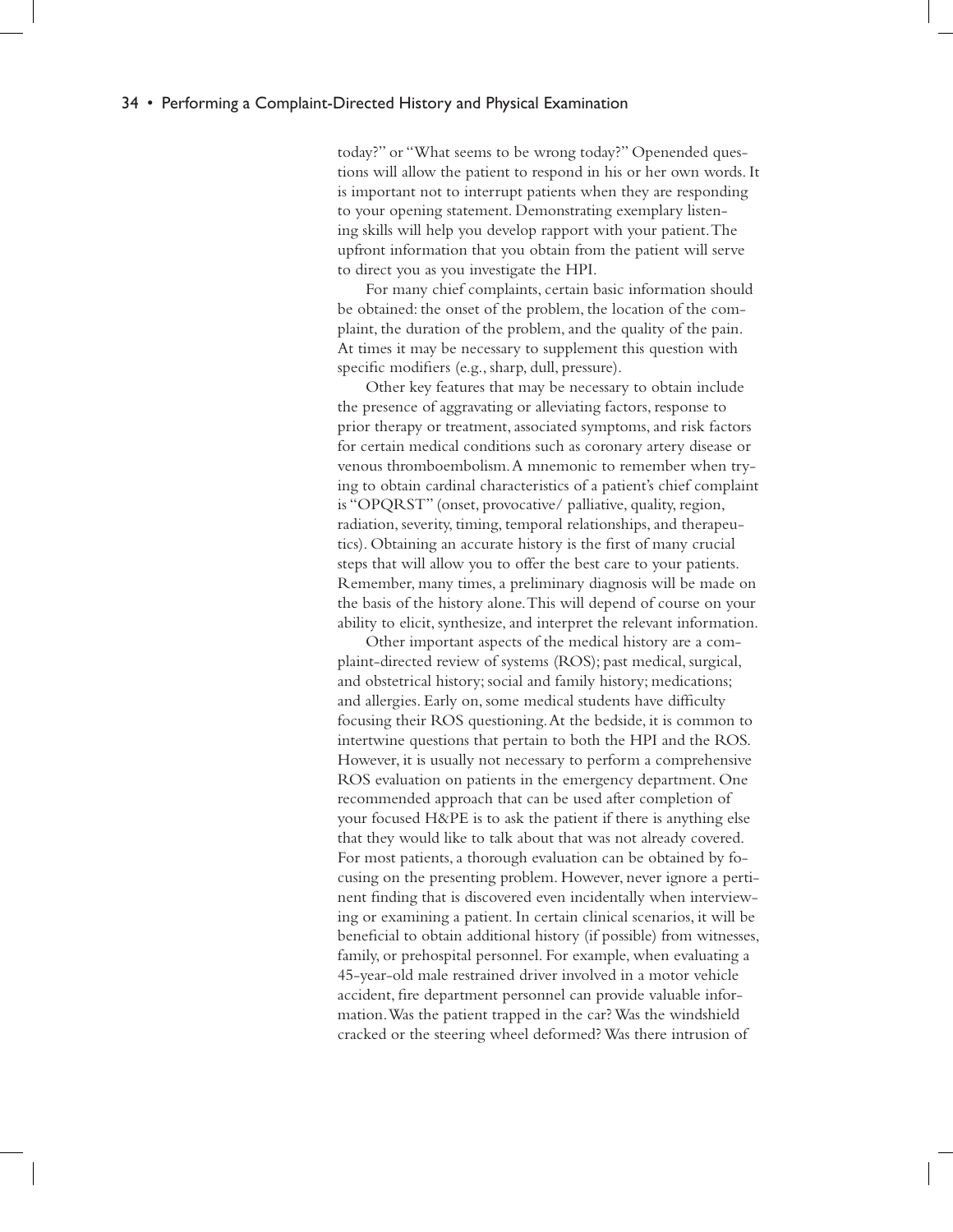#### The Emergency Medicine Clerkship Primer: A Manual for Medical Students • 35

the driver's side door into the vehicle? What was the condition of the patient at the scene? Was the patient able to self-extricate?

In the emergency department, a number of patient-related barriers can affect your ability to obtain an accurate or thorough history. These include encounters with young children, the actively psychotic, the debilitated or demented, patients presenting with an altered mental status, and patients with limited English proficiency. Remember that as a result of federal mandates, a hospital must offer and provide language assistance services to patients with limited English proficiency, including bilingual staff or interpreter services, at no cost to the patient, in a timely manner during all hours of operation. In general, to limit miscommunication or bias, family and friends should not be used to provide interpretation services, except at the request of the patient.

Keep in mind that when describing their presenting complaint, some patients will use certain terms that have a different meaning to them than to you. This may be encountered in the patient who complains of a migraine headache. Many patients presenting with the complaint of a headache have not had a formal evaluation but will use the term migraine headache. This is likely because of the common misuse of the term migraine by the lay public. Another example is the use of the term dizziness. This commonly used descriptive, when looked at more closely, may reflect any of the following meanings: lightheadedness, unsteadiness, or vertigo. Other patients may have cultural differences or language difficulties that can affect their ability to describe certain complaints or conditions. Remember, when patients describe their symptoms, they may use different language than you would use to describe the same symptoms. This can make it more difficult to determine what is wrong with the patient and may lead to frustration. If you are having difficulty understanding a patient describing his or her symptom complex, try to have him or her explain it in different terms or repeat it back to ensure that you both understand each other. Many times, it can be helpful to summarize and clarify the history with the patient. Please keep in mind the cultural differences that you may encounter in the emergency department and be sensitive to these issues if they arise.

#### Physical Examination

The physical examination usually starts with an appreciation of the general appearance of the patient, followed by an immediate review of the vital signs (blood pressure, heart rate, respiratory rate, and temperature). With the advent of noninvasive bedside testing, many physicians consider pulse oximetry testing the fifth vital sign. Beware of the statements "vital signs are stable" or

An appreciation of the general appearance of the patient is crucial. Simply stated, how does the patient look when you walk into the room?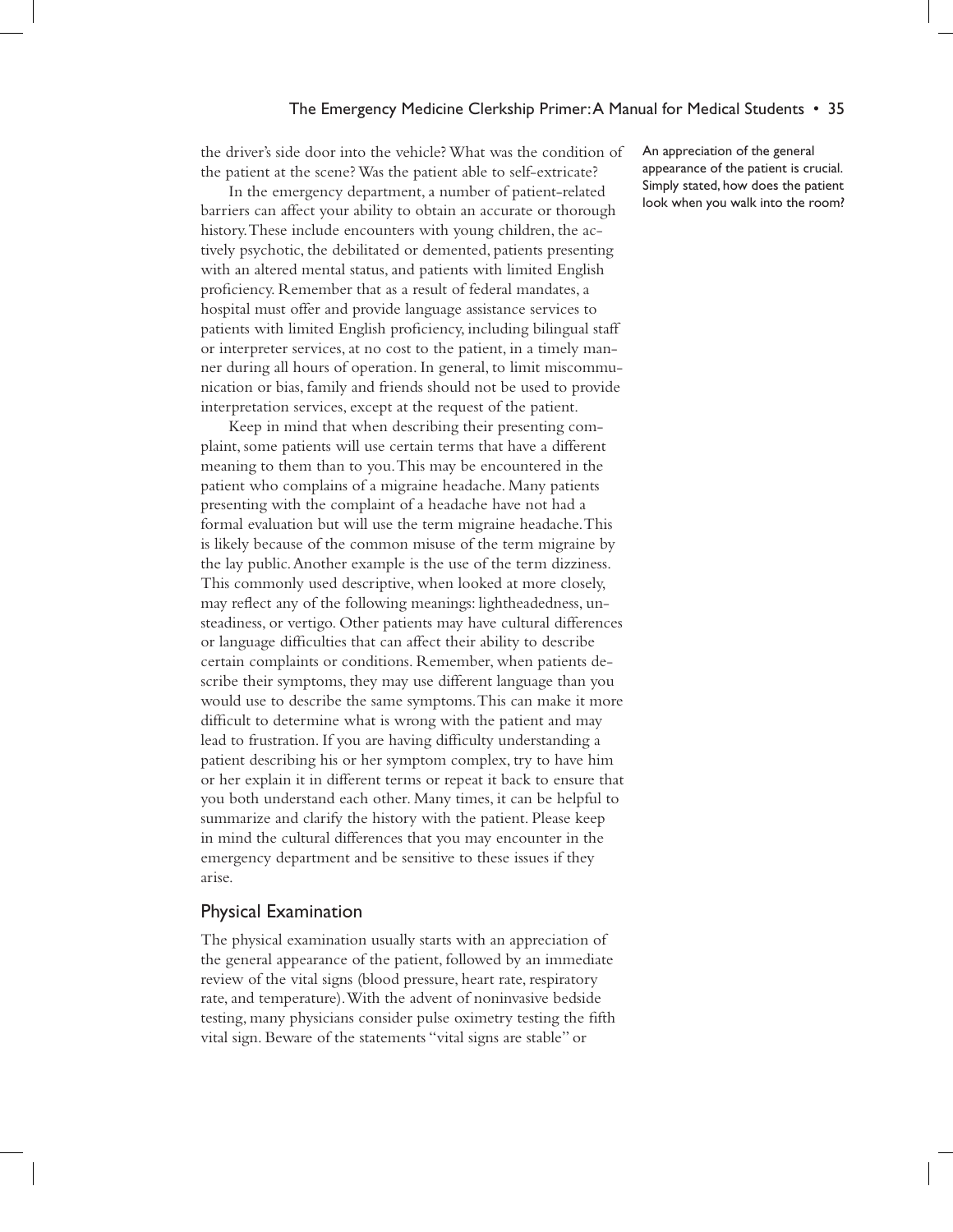#### 36 • Performing a Complaint-Directed History and Physical Examination

In certain clinical scenarios, such as abdominal pain, shortness of breath, or altered mental status, avoid the pitfall of relying solely on your initial examination.

"vital signs are within normal limits." Remember, the normal range of vital signs varies with the age of the patient. It is much more important to appreciate the vital signs in context to the presenting complaint and bedside examination. A patient with a history of poorly controlled hypertension with a blood pressure of 102/58 mm Hg technically has a normal pressure; however, in this case, the patient is relatively hypotensive. In some cases, baseline vital signs obtained from old medical records may be of assistance. Often, vital sign trends are much more important than isolated readings. Also, keep in mind that elevated blood pressure measurements are as common in the emergency department population as they are in the general population. Many of these patients do not require acute intervention to lower their blood pressure.

An appreciation of the general appearance of the patient is crucial. Simply stated, how does the patient look when you walk into the room? The concept of "sick or not sick" can often be made at the bedside during the first 5 to 10 seconds of the encounter. The more patients you encounter, the better you will become at making this determination. Up to this point, the assessment of the vital signs and an appreciation of the general evaluation should have taken just a minute or two. A seasoned clinician will determine whether to continue with a systematic evaluation or to deviate from this traditional approach and perform a focused physical examination and initiate diagnostic or therapeutic measures as warranted.

Remember, the template for performing a comprehensive head to toe physical examination has its place; however, in many circumstances, a patient presenting to the emergency department does not require a comprehensive examination. In the stable patient presenting with a minor or nonurgent complaint, your physical examination can proceed in a systematic, yet focused, fashion. The exam should follow the typical order of inspection, palpation, percussion, and auscultation, if applicable. An adequate knowledge of surface and bony anatomy will be helpful, especially in patients presenting with musculoskeletal complaints. In some patients with nonspecific complaints or when you need to perform a more comprehensive evaluation, think of the physical examination as a screening tool. If pertinent or positive findings are detected, a more detailed and focused exam can then be performed supplanted by additional bedside or other diagnostic tests.

In certain clinical scenarios such as abdominal pain, shortness of breath, or altered mental status, avoid the pitfall of relying solely on your initial examination. Presentations such as these require serial examinations to ensure a response to therapy or to identify a change in condition during the time the patient is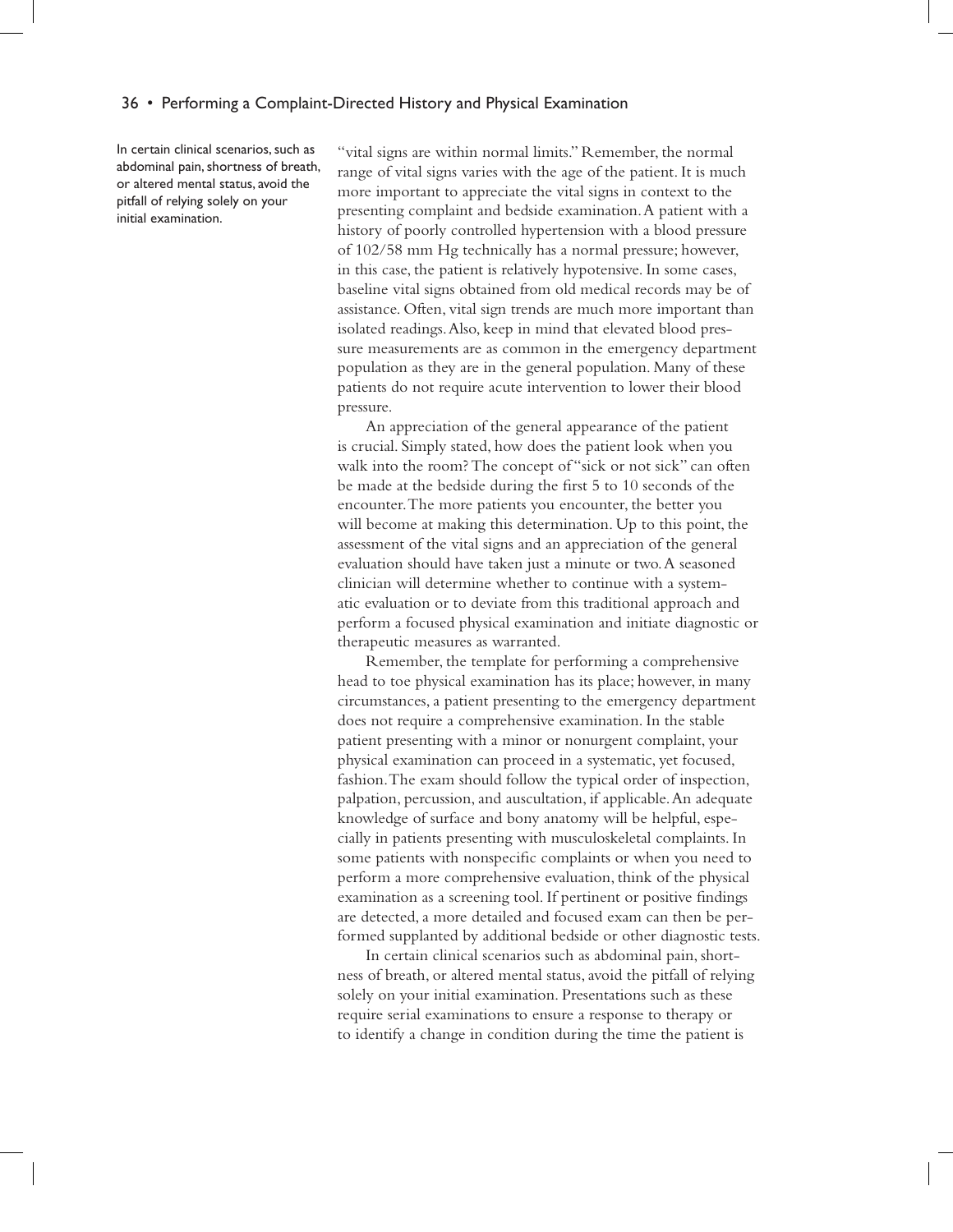being observed. A change in condition for better or worse may affect your ultimate disposition of the patient. Another pitfall to avoid when performing your physical examination is inadequate exposure of the affected area. At times because of emergency department overcrowding, a patient may be in a treatment area that is not conducive to a proper examination An example may be the patient with right lower quadrant abdominal pain who is in a hallway bed. If warranted, move the patient to a separate examination area to perform a proper evaluation.

Despite the importance and utility of the H&PE, it is also useful to acknowledge its limitations. It is uncommon that a single historical feature or physical examination finding will reveal the diagnosis in many patients. This is especially important to remember in catastrophic diseases, which may not present classically. For example, the lack of vaginal bleeding does not rule out an ectopic pregnancy. That being said, medical interviewing and physical examination skills are crucial to providing excellent patient care. The constellation of signs, symptoms, and examination findings will help direct your diagnostic workup.

### Suggested Reading

Bickley LS, Szilagyi PG. Bates *Guide to Physical Examination and History Taking.* Philadelphia, PA: Lippincott, Williams, & Wilkins; 2007.

This introductory text highlights the medical interview process and physical examination techniques.

Goldberg C. *A Practical Guide to Clinical Medicine.* Available at: http://medicine.ucsd.edu/clinicalmed/introduction.htm. Accessed January 23, 2008.

#### This is a clinical education Web site for medical students.

JAMA. *Rational Clinical Exam.* Available at: http://jama.ama-assn. org/cgi/ collection/rational\_clinical\_exam. Accessed January 23, 2008.

This series reviews an evidence-based approach to the diagnostic evaluation and diagnosis of a number of medical conditions.

#### Seidel HM, Ball JW, Dains JE, Benedict GW. *Mosby's Guide to Physical Examination.* St. Louis, MO. Mosby; 2003.

This is an introductory text highlighting the medical interview process and physical examination techniques.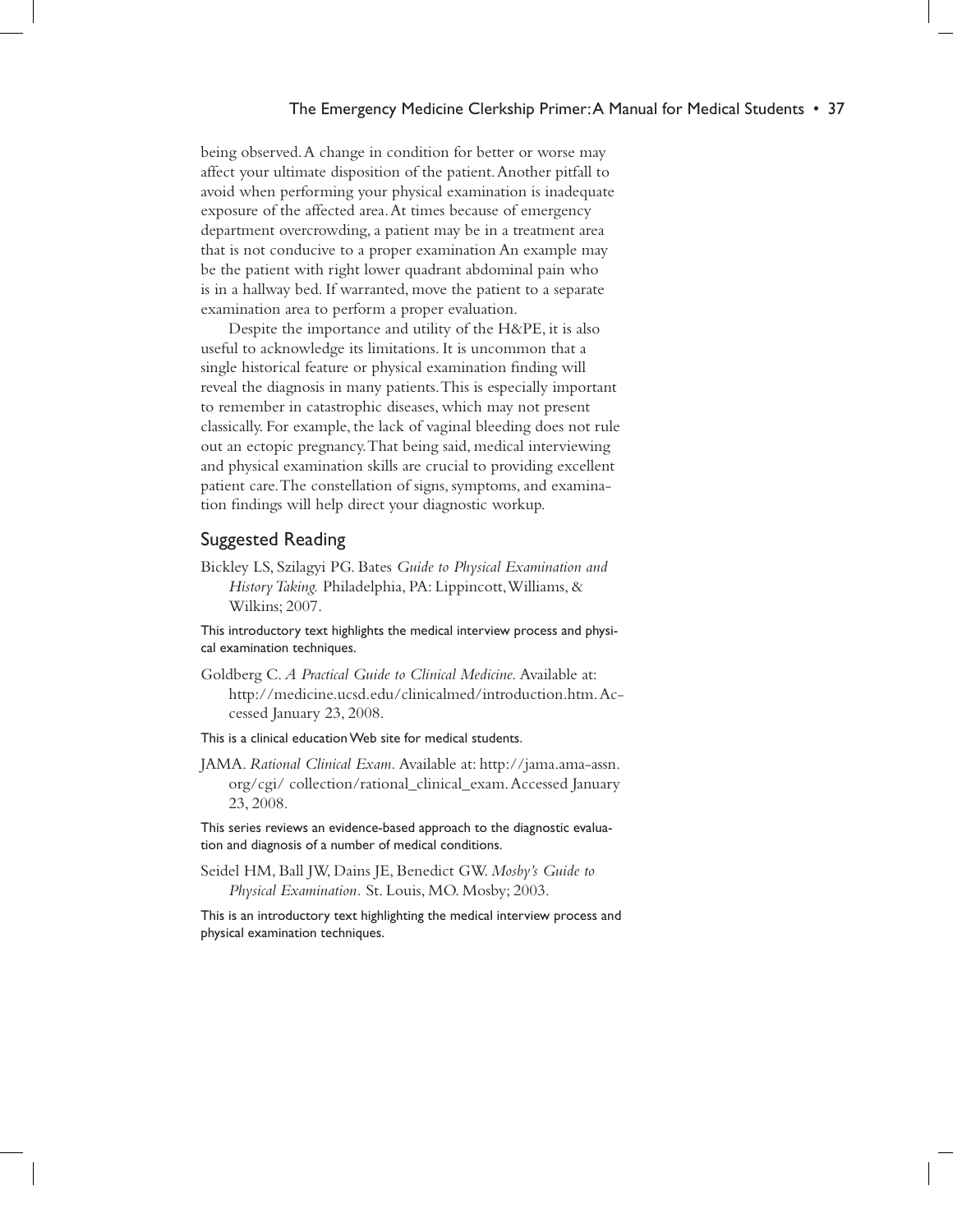38 • Performing a Complaint-Directed History and Physical Examination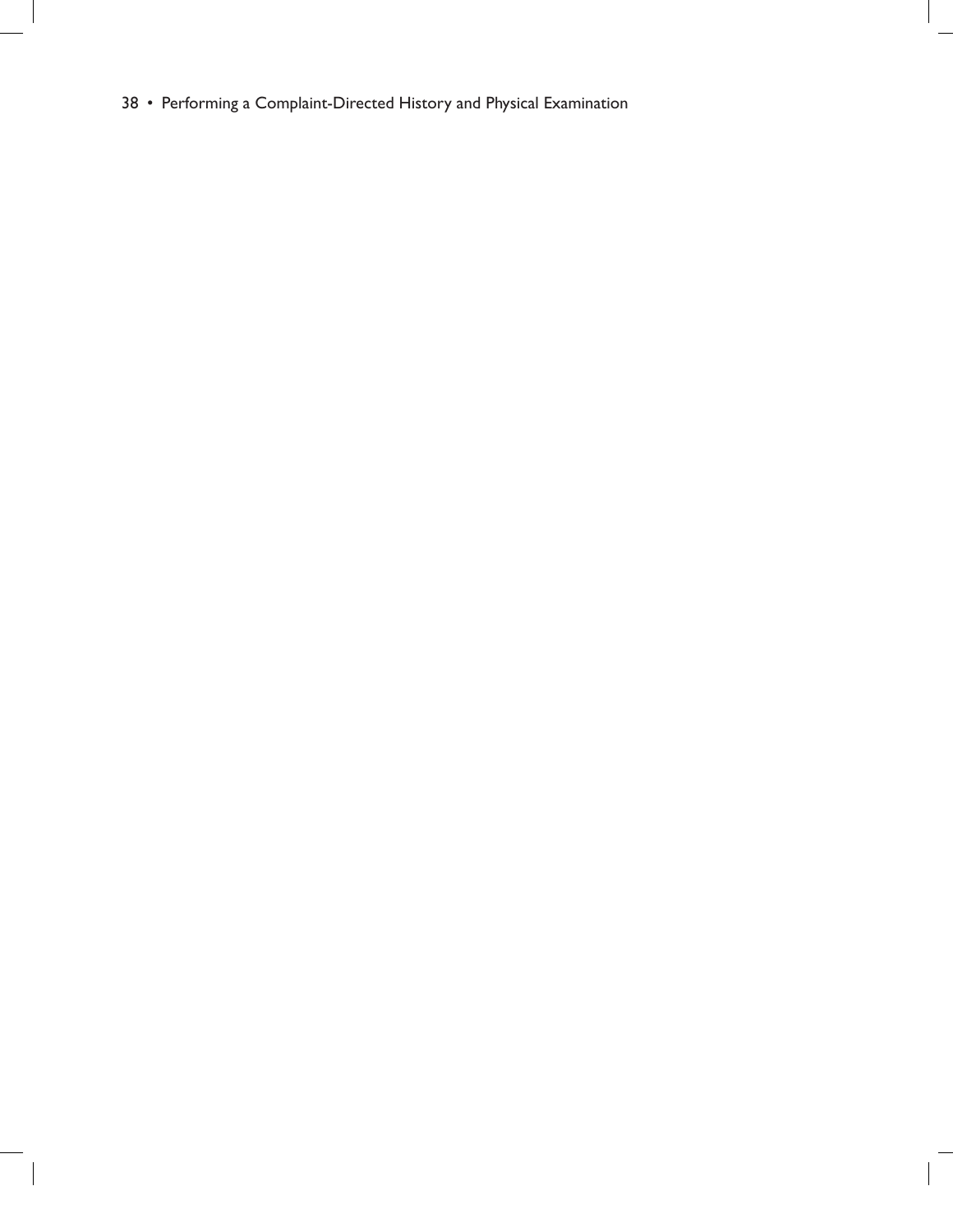## CHAPTER EIGHT

# *Data-Gathering Skills*

THE AT-TIMES HECTIC WORLD of the emergency department is an imperfect setting in which to rapidly diagnose and treat everyday injuries and potentially life-threatening conditions. A large part of the emergency physician's job is gathering information from a wide variety of sources to construct an accurate picture of the patient's clinical condition.

A detailed history is often the key to diagnosis. However, obtaining an adequate history in the emergency department can be challenging. Remember, at times medical information will have to be obtained from multiple sources. Keeping this in mind, you should always try to gather as much medical information as possible directly from the patient.

We are well aware that it can be difficult to elicit a clear and concise history of present illness from some patients. This can be related to an underlying or acute medical condition, a language barrier, or the patient's level of formal education. However, it is important to resist the temptation to limit your data gathering because of an inability to obtain detailed information from your patient. Spending additional time with the patient to clarify certain details or to use other resources can be invaluable. Remem-

# Case Study—Thinking Creatively

A patient presents to the hospital with abdominal pain and vomiting for 3 days. He has a complicated medical history, including diabetes, hypertension, thyroid disease, and congestive heart failure. He does not recall the names of most of his medications and has never received medical care at your facility. Although this patient can not recall the names of his medications, he likely knows the name and location of the pharmacy where he gets his prescriptions filled. Thinking out of the box, calling the pharmacy, and speaking with a pharmacist may provide valuable medical information that otherwise would have been difficult to obtain.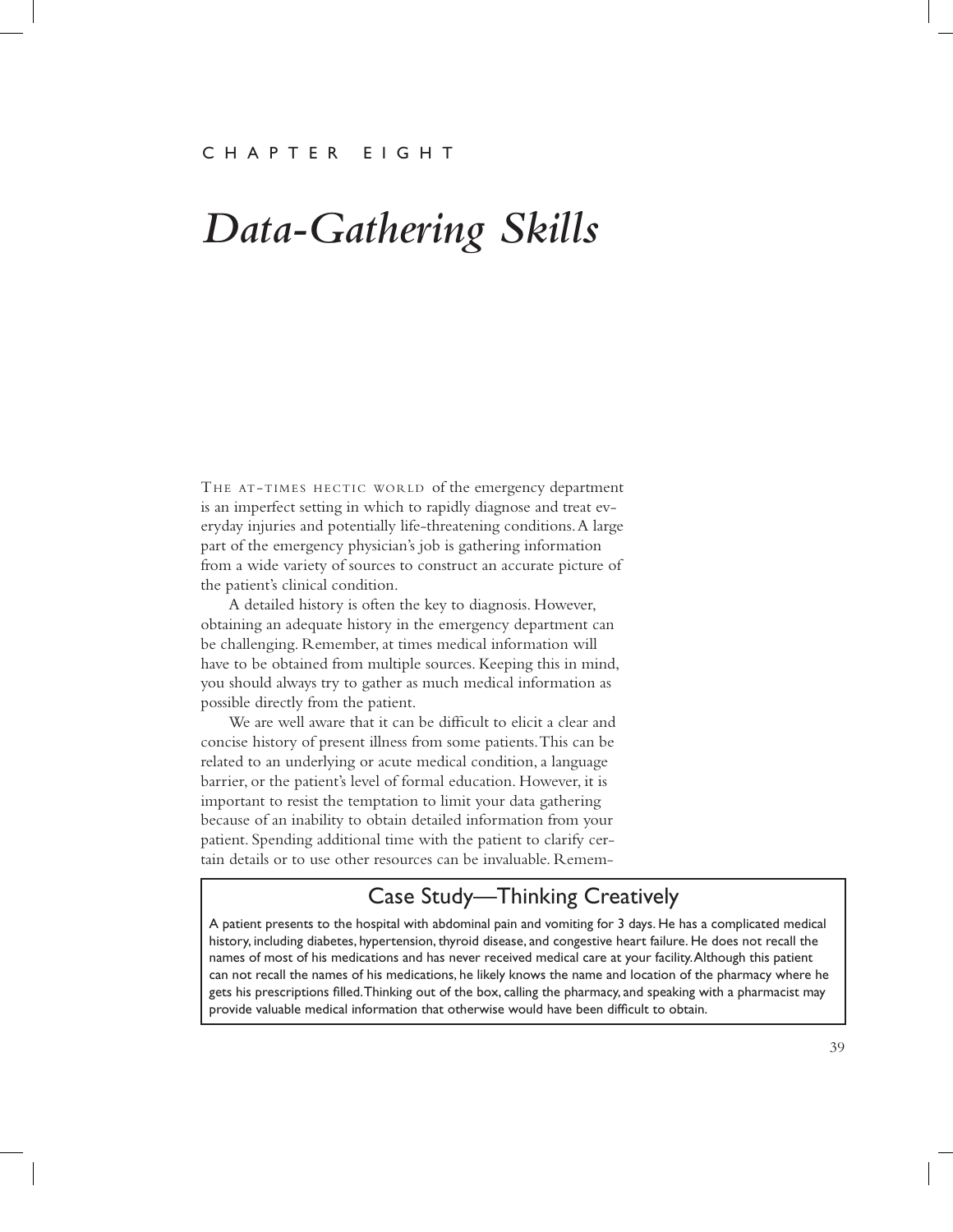#### 40 • Data-Gathering Skills

# Suggestions for Taking a Clear and Concise Medical History

- Slow down and focus on one question at a time.
- Try not to interrupt patients while they are responding.
- Start your patient interview with open-ended questions. Use follow-up closed-ended questions for clarification.
- Use simple language; avoid the use of medical jargon.
- If the patient has a difficult time focusing, redirect with clarifying questions.
- If a language barrier is present, obtain a professional interpreter. Avoid using family or friends for translation, if at all possible.
- If you are getting frustrated, take a brief break. Get enough information to start the evaluation and return a short time later to refine the history.

ber, think creatively and do not get frustrated. The case study presented here gives an example of when "thinking outside the box" can help you get potentially life-saving medical information that may have otherwise been difficult or impossible to obtain. The box on the next page contains a checklist of suggestions to consider when you are having difficulty getting a clear and concise medical history. Even when the patient is capable of providing a detailed and accurate history, it may be of help to verify certain aspects of the history with friends or family to make sure no key detail goes unaddressed. To ensure patient confidentiality, it is important that you get the patient's permission before discussing any aspect of his or her medical history with friends or family. Other commonly used alternative sources of historical information include the following:

- **Nurses:** Always read the triage nurse's notes, and do not forget to look at the nursing record. You can also ask nurses for their initial impression. Nurses can tell you whether the patient was accompanied by family or friends who may be in the waiting room.
- **Emergency medical service (EMS) personnel:** It is always a good idea to talk with the EMS personnel. They can often provide key details about the condition of the patient at the scene or treatment rendered by bystanders or other first responders. In addition, they may provide important details about social conditions that are valuable when attempting to make disposition decisions.
- **Old medical records:** Obtaining the old medical records for a patient can provide valuable information about the patient's medical condition, especially if a patient is unable to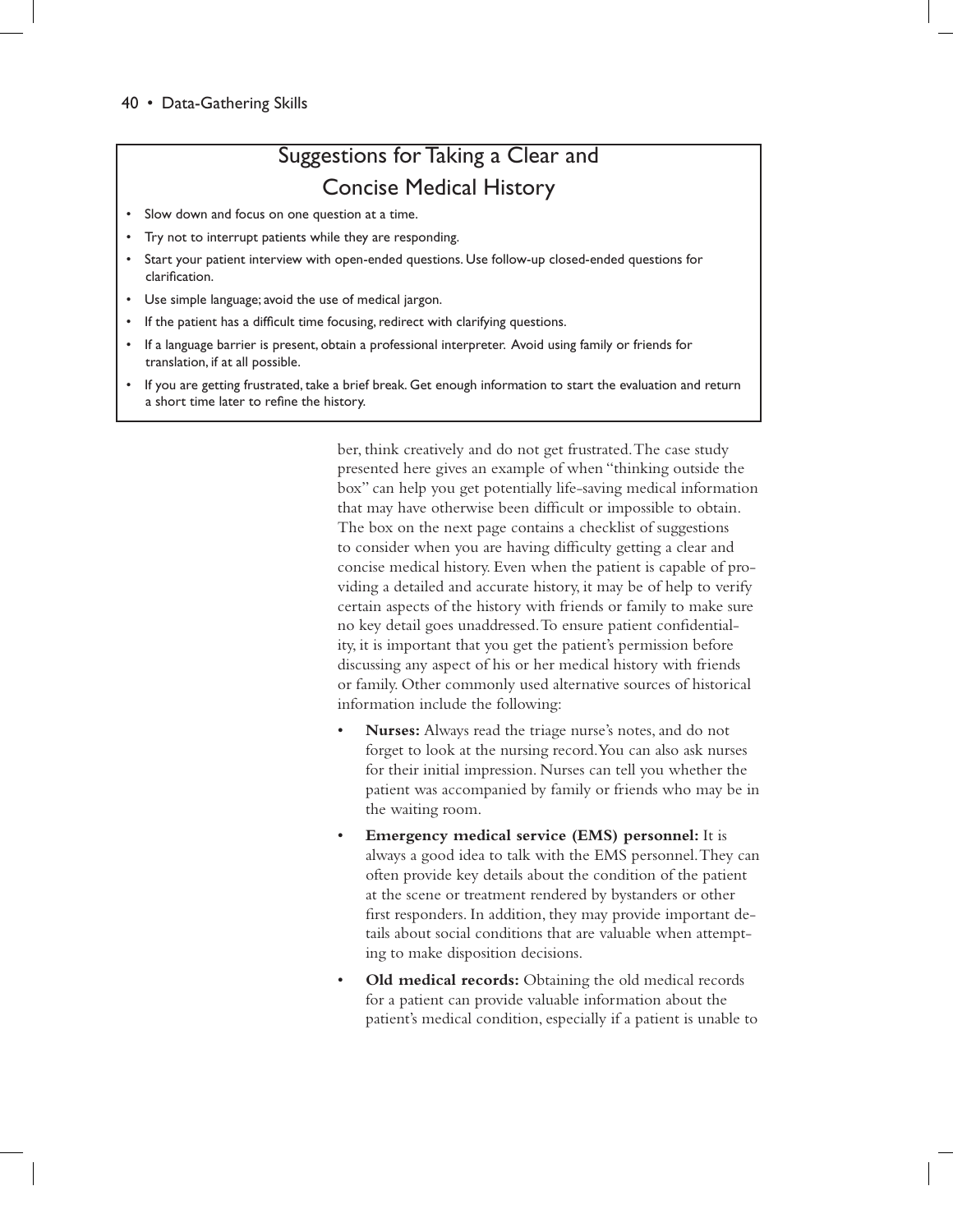#### The Emergency Medicine Clerkship Primer: A Manual for Medical Students • 41

provide a concise history. Medical records may confirm what a patient has already told you, add details that the patient does not recall, or clarify the results of previous diagnostic procedures.

Sometimes the history is just not available. The nature of emergency medicine is that we must develop management plans and intervene based, at times, on little or no information. Either we are unable to obtain a good history and will have to base our plan on other available information, physical exam, and diagnostic tests or the patient is in extremis and the time-sensitive nature of the presentation precludes the physician from obtaining a detailed history (e.g., gunshot wound to the chest). Remember, the goal of data gathering in the emergency department is to obtain the necessary information required to provide high-quality patient care. At times limited information can suffice, and other times more detailed information is needed to provide high-quality care.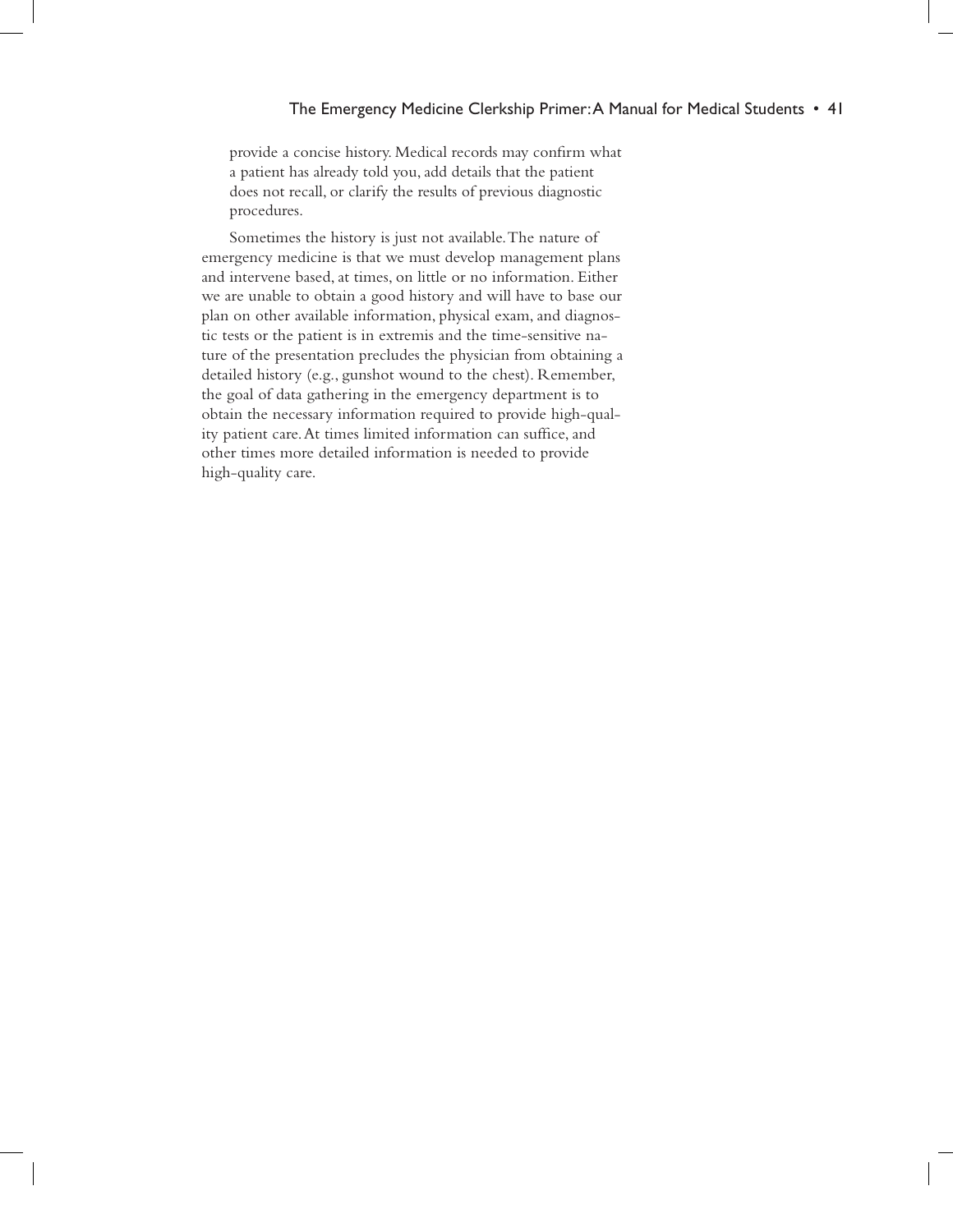# 42 • Data-Gathering Skills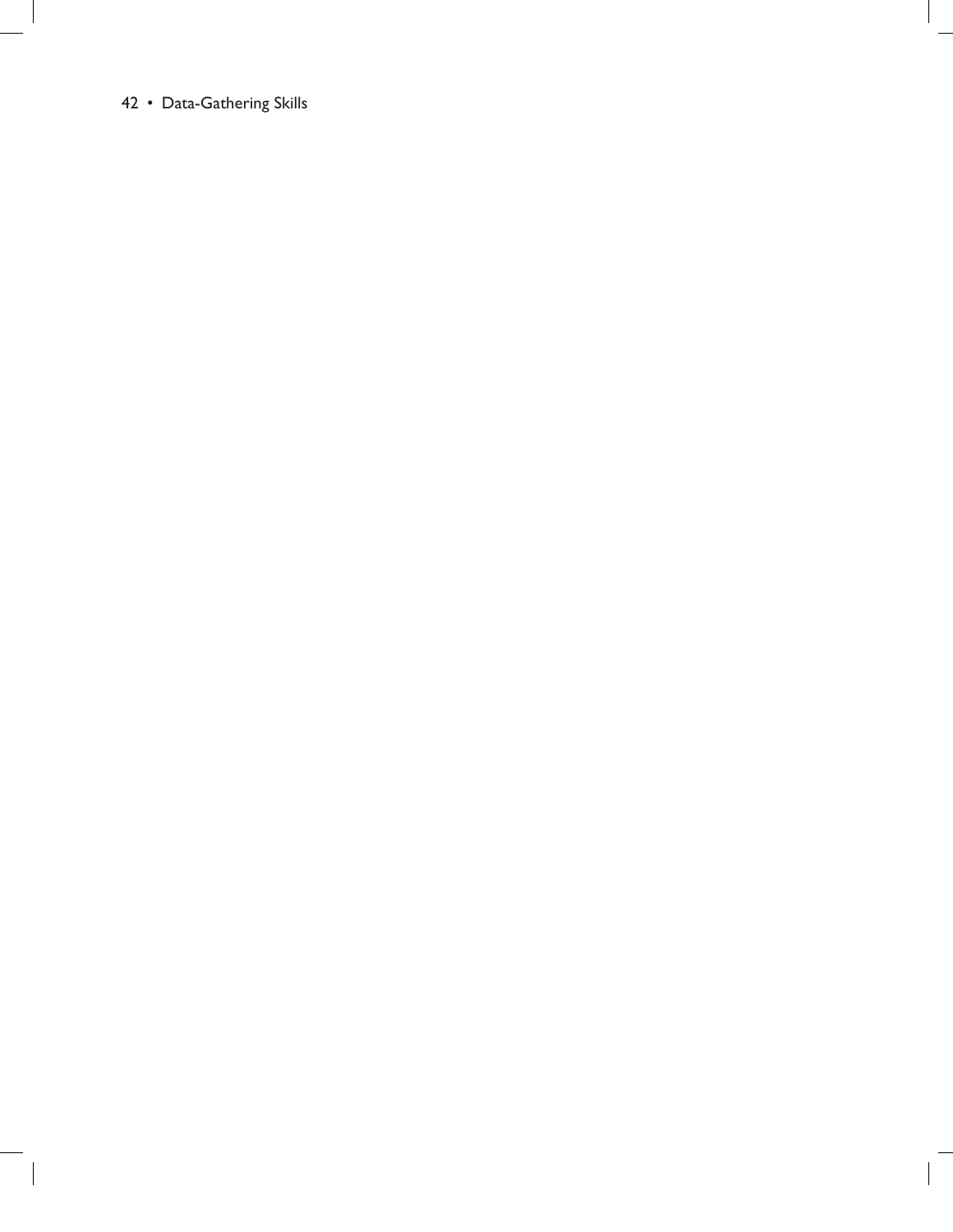## CHAPTER NINE

# *Developing a Case-Specific Differential Diagnosis*

BY THIS TIME IN YOUR medical school training, you should be fa miliar with the traditional concept of a differential diagnosis in which a list of possible diagnoses is generated and ruled in or out until a final diagnosis is identified. Like other fields of medicine, developing a differential diagnosis list is essential to the care of emergency patients, but the process of developing a differential diagnosis in emergency medicine is distinctive.

In the traditional model, the patient's signs and symptoms are categorized into a problem list (e.g., headache, chest pain, back pain). The differential diagnosis is generated from the patients' problem list. In emergency medicine, we not only focus on the likely diagnosis but must also think about the potentially lifethreatening diagnoses or other problems that could endanger the patient if delayed or missed. We may actually never make the final diagnosis, but we can at least exclude life-threatening conditions.

#### Medical Decisionmaking

Several cognitive strategies are used in the medical decisionmaking process. These strategies include hypotheticodeductive, algorithmic, pattern recognition, rule-out-worst-case scenario, exhaustive, and event driven strategies. Each of these strategies has advantages and disadvantages. To avoid error, it is helpful for

## Case Study

A 45-year-old man presents in the winter months with a complaint of headache and nausea. His complaints started yesterday, and appear worse in the morning and improve throughout the day. As a medical detective, if you do not consider carbon monoxide toxicity and attribute his complaints to a nonspecific illness, you will miss a critical diagnosis.

In emergency medicine, we not only focus on the likely diagnosis but must also think about the potentially life-threatening diagnoses or other problems that could endanger the patient if delayed or missed.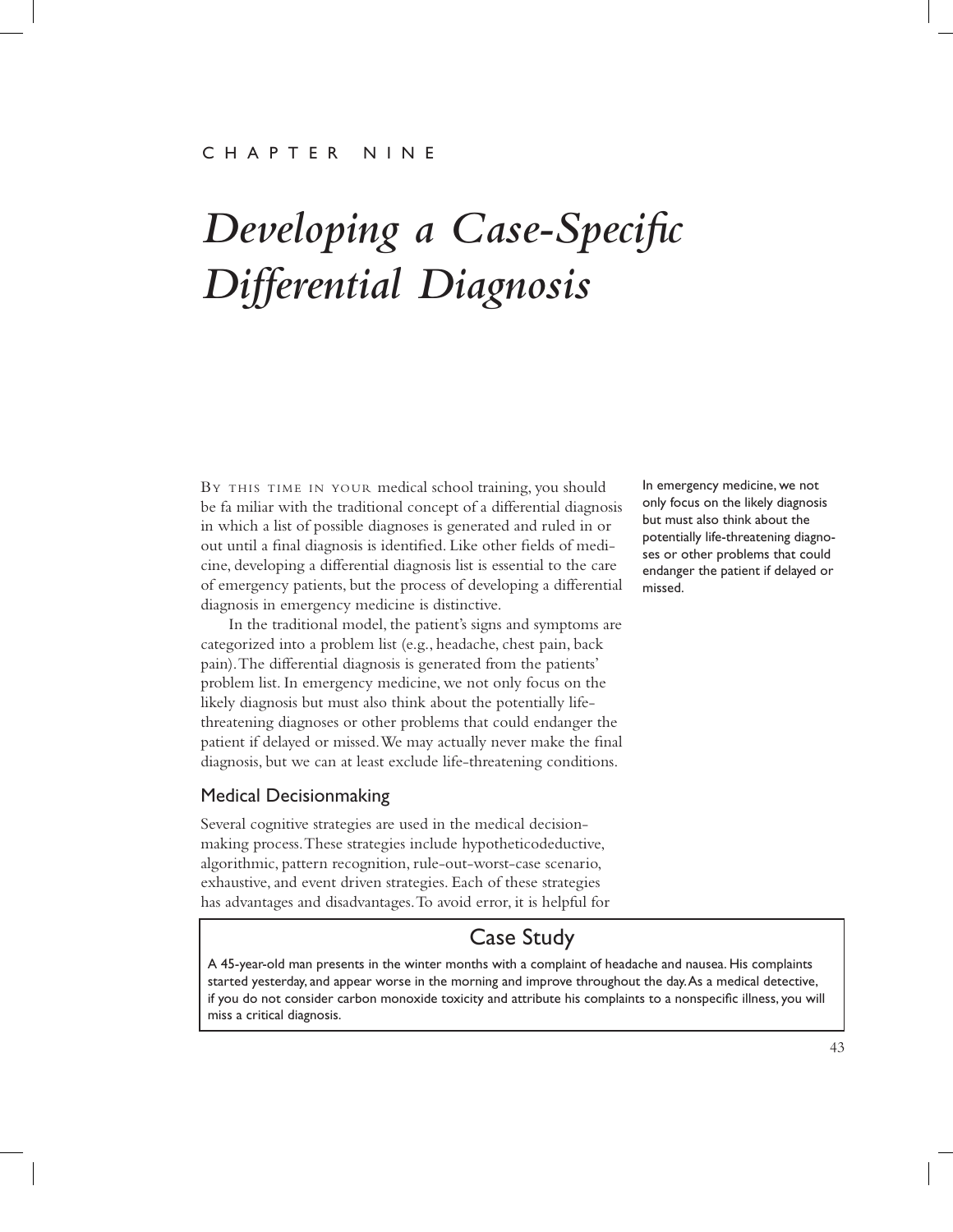#### 44 • Developing a Case-Specific Differential Diagnosis

A good clinician needs to be mindful of the concept of premature closure.

clinicians to understand which strategies they are using and what the limitations are of the particular strategy.

#### *Hypotheticodeductive Decisionmaking*

Hypotheticodeductive is the most common decisionmaking strategy. A preliminary diagnosis is made on the basis of a series of inferences. This strategy is most like the old fashioned detective who gathers clues about a particular suspect. The working diagnosis is tested and refined as new data are discovered. It is important for this hypothesis to be tested and verified. Failure to change course as contradictory information is gathered can lead to misdiagnosis because of premature closure. An advantage of the hypotheticodeductive method is that it is flexible.

#### *Algorithmic Decisionmaking*

In the algorithmic method, a series of steps is followed to simplify the decisionmaking process. An example could be chest pain pathways or pulmonary embolism diagnostic algorithms. This type of model is easy to teach and can improve the care for certain patients; however, algorithms are often too inflexible to cover all situations. The one-size-fits-all approach to patients can lead to problems if a patient presentation does not fit the algorithm.

#### *Pattern Recognition*

In pattern recognition, a series of signs and symptoms are clumped together into a known grouping. Pattern recognition is often used by seasoned clinicians with extensive clinical experience. Pattern recognition is subject to premature closure and anchoring bias, in which physicians continue to stick with the original diagnosis despite conflicting data. Anchoring bias refers to the tendency to rely too heavily or to "anchor" on one piece of information during the decisonmaking process. Failure to incorporate new data is known as confirmation bias. Confirmation bias can be compared to closed-mindedness. This pattern of decisionmaking refers to the tendency to add weight or value to facts that confirm or support one's beliefs, while ignoring or undervaluing the relevance of contradictory information.

## Case Study

Consider a 71-year-old male who presents to the emergency department with a traumatic right flank pain. The most important condition to consider in this presentation is an abdominal aortic aneurysm. Although the patient may be much more likely to have a kidney stone, failure to consider abdominal aortic aneurysm in your differential could have potentially catastrophic consequences if missed.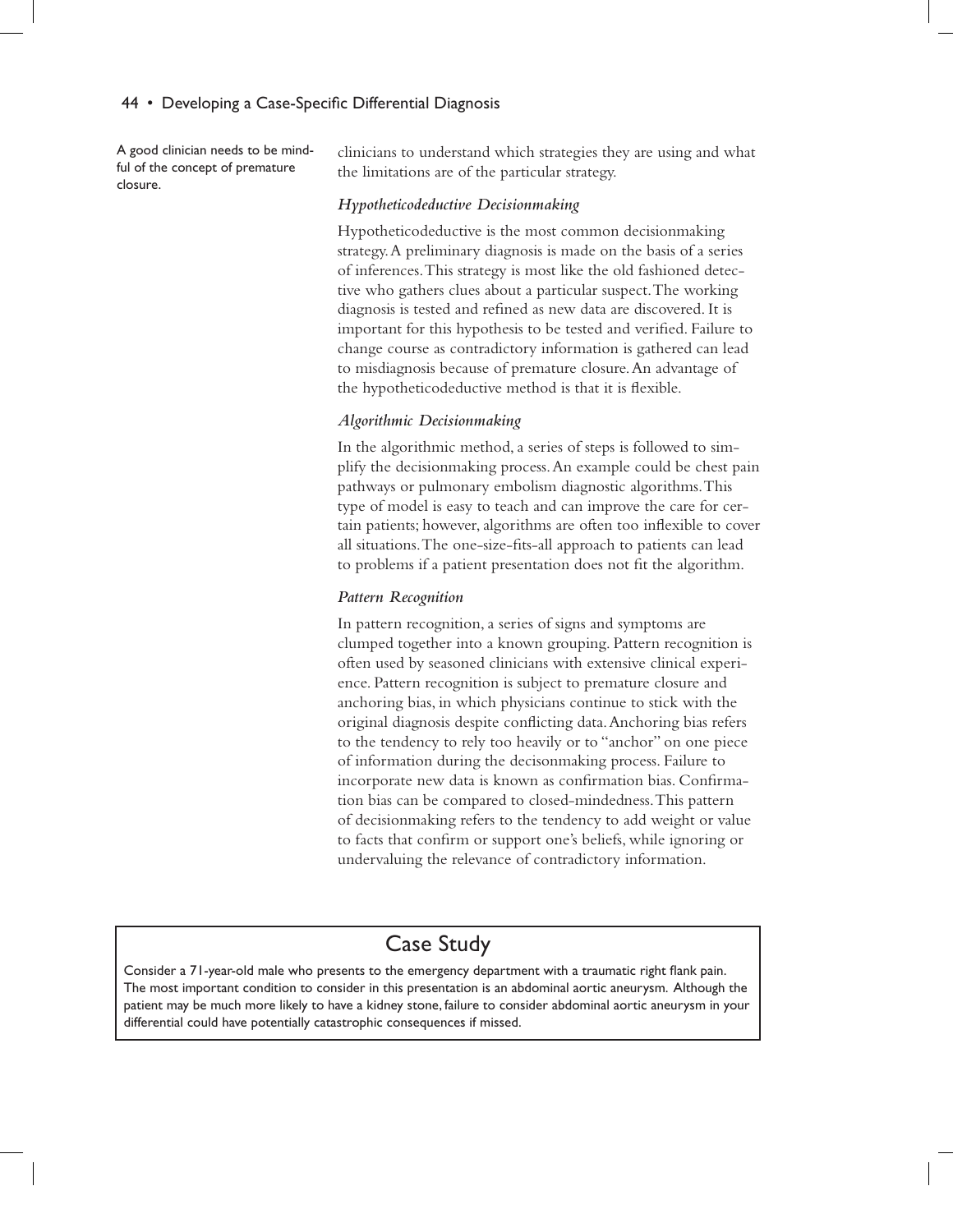#### *Rule-Out-Worst-Case Scenario*

The rule-out-worst-case-scenario method is designed to eliminate the lifethreatening diagnosis for a given clinical presentation rather than to focus on the likely diagnosis. This style may, at times, lead to extensive workups and excessive use of resources. Less-experienced clinicians often use this method because it is least likely to lead to catastrophic results. However, the diagnosis of less common and noncritical diseases will often be delayed or missed completely when using the rule-out-worstcase-scenario method.

#### *Exhaustive Decisionmaking*

In the exhaustive method, all the possible data are gathered in an indiscriminate pattern and then sorted through. This method also can lead to excessive workups and is very time-consuming—the typical "shot gun approach."

#### *Event-Driven Decisionmaking*

In event-driven decisionmaking, clinicians respond to the clinical scenario and treat the symptoms with limited thought as to the underlying cause. An intervention is made, and the situation is reassessed. The clinician may at times back into the diagnosis on the basis of response to therapy. This strategy is often used for a critically ill patient such as one in acute respiratory failure. The event-driven strategy is often combined with the rule-out-worstcase-scenario method. The event-driven method is particularly well suited to the emergency department environment; however, it tends to be reactive rather than proactive.

#### Putting Decisionmaking to Work

Ruling out potential life-threatening presentations is a high priority in emergency medicine. Eliminating life-threatening conditions from the differential is more important than making the correct diagnosis of a benign condition, see the accompanying case. The important point is that if a particular illness, condition, or injury is not considered, sooner or later it may be missed.

A good clinician needs to be mindful of the concept of premature closure. This occurs when an incorrect diagnosis is made at an early stage of the patient encounter. In these cases, the differential diagnosis is too narrow, and the healthcare provider fails to consider other possibilities that could account for the patient's presenting complaint. As a result, an incorrect diagnosis is pursued, and the true underlying condition may be missed. Keep an open mind and a broad differential. As new information is acquired, or if the patient's condition changes, the differential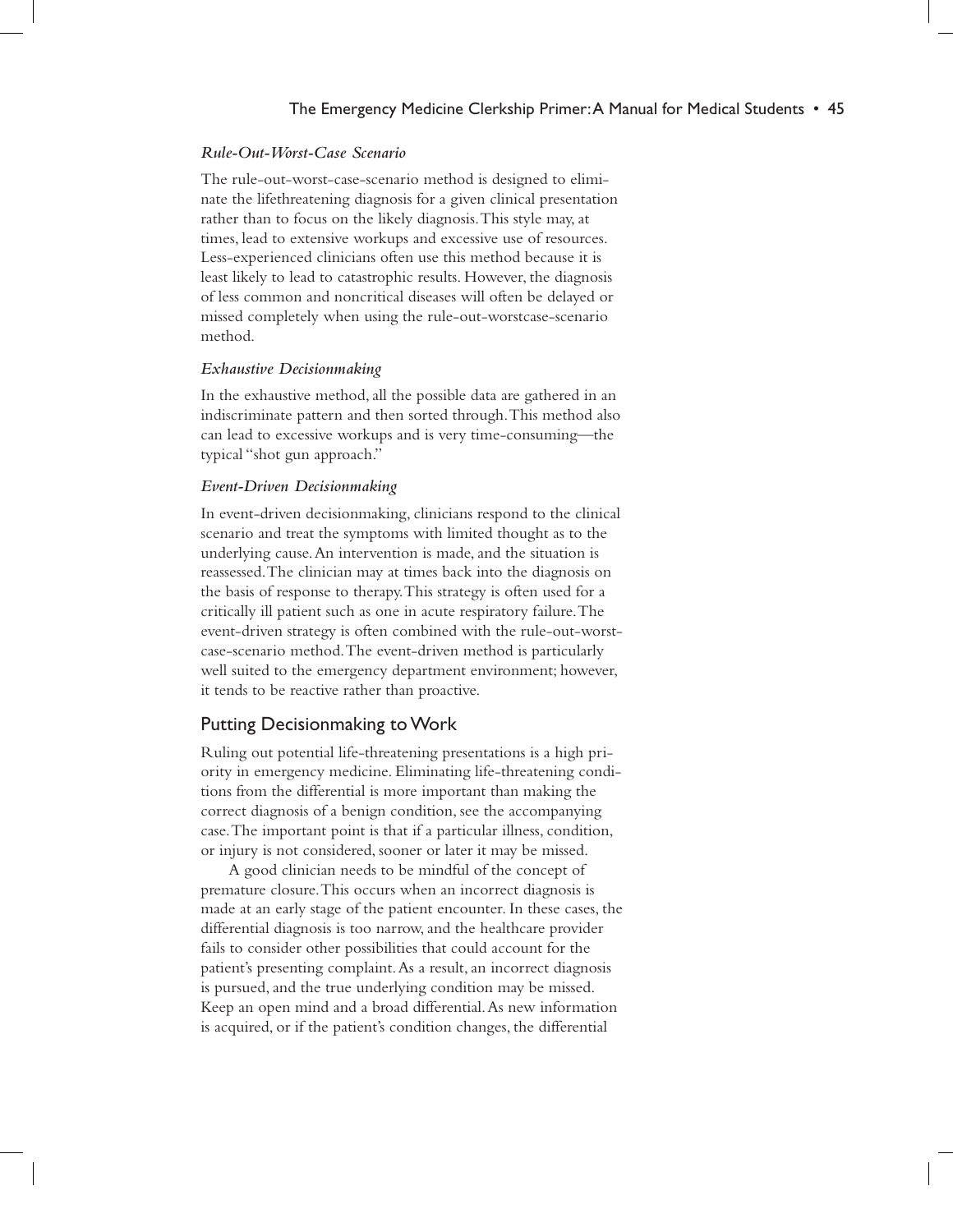#### 46 • Developing a Case-Specific Differential Diagnosis

Eliminating life-threatening conditions from the differential is more important than making the correct diagnosis of a benign condition.

should be reassessed and adjusted. If the new data do not support the leading diagnosis, other conditions need to be considered. Premature closure and failure to continually reassess the differential diagnosis can lead to catastrophic results.

When creating a differential diagnosis, it is extremely important to create a list that includes all of the likely diagnoses as well as all of the potentially life-threatening conditions, even if they are uncommon or less likely. There is an old saying that "you cannot make a diagnosis that you do not think about." Taken one step further, if you do not think of a particular diagnosis, you will miss it. The case studies in this chapter describe such examples. So how do you begin to build a differential diagnosis? As a junior learner with limited clinical experience, a good differential is more often drawn from your fund of medical knowledge and less from your clinical experience. For this reason, because emergency medicine is in many ways a complaint- driven specialty, it is helpful to review both common and potentially serious causes of routinely encountered chief complaints. Starting your rotation with a solid fund of medical knowledge will allow you to develop more in-depth differentials from day one.

In the end, developing a differential diagnosis in emergency medicine is an active process incorporating a variety of decisionmaking skills. Data gathering, hypothesis testing, and treatment often occur simultaneously. Clinicians need to be particularly careful to avoid premature closure on cases to avoid error. The true art of developing and working through your differential diagnosis is often made by the balance of ruling out the lifethreatening conditions and correctly diagnosing the likely conditions. Remember that not every diagnosis will be made in the emergency department. The importance of developing a casespecific differential is that your assessment of the case will have a profound impact on your diagnostic testing and management.

### Suggested Reading

Sandu H, Carpenter C, Freeman K, et al. Clinical decision making: opening the black box of cognitive reasoning. *Ann Emerg Med.* 2006;48:713–719.

This article describes the decisionmaking process and the different cognitive strategies used to make decisions.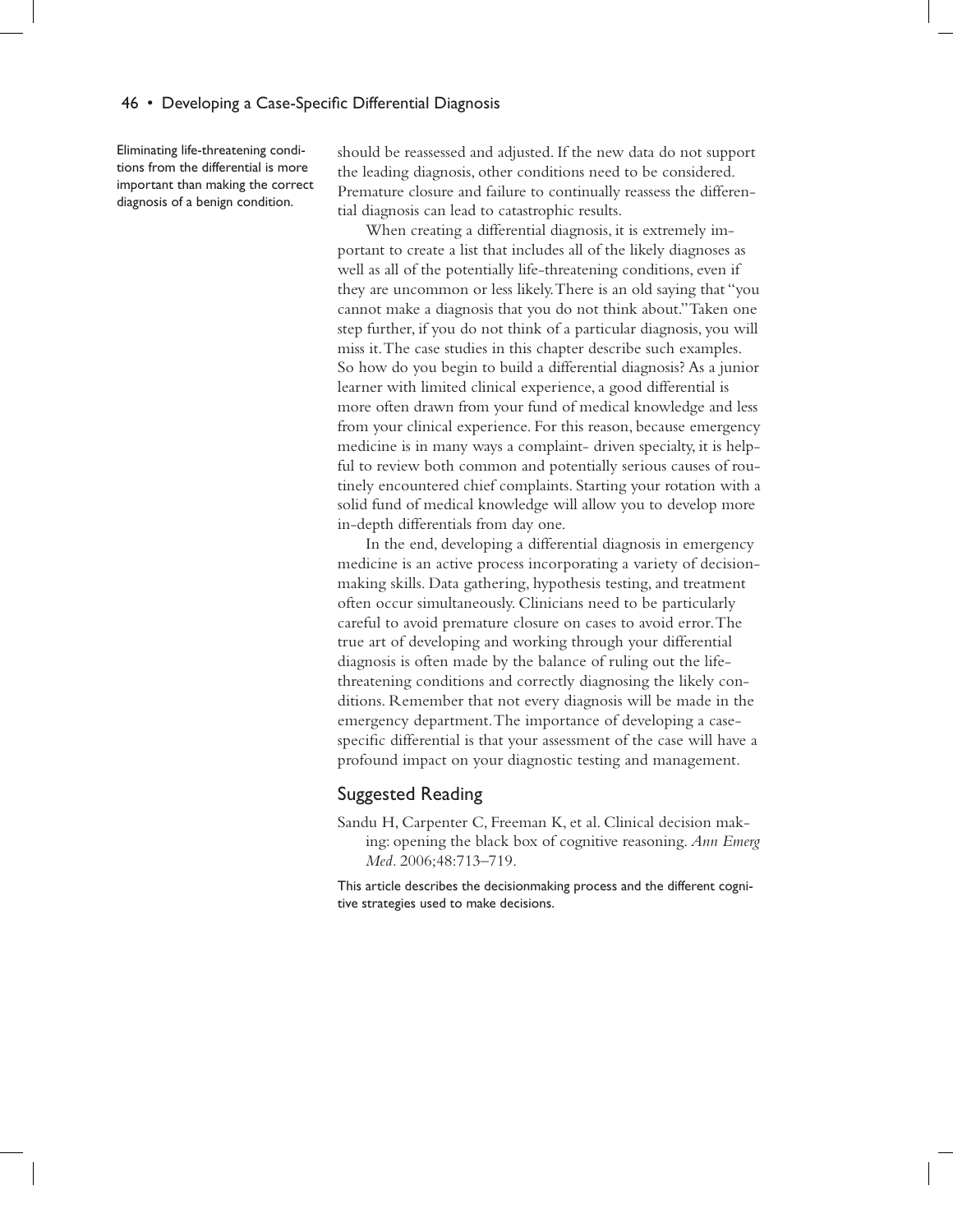## CHAPTER TEN

# *Diagnostic Testing in the Emergency Department*

ADVANCES ACROSS ALL ASPECTS of medicine have taken place in the last 25 years. These advances have resulted in improved quality of life for the US public, as well as more timely diagnosis of many medical conditions. The healthcare provided in the emergency department has benefited greatly from advances in diagnostic testing. Just 25 years ago it was difficult to obtain more than basic labs and plain radiographs for patients cared for in the emergency department. Today, because of advances in technology and the greater availability of diagnostic tests, definitive care can be initiated much earlier in the course of a patient's presentation.

The emergency department in some ways can be viewed as a diagnostic testing center in which a physician can coordinate a patient's care and the results of most diagnostic tests are known within a few hours. The importance of diagnostic imaging to the efficient practice of emergency medicine cannot be overstated. In most centers, advanced diagnostic imaging, ultrasounds, CT scans, and even MRI studies can be obtained quickly and have a pronounced effect on patient care by providing a prompt definitive diagnosis for conditions such as intracranial hemorrhage, pulmonary embolus, aortic aneurysm or dissection, and more.

However, with the ease in obtaining these studies comes a price. According to the American College of Radiology, diagnostic imaging is the fastest growing medical expenditure in the United States, with an annual growth rate of 9% (Bettmann and Weinreb, 2007). This is three times that of general medical expenditures. In emergency departments across the country from 1995 to 2004, the number of MRI and CT scans performed nearly

The healthcare provided in the emergency department has benefited greatly from advances in diagnostic testing.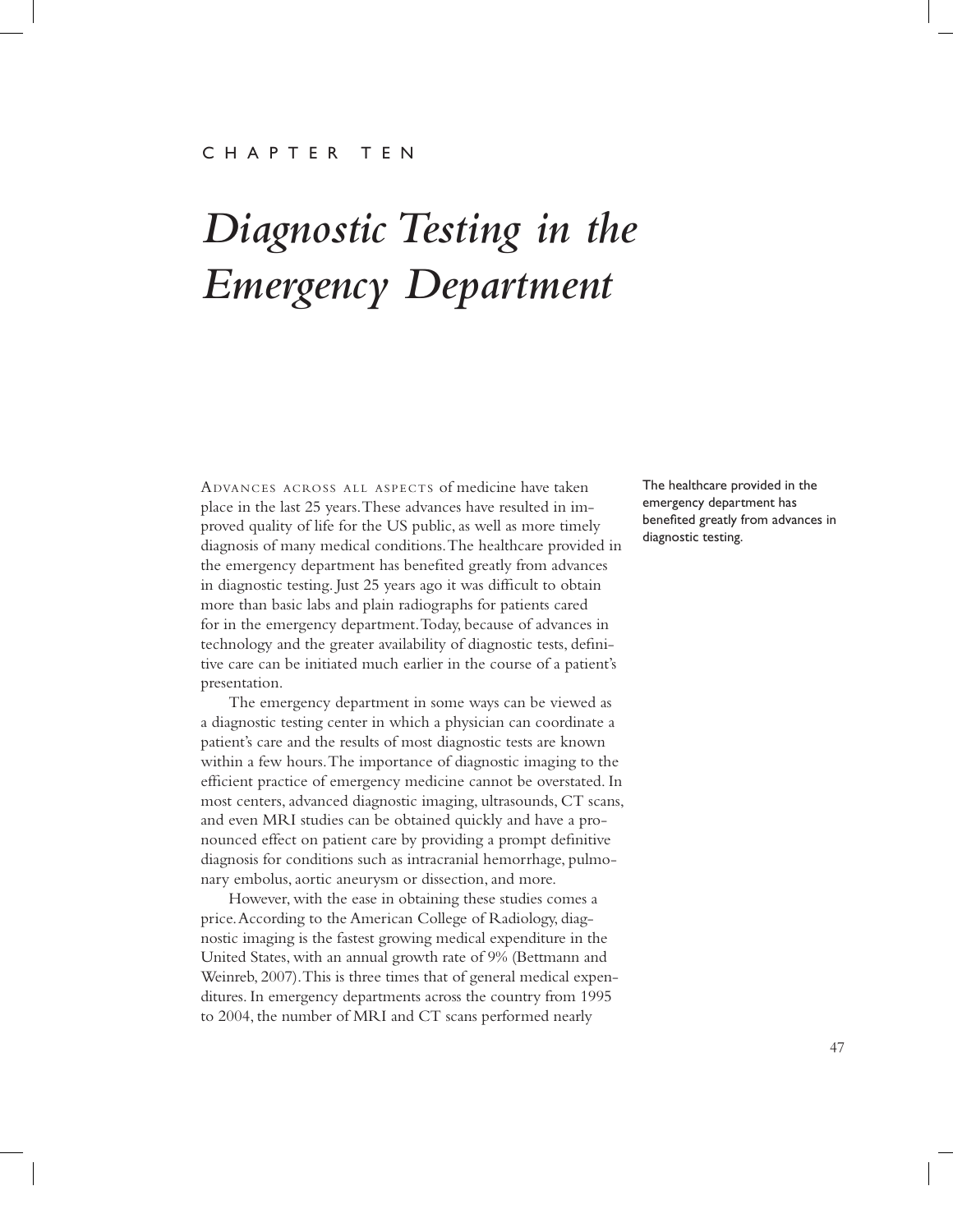#### 48 • Diagnostic Testing in the Emergency Department

# Before ordering a diagnostic test, ask yourself a few questions:

- What am I going to do with the test results?
- How is this test going to help me confirm or exclude the diagnosis?
- How will the test result affect my diagnostic strategy, management, or final disposition?

quadrupled, and the number of ultrasounds more than doubled (JAMA, 2006). Remember that the ease of obtaining certain diagnostic tests, including advanced imaging studies, should not preclude or serve as a surrogate for performing a thorough H&PE.

Before ordering a diagnostic test, ask yourself a few questions: "What am I going to do with the test results?" "How is this test going to help me confirm or exclude the diagnosis?" "How will the test result affect my diagnostic strategy, management, or final disposition?" These simple yet important questions can help guide the proper use of a number of diagnostic tests ranging from relatively inexpensive blood tests to very expensive diagnostic imaging studies. Diagnostic tests should primarily be ordered to rule in or rule out a particular condition based on the differential diagnosis generated from the patient's H&PE. However diagnostic tests are often ordered for a variety of reasons, including clinical suspicion of disease, dogma, perceived standard of care, a consultant's or primary care physician's request, a patient's request, and risk management concerns. Remember, in the real world there are times when you may need to order a diagnostic test that is not necessarily evidence based. Sometimes, what we do is based on pattern recognition and anecdotal experience. Experience may be the only pseudoscience behind the diagnostic workup of certain patients. As mentioned previously, a consultant physician may influence the diagnostic tests that are ordered for a particular patient. An example may be the patient presenting with abdominal pain. Your consultant may request that you order a complete blood cell count and an obstruction series. If you have a high clinical suspicion for acute appendicitis, it should not be lessened by a normal white cell blood count or a nondiagnostic obstruction series. Consultant interactions may also serve as an opportunity to educate your colleagues when differences of opinion are raised as to the utility of a particular diagnostic test.

The medical literature has reported validated approaches for diagnostic testing of certain conditions. Clinical decision rules, such as the Ottawa ankle and foot rules, the Nexus criteria the Canadian cervical spine rules, and others can be implemented to assist with the proper use of diagnostic tests (Hoffman, 2000; Steill et al., 1992, 1993, 2000). However, it must be remembered that the practice of medicine is an art as well as a science. With this in mind, there will be times when a particular diagnostic test is not indicated. To ensure that your patient expectations are being addressed, communicate your thought process with your patient as to why you do not feel that a particular test is indicated. As a student or physician, use this opportunity to educate your patients. Remember, the value of communication with patients cannot be overemphasized.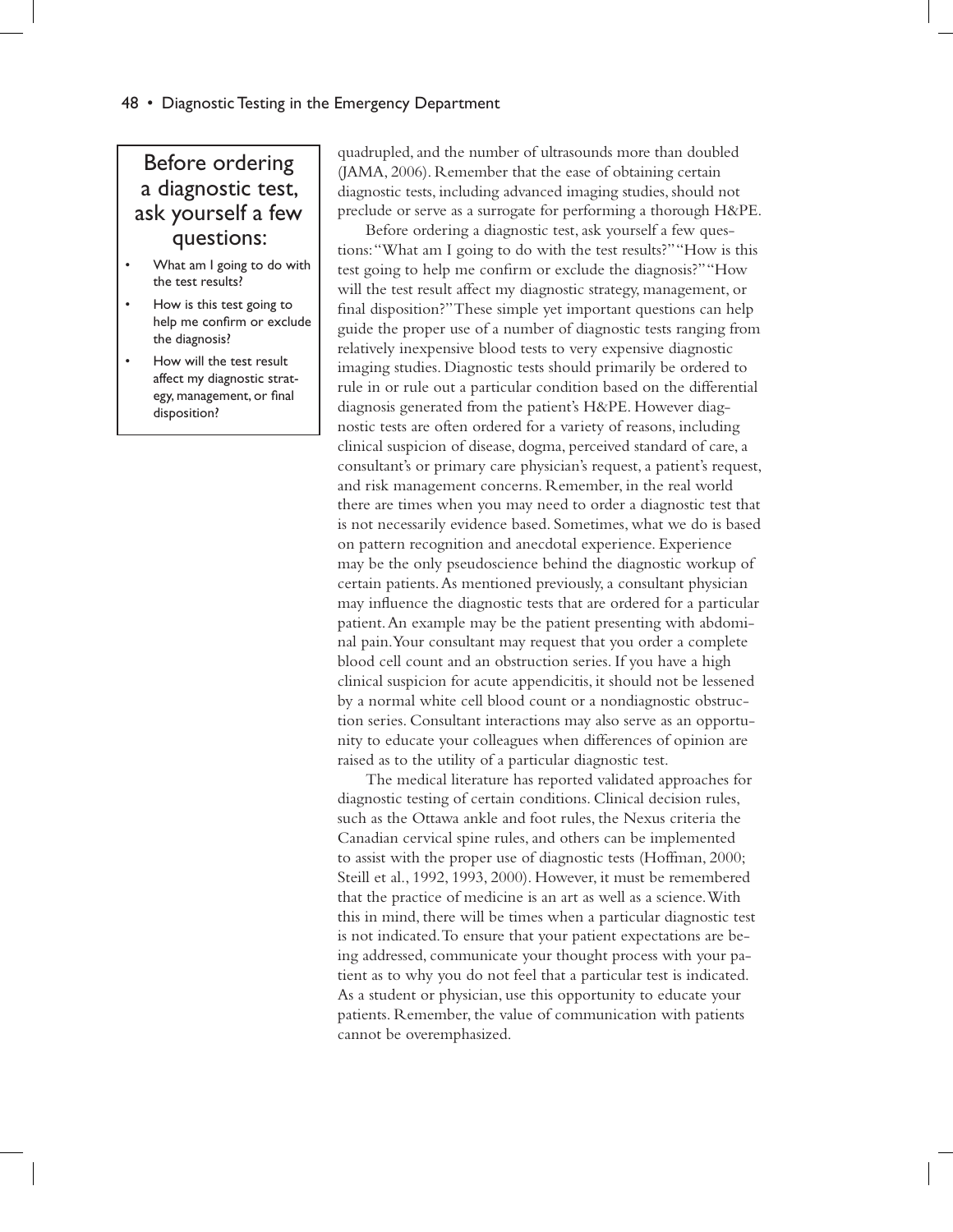## Statistical Considerations Related to Diagnostic Testing

#### **Sensitivity and Specificity**

As much as we would like otherwise, many diagnostic tests are not absolute, and interpretation of the results may not be as simple as yes or no or black or white. A number of the tests have a range of probability for the correct answer. Many tests have the possibility of giving us a truepositive (TP), false-positive (FP), true-negative (TN), or false-negative (FN) result. Therefore, it is important to understand the statistical concepts of sensitivity and specificity. Sensitivity refers to the likelihood of a test being positive or abnormal in the presence of disease. Mathematically, sensitivity is expressed as follows:

sensitivity =  $TP/(TP + FN)$ 

The higher the sensitivity of a test is, the lower the number of false negatives will be. A test with a high sensitivity also means that a negative result has a high probability of truly being negative because of the low number of false negatives. Highly sensitive tests are able to reasonably rule out disease. A test that has poor sensitivity has a high likelihood of false-negative results.

Specificity refers to the likelihood of the test being negative or normal in the absence of disease. It is represented mathematically as follows:

#### $specificity = TN/(TN + FP)$

A test that has high specificity means that it has a low rate of reporting false positives. A test that has poor specificity has a high likelihood of false-positive results. The sensitivity and specificity of a test is not affected by the prevalence (the proportion of diseased patients in the population). However, the predictive value of a test is affected by the prevalence of disease in the population. Positive predictive value (PPV) refers to the likelihood of the patient truly having the disease when the test is positive or abnormal. PPV is represented mathematically as follows:

#### $PPV = TP/(TP + FP)$

Negative predictive value (NPV) refers to the likelihood that the patient does not have the disease when the test is negative or normal. NPV is represented as follows:

#### $TN/(TN + FN)$

Predictive values are highly affected by prevalence of disease in a given population. The lower the prevalence of a disease is, the higher the risk of a false-positive result will be and the lower the positive predictive value will be for a particular test.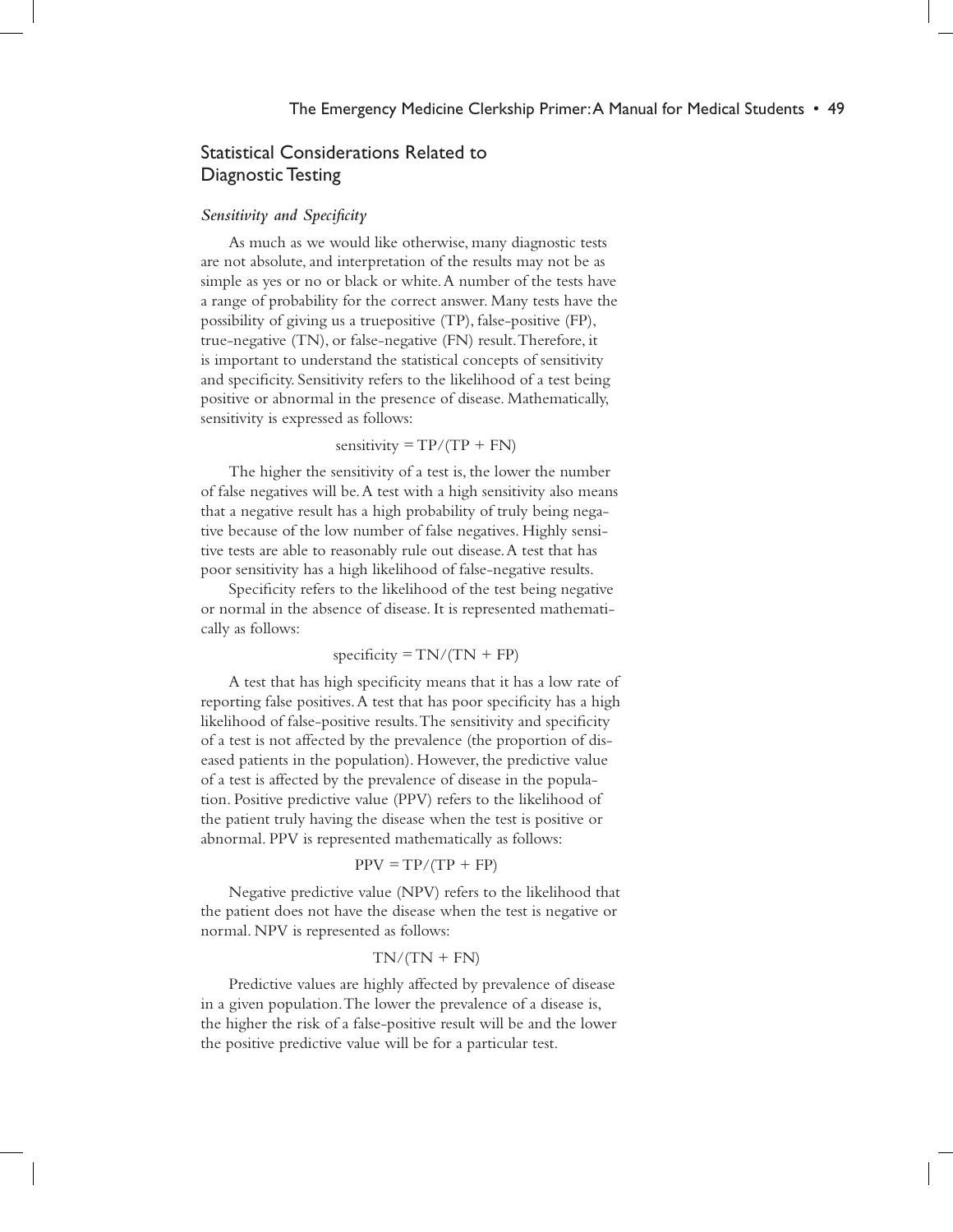#### 50 • Diagnostic Testing in the Emergency Department

#### *Probability*

Another important point to consider is the diagnostic testing theory of pretest and posttest probability. Probability relates to the concern that you have regarding a particular patient's having an illness or condition and how that concern may or may not be affected by the diagnostic test results. An example of using pretest–posttest probability in the evaluation of chest pain is given in the box on this page. When assessing probability, emergency physicians take into account trends and risk factors. A series of articles published in the Journal of the American Medical Association titled "The Rational Clinical Exam" reviews the current literature regarding a number of clinical conditions and provides evidence-based recommendations as to the usefulness of certain diagnostic tests in ruling in or ruling out a particular condition (JAMA, 2008).

#### *Ultrasound Testing by Emergency Physicians*

In the past decade, the use of bedside ultrasound by emergency medicine residents and faculty in academic medical centers has become commonplace. The application of this technology is also becoming more avail able to community emergency physicians as well. The use of ultrasound as a diagnostic modality has been incorporated into the 2007 Model of the Clinical Practice of emergency medicine, a comprehensive document representing the essential information and skills necessary for the clinical practice of emergency medicine by board certified emergency physicians. The incorporation of bedside ultrasound by trained emergency physicians has been shown to improve patient outcomes and quality and efficiency of patient care provided in the emergency department. The need to improve patient care has

# Case Study—Examining Probability

For example, your patient is a 24-year-old, previously healthy, athletic male who presents with sharp fleeting chest pain lasting 5 minutes without shortness of breath while jogging earlier today. In the emergency department, he is without complaints. His ECG shows sinus rhythm with T-wave inversions V1–V3. Another patient is a 63-year-old man. He smokes cigarettes and has a history of poorly controlled hypertension. Earlier today, he experienced 20 minutes of left-sided chest pain with exertion, radiating to his left shoulder, associated with shortness of breath and diaphoresis. His ECG shows normal sinus rhythm and is unchanged from an earlier ECG. The first patient has a relatively low pretest probability for cardiac chest pain. His ECG is not normal, but in a healthy young man, the T-wave inversions are nonspecific at best. These findings have been commonly noted to be a normal variant in young healthy adults. The posttest probability (after the ECG was performed) that the 24-year-old patient has cardiac chest pain is still very low and is essentially unchanged by his abnormal ECG. However, the case of the 63-year-old patient with chest pain is very different. The pretest probability that he is having cardiac chest pain is relatively high. He has multiple risk factors for coronary artery disease, and his history is suggestive of cardiac chest pain. Although his ECG is normal, his posttest probability of having cardiac chest pain is no less concerning.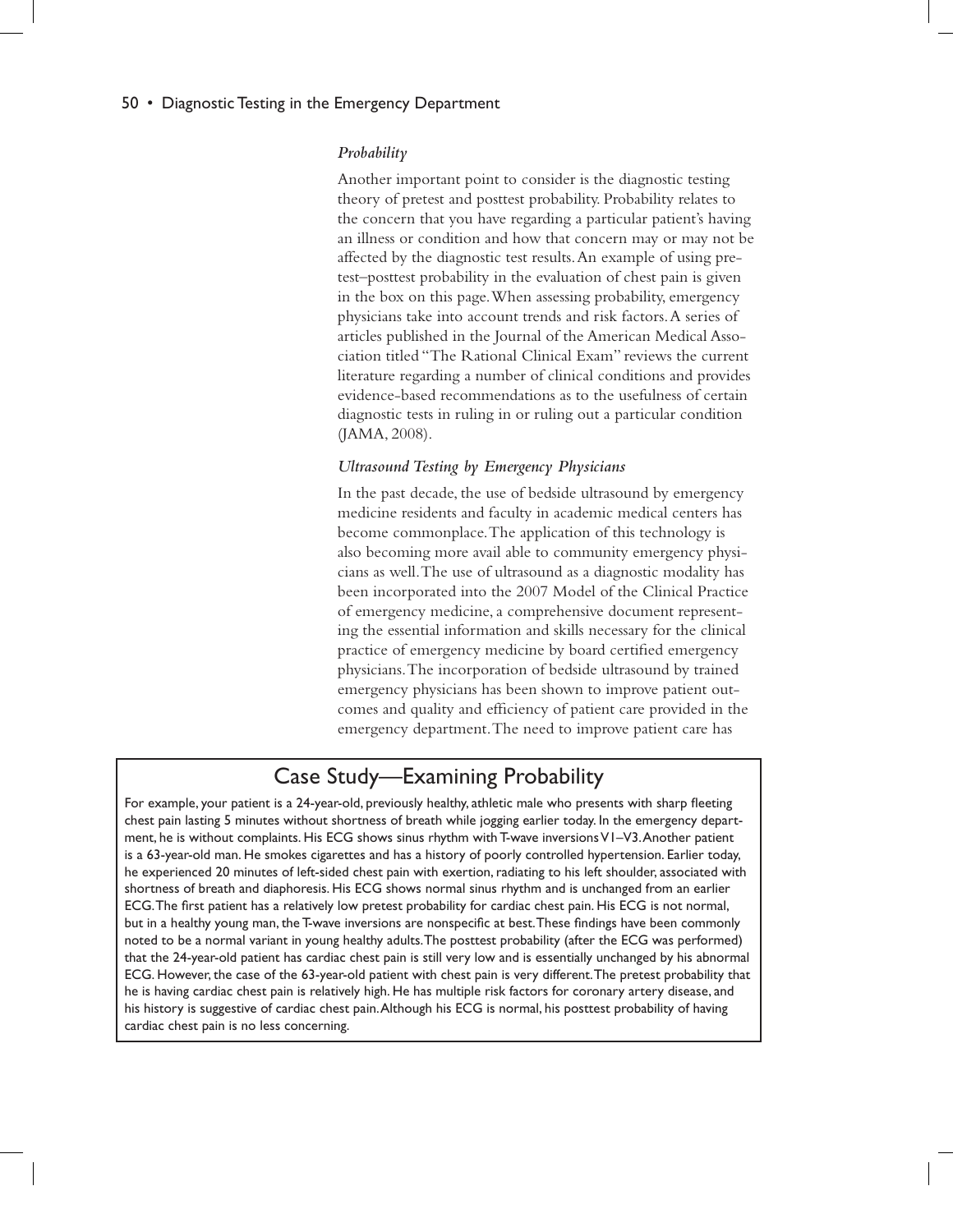been the single most important driving factor responsible for the migration of this diagnostic imaging modality out of the walls of the department of radiology. Clinical decisions regarding specialty consultation, operative management, and disposition can now at times be made in minutes as opposed to hours. The use of ultrasound by emergency physicians does not in any way supplant the need for adequate follow up diagnostic imaging or confirmatory studies in selected patients. The role or focus of emergency medicine bedside ultrasound (EMBU) is set forth to answer a few simple straightforward questions. EMBU is often used in selected clinical presentations to confirm or exclude conditions such as hemoperitoneum, pericardial effusion, abdominal aortic aneurysm, cholelithiasis, and intrauterine gestation.

#### Conclusion

Diagnostics, including point of care testing in the emergency department, continues to evolve. As our technology continues to advance, we will undoubtedly have greater access to the results of a multitude of diagnostic studies in a timely fashion. We must still continue to strive to practice medicine in a cost-effective manner that benefits our patients and does not overburden them and the health care system with unnecessary, and at times overused, testing.

### Suggested Reading

Bettmann, MA, Weinreb, JC. *New Initiatives for ACR Appropriateness Criteria.* Reston, VA: American College of Radiology; 2005. Available at: www.acr.org/SecondaryMainMenu Categories/NewsPublications/FeaturedCategories/ACR Bulletin/Archives/2005.aspx. Accessed March 25, 2008.

This statement discusses the appropriate use of radiographic imaging.

Hoffman JR, Mower W, Wolfson AB, et al. Validity of a set of clinical criteria to rule out injury to the cervical spine in patients with blunt trauma. National Emergency X-Radiography Utilization Study Group. *N Engl J Med.* 2000;343:94–99.

This article reports the results of the National X-Radiography Utilization Group.

JAMA. Quickstats: number of emergency department (ED) visits with diagnostic imaging ordered or performed—United States, 1995 and 2004. *JAMA.* 2006;296:762. Available at: http://jama.ama-assn.org/cgi/content/full/296/7/762. Accessed February 7, 2008.

This article reports the number of emergency department visits with diagnostic imaging ordered or performed.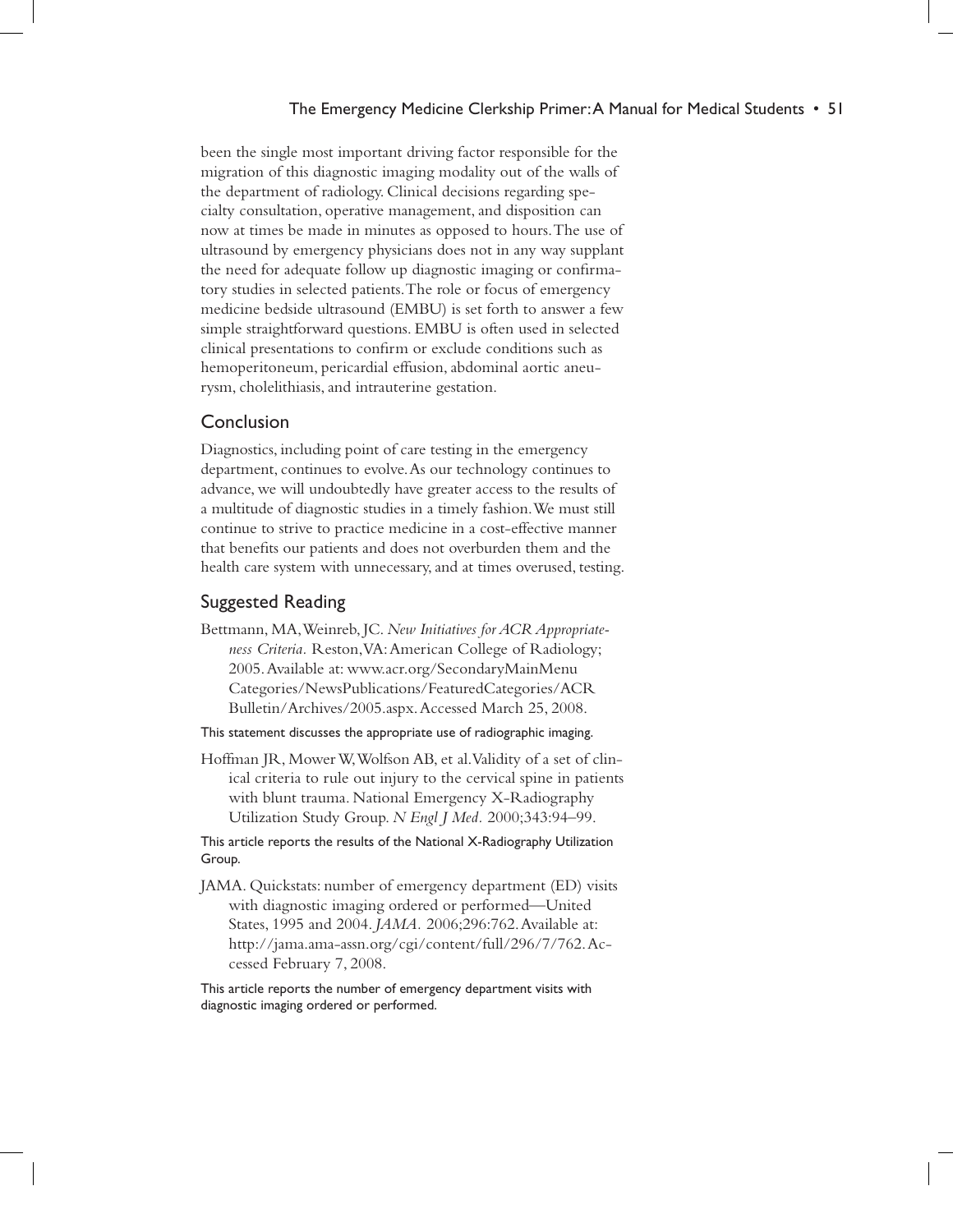#### 52 • Diagnostic Testing in the Emergency Department

JAMA. *The rational clinical exam.* Available at: http://jama.amaassn.org/cgi/collection/rational\_clinical\_exam. Accessed February 7, 2008.

This is an ongoing review of the current literature on a number of clinical conditions that provides evidence-based recommendations of the usefulness of various diagnostic tests in ruling in or ruling out a particular condition.

 Stiell IG, Greenberg GH, McKnight RD, et al. A study to develop clinical decision rules for the use of radiography in acute ankle injuries. *Ann Emerg Med.* 1992;21:384–390.

This study reports the development of a clinical decision rule for the use of radiography in acute ankle and foot injuries.

Stiell IG, Greenberg GH, McKnight RD, et al. Decision rules for the use of radiography in acute ankle injuries. Refinement and prospective validation. *JAMA.* 1993;269:1127–1132.

This study further refines and validates a clinical decision rule for the use of radiography in acute ankle and foot injuries.

Stiell IG, Wells GA, Vandemheen KL, et al. The Canadian Cspine rule for radiography in alert and stable trauma patients. *JAMA.* 2001;286:1841– 1848.

This article describes the Canadian C-spine rule and its application in alert stable trauma patients.

2007 Model of the Clinical Practice of Emergency Medicine. Available at: https://www.abem.org/public/\_Rainbow/ Documents/2007%20EM%20Model.pdf. Accessed March 6, 2008.

This document was generated by a taskforce charged with revising the core content of emergency medicine and includes an extensive list of conditions seen and treated in the emergency department, subdivided into one of three acuity levels.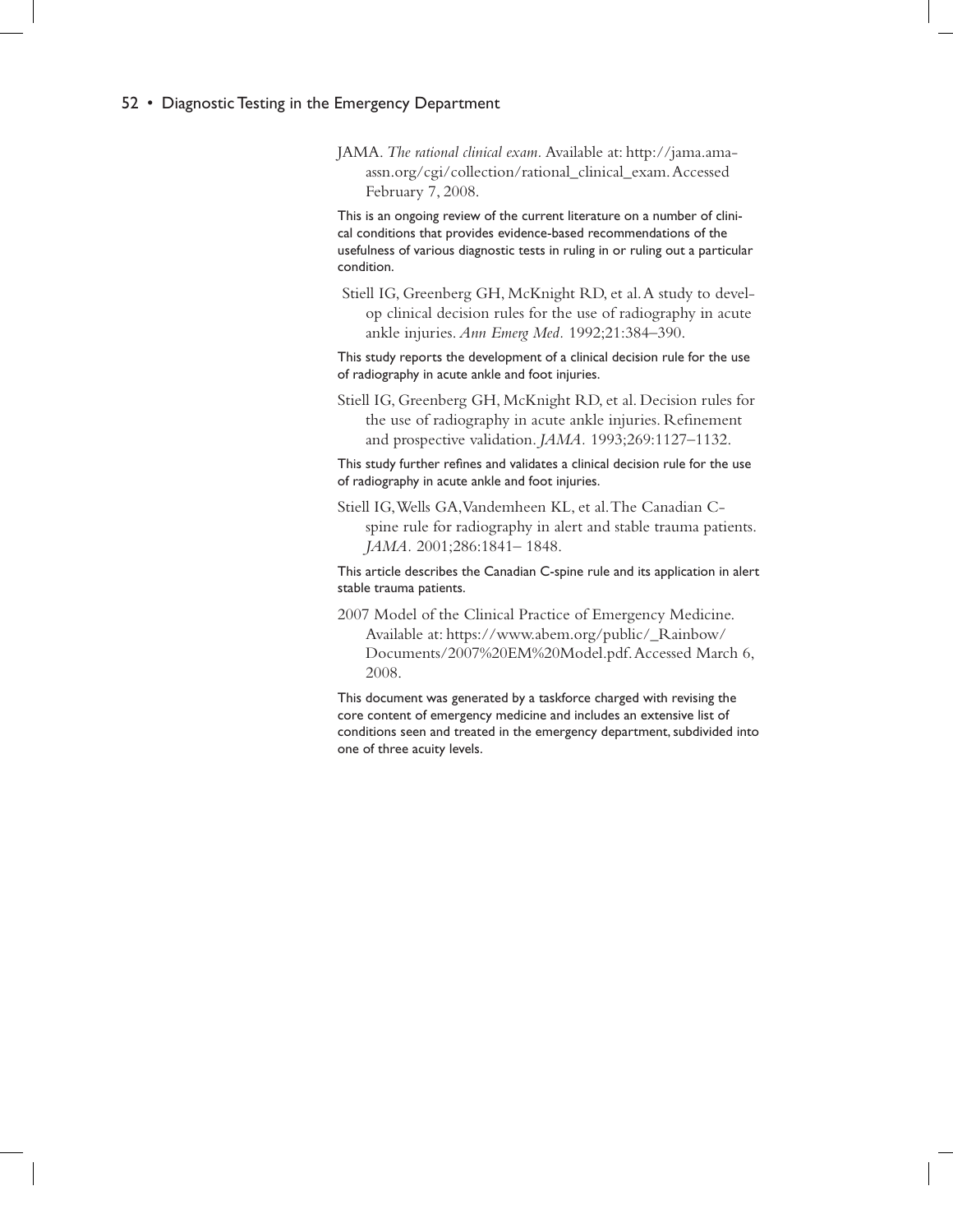# *Developing Your Plan of Action*

WHILE FOCUSING ON YOUR "plan of action" (diagnostic evaluation and therapeutic intervention), it is necessary to realize that in many emergency department patient encounters, care is provided in a roundabout fashion. Because of the urgency of patient presentations, we do not always have the luxury of providing care in a structured manner the same way as in a low-acuity outpatient setting. Almost every shift, we evaluate patients with head trauma, acute respiratory distress, altered mental status, and many other complaints that require the care provider to make certain critical decisions early on in the evaluation, many times before a comprehensive H&PE is completed. The evaluation of a "sick or potentially sick" patient cannot be performed in series; care must be provided in a parallel fashion. At times, the ordering of select diagnostic studies or the need to initiate therapeutics is evident immediately. The overall plan, including the speed and order of implementation, will be dictated by your concern for the patient's well-being. The case study on the next page provides an example of providing parallel care in an emergency department setting.

Some patients that you encounter will be straightforward and nonurgent in nature. For these patients, you have the luxury of time. A focused H&PE can be performed. A problem list and differential diagnosis can be developed. A few minutes can be spent reviewing the medical literature about a certain aspect of the patient's presentation. However, decisions need to be made, some after careful consideration and reflection, others immediately. For each patient you encounter you need to ask yourself, "What needs to be done for this patient?" and "What needs to be done now?" Every patient is different. Some cases are not

If the patient appears sick or if you believe there is a possibility that they have a serious underlying condition (e.g., cardiac chest pain, shortness of breath, a cold extremity, focal weakness, sudden onset of severe abdomen or back pain), immediately curtail your evaluation and find your supervisor.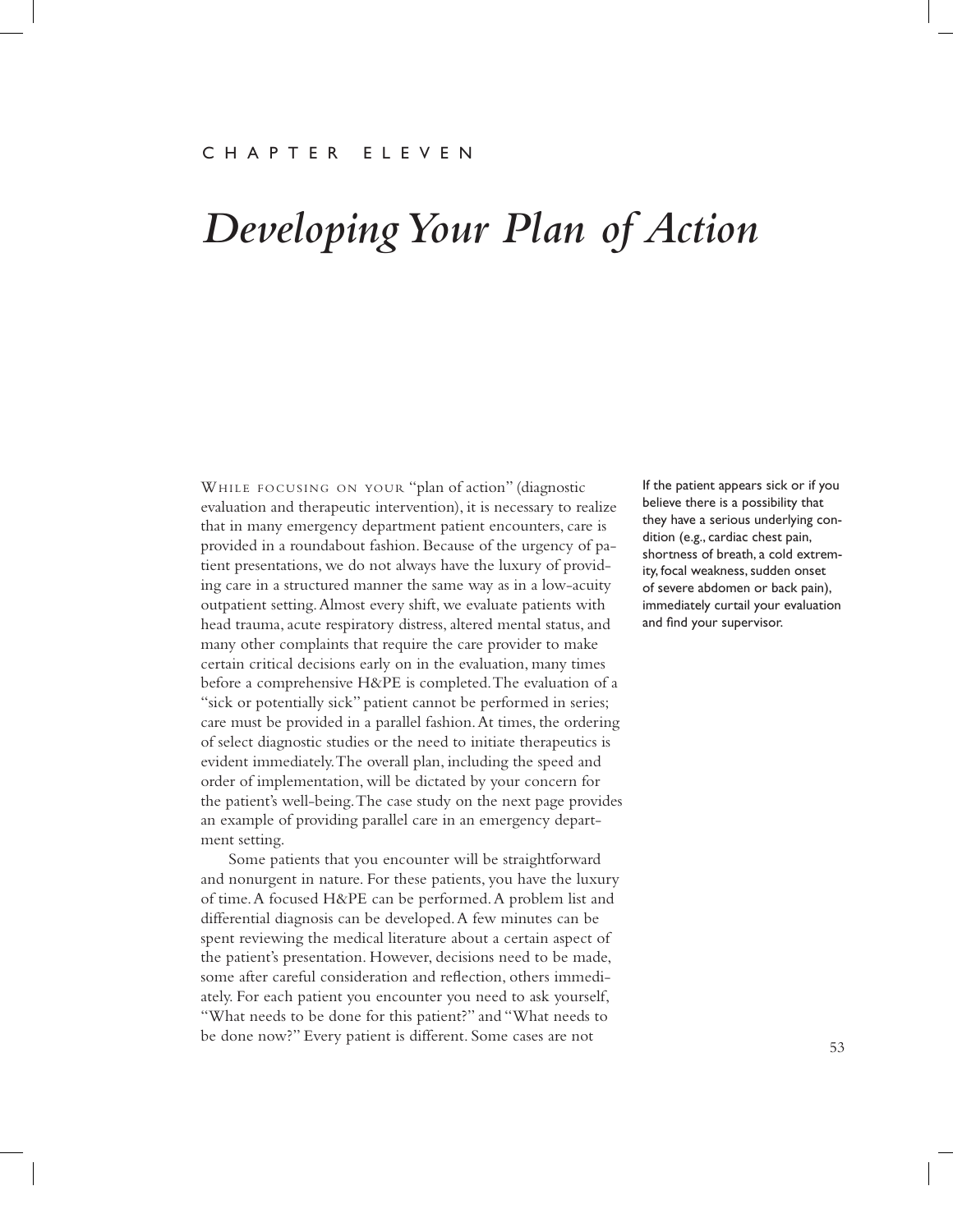#### 54 • Developing Your Plan of Action

urgent, allowing decisions to be made in a sequence that permits observation or the response to therapy to guide further care. Other cases are urgent or emergent and require immediate action.

Knowing if a patient is "sick or potentially sick" can many times be determined from the doorway, but sometimes it is not immediately clear. Certain findings, however, should be alarming: confusion; diaphoresis; cool, clammy skin; abnormal vital signs; and sudden severe pain are just a few clues that your patient may be sick. If the patient appears sick or if you believe there is a possibility that they have a serious underlying condition (e.g., cardiac chest pain, shortness of breath, a cold extremity, focal weakness, sudden onset of severe abdomen or back pain), immediately curtail your evaluation and find your supervisor.

#### Understanding the Meaning of Vital Signs

Make sure all vital signs have been taken, and repeat them yourself if needed. Abnormal vital signs may be one of the first red flags encountered when evaluating a patient. However, do not forget that the patients with "normal" vital signs may still harbor a serious underlying condition. Vital signs vary with age and have to be viewed in context with the clinical presentation. Although isolated vital sign measurements can be significant, a persistent trend can be much more revealing as to the seriousness of the underlying condition or response to therapy. Vital sign abnormalities in general occur as a response to a variety of systemic insults. Aside from cardiac rhythm disturbances (symptomatic bradycardia and tachycardia), a thorough evaluation may be necessary to identify the underlying condition responsible for the abnormal vital signs (e.g., dehydration, hypovolemia, infection).

#### *Temperature*

Oral temperature readings can be falsely low in patients with an elevated respiratory rate. Inquire about recent antipyretic (e.g.,

# Case Study

Consider the patient who fell at home. He is an elderly male who slipped in the bathroom, striking his head. The care provided should entail a rapid evaluation of his airway, breathing, and circulation while simultaneously applying cervical spine stabilization, obtaining vital signs, inserting a peripheral IV line, and performing a focused secondary examination looking to uncover other potential traumatic injuries or neurologic impairment. A brief medical history may uncover information that can have a profound effect on how this patient would be initially cared for. If he were taking warfarin, it would be prudent to obtain an emergent CT scan of the head even if the patient had a normal neurologic examination. If the patient reported dizziness or palpitations before the fall, a cardiac workup might be necessary. The quick decisions that need to be made in this case—"Is his airway patent?" "Does he need an urgent CT scan of the head or cervical spine?" "Does he need an ECG, cardiac monitoring, and the like?"—are all crucial decisions that should be made at the bedside during the first few minutes of his evaluation. These decisions are all being made in parallel with the treatment necessary to stabilize the patient.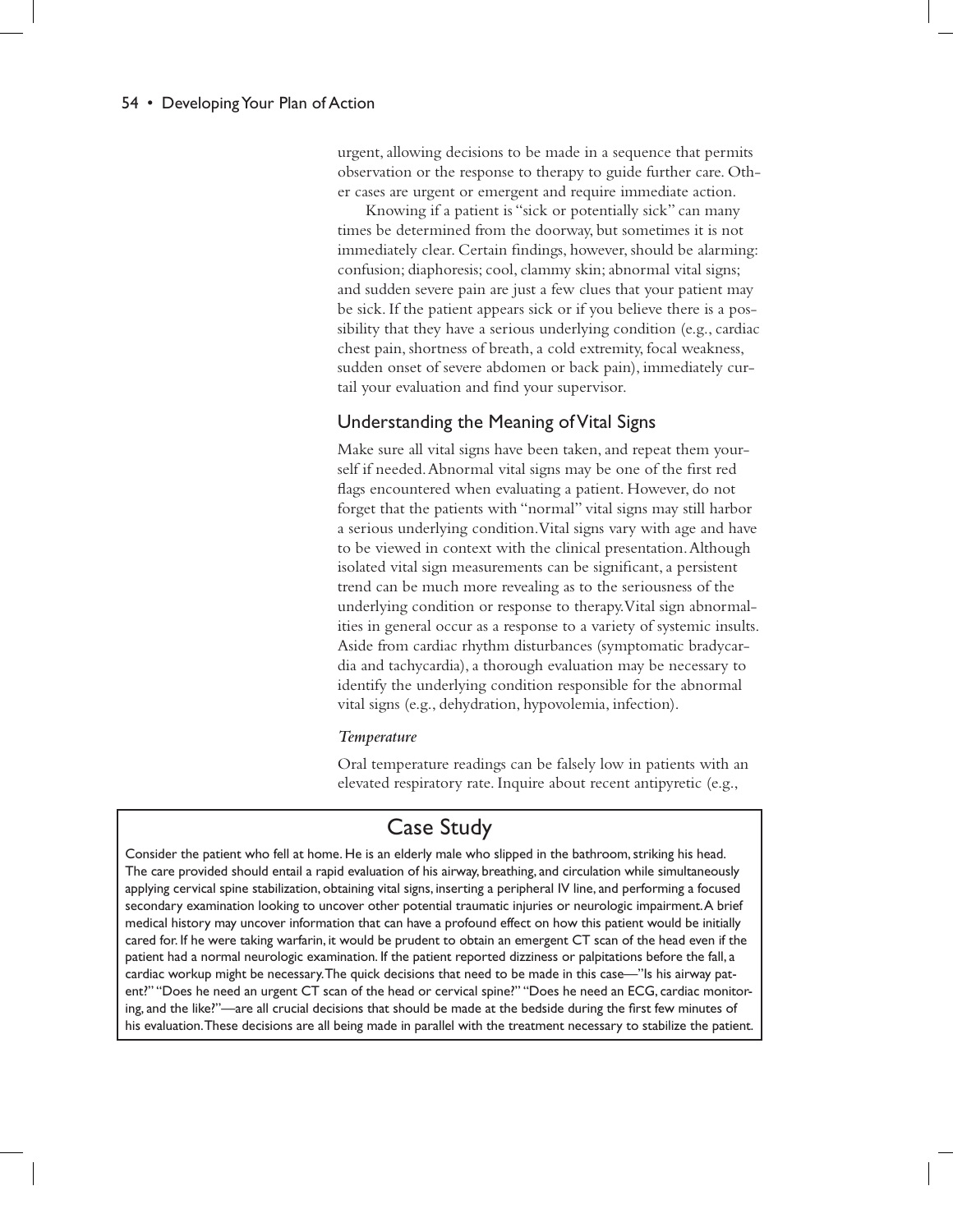acetaminophen, aspirin, nonsteroidal anti-inflammatory medications) use, because these medications may mask a febrile episode. This may be especially important in an infant younger than 3 months of age whose entire workup may be based on whether he or she is febrile (temperature > 38ºC or 100.4ºF). Septic patients, particularly the very young and very old, may not mount a febrile response to an infection and may on occasion present as hypothermic. Central nervous system injury, drug abuse, adrenal insufficiency, end-stage renal disease, and thyroid disorders can also affect basal body temperature or temperature regulation.

#### *Pulse*

The heart rate (HR) must be interpreted with attention to the age of the patient, especially when caring for infants and small children. Tachycardia in one age group may very well be a normal finding, whereas in another, it may be pathologic. Conversely, a well-conditioned athlete may have a resting HR in the 40s. For adolescents and adults, the maximum sustained HR can be estimated with the following formula:

maximum sustained HR =  $(220 - \text{age in years}) \times 0.85$ .

Take, for example, two patients. The first is 25 years old; the other is 85 years old. Each has a HR of 140 beats per minute. As you can see, using this formula, an HR this fast is much more concerning in the elderly patient, regardless of the cause. The pulse also has to be taken in context with other vital signs. The HR increases by approximately 10 beats per minute for each degree Fahrenheit of temperature elevation above normal. In addition, patients taking medications that slow conduction through the atrioventricular node (beta-blockers, calcium channel blockers, and digoxin) may not mount a tachycardic response to physiologic stress.

#### *Respiratory Rate*

Count the rate yourself with a watch. Not everyone has a respiratory rate of 20 beats per minute. Infants are commonly noted to be periodic breathers. For these patients, it is necessary to count the respiratory rate for 30 seconds to 1 minute to get a more accurate measurement. The respiratory rate tells only one side of the story and provides little information as to the oxygenation or ventilatory status of the patient. Close attention needs to be paid to the respiratory effort, including the presence of retractions, accessory muscle use, and adventitious breath sounds. Also remember that some patients will have pulmonary manifestations of systemic disease states resulting in tachypnea (respiratory rate > 20 per minute; sepsis, pulmonary embolism, diabetic ketoacidosis, lactic acidosis, and salicylate toxicity).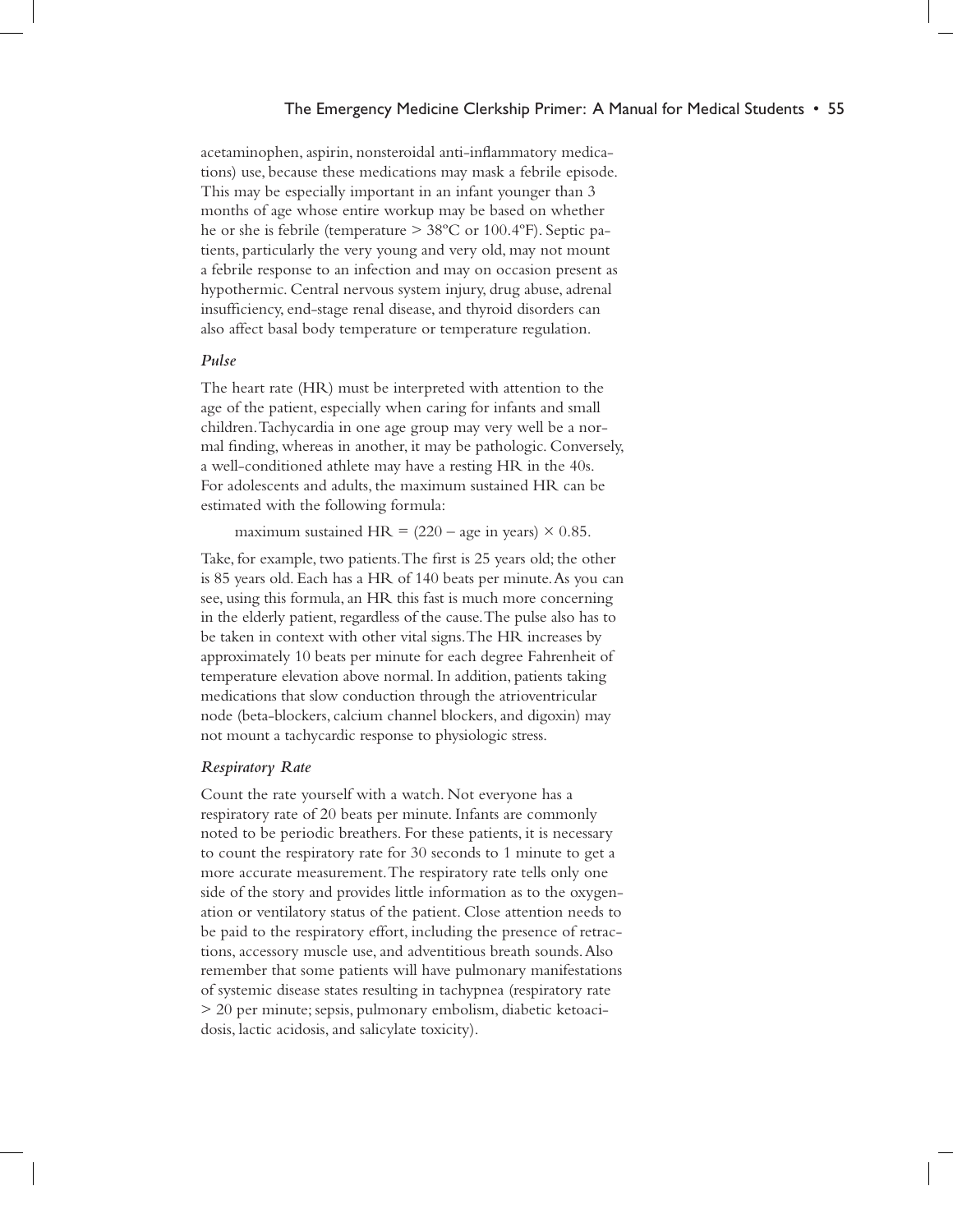### 56 • Developing Your Plan of Action

#### *Blood Pressure*

Do not confuse the concept of "stability" with normal blood pressure. Hypotension is a late sign of shock; this is especially true in children. In cases of class II hemorrhage (loss of 15%–30% blood volume), findings usually include tachycardia, tachypnea, cool clammy skin, delayed capillary refill, and a decrease in pulse pressure, yet the systolic blood pressure (BP) may be in the normal range. The decrease in pulse pressure occurs because of increased levels of circulating catecholamines causing an increase in peripheral vascular resistance, thus raising diastolic BP.

These patients are in compensated shock. BP readings as well as other vital signs such as heart rate also have to be taken in context with the age of the patient. In infants and young children, it is common for the normal BP reading to be lower than adolescents and adults. A formula for estimating the BP in young children is as follows:

#### $BP = 80 + (2 \times age \text{ in years})$

In adults, elevated BP readings in the emergency department are as common as in the adult ambulatory population. Some of these readings are transient, reflecting the clinical scenario at hand, and do not necessarily indicate underlying hypertension. Rarely do isolated elevated BP readings need to be urgently addressed in the emergency department. Orthostatic hypotension and orthostatic vital signs in general are used in the bedside assessment of patients with known or suspected fluid loss, syncope, intravascular volume depletion, or autonomic dysfunction. At times, the use and misuse of orthostatic vital sign measurements revolve around the misinterpretation of the results, confusion as to what actually constitutes a positive finding, and the technique used to determine the measurements. A more in-depth review of this topic can be found in Roberts and Hedges' Clinical Procedures in Emergency Medicine (2004).

#### *Pulse Oximetry*

Sometimes referred to as the fifth vital sign is a simple-to-perform, accurate, noninvasive assessment of the oxygen saturation  $(SaO<sub>2</sub>)$ . The  $SaO<sub>2</sub>$  correlates well with the partial pressure of arterial oxygen  $(\text{PaO}_2)$ , the relationship being described by the oxyhemoglobin dissociation curve.

Despite its many advantages, pulse oximetry monitoring has some limitations. Although it is a noninvasive measurement of oxygenation status, no information is provided regarding the ventilatory status of the patient. In cases of suspected hypercarbia, an ABG analysis should be performed to determine the partial pressure of arterial carbon dioxide  $(PaCO<sub>2</sub>)$ . In addition, pulse oxime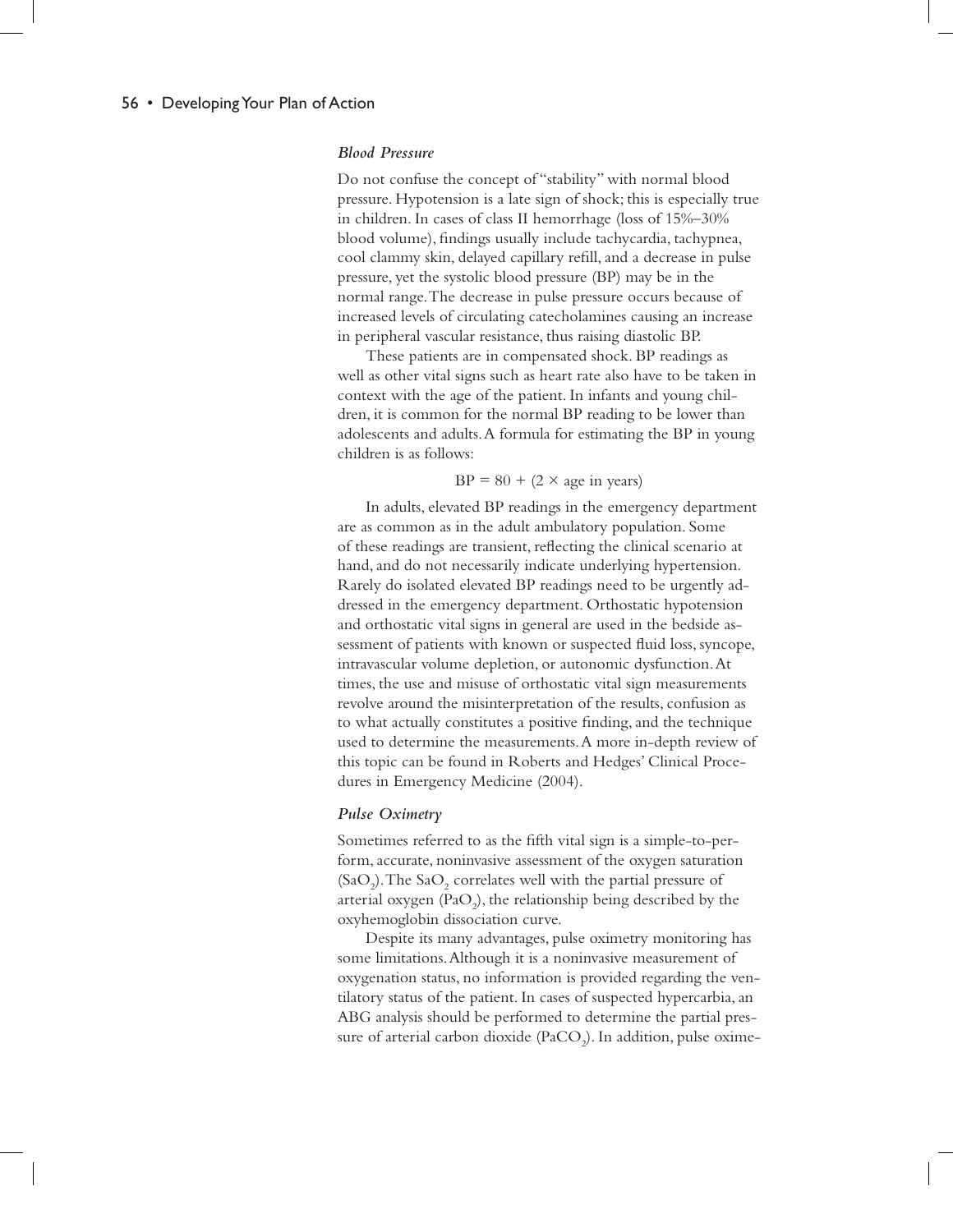try measurements can be only as accurate as empiric calibration curves. Sa $O_2$  values less than approximately 75% to 80% may be inaccurate because they are commonly extrapolated from healthy volunteer control subjects. The presence of both carboxyhemoglobin (COHb) and methemoglobin (MetHb) can have significant effects on pulse oximetry readings when present in elevated concentrations. In patients with elevated COHb levels, pulse oximetry typically overestimates the  $\operatorname{SaO}_2.$  For approximately every 1% of COHb, the pulse oximeter overestimates the  $a_2$ by approximately 1%. Because of light absorbance qualities, in the presence of high concentrations of MetHb, the SaO<sub>2</sub> as measured by pulse oximetry will approximate 85%. When either of these conditions is suspected, it is recommended to check an arterial or venous blood sample using a co-oximeter. Other factors affecting pulse oximetry readings include bright ambient or infrared light, peripheral vasoconstriction, motion artifact, and dark nail polish. Lastly, because it is possible to have a delayed detection of an hypoxic event, do not solely rely on pulse oximetry to determine oxygenation status.

### **Conclusion**

This chapter represents a starting point from where you should approach a patient when you are formulating your plan of action. The attention paid to your primary survey and secondary survey, vital signs, and the gestalt of "sick versus not sick" will be crucial to guide your initial diagnostic evaluation and need for therapeutic intervention.

### Suggested Reading

Roberts JR, Hedges J. *Clinical Procedures in Emergency Medicine.* 4th ed. New York, NY: W.B. Saunders; 2004.

This text provides a comprehensive review of commonly performed procedures in emergency medicine. Because of the urgency of patient presentations, we do not always have the luxury of providing care in a structured manner as in a low-acuity outpatient setting.

Because of the urgency of patient presentations, we do not always have the luxury of providing care in a structured manner as in a lowacuity outpatient setting.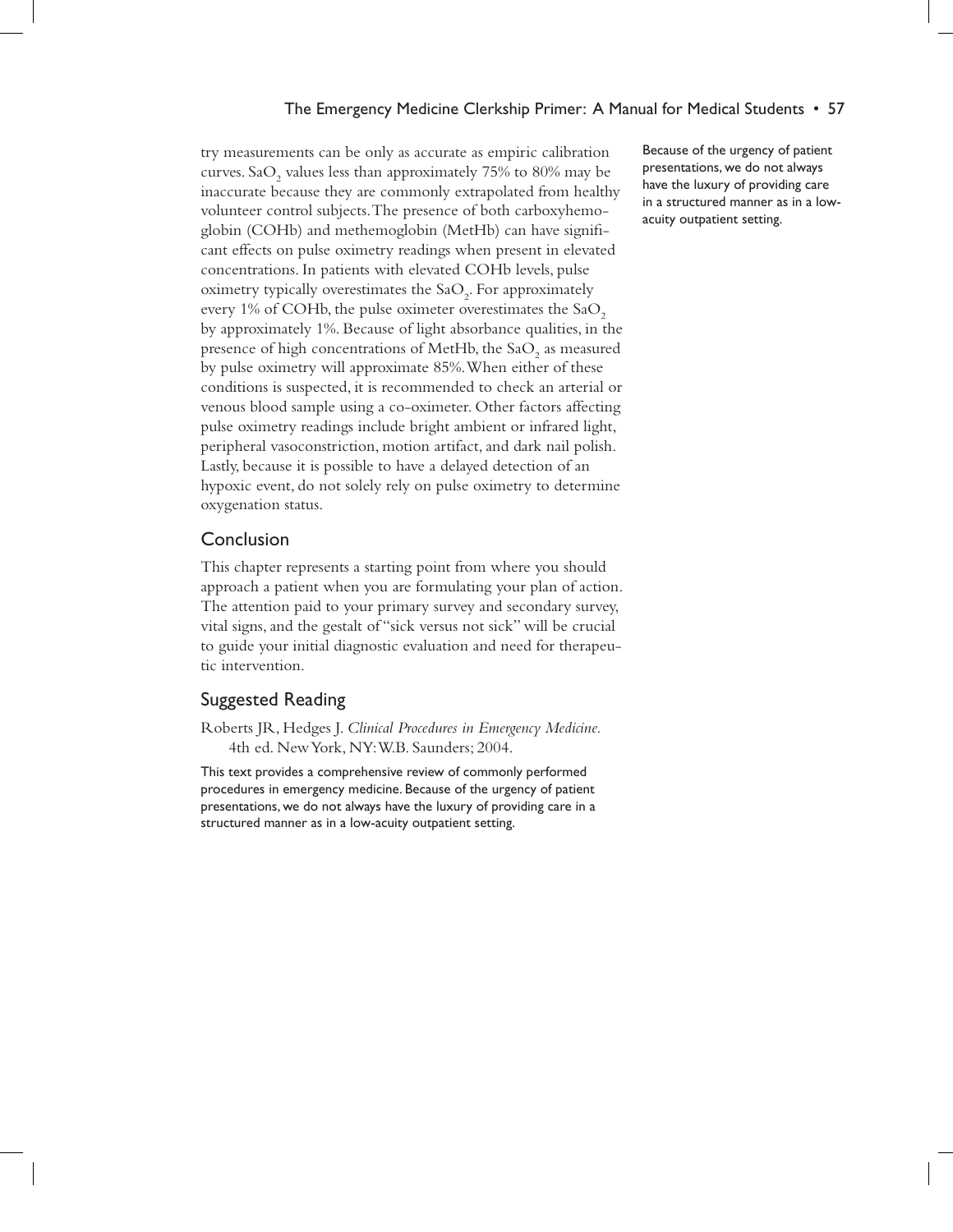58 • Developing Your Plan of Action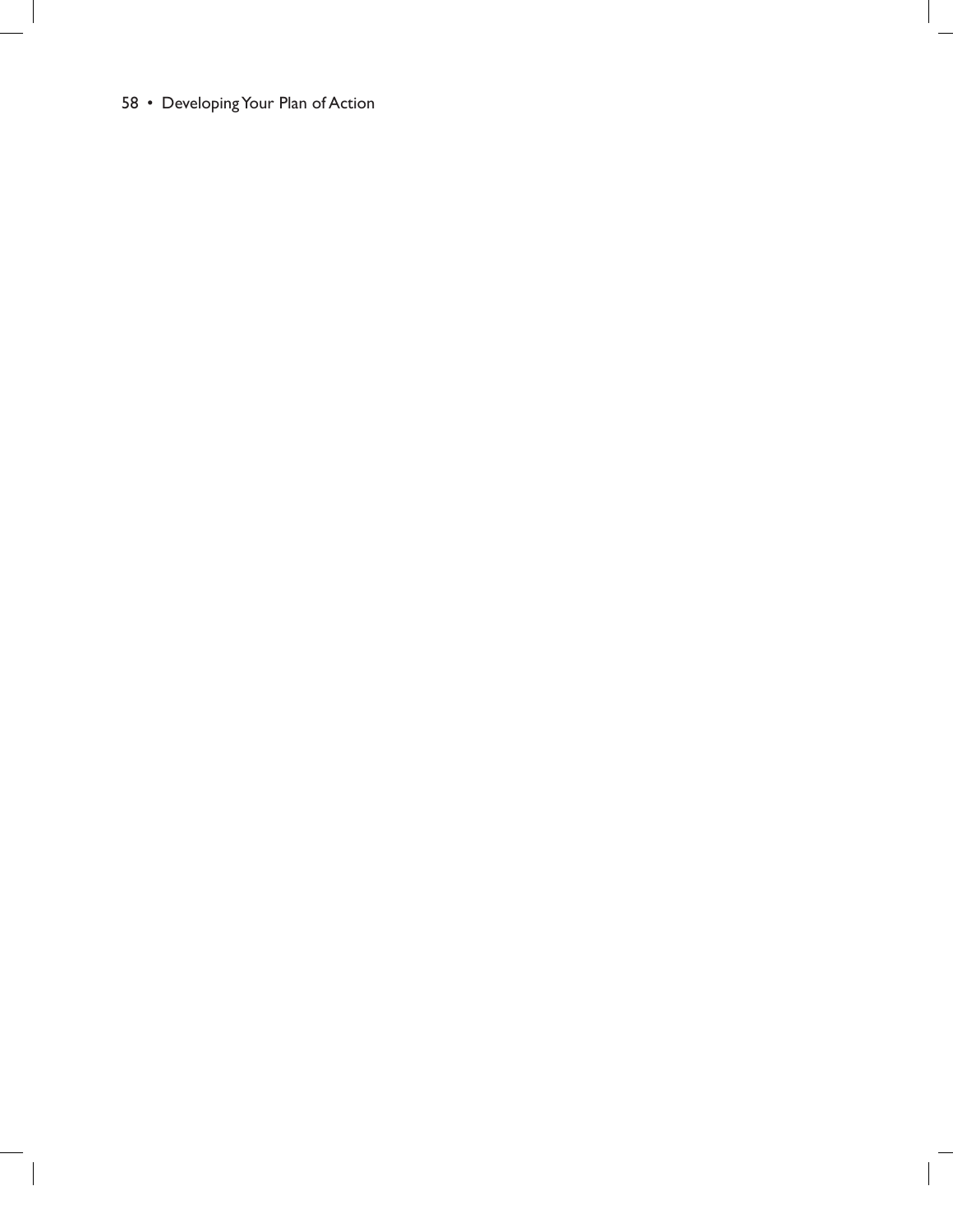# *Diagnosis—Is It Possible? Is It Necessary?*

ALTHOUGH THE GOAL O F establishing a definitive diagnosis appears logical in the vast majority of emergency department– patient encounters, the reality is that this is a nearly impossible task and often an unrealistic expectation of the general public. Accepting the humbling nature and at times the uncertainty of the specialty of emergency medicine is absolutely necessary. A closer examination of the challenges and goals of our specialty offers a distinct perspective on the ability to and the importance of establishing a definitive diagnosis in the emergency department.

The overarching goal in the practice of medicine is to assess a patient's signs and symptoms and perform the necessary evaluation to achieve a clear diagnosis and thereby initiate treatment. In the practice of emergency medicine, however, some patients are admitted to the hospital and others are discharged home without a definitive diagnosis. Although this may sound frustrating and even deficient when first contemplated, examining the goals of the emergency department help shed light on why this happens. The primary role of the emergency department is, by definition, to handle "emergency medical conditions." What, then, constitutes an emergency? Although this topic has been extensively debated, the term emergency medical condition means a medical condition manifesting itself by acute symptoms of sufficient severity (including severe pain) such that the absence of immediate medical attention could reasonably be expected to result in (EMTALA):

Placing the health of the individual (or, with respect to a pregnant woman, the health of the woman or her unborn child) in serious jeopardy

The primary role of the emergency department is, by definition, to handle "emergency medical conditions."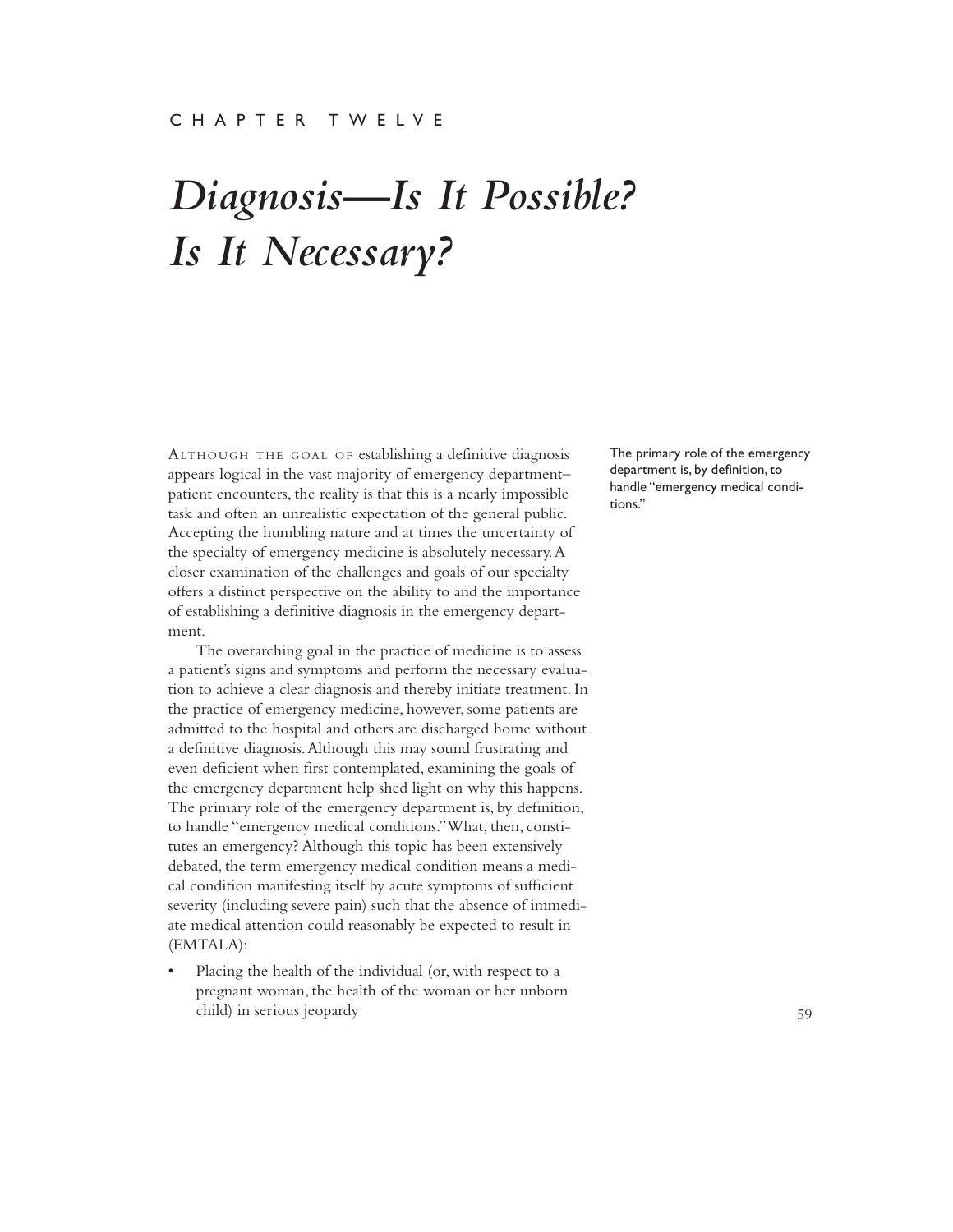## Case Study

Consider a middle-aged man who presents to the emergency department with chest pain. The emergency physician should consider all of the life-threatening causes of chest pain when evaluating such a patient: myocardial ischemia/infarction, pulmonary embolism, aortic dissection, pneumonia, pneumothorax, to name a few. As the clinician gathers data from the patient's H&PE and ancillary testing, he or she will assess how likely each of these diagnoses is and will decide which, if any of these need to be evaluated further before the patient may be discharged safely or admitted to the hospital. In some cases, all that may need to be performed is a thorough H&PE. In other cases, the patient may require a chest radiograph, ECG, D-Dimer testing, or a CT angiogram. Every case is different, and the use of resources and the extent of the diagnostic evaluation should be guided by the differential diagnosis.

- Serious impairment to bodily functions
- Serious dysfunction of any bodily organ or part
- With respect to a pregnant woman who is having contractions
	- that there is inadequate time to effect a safe transfer to another hospital before delivery
	- that transfer may pose a threat to the health or safety of the woman or the unborn child

An emergency is any condition in which a patient is likely to suffer morbidity or mortality if left undiagnosed and untreated. The goal, therefore, when assessing a patient who presents to the emergency department, is to identify and treat conditions that could result in morbidity and mortality if left undiagnosed and untreated. It is with this in mind that we assess the importance of establishing a definitive diagnosis.

After evaluating an emergency department patient, a clinician generates a differential diagnosis on the basis of the information gathered and the results of selected bedside tests (e.g., accu check, urine dipstick, urine pregnancy, pulse oximetry, peak flow). An appropriate differential diagnosis should include any potentially life-threatening conditions along with other more common causes of the patient's presenting complaint.

Steps are then taken to rule out any possible life-threatening conditions. Reasonable efforts are often made to arrive at a definitive diagnosis; however, quite often, the emergency department workup fails to identify the cause of the patient's symptoms. The case study on this page provides a specific example that may help illustrate this scenario better. Patients may feel dissatisfied when the emergency department physician cannot provide a definitive diagnosis for their complaint. Reassuring the patient that there is not a serious cause of their symptoms while acknowledging their concern may help. Sometimes an explanation as to the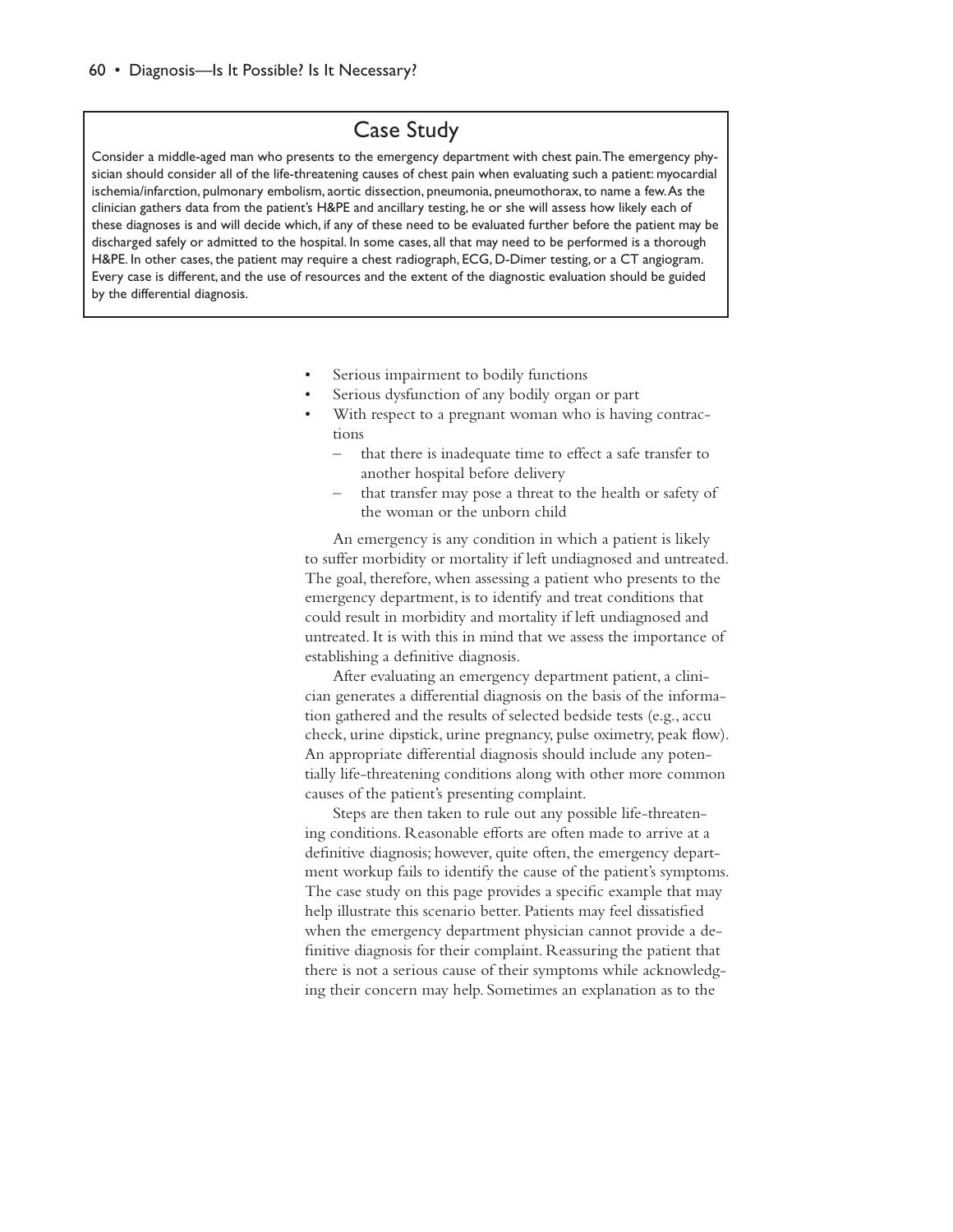#### The Emergency Medicine Clerkship Primer: A Manual for Medical Students • 61

limitations of the emergency department evaluation may help allay the patient's frustrations and fears. Patients should always be encouraged to follow up with their primary care provider when any ambiguity in making a definitive diagnosis occurs. Discharge instructions should emphasize the importance of prompt outpatient follow-up. In summary, identifying a definitive diagnosis, although desired by patients and fulfilling for clinicians to provide, is often elusive. The fundamental goal of an emergency department assessment is to exclude harmful or life-threatening conditions whose diagnosis should not be delayed.

## Suggested Reading

Social Security Online. Social Security Act: Section 1867. Examination and Treatment for Emergency Medical Conditions and Women in Labor (EMTALA). Available at: www.ssa. gov/OP\_Home/ssact/title18/1867.htm#t. Accessed March 6, 2008.

This Web site reviews the important aspects of EMTALA.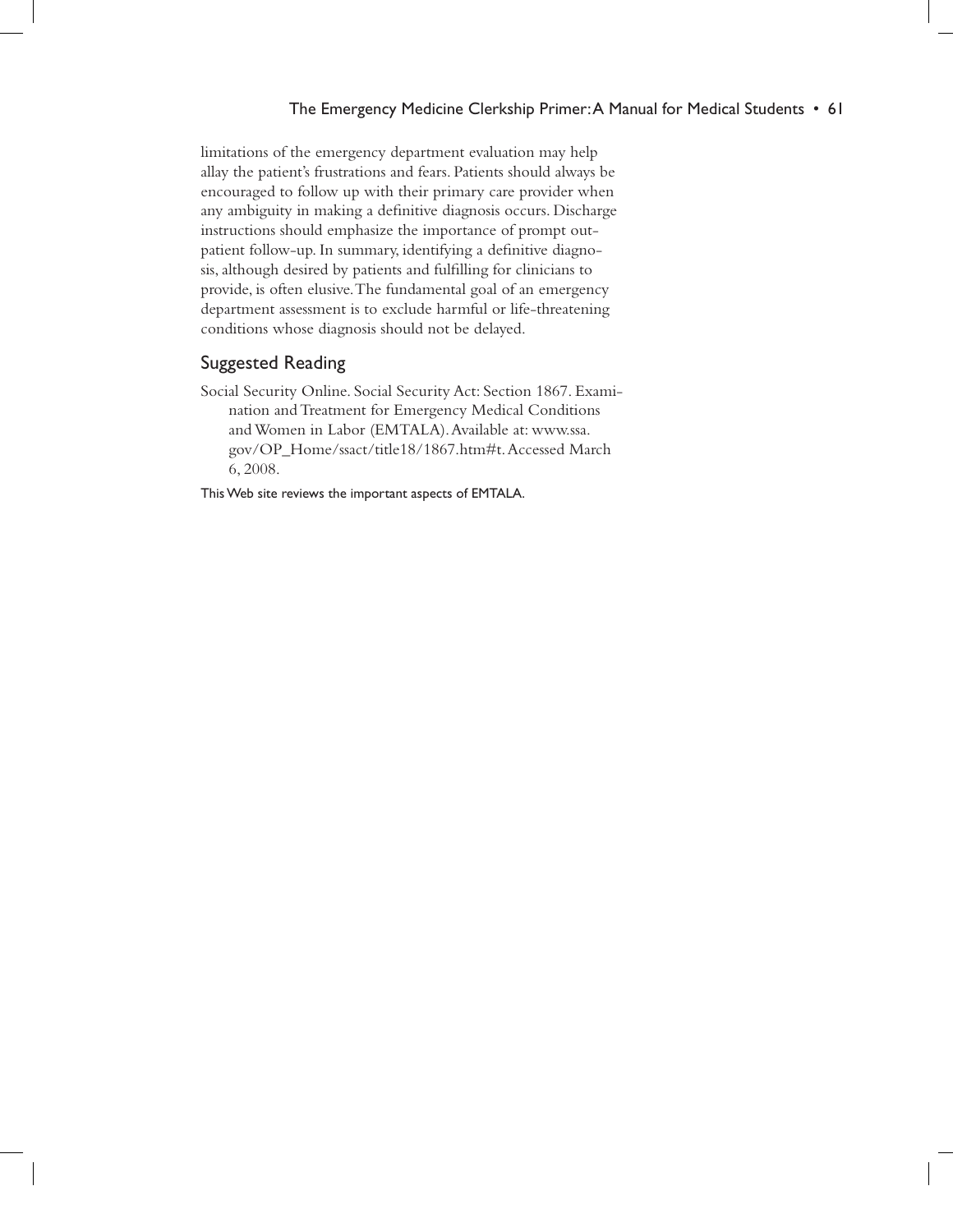62 • Diagnosis—Is It Possible? Is It Necessary?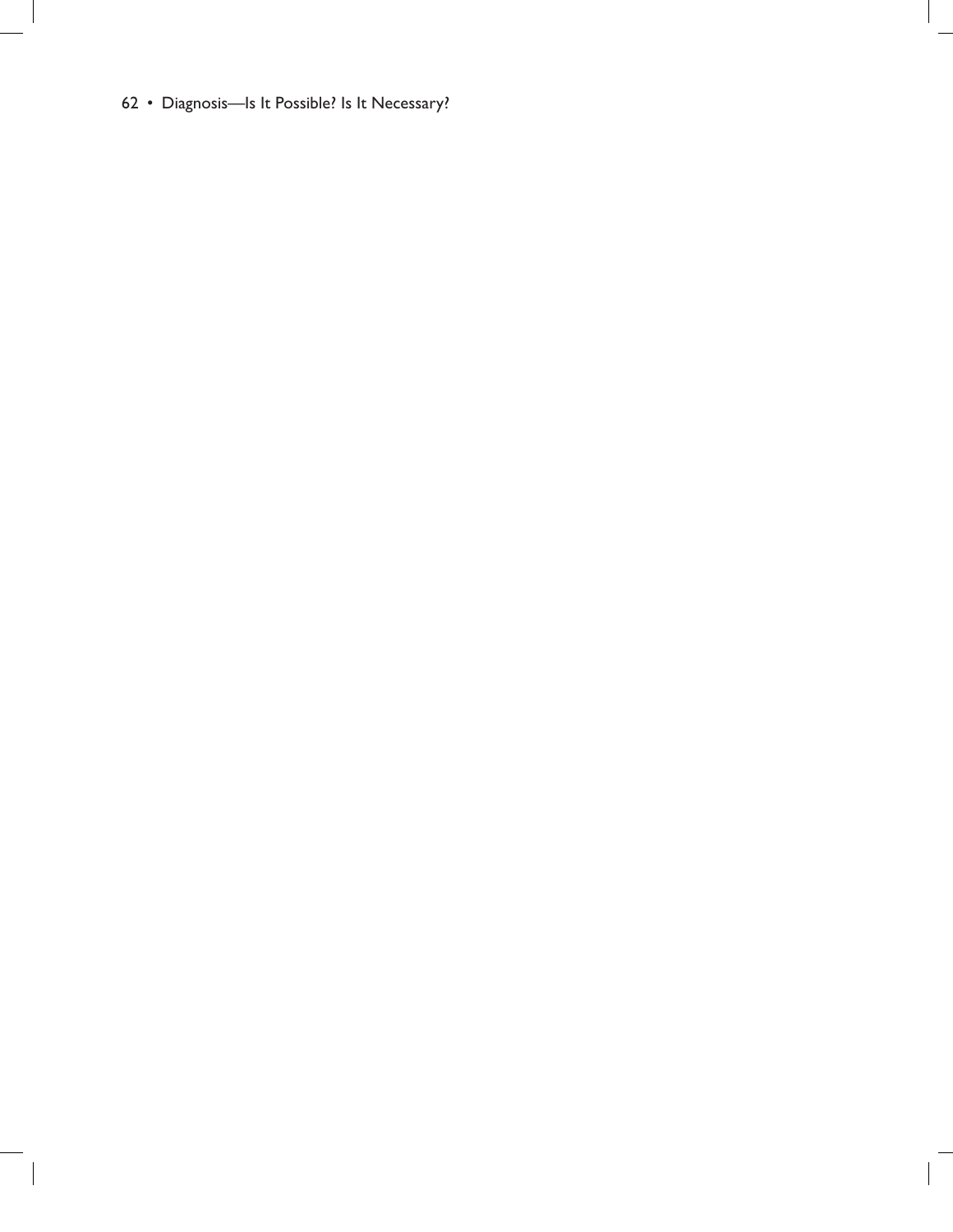## CHAPTER THIRTEEN

# *Disposition of the Emergency Department Patient*

DISPOSITION (ADMISSION VS. DISCHARGE) is, of course, the ultimate endpoint for all emergency department visits. However, this does not mean you should begin to think about it toward the end of the patient encounter. On the contrary, a good clinician thinks about patient disposition from the moment he or she enters the room. Imagine you pick up the chart of a 64-year-old male patient with a history of diabetes and hypercholesterolemia who presents to the emergency department with chest pain and shortness of breath. Even before you walk into the patient's room, you should start to think about the differential diagnosis, diagnostic workup, therapeutic management, and of course disposition.

By reviewing the "stopgaps" in the admission process, the concept of timely disposition can be placed in better context. In a typical ambulatory presentation to the emergency department, a patient undergoes a triage assessment, usually by a nurse, followed by a brief interview by a registrar to obtain medical insurance and other demographic information. These steps may at times take 30 minutes or more. Next, depending on the availability of a treatment room, the presentation of unexpected emergencies, and staffing resources, a patient may still wait in the waiting room for some time before being brought back to the emergency department for an evaluation. After a patient is brought back into the treatment area, he or she is often reevaluated by a nurse before being evaluated by a physician. Add to this the time it takes to perform a H&PE, obtain a chest radiograph, draw blood, wait for test results, and more, you could easily add 2 or 3 additional hours to the patient's stay before disposition is addressed. Assuming all of these steps are performed in series, you A good clinician thinks about patient disposition from the moment he or she enters the room.

By addressing the disposition early during a patient's evaluation, you can easily save many hours on the back end, thus reducing a patients stay in the emergency department and improving patient satisfaction and patient flow.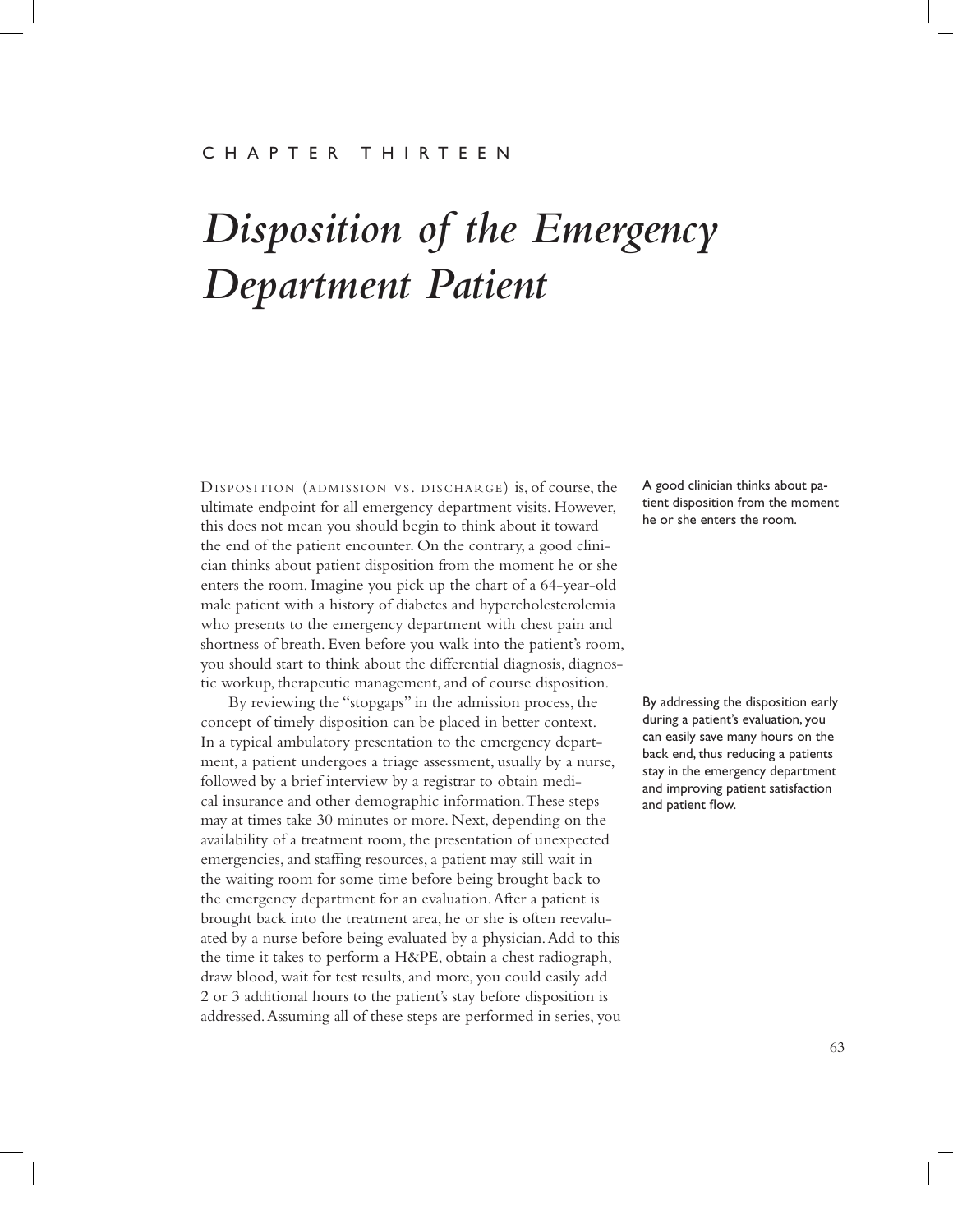#### 64 • Disposition of the Emergency Department Patient

As a patient care advocate, we need to ensure that a patient fully understands the benefit of hospitalization and appropriate treatment and the risk of leaving AMA . . . If you encounter a patient who wants to leave AMA, always alert you supervisor.

can easily see how a patient presenting with what initially appeared to be a nonurgent complaint can spend many hours in the emergency department. This timeline does not take into account the time that some patients must then endure as they wait in the emergency department for an inpatient bed to become available. If some of these steps are performed in parallel—that is, bedside registration, nursing standing orders for selected clinical presentations, early disposition for the straightforward admission—many hours could easily be taken off the back end, and a patient could be expedited through the system with much more efficiency.

The case study on the next page gives an example of planning for disposition early. By addressing the disposition early during a pa tient's evaluation, you can easily save many hours on the back end, thus reducing a patient's stay in the emergency department and improving patient satisfaction and patient flow. Of course, the best disposition for a patient is not always clear cut. Some patients will be admitted without a clear diagnosis, whereas others require admission because of social or other contributing factors. A number of these issues and contributing factors need to be considered that may affect the ultimate disposition of a patient:

- Access to follow-up health care
- Ability to fill medication prescriptions
- Level of functional independence or ability to ambulate
- Ability of the patient to care for himself or herself at home (e.g., activities of daily living, dressing, bathing)
- Family and social support network
- Suspicion of child or elder abuse

Once you have decided to admit a patient to the hospital, the next step will be to determine which service he or she should be admitted to. In many cases, this will be obvious—a patient with acute appendicitis should be admitted to the surgery service, a patient with chest pain who requires a cardiac rule-out should be admitted to the medicine service. But sometimes this will not be clear. When these situations arise, you will need to be

# Case Study

Imagine you pick up the chart of a 64-year-old male patient with a history of diabetes and hypercholesterolemia who presents to the emergency department with chest pain and shortness of breath. Even before you walk into the patient's room, you should start to think about the differential diagnosis, diagnostic workup, therapeutic management, and of course disposition. A patient such as this should be immediately brought back to the treatment area. The initial nursing assessment and registration could be performed at the bedside. In a high-functioning emergency department, this patient should have an ECG performed, be connected to a cardiac monitor, and often have IV access initiated before a formal evaluation by a physician. In this type of case, the eventual disposition can be made early on in his evaluation. In many institutions, a preliminary admission order can be made before obtaining the results of all diagnostic studies.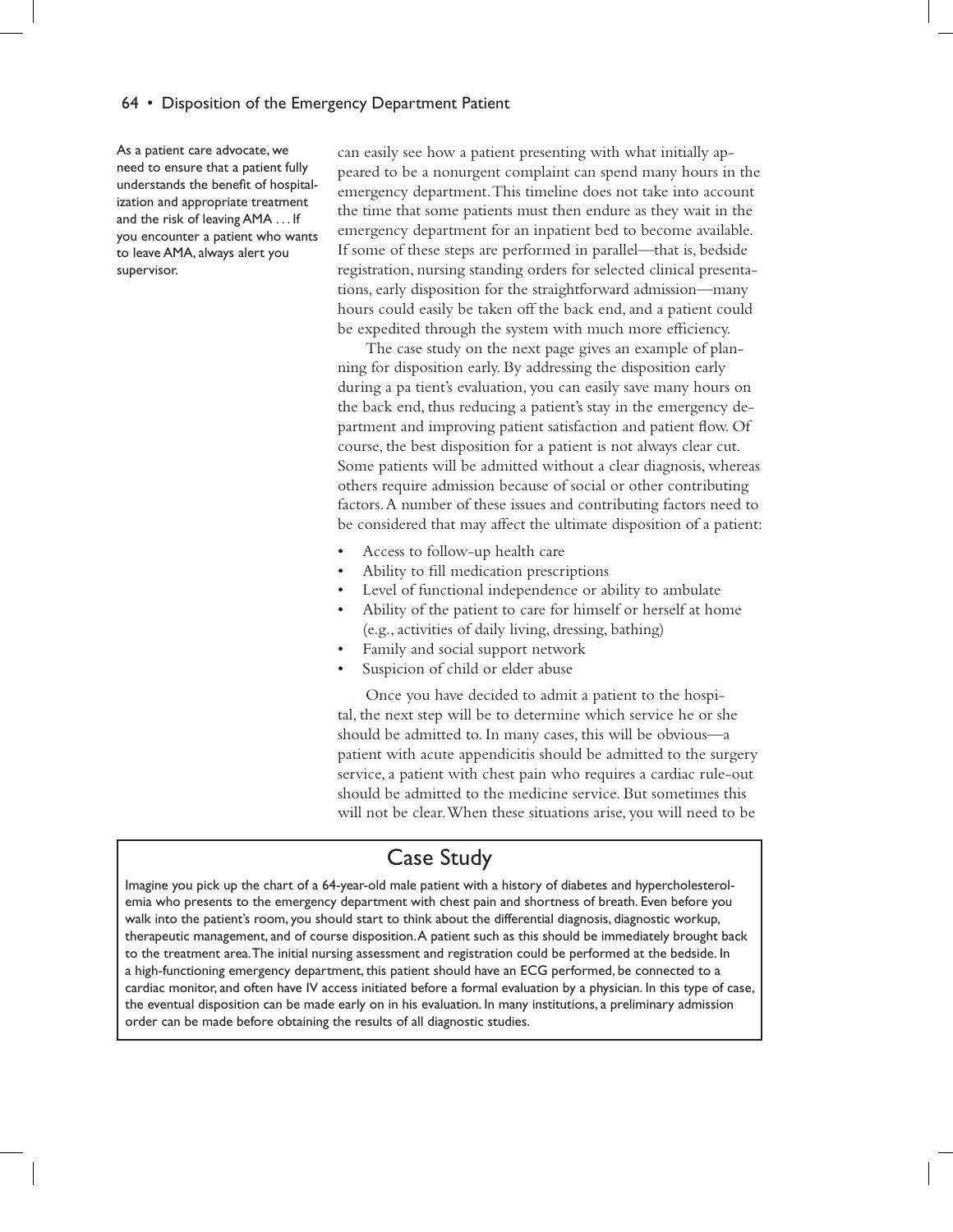your patient's advocate to avoid or minimize conflict as to who will care for the patient. For example, an elderly patient suffers a hip fracture after a fall. Should this patient be admitted to the orthopedic service with an internal medicine consult to manage her hypertension and diabetes? Or would she be better served by being admitted to the medicine service to manage her comorbidities and have the orthopedic consultant manage the hip fracture? It may prove helpful at times to involve the patient's primary care physician. He or she would certainly want to be updated on the patient's condition and may have a preferred referral pattern that can help mitigate these potential disposition conflicts.

Finally, you will have to decide what type of hospital bed a patient will need, that is, a medical–surgical floor bed, telemetry monitoring, step-down bed, or an intensive care unit (ICU) bed. This decision is often based on the stability of the patient; the expected course of the acute illness; and the need for cardiac monitoring, intensive nursing care, and the like. Some of the nuances of an ICU bed versus a step-down bed or a step-down bed versus a telemetry bed may be institution dependent and should always be determined on a case-by-case basis. In addition, consider in selected circumstances the need for contact or respiratory precautions or the need for reverse isolation precautions.

A special situation arises when you believe a patient should be admitted, but he or she refuses to stay and wants to leave against medical advice (AMA). As a patient care advocate, we need to ensure that a patient fully understands the benefit of hospitalization and appropriate treatment and the risk of leaving AMA. By doing so, the patient can make an informed decision. To make this decision, we must ensure to the best of our ability that the patient has medical decisionmaking capacity. All reasonable efforts should be used to help resolve issues surrounding the patient leaving AMA. At times, a patient may just be frustrated or hungry, concerned about the hospital bill, or perhaps concerned about missing work. Some of these issues may be able to be resolved, others cannot. If a patient is going to leave AMA, it is best to develop an alternative treatment plan that the patient can adhere to, including the need for close outpatient follow-up or return to the emergency department for reevaluation. Written documentation in the medical record should detail the conversation that the physician and patient had regarding the risks of leaving and the benefits of hospitalization. If you encounter a patient who wants to leave AMA, always alert your supervisor.

In summary, keep the disposition of the patient in mind early in the course of the evaluation. If expedited in a timely fashion, proper disposition may lead to improved patient care and satisfaction with the emergency department evaluation.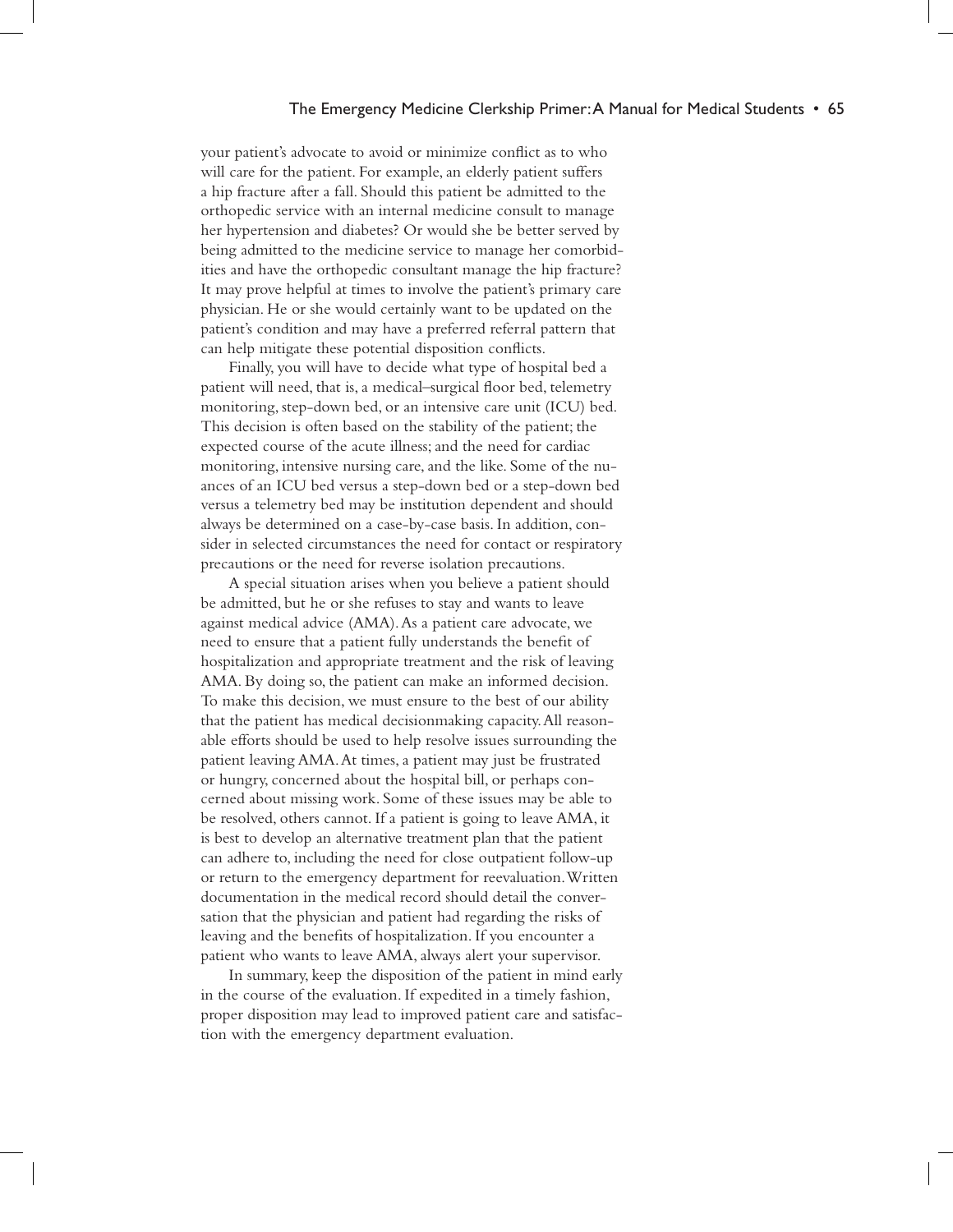66 • Disposition of the Emergency Department Patient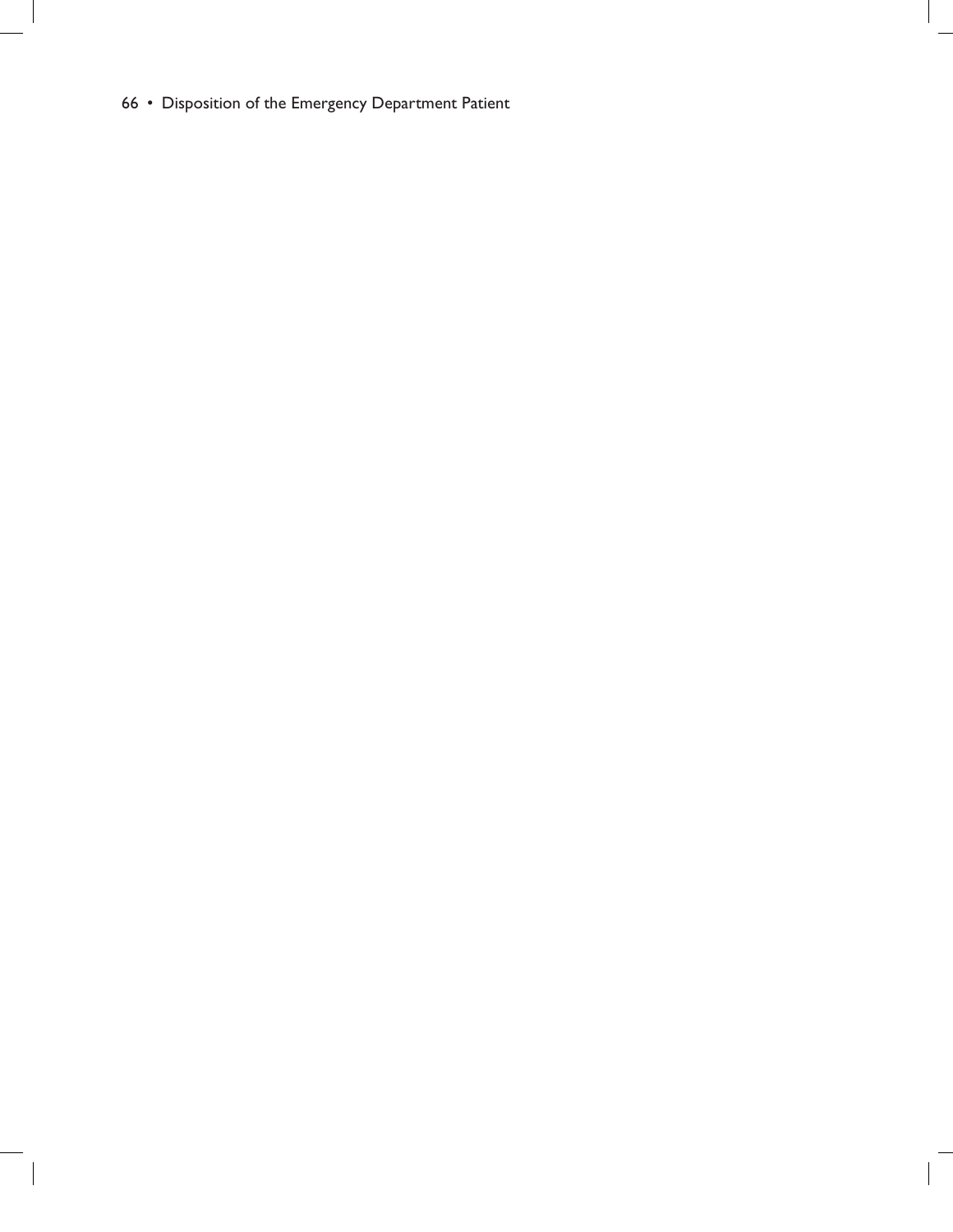#### CHAPTER FOURTEEN

## *Discharge Instructions*

THREE QUARTERS OR MORE of the patients cared for in a busy emergency department will be discharged home, some after a brief evaluation, others after a more extensive evaluation and hours of observation. For the many patients discharged, outpatient followup and reevaluation are required to provide "closure" for the presenting complaint. The importance of providing adequate discharge instructions to communicate with both patients and primary care physicians cannot be overstated.

Discharge instructions serve a number of important purposes. They inform the patient of the known, suspected, or preliminary diagnosis and the name of their treating physician. In addition, properly written discharge instructions can inform the patient and his or her primary care physician about the extent of the evaluation performed, including preliminary diagnostic test results and medications administered in the emergency department. This may also be of help when a patient returns unexpectedly to the same or another emergency department. Discharge instructions can also outline a plan for outpatient follow-up care with the patient's primary care physician and can explain circumstances under which a patient should return to the emergency department.

Near the top of most standardized discharge instructions is a space to enter the patient's diagnosis; the diagnosis may need to be entered in writing or through an electronic discharge instruction system. Care must be taken in choosing the proper wording for a discharge diagnosis. A patient's definitive diagnosis is sometimes not known at the time of discharge from the emergency department. A definitive diagnosis, such as "strep throat," should be listed only when this diagnosis is in fact known (i.e., in a

The importance of providing adequate discharge instructions to communicate with both patients and primary care physicians cannot be overstated.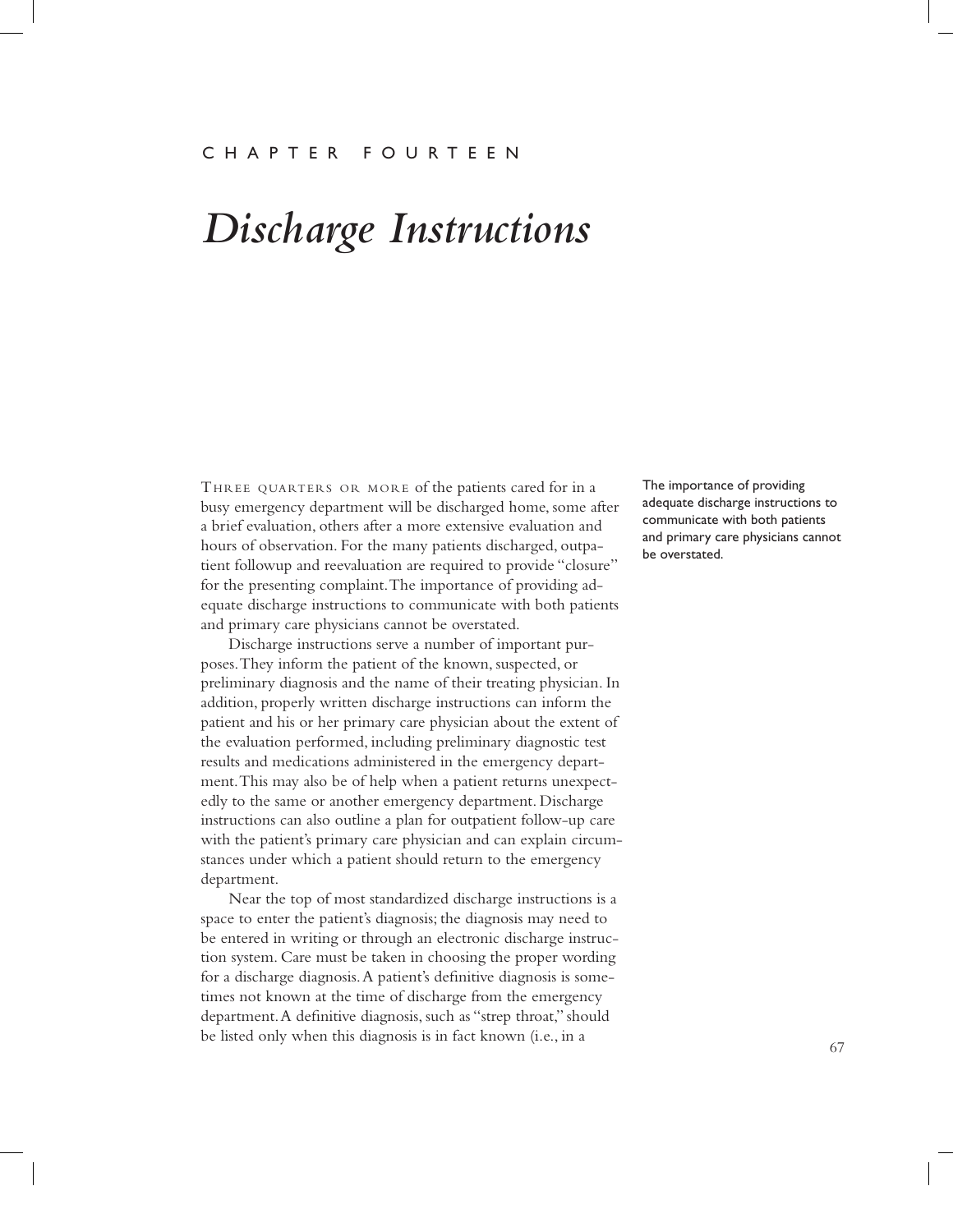#### 68 • Discharge Instructions

patient with sore throat and a positive rapid strep test). For many clinicians, there is a temptation to list diagnoses that are suspected but not confirmed. A patient with vomiting and diarrhea may have viral gastroenteritis; however, the vomiting and diarrhea may also represent an atypical presentation of early appendicitis. When discharging such a patient, the safe practice is to list "vomiting and diarrhea" as the diagnosis. After a listing of the diagnosis in the discharge instructions, it is helpful to briefly summarize the evaluation and treatment that was performed, diagnostic test results, and medications administered.

The next part of the discharge instructions should delineate a treatment plan for the patient. Although the treatment plan is often verbally reviewed with the patient before discharge, patients will frequently forget elements of the plan if they are not written down. For example, the treatment plan for a patient with an ankle sprain might include the following: "Apply ice to ankle for 20 minutes at a time, 4 to 5 times per day. Elevate your leg to minimize swelling. Use crutches as needed for comfort." Medications are often part of the treatment plan and should be clearly explained. For example, "Take ibuprofen 600 mg (1 tablet) for pain every 8 hours with a full meal."

Another component of written discharge instructions is a clearly stated plan for follow-up care. Specify with whom the patient should follow up and in how many days follow-up should occur. If needed, provide the appropriate specialty clinic phone number for the patient. Remember, based on the type of health insurance, some patients may need to obtain a referral from their primary care physician before they will be able to follow up with a specialist.

The final component of the discharge instructions is perhaps the most important. This includes an explanation of reasons to return to the emergency department. This section should list any relevant symptoms the patient should watch for and should include a generic statement that encourages the patient to seek medical care immediately for any concerning symptoms. For example, a patient with minor head trauma might be discharged with the following instructions: "Return immediately if you develop vomiting, worse headache, weakness or numbness, visual changes, difficulty speaking or walking, confusion, or for any other concerns."

Several factors contribute to well-written discharge instructions. All discharge instructions should be written in language that can be easily understood by a layperson. It is important to avoid the use of medical jargon. Research suggests that, in general, when providing written health care information, the contents should be written at the sixth-grade reading level. The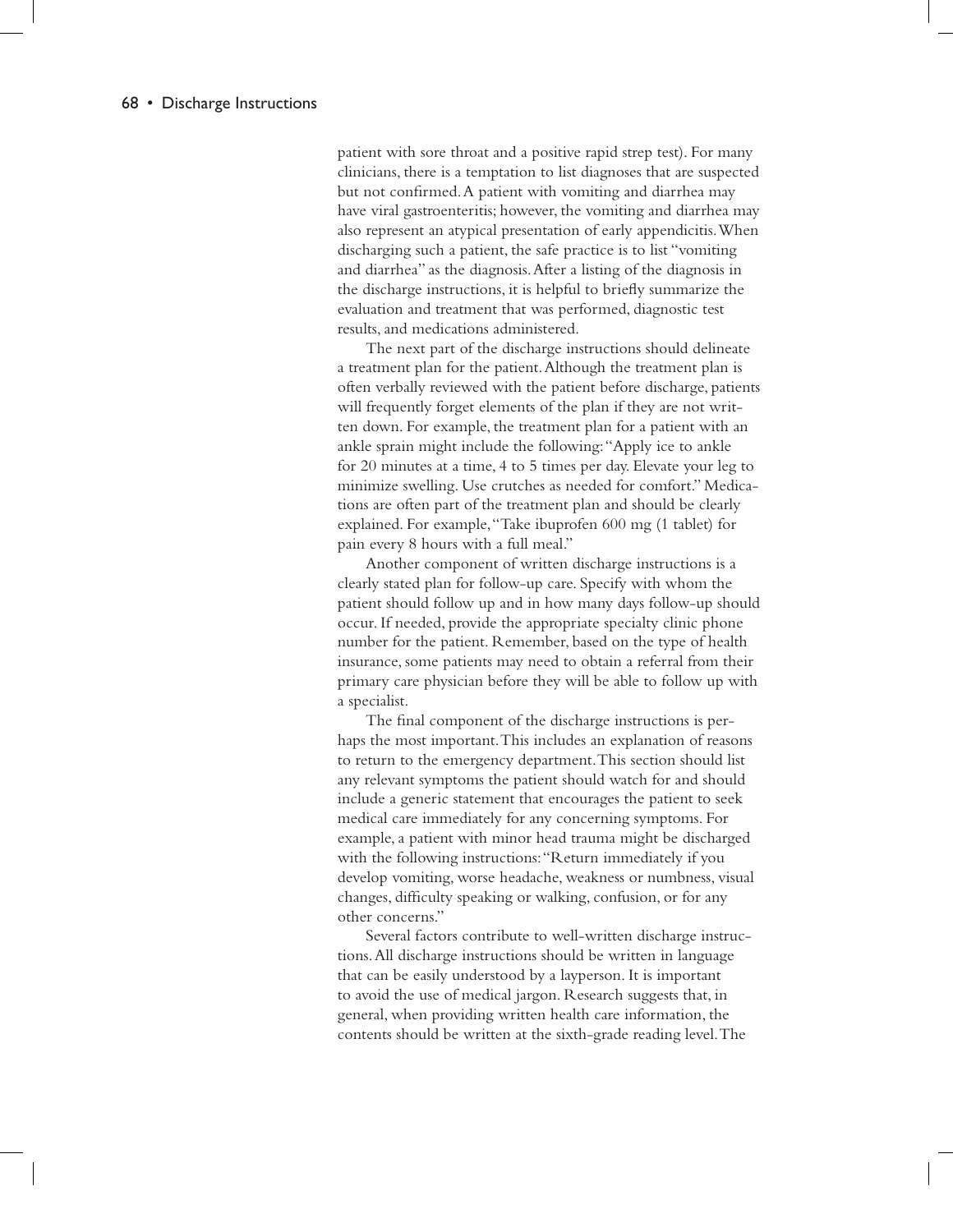#### The Emergency Medicine Clerkship Primer: A Manual for Medical Students • 69

majority of patients seen in the emergency department do not have medical training and will not understand "CXR neg," "f/u w/PCP in 2d," "Keflex 500 mg PO QID," or many of the other abbreviations we routinely use. Anticipatory guidance about the proper use of newly prescribed medications, particularly analgesics, is important to limit the likelihood of side effects.

It is also of importance to realize that an estimated 50% of the adult US population—approximately 90 million people have low health literacy and may have difficulty understanding health-related information provided by a physician, including written discharge instructions (Ruddell, 2006). It has been further estimated that 1 in 5 adults cannot read the front page of a newspaper (Ruddell, 2006). In addition, a strong inverse relationship exists between increasing age of the population and low health literacy. According to the 2000 US population census, more than 11% of the population (30 million people) was born outside of the United States (Ruddell, 2006). Approximately 21 million of these immigrants exhibit limited English proficiency (LEP; limited ability to speak, understand, read or write English) (Ruddell, 2006). Patients exhibiting LEP present a number of obstacles to the health care provider regarding diagnosis and management. Language barriers can lead to a lack of adherence to specified treatment plans and have been associated with more emergency department patient visits. Just as interpreter services are used to communicate with a patient during his or her evaluation, interpreter services should be used to review instructions before discharge. If available, have the discharge instructions translated into the patient's primary language.

Another important component of well-written discharge instructions is that they clearly explain any outstanding test results that need follow up. For example, depending on the practice pattern of your particular hospital, a final radiology interpretation by an attending radiologist may not be available at the time of the patient's discharge. An appropriate way to communicate this to the patient may be, "Preliminary review of the CT scan of your head did not show any acute abnormality. Please follow up with your primary care physician to obtain the official interpretation of this study." Likewise, although a rapid strep test may be negative in the emergency department, a formal throat culture, if taken, may still be pending at the time the patient is discharged, and the patient must be instructed on how to follow up on this result.

In summary, discharge instructions play several critical roles. They help a patient understand what is known about their condition and what was done for them in the emergency department. They also provide a plan for treatment and follow-up and

Care must be taken in choosing the proper wording for a discharge diagnosis. A patient's definitive diagnosis is sometimes not known at the time of discharge from the emergency department. A definitive diagnosis, such as "strep throat," should be listed only when this diagnosis is in fact known.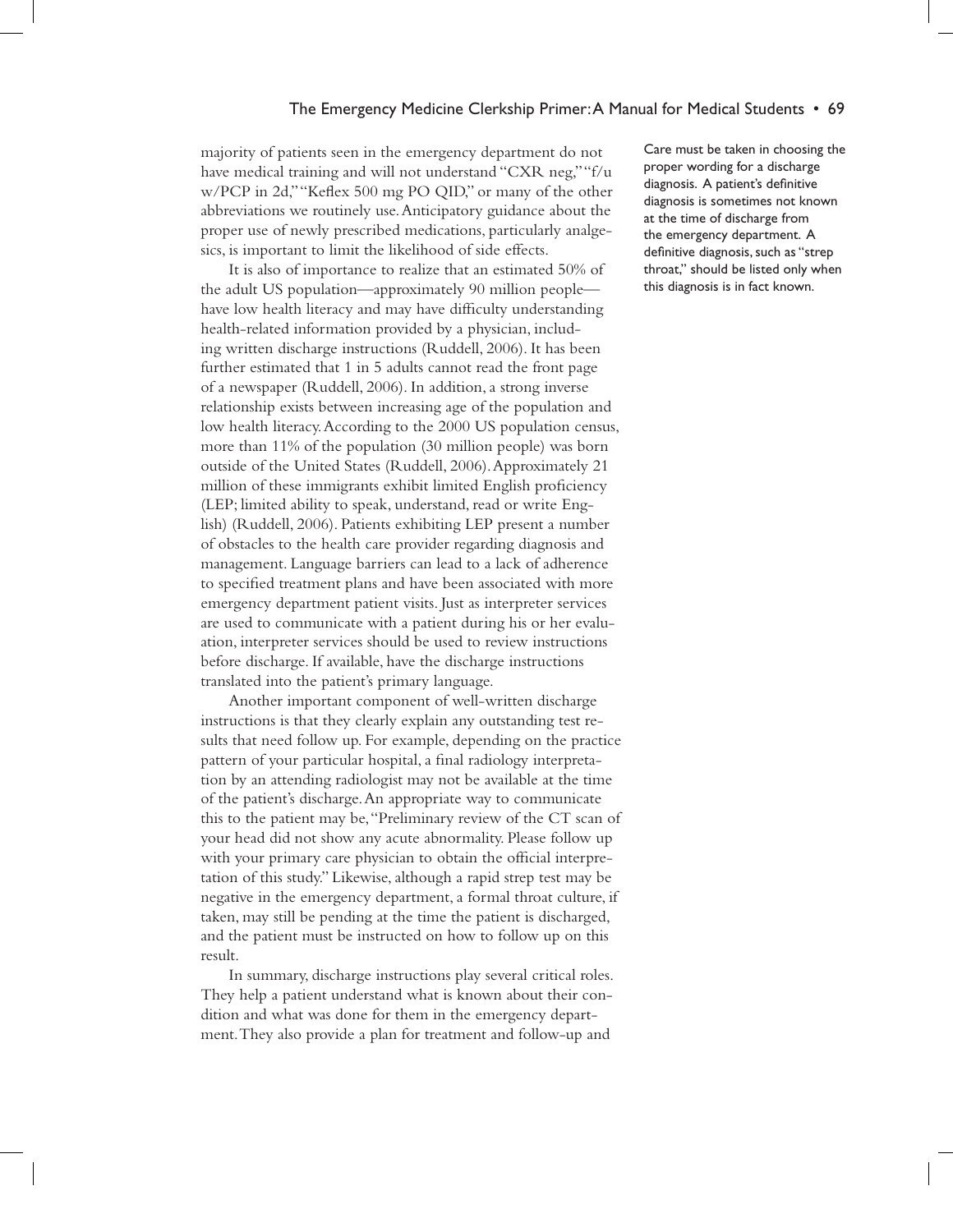#### 70 • Discharge Instructions

reasons to return to the emergency department. Taking the time to generate well-thought-out discharge instructions is a habit that should be formed early.

### Suggested Reading

Ruddell J. *Effective Patient-Physician Communication: Strengthening Relationships, Improving Patient Safety, Limiting Medical Liability.* Lebanon, PA: Westcott Professional Publications, 2006.

This is an educational module on effective patient–physician communication.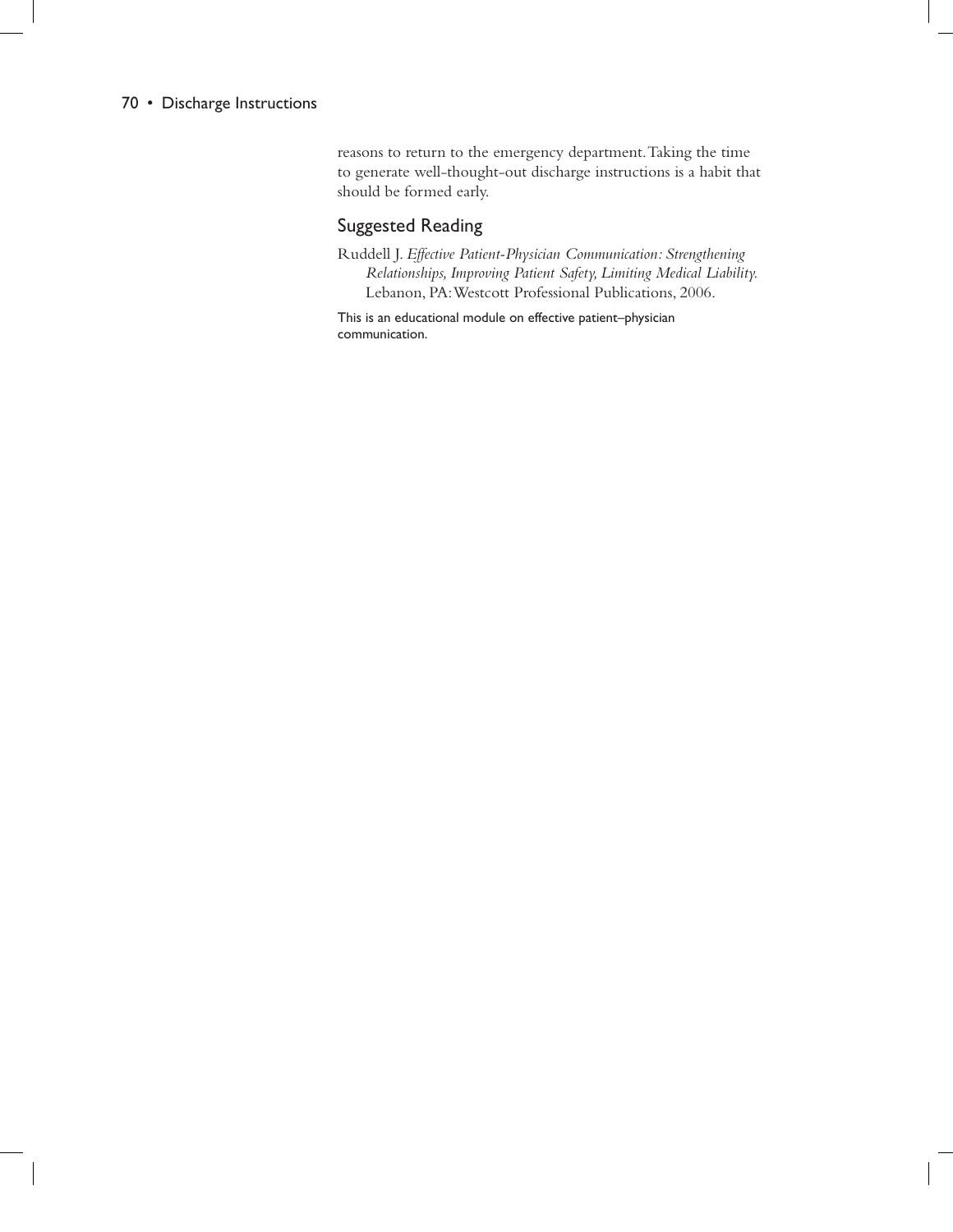#### CHAPTER FIFTEEN

## *Documentation*

ALTHOUGH AS IMPORTANT as verbal communication skills, written documentation is unfortunately understressed in many clinical areas. The medical record allows us to communicate with our colleagues and can provide a glimpse into the caregiver's thought process. Traditionally, entries in the medical record are handwritten. However, depending on the resources and system used at your particular facility, the "emergency department treatment record" may be dictated and transcribed or computer generated. Some institutions may use a complaint-based templated charting system (either handwritten or electronic) to promote accurate documentation. An advantage of templated charting systems is that they prompt the caregiver to answer patient-related questions that may enhance and streamline the coding and billing process. A disadvantage or limitation of the pure templated chart is that it is mostly a checkbox and slash documentation tool that provides little opportunity for the care provider to document in paragraph form his or her thought process. When a templated chart is reviewed days or weeks later, it may be difficult to get a true sense of the patient presentation. An example of a templated emergency department chart for a complaint of chest pain can be found at www.tsystem.com/library/media/images/sample-epchest-pain-front.jpg.

Handwritten charts have their advantages and disadvantages. The main advantage of a handwritten chart is the ability to document in the medical record in real time at the bedside as care is being provided. The chart can be completed in parallel to providing patient care. However, a number of limitations exist with handwritten charts; first and foremost is legibility. Illegible or confusing handwriting by clinicians in addition to the use of

The medical record should be used to document the patient's encounter with the goal of communicating your thought process in a manner that can be helpful to future practitioners caring for that particular patient.

It is important that the emergency department treatment record eflect the full extent of the evaluation and treatment performed in the emergency department.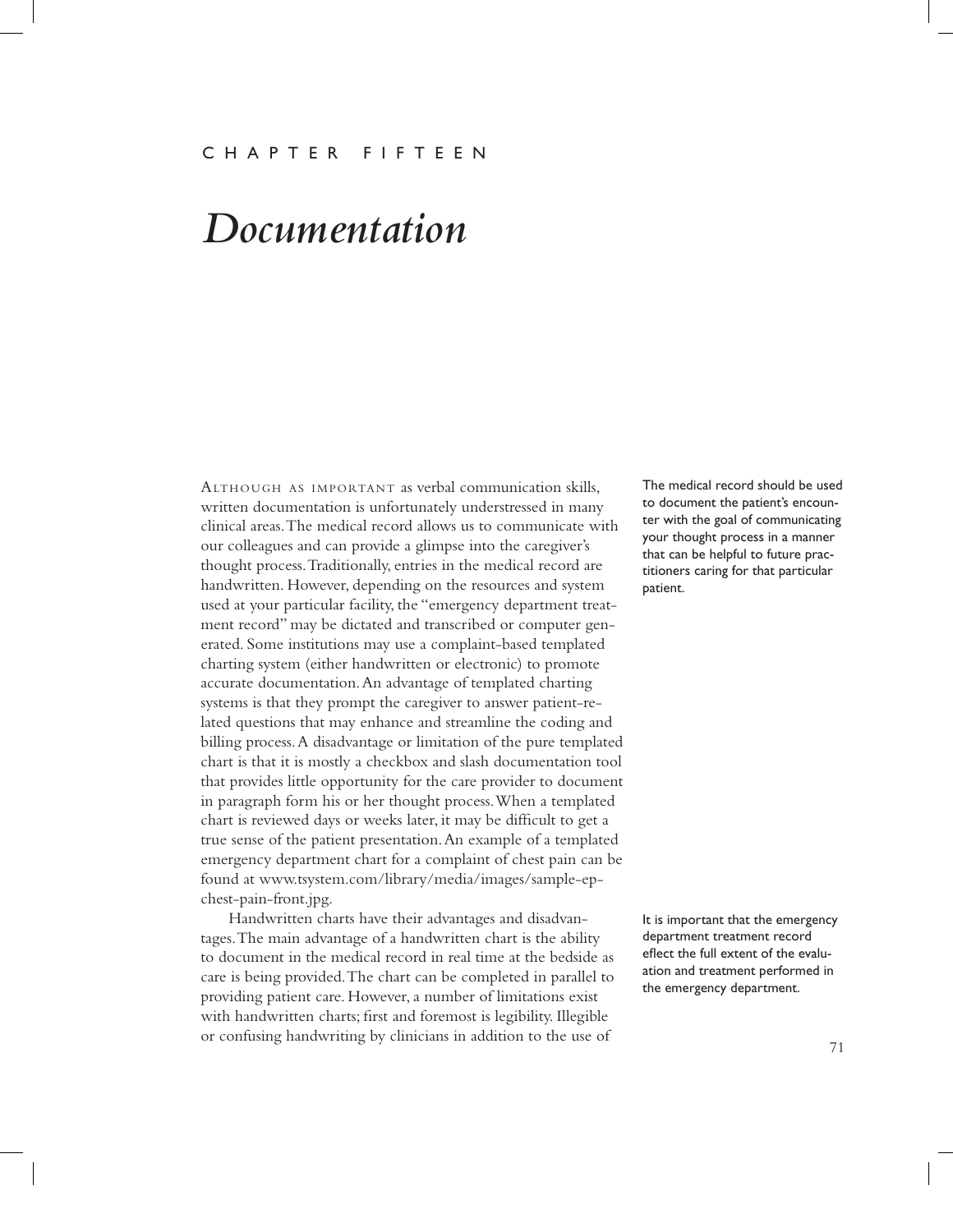#### 72 • Documentation

Remember the time honored saying, "If it isn't documented, it didn't happen."

dangerous medication abbreviations has been shown to be an underlying factor associated with many medication errors. Another limitation can be the variability of thoroughness or completeness of the medical record. With handwritten charts, the depth of the documentation is very dependent on the practitioner. Some practitioners will take the approach of documenting the minimum necessary information to achieve a particular billing level or to convey the pertinent facts of the case. Time constraints also may affect the depth of documentation. Brief or minimal documentation does not necessarily reflect a lack of attention to detail.

Regardless of the method of documentation used to complete the emergency department treatment record, the principles of documentation are the same. The medical record should be used to document the patient's encounter with the goal of communicating your thought process in a manner that can be helpful to future practitioners caring for that particular patient. Each encounter should be documented and at a minimum contain pertinent elements of the H&PE, assessment, and plan. This is the "SOAP note" format (subjective, objective, assessment, plan). Your approach to completing the medical record should mirror your approach to performing the H&PE—focused but thorough. However, as a medical student, documentation in the medical record, specifically in the emergency department, may be limited because of guidelines set forth for teaching physicians by the Centers for Medicare and Medicaid Services. These guidelines can be viewed at www.cms. hhs.gov/MLNProducts/downloads/gdelinesteachgresfctsht.pdf.

A brief review of these guidelines follows. A medical student may document services in the treatment record; however, the teaching physician may refer only to the student's documentation of an evaluation and management service that is related to the ROS and past medical, family, and social history. The teaching physician must verify and document the HPI, the physical examination, and the medical decisionmaking process.

These guidelines do not necessarily curtail the degree of involvement that students have with a patient or limit their autonomy. Although your ability to document in the emergency department treatment record may be limited, your understanding of the importance of proper documentation is nonetheless essential. Please check with your clerkship director to clarify the documentation guidelines for the particular clinical site to which you are assigned. A template H&PE form that you can use for your emergency department patient encounters is included at the end of this section.

It is important that the emergency department treatment record reflect the full extent of the evaluation and treatment performed in the emergency department. Remember that the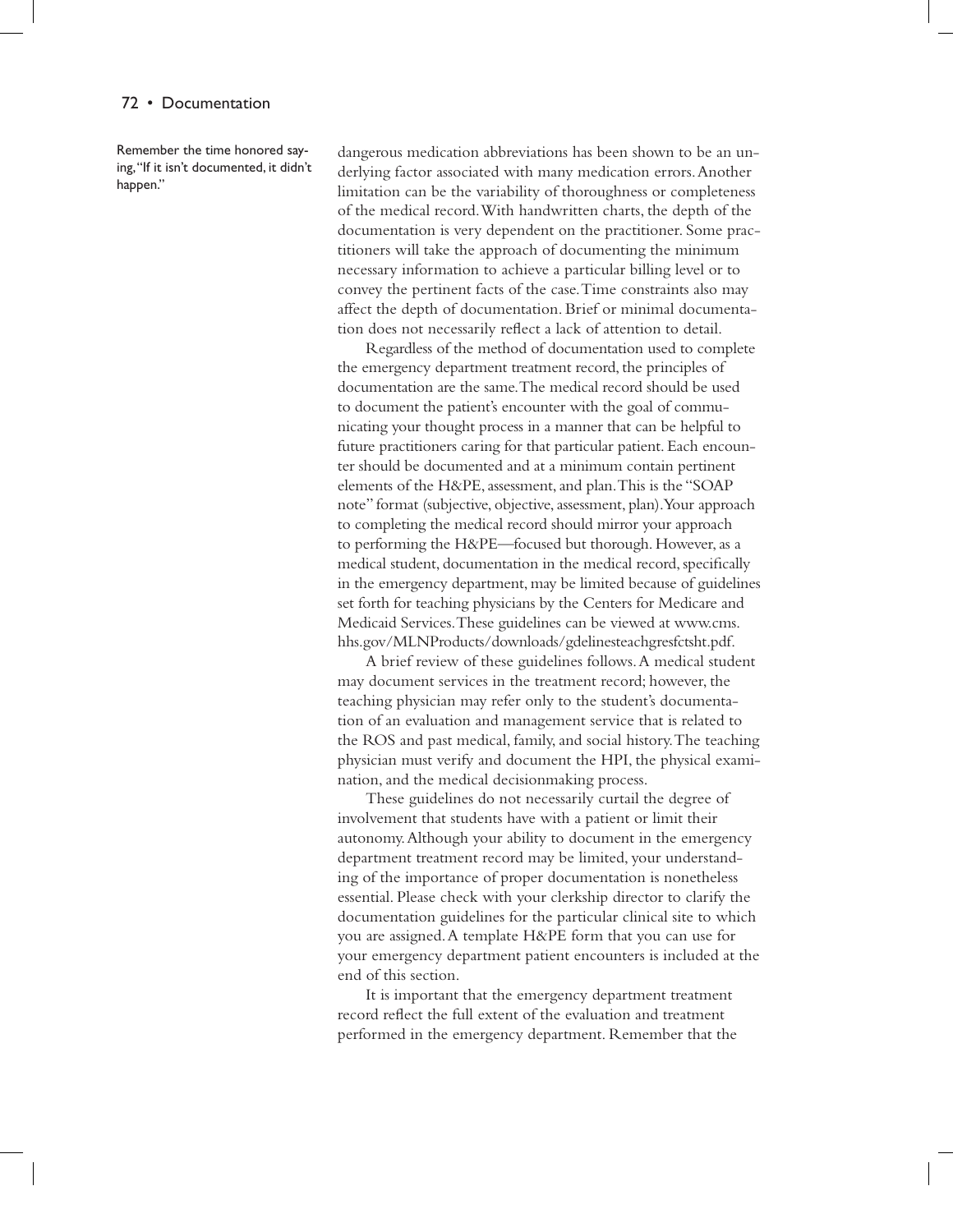#### The Emergency Medicine Clerkship Primer: A Manual for Medical Students • 73

patient's chart contains more than just the physician's note. It contains other equally important elements, such as registration data, nursing notes and assessments, and prehospital run sheets, if applicable. You also have the added responsibility of reviewing this information, specifically nursing and prehospital notes, for accuracy or any discrepancies. The following are a few helpful hints for documentation:

- Date and time all of your notes in the medical record.
- Write your notes legibly.
- If you make a mistake, draw one line through it and sign your initials.
- Document a focused but thorough H&PE.
- Document vital signs and address abnormalities.
- Document the results of all diagnostic tests you have ordered.
- When you speak to a consultant, document name and times.
- Document the patient's response to therapy.
- Document repeat examinations.
- Document your thought process (medical decisionmaking).
- Never write derogatory comments in the medical record.
- Never change or add comments to the medical record after the fact. It may be appropriate to add an addendum, but only if it is properly timed and dated.
- Document your procedures.
- If a patient leaves AMA, document that you have explained the specific risks of leaving AMA.
- Document plans for outpatient care and follow-up.

Last, in the event of an unanticipated bad outcome, patient complication, or death, the chart in its entirety may be reviewed in a peer-review process or in a malpractice suit if the case proceeds to litigation. In these situations, your documentation serves as your main defense. Remember the time honored saying, "If it isn't documented, it didn't happen." Keep in mind that, at times, you may have a difference of opinion with a colleague or a less-than-professional interaction with a consultant. If this occurs, it is never acceptable to use the medical record to fight with colleagues—the so called "chart wars." If a consultant is not answering a page, simply note, "At the time of this dictation, Dr. XXX has not called back." Similarly, if you disagree with a consultant's plan, document this using nonjudgmental language. It can also be helpful to record the specific times of certain events in complicated cases or to add addendum notes if the condition of the patient changes or if the patient is in the emergency department for an extended period of time.

Adherence to coding and billing guidelines will also influence documentation. Although a review of these guidelines is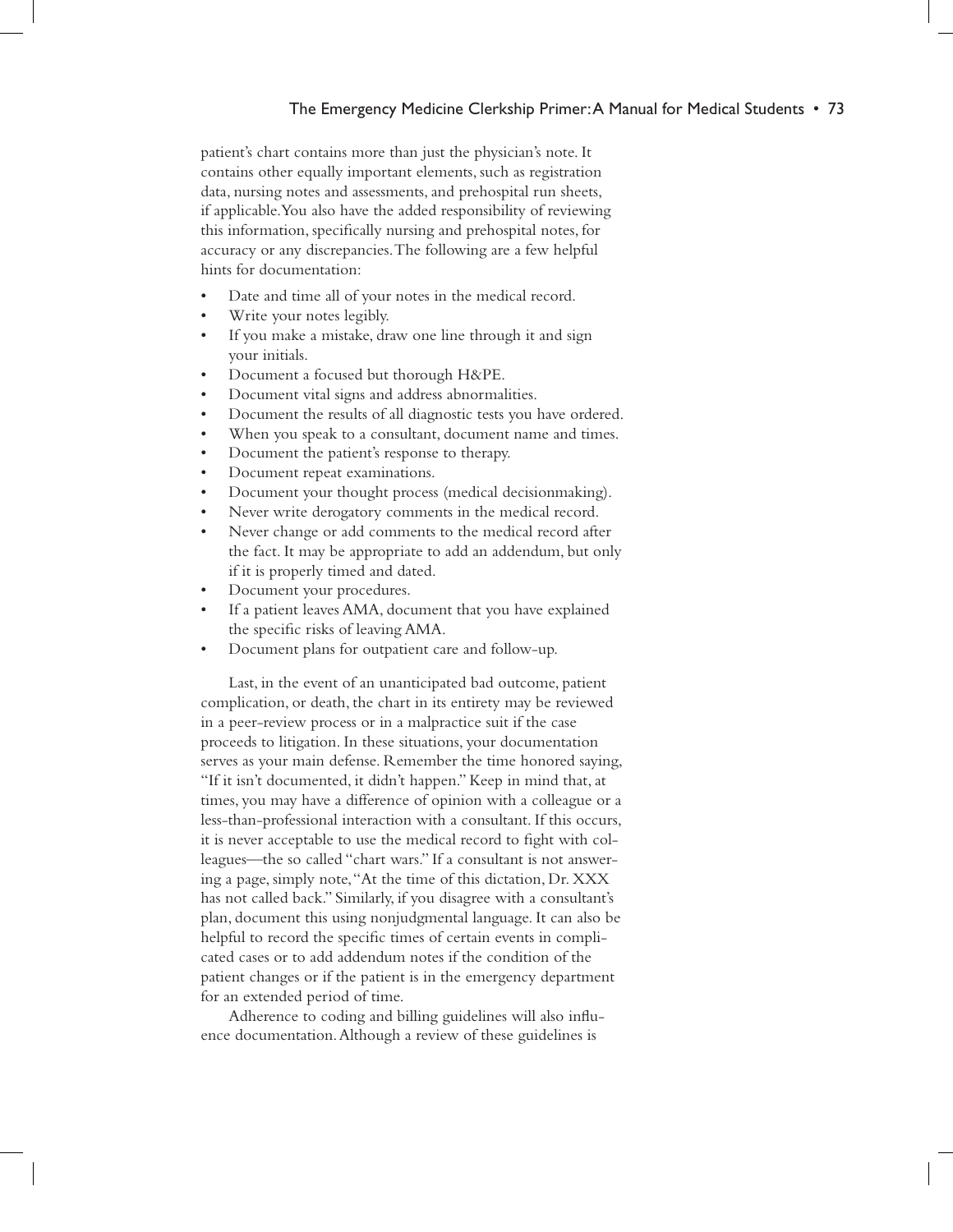#### 74 • Documentation

beyond the scope of this Primer, recognize that patients are billed according to the complexity of their visit. To substantiate this billing, there must be enough documentation of the H&PE and medical decisionmaking elements to support the level of care provided.

Although you are developing your own personal style of documentation, consider who will be potentially reading your chart (e.g., other medical students, billing personnel, nurses, residents, attendings, and possibly lawyers). By doing so, it will become more clear what your documentation should and should not consist of. In addition, you should never write anything in the medical record that you would be uncomfortable having shown to a jury. Although it might seem like an added burden at times, especially during a busy shift, proper documentation is of paramount importance.

#### Suggested Reading

Center for Medicare and Medicaid Services. *Guidelines for Teaching Physicians, Interns, and Residents.* Washington, DC: Department of Health and Human Services; 2007. Available at: http://web.msm.edu/compliance/TPguidelines.9.06.pdf. Accessed March 6, 2008.

This document outlines documentation guidelines for physicians in a teaching setting who are paid under the Medicare Physician Fee Schedule.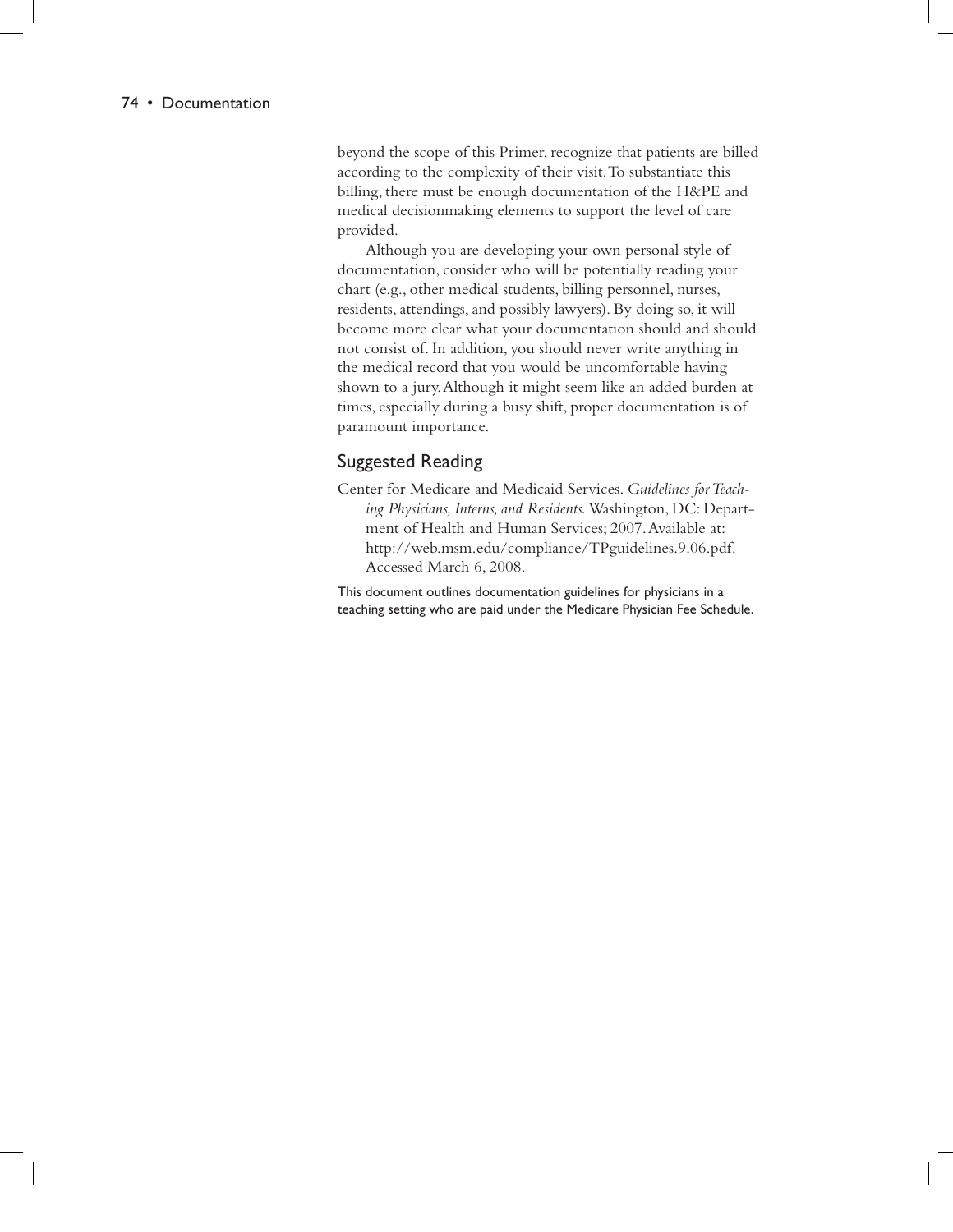

The Emergency Medicine Clerkship Primer: A Manual for Medical Students • 75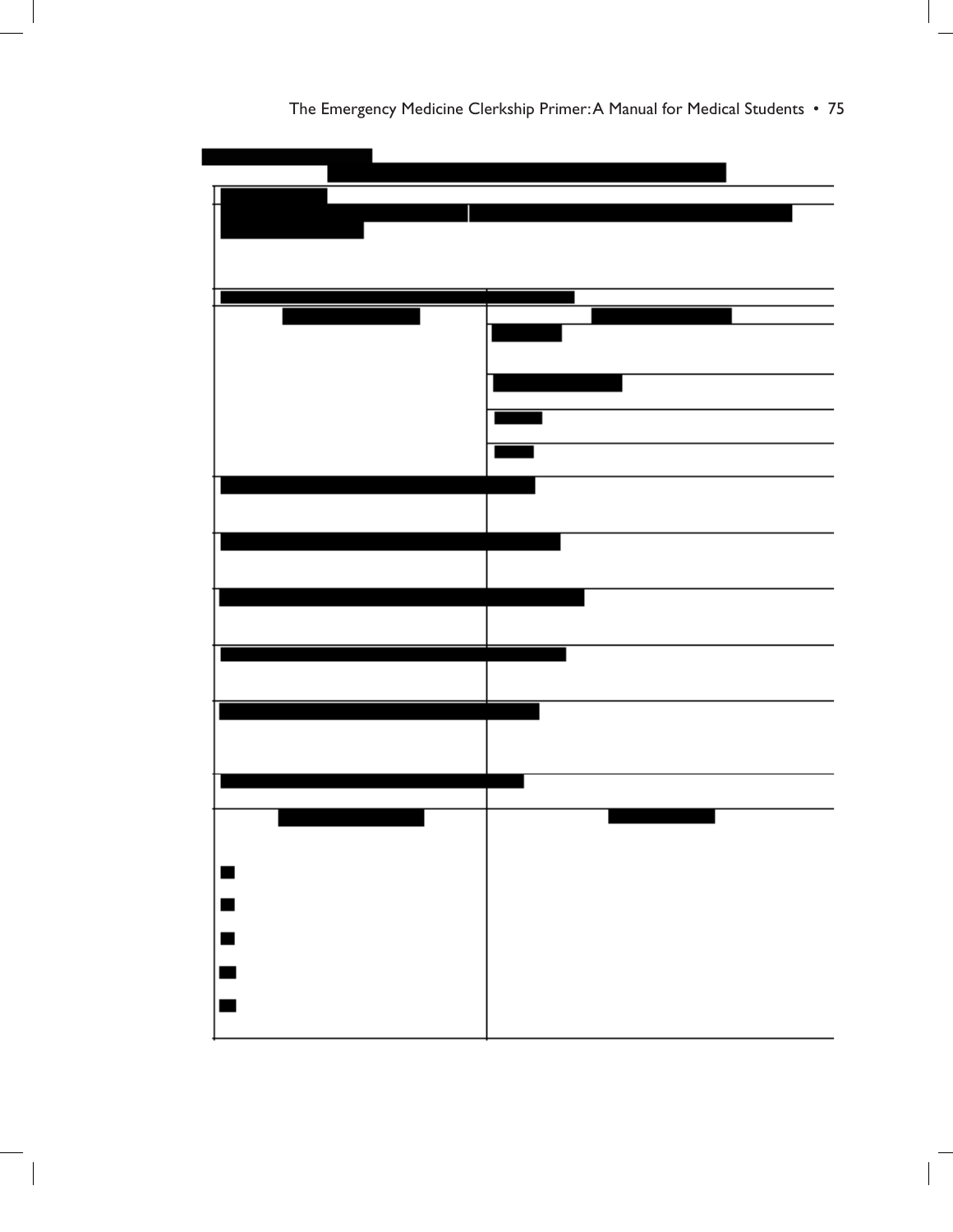#### 76 • Documentation

 $\mathbf{I}$ 

 $\overline{\phantom{a}}$ 

 $\overline{\phantom{a}}$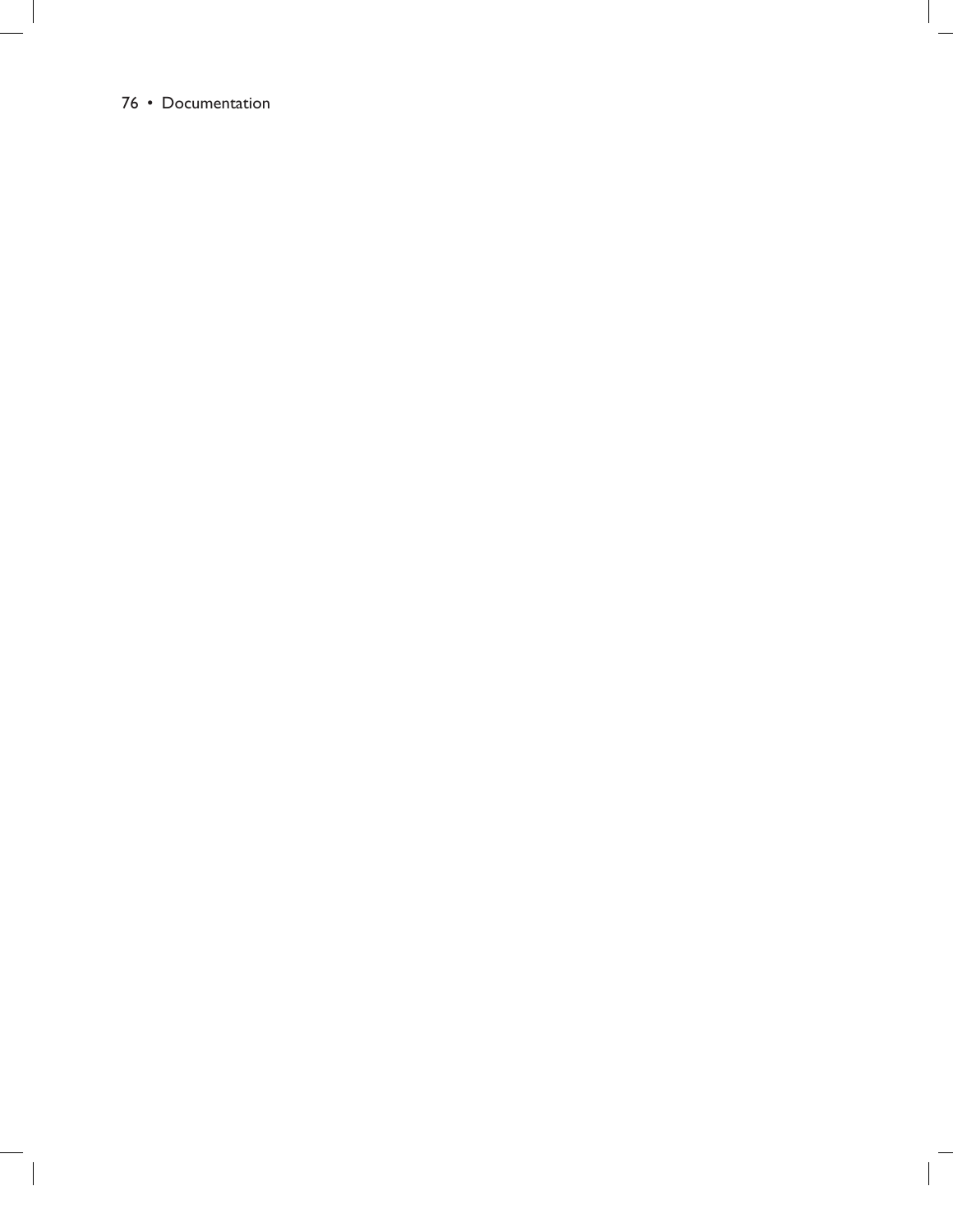#### CHAPTER SIXTEEN

# *Enhancing Your Oral Case Presentation Skills*

THE ABILITY TO PRESENT A case in a clear, concise, and organized fash ion is a skill in and of itself separate from the ability to obtain a detailed H&PE. Because few medical interviews are directly observed, the oral case presentation serves as a surrogate assessment of your ability to perform an accurate H&PE, to analyze and synthesize relevant clinical data, and to formulate a well-thought-out treatment plan. From an educational standpoint, your case presentations allow the preceptor to gauge your understanding of the case. This is important to remember because most of the educational discussion with your preceptor revolves around your presentation. Regarding your presentation, your preceptor generally has two fundamental goals. The first will be to focus on patient-related issues to better understand what is wrong with the patient. The second will be to ascertain your understanding of the case to focus his or her teaching points better. Your preceptor will be asking you questions that are patient centered and diagnosis driven. He or she will be functioning as an expert consultant and will focus on areas of the presentation that require further clarification or areas that were missed.

Your preceptor will ask questions to further clarify specific aspects of the HPI, such as onset, location, duration, quality, aggravating or alleviating factors, and the like. Your preceptor may also ask you direct questions to better access your knowledge base. "What antibiotics should we use to treat this patient?" "What is the differential diagnosis of right upper quadrant pain?" Alternatively, your preceptor may inquire about your overall assessment of the case by asking you, "What do you think is wrong with the patient?" or "What diagnostic studies should we order?"

From an educational standpoint, your case presentations allow the preceptor to gauge your understanding of the case.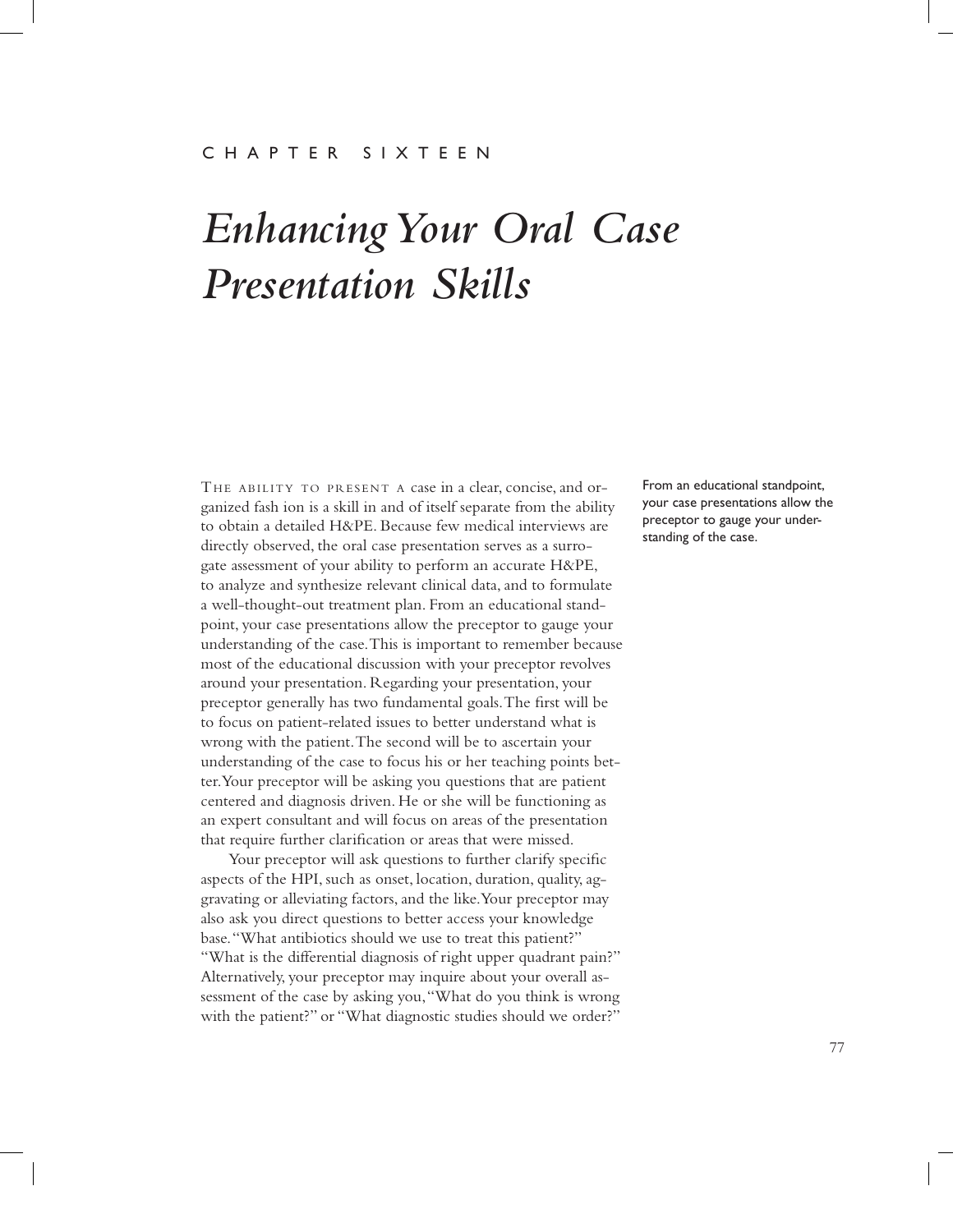#### 78 • Enhancing Your Oral Case Presentation Skills

Case presentations in the emergency department should generally be brief and focused.

Questions such as these are higher order questions and explore your clinical reasoning and problem-solving abilities.

Your case presentations in the emergency department should generally be brief and focused. The traditional case presentation should include a directed opening statement. Included in the opening statement should be the patient's chief complaint and any pertinent past medical history. For example—

Mr. Brown is a 54-year-old male with a history of hypertension and noninsulin-dependent diabetes who presents with left-sided exertional chest pain and shortness of breath.

By linking pertinent information early in your presentation, your preceptor can better focus on the case. After the opening statement, you should present a more detailed description of the HPI and perti nent ROS. An important point to remember is that some information obtained during the medical interview will, in retrospect, be extraneous and not relevant to the presenting complaint. Throughout your presentation, it is necessary to focus on aspects of the medical history that are relevant to the presenting complaint and to exclude irrelevant information. Additional information that should be included in the traditional case presentation is a detailed past medical history, medications, allergies, a directed physical examination, diagnostic impression, and a diagnostic and treatment plan. Although exceptions exist, most cases can be presented in 2 to 3 minutes. This is in stark contrast to the more comprehensive format used for inpatient case presentations, which typically are much longer.

An alternative approach is the assessment-oriented case presentation. Cases that lend themselves well to this approach are those in which the diagnosis is or appears to be straightforward. The presentation begins, rather than ends, with your assessment and plan, followed by information that supports your conclusions. This style of case presentation is commonly used by physicians with more clinical experience—mid-level and senior residents. When using an assessment-oriented presentation style, the directed opening statement should include the diagnostic impression followed by a treatment plan. For example—

Mr. Brown is a 54-year-old male who presents with what seems to be cardiac chest pain. I would like to obtain an ECG, chest radiograph, cardiac enzymes, give him an aspirin, and admit him to a monitored bed for a cardiac rule-out.

After this opening statement, additional historical data, including pertinent positive and negative features, can then be presented that supports the clinical assessment. For example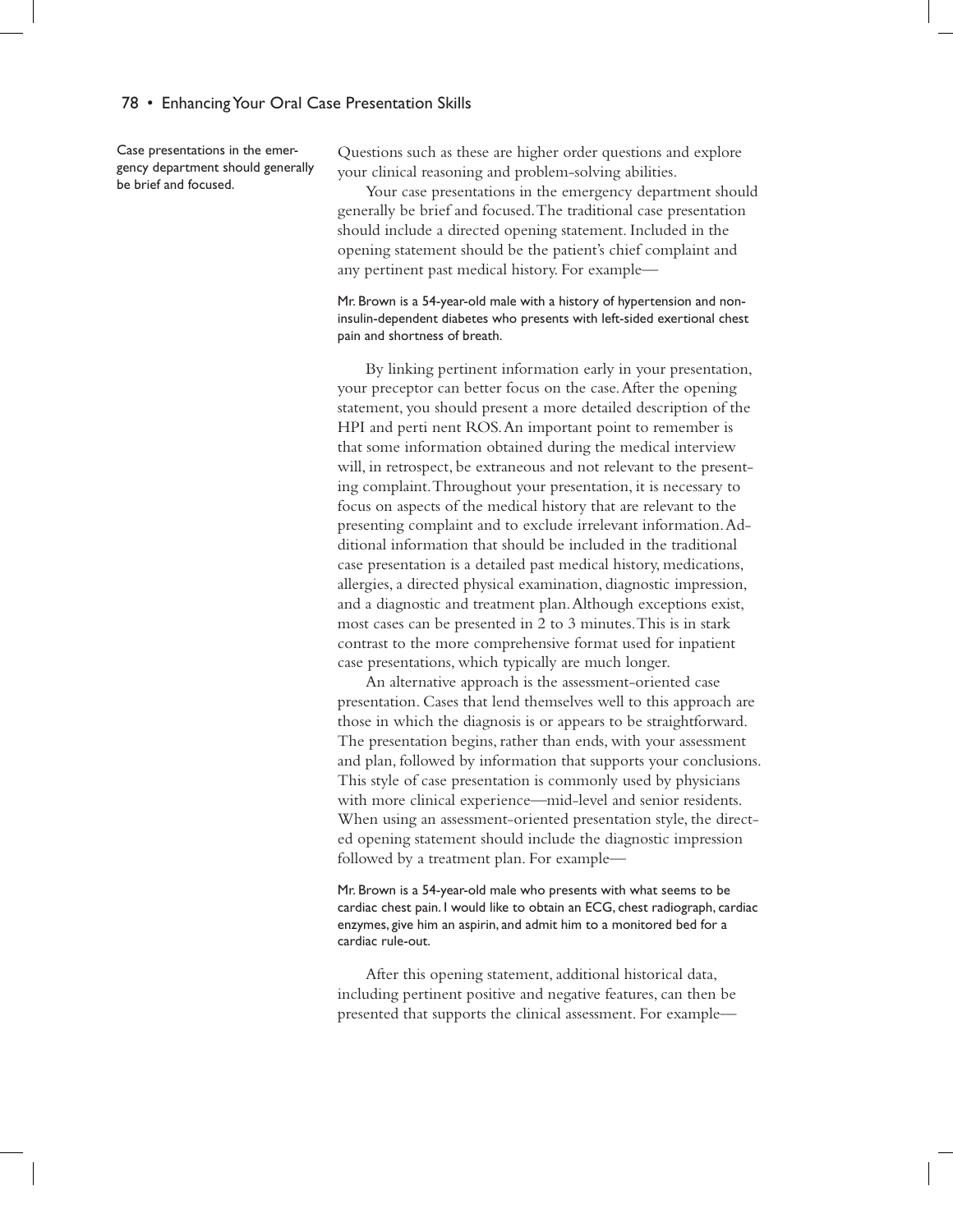He presents with left-sided exertional chest pain described as pressure and shortness of breath. His chest pain started approximately 2 hours ago while climbing stairs and was relieved after resting, and so forth.

It is common for assessment-oriented case presentations to be used when calling an emergency department patient in to the admission team or when discussing a case with a consultant. Admission or consultant presentations have a different focus than standard or traditional case presentations. When a consultant is contacted, a provisional or preliminary diagnosis has usually been made, and you are calling the consultant to assist in the care of the patient. It will be helpful to your consultant if early in your discussion, you make him or her aware of why you are calling. A typical exchange would be as follows:

Hello, this is Michael Stevens. I am a senior medical student working in the emergency department with Dr. Tarver. I am calling you about a patient that we would like you to see in consultation. Our patient is a previously healthy, 38-year-old, right-hand dominant male. His name is Richard Seaver. He has a displaced midshaft fracture of his right radius and ulna that occurred after slipping on the ice approximately 1 hour ago. His distal pulses are intact, and he can move all of his fingers. We have placed his forearm in a volar splint.

This type of presentation is focused and contains relevant information that will be requested by the consultant. If the consultant would like additional information, it can easily be provided. By providing clinically relevant information in this assessmentoriented fashion, we are not overburdening our consultant or an admitting team with a lengthy presenta tion over the telephone that is difficult to follow. It is good form to speak to the admitting team or consultant in more depth in person to answer any questions that they may have.

The assessment-oriented presentation is also commonly used by emergency medicine residents and attending physicians during sign in–sign out rounds. Typically, when an attending physician transfers the care of his or her patients to the incoming attending, he or she will be caring for patients who have an established diagnosis and who will be admitted to the hospital and others with a preliminary diagnosis and pending diagnostic studies. At times, it may be necessary to sign out a dozen or more patients. Because of the patient volume and time constraints, it is necessary to focus the "sign outs" to the relevant information: known or preliminary diagnosis, pending diagnostic studies, likely disposition, and any other matters that need to be addressed.

Finally, each preceptor has his or her own unique reasoning process and preferences regarding the style of case presentation expected from a student. Because of the limited preceptor

When using an assessmentoriented presentation style, the directed opening statement should include the diagnostic impression followed by a treatment plan.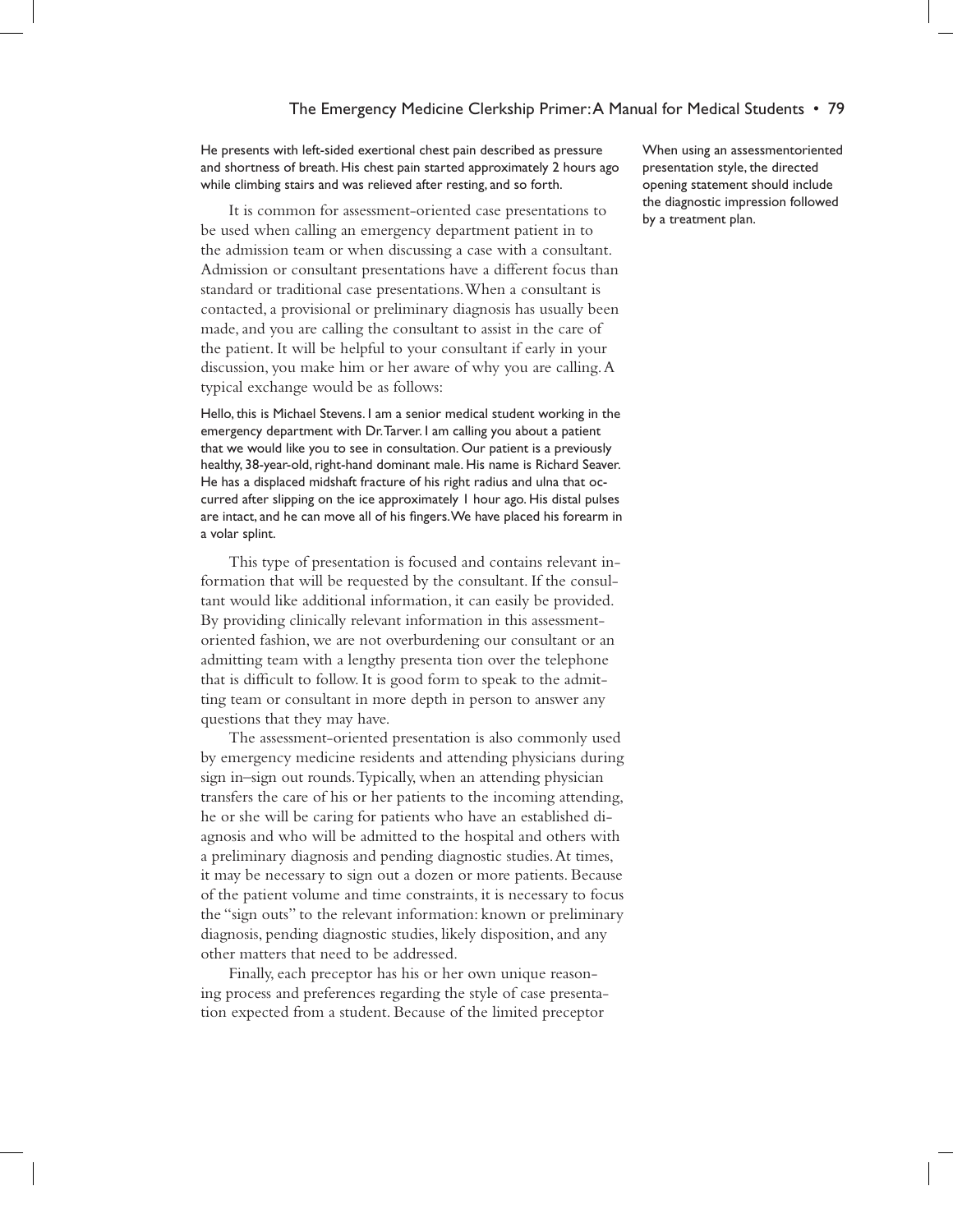#### 80 • Enhancing Your Oral Case Presentation Skills

continuity during your emergency medicine clerkship, you will work with supervisors with different teaching styles and different expectations. Some expect more information, some expect less. Some faculty members will remember many details; others may ask you for information that you were about to provide or have already covered. There are few absolutes regarding styles of case presentations. Some physicians prefer the "cut-to-the-chase" approach; others prefer the organized chronologic detailed case presentation, whereas others may have you present the case at the patient's bedside.

#### Suggested Reading

Elliot DL, Hickam DH. How do faculty evaluate students' case presentations? *Teach Learn Med.* 1997;9:261–263.

The authors identify characteristics that internal medicine faculty associate with competent third-year students' oral case presentations.

Green EH, Hershman W, DeCherrie L, et al. Developing and implementing universal guidelines for oral patient presentation skills. *Teach Learn Med.* 2005;17:263–267.

A prospective before-and-after study based on the premise that oral case presentation skills can be improved by standardizing the content formula of oral case presentations and introducing an assessment-oriented model for the summary.

Maddow CL, Shah MN, Olsen J, et al. Efficient communication: assessment-oriented oral case presentation. *Acad Emerg Med.*  2003;10: 842–847.

This paper reviews the assessment-oriented oral case presentation and reports a prospective case-controlled study comparing emergency medicine resident case presentations, according to the style used.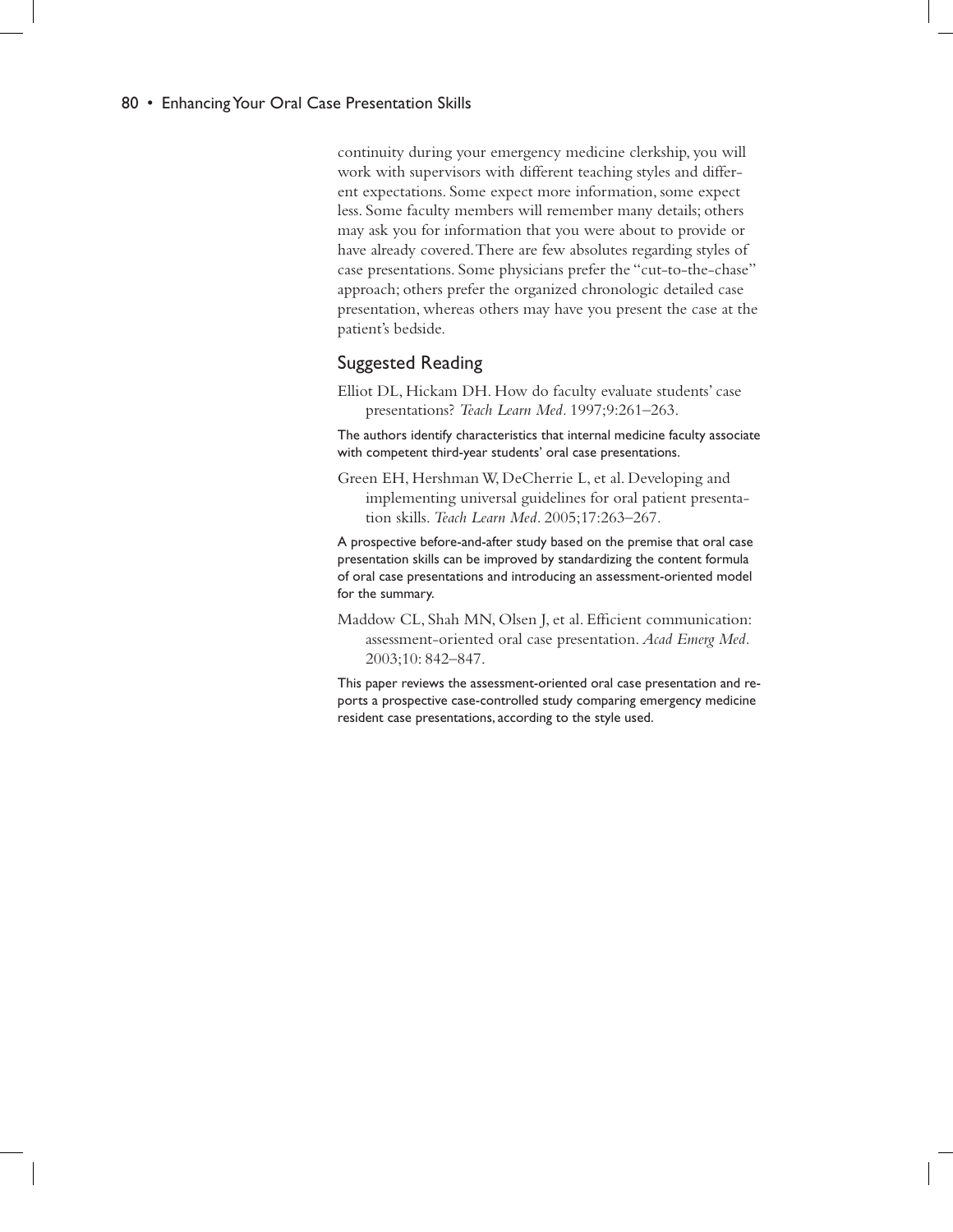#### CHAPTER SEVENTEEN

# *Interacting With Consultants and Primary Care Physicians*

IN EMERGENCY MEDICINE practice, we interact daily with specialty consultants and our patients' primary care physicians. In addition, we must relay important patient-related health information to the inpatient service assuming care of our admitted patients. Communication is also necessary to facilitate follow-up care after a patient is discharged from the emergency department. Many times this task can be accomplished with clearly stated written discharge instructions; however, a phone call to the patient's primary care provider or to a specialist may be needed to facilitate follow-up care in a timely fashion. It is therefore imperative that we communicate effectively with other members of the health care team.

Consultation is a necessary and essential part of the practice of emergency medicine. Because of the challenges we face providing care across the spectrum of age and illness, emergency physicians rely on the consultation process to assist in delivering high-quality health care. "Emergency department consults" vary in urgency from the routine nonurgent consult to the "stat" consult, in which a specialist is needed at the bedside of a patient requiring an emergent procedure or operation. For effective consultation to occur, students must better understand the process. Consultations are often initiated over the phone. Some occur during routine business hours, whereas others unfortunately occur in the middle of the night. Keep this in mind, as many of our professional colleagues are not "shift workers" like most emergency physicians, and many will have clinical responsibilities the next day. For this reason, do not burden consultants with routine or nonurgent phone calls during sleeping hours. From

Consultation is a necessary and essential part of the practice of emergency medicine.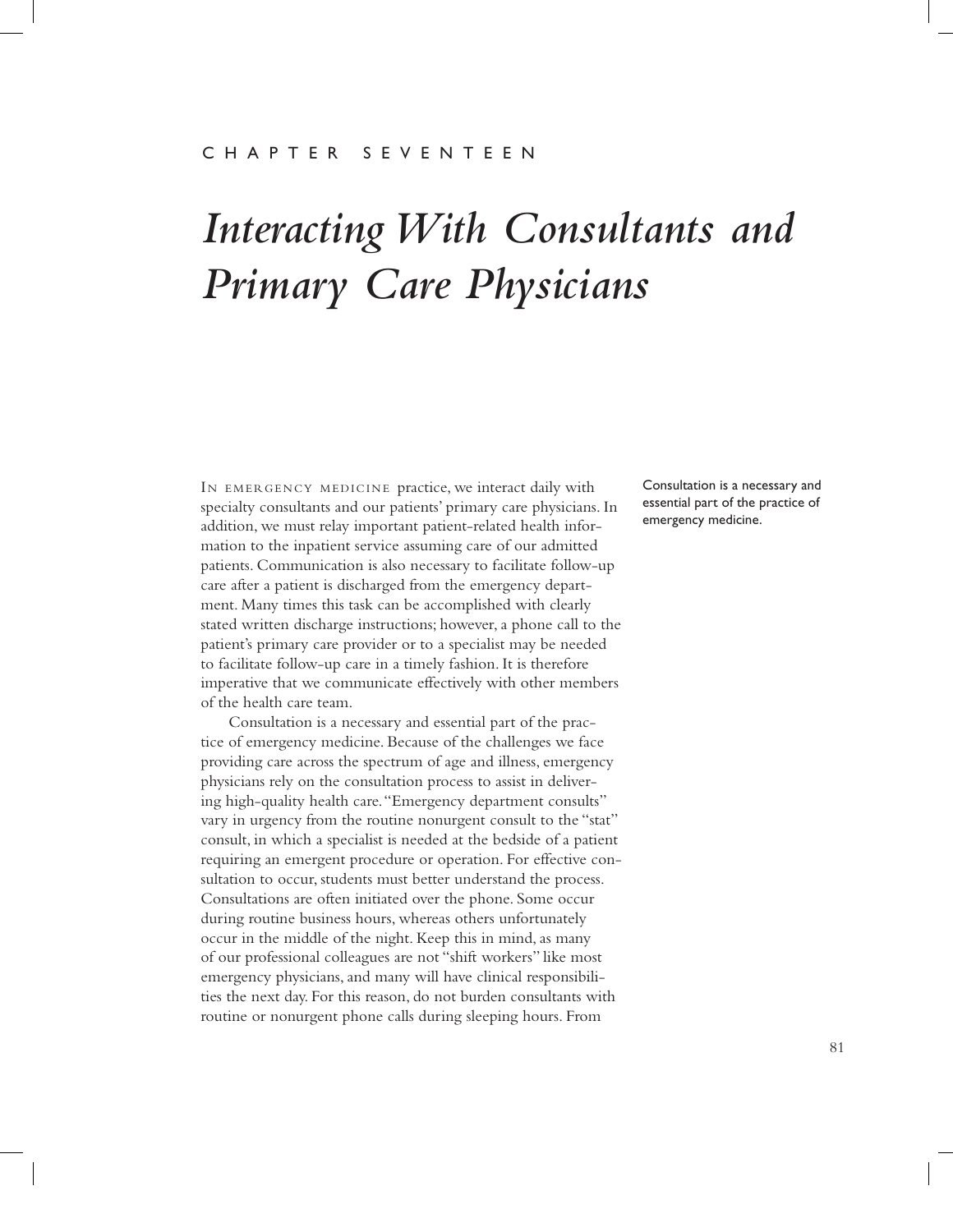#### 82 • Interacting With Consultants and Primary Care Physicians

All consultations should be initiated with a goal in mind. Effective communication is one of the keys to a mutually beneficial interaction and relationship with your consultant.

the consultant's stand point (and rightly so), nonurgent patient evaluations or procedures can often wait until the next morning. That being said, in an emergency, do not hesitate to involve a specialist if his or her services are required to assist in the care of the patient, regardless of the time of day.

Effective communication is one of the keys to a mutually beneficial interaction and relationship with your consultant. As a general rule, consider the following when talking with a consultant:

- Speak clearly and start slowly, especially if you've woken a consultant from sleep.
- Introduce yourself by name as a medical student and give the name of your supervising resident or faculty.
- Learn with whom you are speaking (name, service, position), not only to document this information but also to confirm that you are speaking with the correct person or service.
- Be respectful and expect respect in return.
- Be focused and direct with your presentation.

Often, it is best to begin with a diagnosis (known or suspected) rather than the traditional case presentation. For example, you may start your assessment-oriented presentation to your surgical consultant with the following:

Hi Dr. Stevens, I am Michael Jones, a senior medical student working with Dr. Taylor in the emergency department. We are consulting you on a 24 year-old male who we are concerned has acute appendicitis. He presents with approximately 4 hours of abdominal pain that has migrated to his right lower quadrant associated with a fever of 101ºF, nausea, and anorexia. On physical examination, his heart rate is 88, his blood pressure is 136/84 mm Hg, and he has rebound tenderness in the right lower quadrant. We would like you to come to the emergency department to evaluate him.

- Be flexible with your presentation style.
- With experience, you will realize that some consultants prefer a detailed presentation, whereas others are satisfied with a focused presentation over the phone and a more detailed presentation at the bedside.
- Speak your consultants' languages, and tailor the presentation to the specific service.
- Whether you are describing a fracture for an orthopedist or interpreting an ECG for a cardiologist, it is necessary to communicate effectively to facilitate the best patient care.
- All consultations should be initiated with a goal in mind. This goal may range from facilitating an admission to a particular service, a recommendation for antibiotics or a bedside consultation. At times, it will be necessary to explain to the consultant exactly why you are calling him or her. Keep-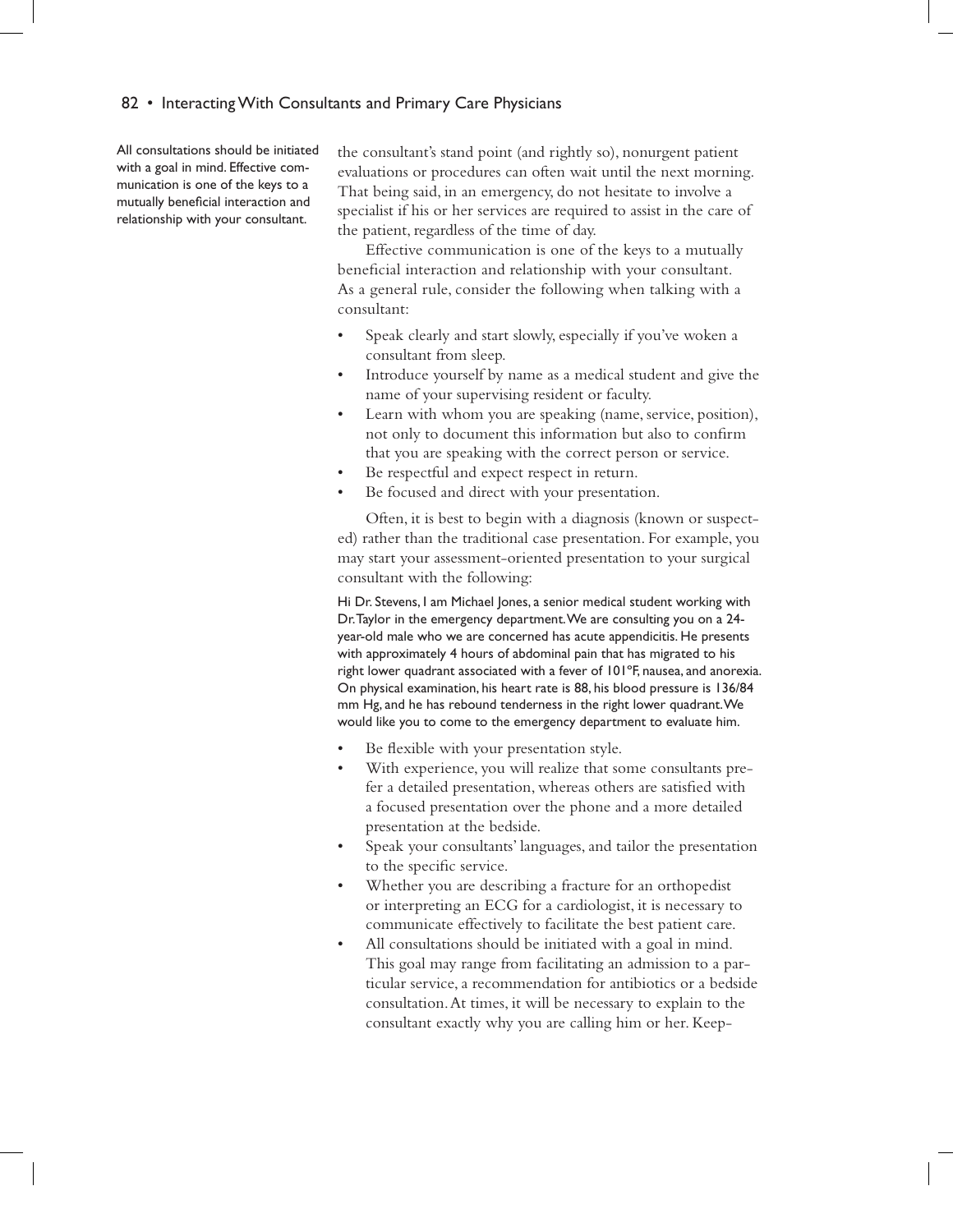#### The Emergency Medicine Clerkship Primer: A Manual for Medical Students • 83

ing this in mind; excellent communication skills will work in your favor. Remember, a subtle yet important distinction exists between telling a surgical consultant "you need to take this patient to the operating room" versus "I have a patient that I believe needs to go to the operating room."

- Summarize the expectations or agreements communicated at the end of your conversation. This should help avoid any misunderstandings. Examples might include how urgently the patient needs to be seen or how long before the consultant expects to see the patient in the emergency department. This is also a good time to clarify whether the consultant has further questions or needs additional information.
- Document the discussion with your consultant. Include the consultant's name, service, time you spoke, and a brief notation regarding the conversation (i.e., "9:00 PM, case discussed with Dr. Michaels, orthopedics. He will be down to see the patient in 30 minutes.").

Keeping these points in mind, the effective partnership established between emergency physicians, consultants, and primary care phy sicians will undoubtedly result in improved health care outcomes for all patients who present to the emergency department for unscheduled care. However, despite our best efforts, there are times when an interaction with a professional colleague is challenging. Some of these situations may result because of time pressures and workload frustrations and should not be taken personally. Other times, challenging interactions may occur as a result of differences of professional opinion, different expectations, or, on rare occasion, unprofessional behavior. It is important to emphasize that, if an interaction occurs with a colleague that you view as unprofessional (i.e., condescending language), avoid the tendency to be unprofessional in return. If a situation such as this should arise, it is always of utmost importance to keep in mind the patient's best interest and well-being.

In summary, outstanding communication and interpersonal skills are necessary to be a successful clinician. In many ways, putting forth the effort to have collegial working relationships with your professional colleagues is as important as striving to enhance patient satisfaction. Like any other activity in medicine, the art of consultation and communication is important for patient care and consultant or primary care physician satisfaction. If necessary, rehearse your presentation with your supervising faculty or resident before presenting the case to a consultant.

Discuss the most important features of the case, including strategies to use if specific questions or concerns are raised. Be direct and concise, clearly expressing your goals to the consultant

Outstanding communication and interpersonal skills are necessary to be a successful clinician.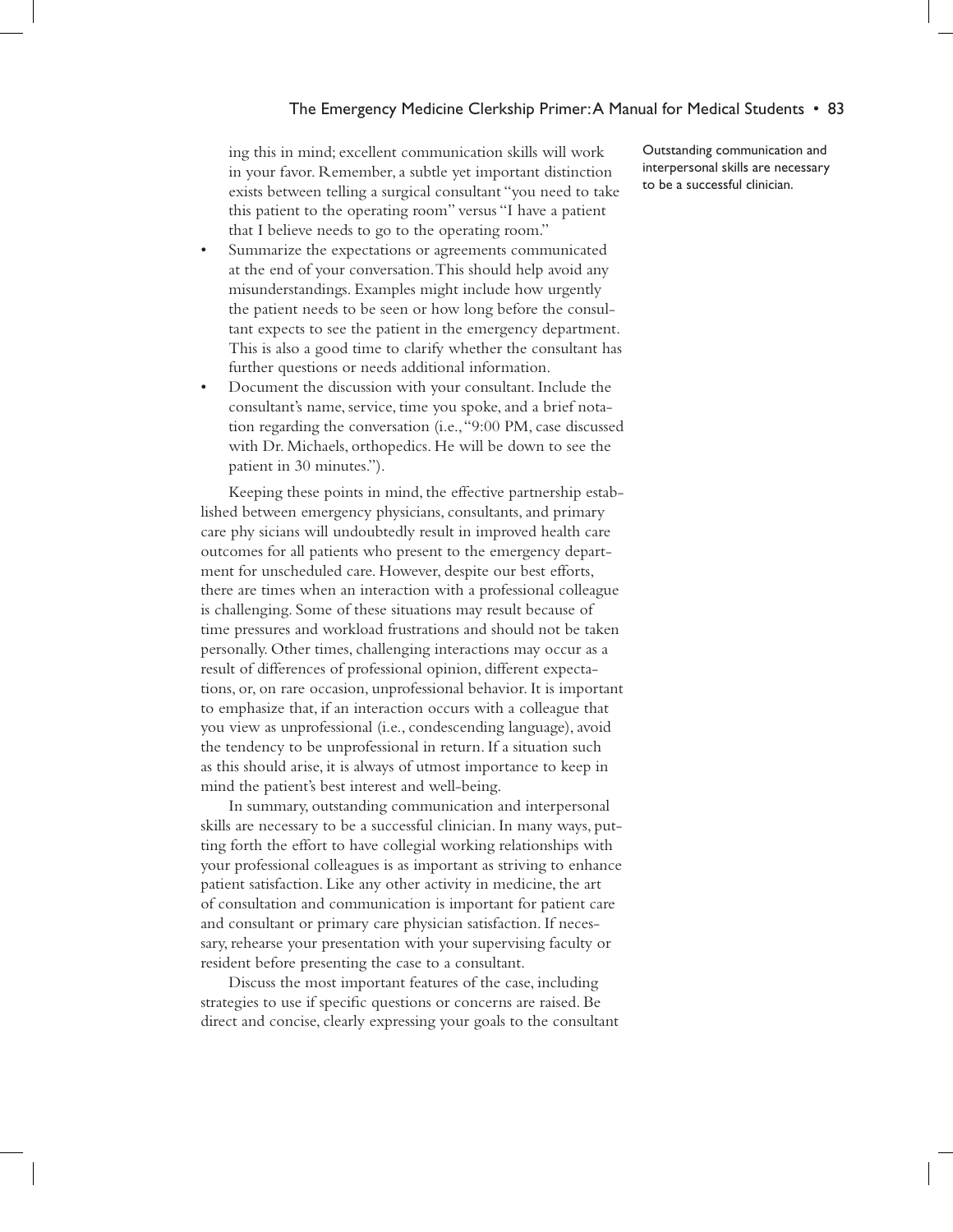#### 84 • Interacting With Consultants and Primary Care Physicians

or primary care physician. Flexibility with your communication style is crucial, because consultants from different specialties generally prefer emergency department presentations to have slightly different styles. Because consultants and primary care providers are integral to emergency medicine practice, learning the importance of professional interactions early in your training is critical to your future success as an emergency physician.

#### Suggested Reading

Garmel GM. Conflict resolution in emergency medicine. In: Adams J, ed. *Emergency Medicine*. Philadelphia, PA: Saunders; 2008:2171-2185.

This chapter is a review of the challenging topic of conflict resolution, including a discussion of the consultation process. This chapter also describes approaches to improve interactions with colleagues.

Guertler AT, Cortazzo JM, Rice MM. Referral and consultation in emergency medicine practice. *Acad Emerg Med.* 1994;1:565–571.

This article describes the referral and consultation process in emergency medicine, sharing how their appropriate use can improve the quality of patient care.

Holliman CJ. The art of dealing with consultants. *J Emerg Med.*  1993;11:633– 640.

This is a classic article that presents guidelines for interactions with consultant physicians. Descriptions of several political issues and the importance of maintaining good relations with consultants, and how these relate to emergency care, are provided.

Lee RS, Woods R Bullard M, et al. Consultations in the emergency department: a systematic review of the literature. *Emerg Med J.* 2008;25:4–9.

This review discusses many important aspects of the consultation process in emergency medicine.

Murphy-Cullen CL, Morgan LW, Streiff I, et al. Consultation skills for residents. *J Med Educ.* 1988;63:873–875.

This article focuses on consultation skills needed by residents. It also discusses pitfalls in the consultation process.

Salerno SM, Hurst FP, Halvorson S, et al. Principles of effective consultation: an update for the 21st century consultant. *Arch Intern Med.* 2007;167:271–275.

This research is the result of a survey completed by primary care and specialty consultants addressing the "ideal" relationship with consultants. The main conclusion of this article is that specialty-dependent differences exist in consult preferences of physicians.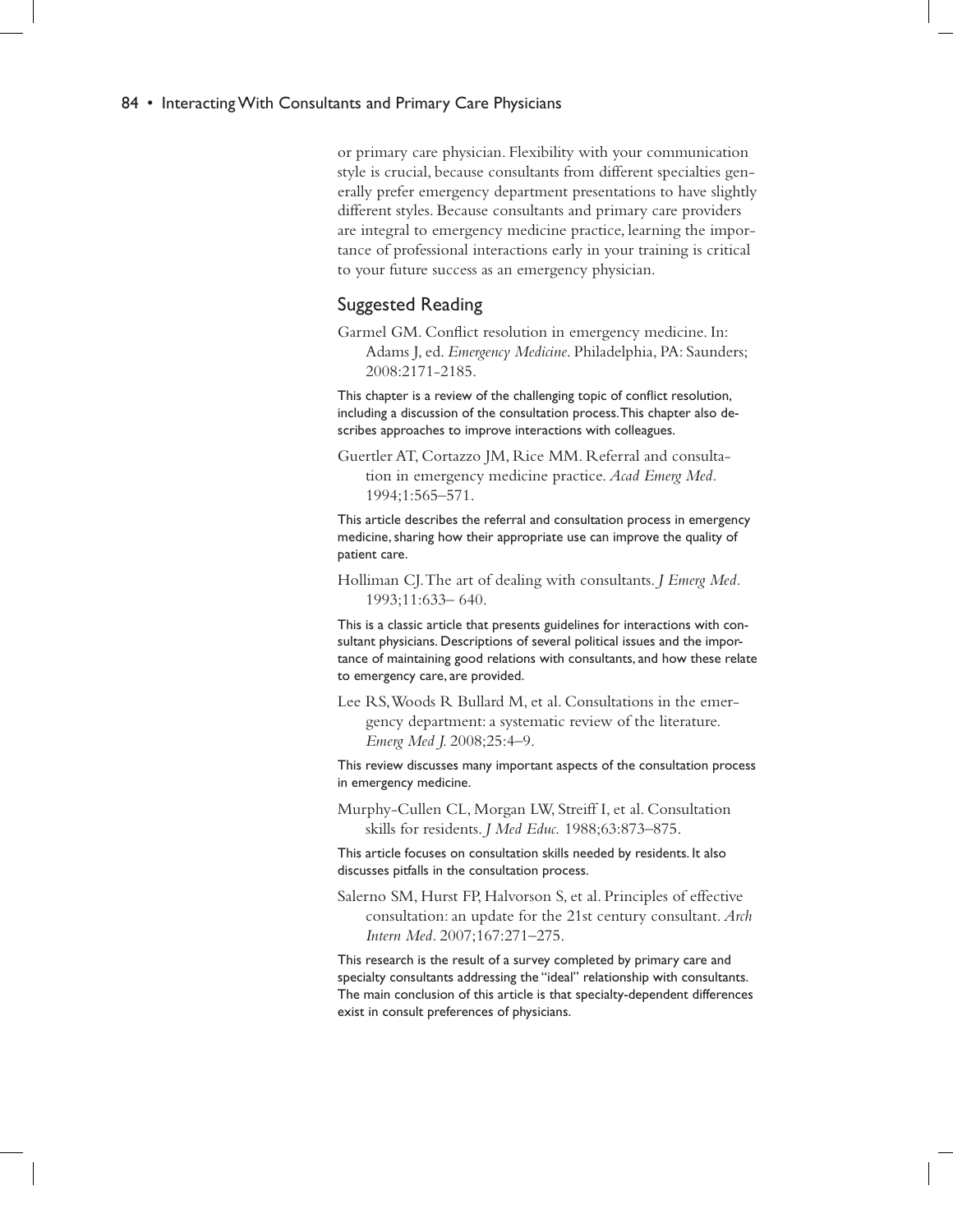#### CHAPTER EIGHTEEN

# *Patient Satisfaction—Meeting Patients' Expectations*

MUCH OF THE PERCEPTION of what we do as health care providers is based on patient satisfaction and meeting patient expectations. Although most of the clinical and preclinical training we receive as physicians revolves around developing the skills to provide excellent patient care, little emphasis is placed on enhancing patient satisfaction (people skills). For those of us who have had the roles reversed, the frustrations encountered by patients can be better placed in context. Together with the taxing environment of a busy, slightly chaotic emergency department, you have a recipe for disaster unless you can remember that we are all in the customer service business. Often, the little things such as saying "I am sorry that you have been waiting so long, but how can I help you?," "I will be right with you," "You look cold, can I get you a blanket?," can go a long way in comforting a patient, developing rapport, and improving patient satisfaction. Patients who are made comfortable and treated with respect are more often satisfied with their care.

#### What Do Patients Want?

Patients want to be kept informed: They are more likely to be satisfied with their emergency department experience if kept informed about their condition, plans for treatment, and any delays that they may encounter during their stay in the emergency department. Some patients also present to the emergency department with expectations of receiving a diagnostic test or a medication prescription. Others may fear the diagnosis of a serious health condition. Our role is also to comfort and educate our patients. By doing so, we can better meet their expectations.

The perception of what we do as health care providers is based on patient satisfaction and meeting patient expectations.

### Patient Wish List

- Patients want to be kept informed.
- Patients want to be cared for in a timely manner.
- Patients want to receive high-quality health care.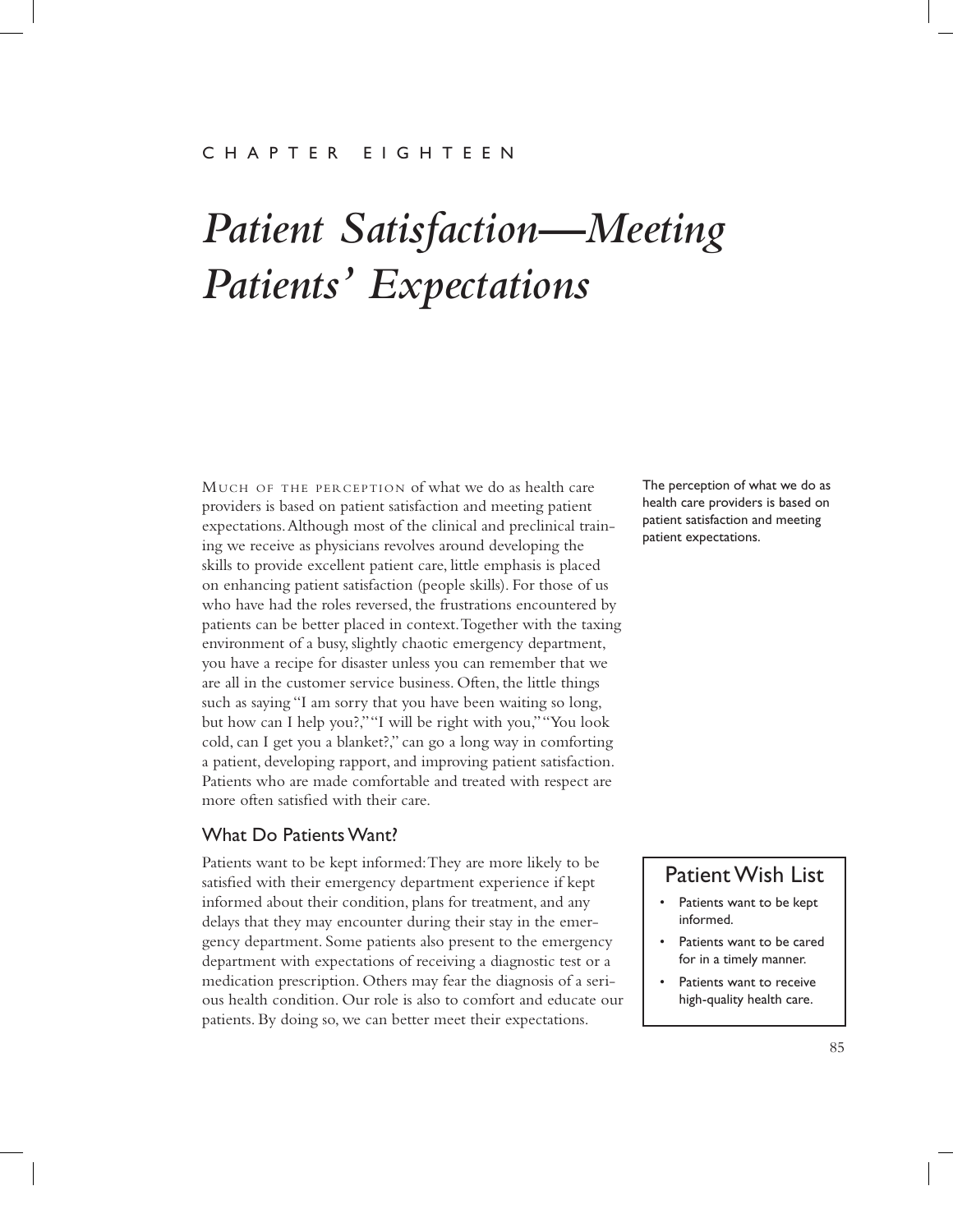#### 86 • Patient Satisfaction—Meeting Patients'Expectations

Patient satisfaction is increasingly being recognized as a key service goal by hospital administrators, patient advocacy groups, hospital accreditation organizations, and, of course, patients.

Patients want to be cared for in a timely manner: When presenting to the emergency department, many patients view their complaint as an emergency and therefore expect to be cared for in a timely manner. Not surprisingly, there is a strong correlation between dissatisfaction and excessive emergency department wait times. Interestingly, perceived wait times correlate more strongly with patient satisfaction than do actual wait times. Patients want to receive high-quality health care. It is not a surprise that patients expect to receive high-quality health care when they present to the emergency department. However, patients' and the physician's perception of high-quality do not necessarily coincide. A patient's perception of high-quality is determined largely by the nature of his or her interpersonal interactions with the health care team, the adequacy of information pro vided, and the resolution of symptoms. The emergency physician, however, may judge quality differently, often focusing on ruling in or out serious health conditions, avoiding unnecessary diagnostic testing, and expediting disposition rather than being able to make a definitive diagnosis or being able to alleviate all of the patient's presenting symptoms.

#### Why Patient Satisfaction Matters

First and foremost, patients deserve to be satisfied. No matter how you look at what we do, we are in the patient satisfaction business. Patient satisfaction is increasingly being recognized as a key service goal by hospital administrators, patient advocacy groups, hospital accreditation organizations, and, of course, patients.

Satisfaction affects patient care: Between 5% and 10% of patients leave the emergency department without being seen by a physician or leave AMA before their course of treatment is complete. Long wait times and perceived inadequacy of care are major contributors to patients' leaving the emergency department prematurely. These patients are at risk for potentially serious adverse outcomes that might be avoided with greater attention paid to patient satisfaction.

#### How Can I, As a Medical Student, Make a Difference?

Medical students can play a significant role in enhancing patient satisfaction. At times, students are one of the first health care providers to be involved in the care of a patient. Because of this, they play an important role and can have a dramatic impact on patient satisfaction. Patients who report positive student–patient encounters regardless of the health care setting (inpatient, ambulatory care, or emergency department) are more comfortable discussing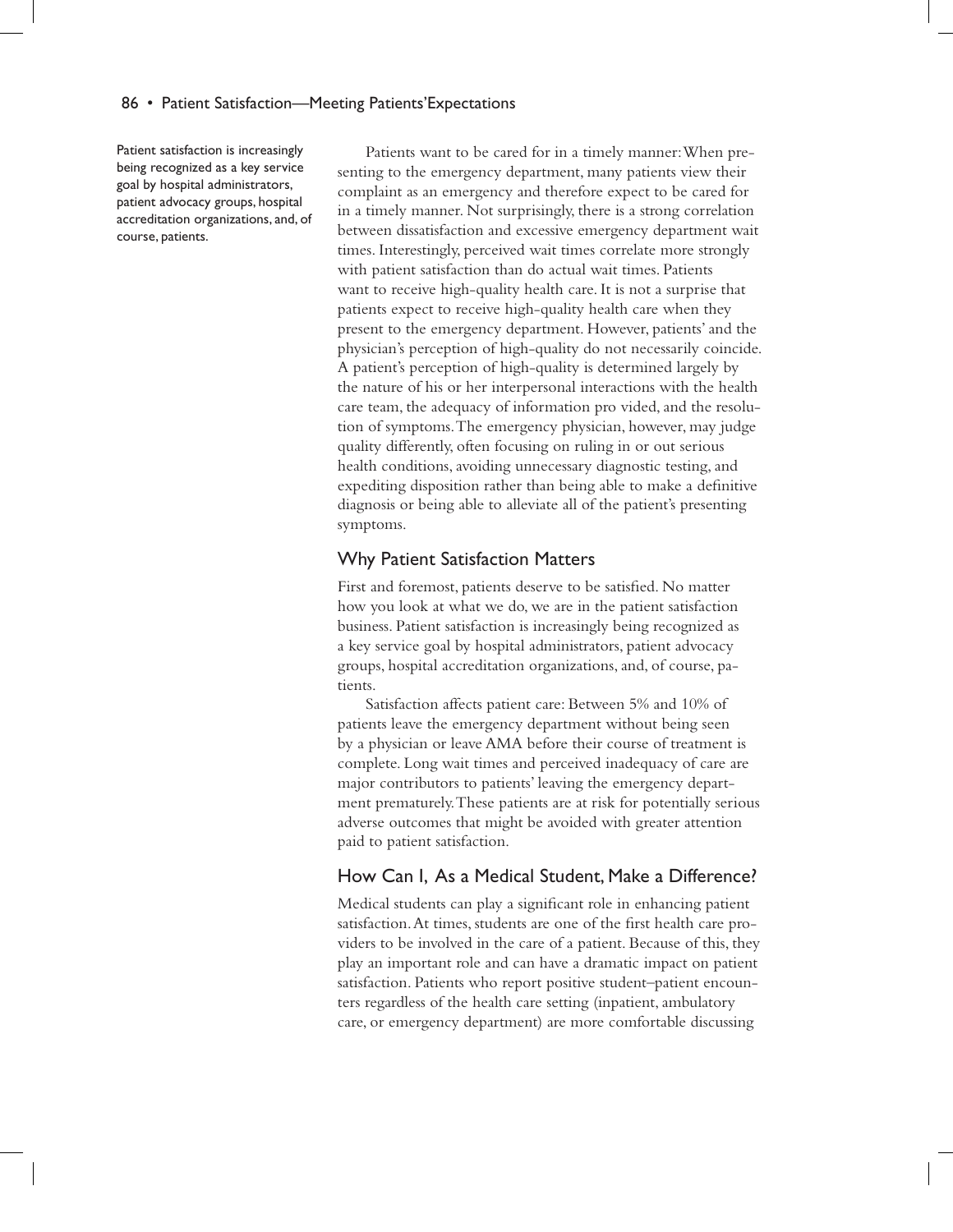#### The Emergency Medicine Clerkship Primer: A Manual for Medical Students • 87

personal health information and being examined by a medical student and anticipate greater benefit from future medical student involvement than patients who reported having prior student encounters that were not positive (Wald, 2007). In addition, most emergency department patients have positive perceptions of medical students, particularly patients who have had prior medical student interaction.

#### *Provide Information to Patients*

Students generally have more free time than other members of the emergency department care team, and they are in a unique position to be able to spend time with their patients without compromising other duties. Students can greatly enhance patient satisfaction by keeping patients informed about their condition and plans for their care and by ensuring that they understand potential delays in their emergency department course. Obviously, students should not communicate information to patients that they themselves do not fully understand. Students should not hesitate to say, "I don't know, but I can find out," when confronted with difficult questions. Discussing truly sensitive topics, delivering bad news, or informing a patient of unexpected test results are best left to more senior members of the health care team.

#### *Reduce Perceived Wait Times*

Students are generally not in a position to affect actual wait times or to have a dramatic effect on moving patients through the system. However, they may be able to lessen a patient's perception of long waiting times, particularly once the patient has been placed in a treatment room but has not yet been seen by the physician or if they are waiting for test results. They can do this by inquiring about and attending to their patients' needs. Patients are likely to perceive wait times spent in physical discomfort or boredom as longer than they really are. Small gestures such as providing blankets for warmth, reading material or companionship, or something to eat (assuming the patient is not NPO) are likely to go a long way toward improving patient's comfort and shortening their perceived wait times.

#### *Be an Advocate for Your Patients*

Students often spend more time with their patients than other members of the emergency department team and may be uniquely aware of their needs and concerns. Ironically, students often perceive their own role as superfluous and assume that everything they know about their patients is known by the rest of the team. Nothing could be further from the truth, and students can play a key role in ensuring that their patients' needs Students often spend more time with their patients than other members of the emergency department team and may be uniquely aware of their needs and concerns.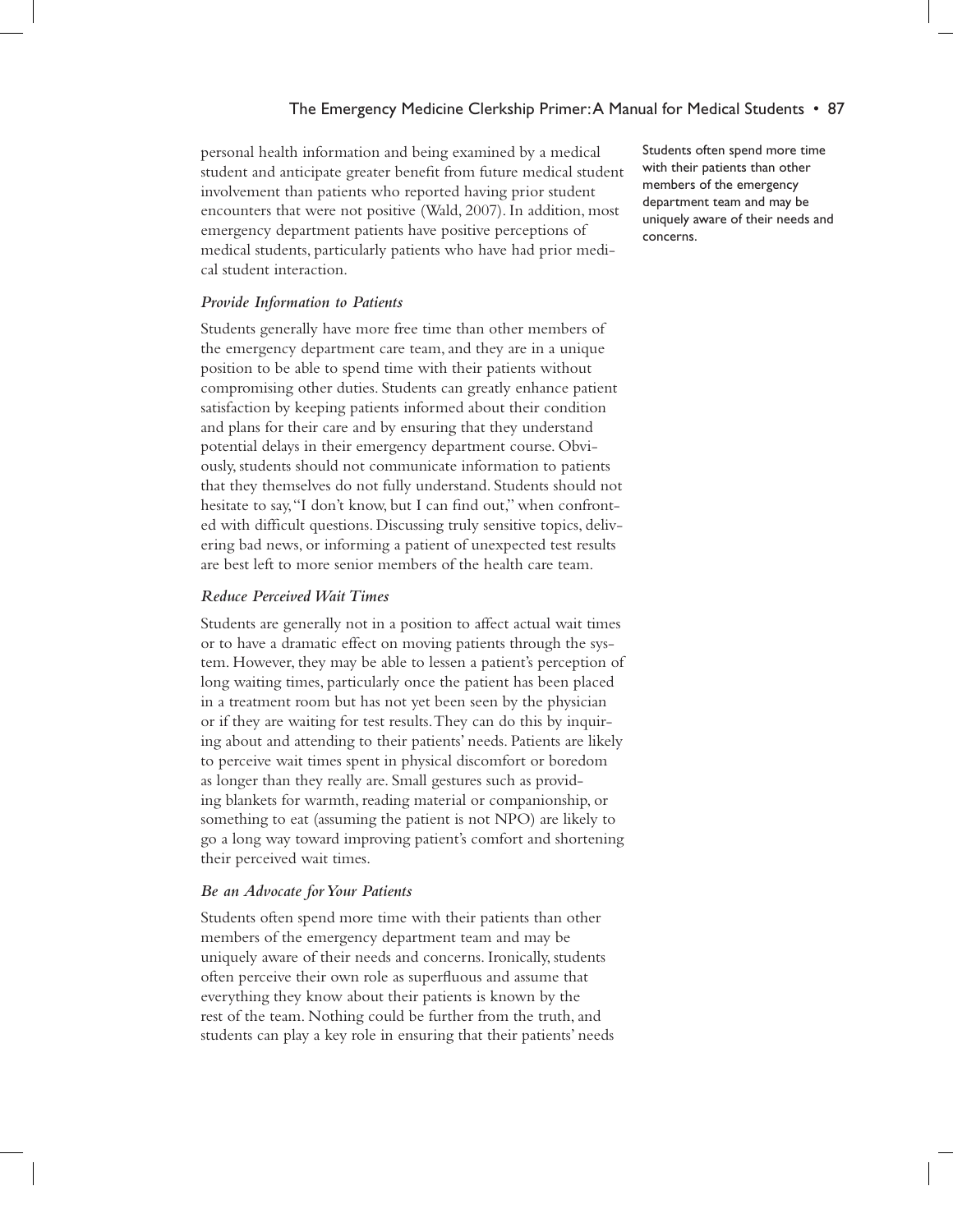#### 88 • Patient Satisfaction—Meeting Patients'Expectations

are met. When patients have needs that they are unable to meet themselves, students should make other members of the care team aware of those needs and work with the care team to meet them. This may mean asking the nurse to evaluate a suspected infiltrated IV catheter, asking the resident to order analgesia for a patient who is in pain, or asking the attending to help explain the implications of an abnormal test result. The important issue is that students advocate for their patients while ensuring that their patients are comfortable, well informed, and well cared for by the emergency department team.

#### Suggested Reading

Boudreaux ED, Mandry CV, Wood K. Patient satisfaction data as a quality indicator: a tale of two emergency departments. *Acad Emerg Med.* 2003;10:261–268.

This cross-sectional, observational study evaluated specific factors in patient satisfaction.

Chan TC, Killeen JP, Kelly D, Guss DA. Impact of rapid entry and accelerated care at triage on reducing emergency department patient wait times, lengths of stay, and rate of left without being seen. *Ann Emerg Med.* 2005;46:491–497.

This prospective observational study sought to determine the effect of a new rapid entry and accelerated care at triage process on the frequency of patients who leave before being seen in one emergency department.

Hedges JR, Trout A, Magnusson AR. Satisfied patients exiting the emergency department (SPEED) study. *Acad Emerg Med.*  2002;9:15–21.

This prospective, cross-sectional study in an urban university hospital assessed patients' actual and self-perceived waiting times in the emergency department.

Magaret ND, Clark TA, Warden CR, et al. Patient satisfaction in the emergency department—a survey of pediatric patients and their parents. *Acad Emerg Med.* 2002;9:1379–1387.

This convenience sample survey of pediatric patients and their caregivers in a pediatric emergency department assessed the patients' and caregivers' satisfaction, as measured by a variety of criteria.

Wald DA, Yeh K, Ander DS, et al., on behalf of the Emergency Medicine Medical Student Educators Research Group. Patient perceptions of medical students in their health care. How much do first impressions count? Annals Emerg Med. 2007;50:6A.

This self-administered survey of emergency department patients reports the attitudes and perceptions of patients regarding the involvement of medical students with their health care.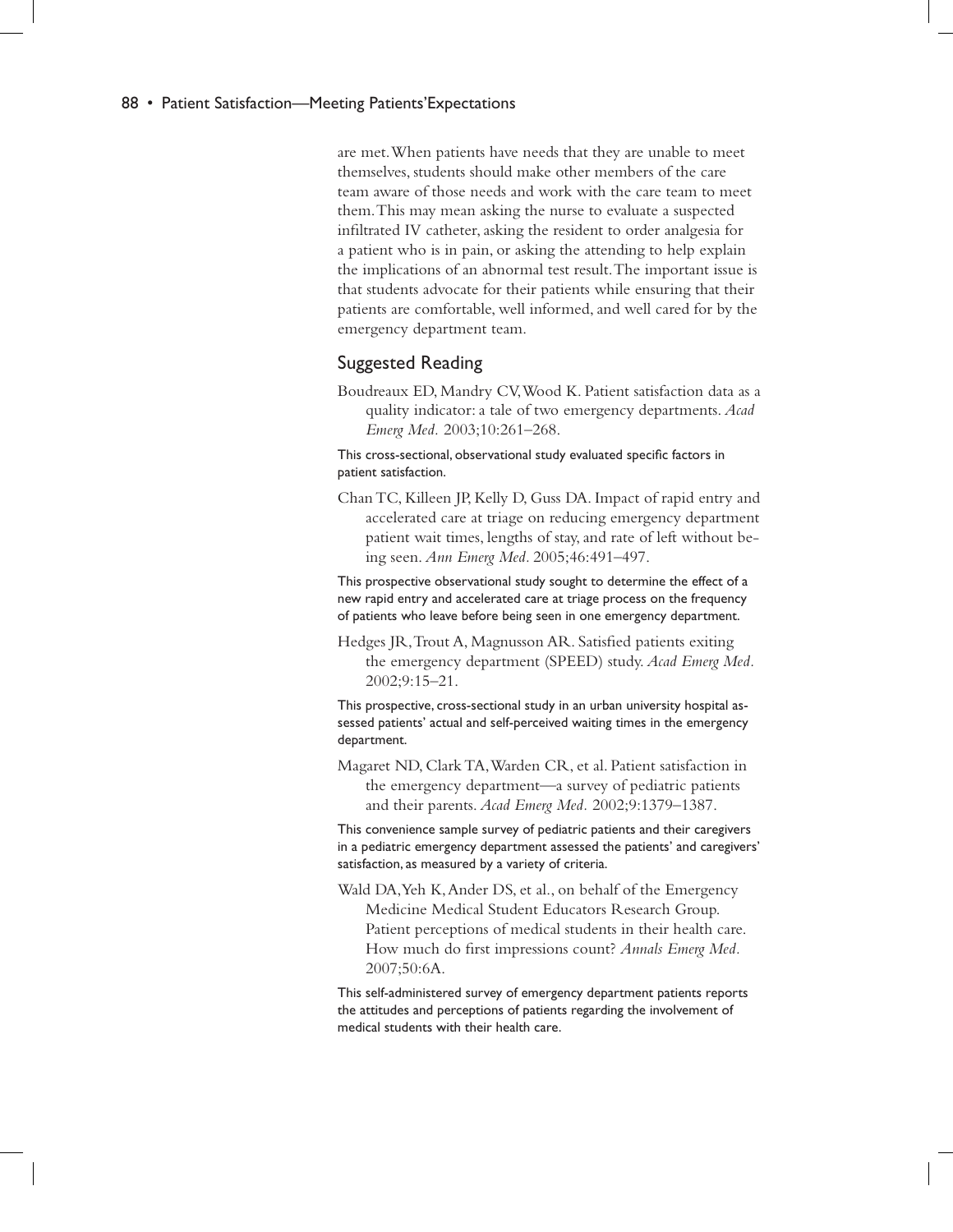## *Providing Anticipatory Guidance*

ALTHOUGH MORE COMMONLY discussed in its role in pediatrics and adolescent medicine, providing anticipatory guidance is an important part of the student–patient encounter in the emergency department. As you interview your patient, you will learn about his or her lifestyle habits, tobacco use, alcohol consumption, illicit substance use, medication compliance, and the like. You can have an active role in preventive care guidance. The following paragraphs cover a number of topics that can be addressed at one time or another during your patient encounters in the emergency department. It is unlikely, and maybe even somewhat counterproductive because of time constraints, to address every one of these topics with each patient you encounter. Instead, it may be best to selectively approach each case in an individual fashion and provide anticipatory guidance to your patients on what you determine to be the most high-yield topics.

#### Smoking Cessation

Cigarette smoking remains the leading cause of preventable morbidity and mortality in the United States, accounting for more than 400,000 deaths annually (Centers for Disease Control and Prevention, 2006). In the primary care setting, screening and counseling have been shown to be effective methods of improving smoking cessation. Although less studied in the emergency department, consider screening patients for tobacco use and outpatient referral to their primary care physician for initiation of a smoking cessation program. Brief counseling or providing self-help literature may also be reasonable interventions in the emergency department.

Providing anticipatory guidance is an important part of the student– patient encounter in the emergency department.

### Alcohol Abuse Screening Tool "C" – Have you ever felt that you should cut down on your drinking? "A" – Have people annoyed you by criticizing your drinking? "G" – Have you ever felt guilty about your drinking? "E" – Have you ever had a drink first thing in the morning to steady your nerves or get rid of a hangover (eye-opener)?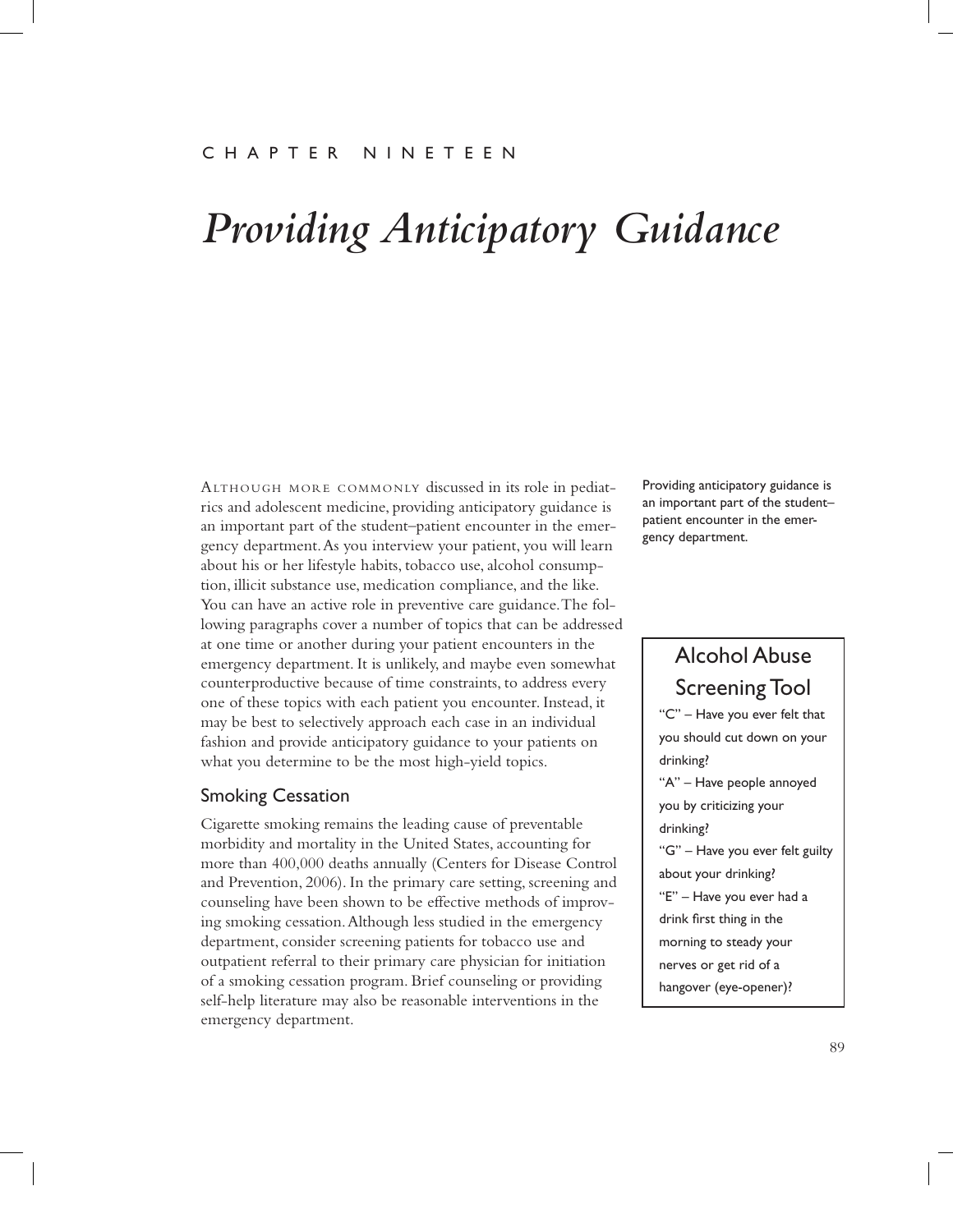#### 90 • Providing Anticipatory Guidance

#### Alcohol Abuse

Excessive alcohol use is the third leading cause of preventable deaths in the United States, resulting in an estimated 75,000 alcohol attributable deaths annually (Midanik et al., 2004). These patients are at risk of developing chronic liver disease, hepatic carcinoma, and acute alcohol poisoning. Excessive alcohol contributes significantly to unintentional injuries, including motor vehicle collisions, falls, drownings, and burns, as well as many intentional acts of violence. Consider screening emergency department patients for excess alcohol use and provide patient information for treatment as warranted. A simple-to-apply alcohol abuse screening tool is "CAGE," which is shown in the accompanying box.

Answering yes to any of these questions should lead you to suspect excessive alcohol use and to pursue more detailed questioning.

#### Fall Prevention in the Elderly

Falls are the leading cause of injury-related death in elderly patients and are the leading cause of injury related visits to the emergency department for patients over the age of 65 years (Fuller, 2000). Strategies to decrease falls include installing handrails on both sides of a stairway, as well as grab bars next to the toilet, tub, and shower. Clutter and throw rugs in walkways should be removed, and nonslip mats should be placed in bathtubs and on shower floors. The entire home of elderly patients should be well lit, and regular physical activity to build lower body strength and balance should be encouraged. When caring for an elderly patient in the emergency department, it may be reasonable to review fall prevention strategies.

#### Traumatic Brain Injury Prevention

More than 1.4 million people sustain a traumatic brain injury annually in the United States, resulting in approximately 50,000 deaths and more than 200,000 hospitalizations each year (National Center for Injury Prevention and Control, 2007). These injuries are caused by falls (28%), motor vehicle collisions (20%), objects (19%) and assaults (11%; National Center for Injury Prevention and Control, 2007). Preventive steps against traumatic brain injury including using a seatbelt at all times when riding in a motor vehicle and placing children in child safety or booster seats until they are old enough for a seatbelt. Window guards protect children from falling out of open windows.

Safety gates should be placed at the top and bottom of stairways if young children are in the home. Playground surfaces should be made of shock-absorbent materials. Fall prevention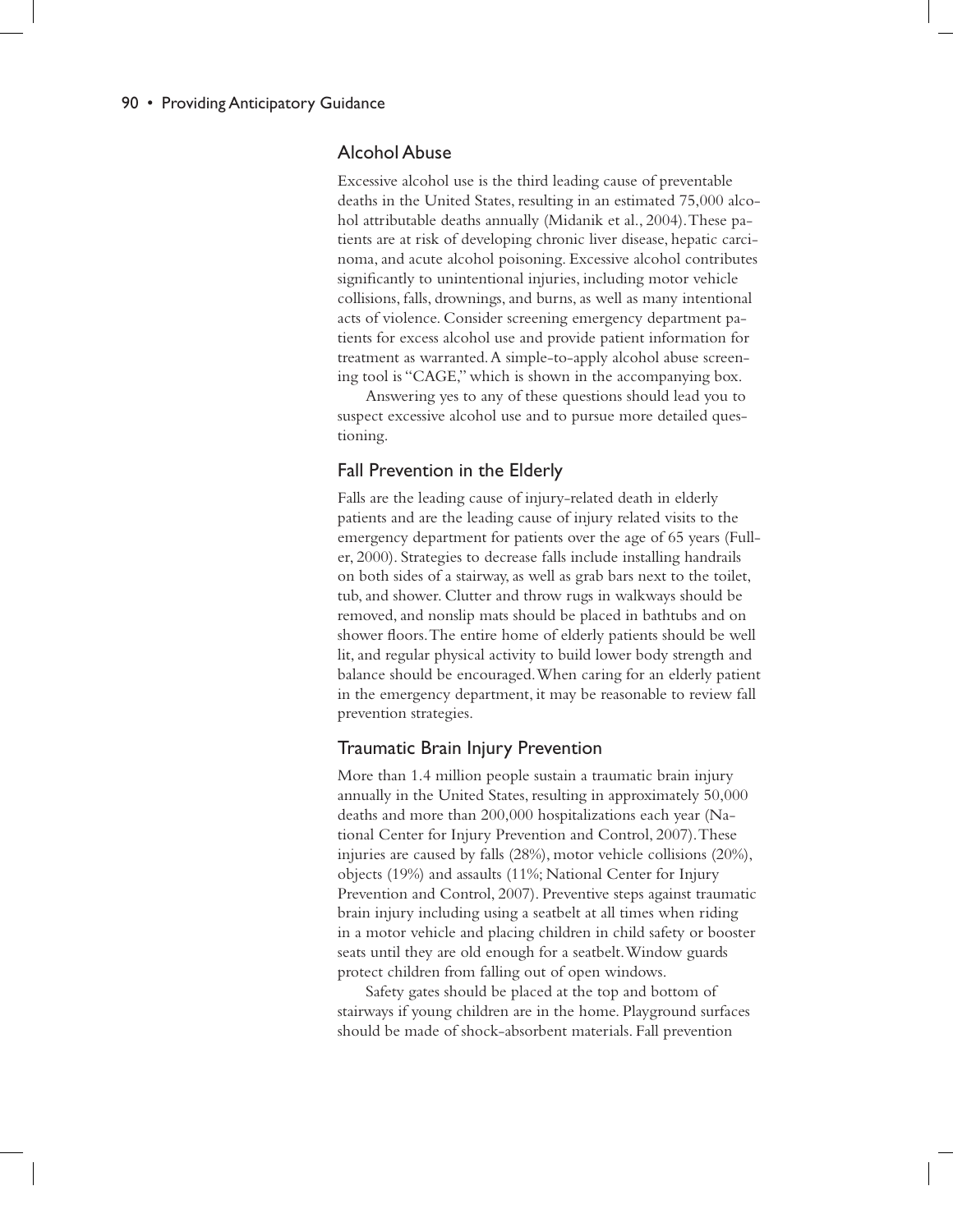#### The Emergency Medicine Clerkship Primer: A Manual for Medical Students • 91

techniques listed previously for the elderly also protect young children from head injury.

Bicycle helmets are known to reduce the risk of bicyclerelated head injury by 80%, but helmets are worn by only 15% of children and 19% of adults. Their use should be encouraged in children and adults when riding a bicycle, motorcycle, snowmobile, scooter, or all-terrain vehicle. Helmets should also be used during horseback riding, skiing, snowboarding, inline skating, ice skating, skateboarding, baseball, and contact sports such as hockey or football. In selected circumstances, anticipatory guidance for strategies designed to reduce the incidence of traumatic brain injury can be provided to patients and their families in the emergency department.

#### Seatbelt and Pediatric Safety Seat Use

In 2007, seatbelt use in the United States by all motorists was estimated to be at 82% (Glassbrenner and Ye, 2007). It has also been well established that the use of seatbelts saves lives, as evidenced by the vehicle occupant fatality rate declining over the past 10 years as seatbelt use has steadily increased. Further, it is estimated that almost 60% of fatalities involving passenger cars and light trucks were unrestrained (National Highway Traffic Safety Administration, 2002). The use of ageand size-appropriate restraint devices for children reduces serious and fatal injuries by more than half. More specifically, child safety seats reduce the risk of fatal injuries by 71% for infants and by 54% for toddlers (Glassbrenner and Ye, 2005). Additional information regarding child safety seats can be found on the American Academy of Pediatrics Web site (www.aap. org/family/carseatguide.htm) and the National Highway Traffic Safety Administration Web site (www.nhtsa.dot.gov/portal/site/ nhtsa/menuitem.9f8c7d6359e0e9bbbf30811060008a0c/). Because restraint use by children often parallels the driver's use, encourage parents to buckle up as well. Advocacy for the use of seatbelts and pediatric safety seats for our emergency department patients is imperative.

#### Poisoning, Accidental Overdose, and Medication Noncompliance

The overwhelming majority (84%) of poison exposures are unintentional, with 51% of exposures occurring in children younger than 6 years (Watson et al., 2005). Even though most exposures are unintentional, the majority of poisoning fatalities in adolescents and adults were intentional. However, the number of reported fatalities in children younger than 6 years (largely unintentional) has remained unchanged for the past two decades.

## Poison Control **Hotline** 1-800-222-1222

This number will route the call to a local poison center based on the area code and exchange of the caller. The number is functional 24 hours a day in the 50 states, the District of Columbia, the US Virgin Islands, and Puerto Rico.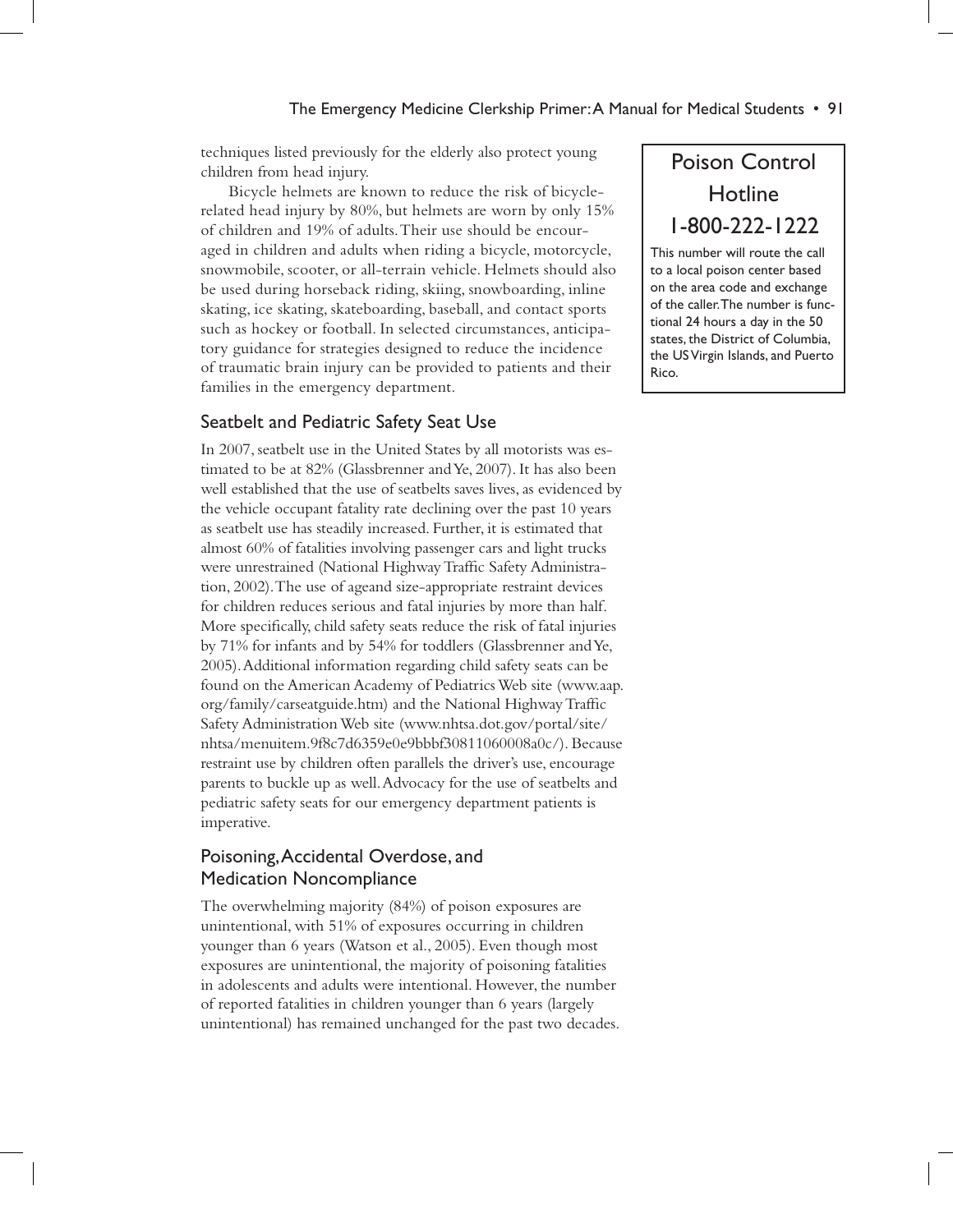#### 92 • Providing Anticipatory Guidance

Categories of substances with the largest number of reported exposures include analgesics, cleaning products, cosmetics, sedatives, hypnotics, and antipsychotics. The following categories of substances were associated with the largest numbers of fatalities: analgesics, sedatives, hypnotics, antipsychotics, antidepressants, stimulants, and street drugs.

Patients or their caregivers should be advised to keep medications and household chemical products in their original containers and to store them in a childproof cabinet. They should carefully follow the directions on all medication and chemical product labels. Remind patients and their caregivers to avoid taking medication in front of children, to not call medicine candy and, likewise, never store household chemicals in a food or beverage container. Poisonous house or yard plants should be removed from the home. All families should have the Poison Control Center number readily available. This is another important issue to discuss with caregivers who have small children living in the household.

All too often, we find that patients do not take their medications or do not take them as prescribed. Antibiotics doses are commonly missed, whereas analgesics, particularly acetaminophen-containing products, are taken in excess or parents administering them to young children inadvertently miscalculate doses. The unintentional excess administration of these with other medications can result in significant consequences. Many prescription and over-the-counter analgesics and other preparations contain acetaminophen or ibuprofen. Some patients unknowingly take multiple medications with the same active ingredients. Gastrointestinal side effects or renal toxicity can be associated with excess ingestion of ibuprofen, whereas hepatotoxicity can occur with excess administration of acetaminophen-containing products.

Medication noncompliance can occur for a number of reasons, including lack of adequate finances, intolerable side effects, misunderstanding, religious or cultural objections to certain prescribed therapies, or a false sense of omnipotence. It is important to try to understand the reasoning behind patients' decision to forego medication so you are better able to address their specific concerns. Alternatively, some patients feel that the dose their physician prescribed is not relieving their symptoms, so they take a stronger dose or take their medication more frequently than prescribed. Because of the reasons listed here, it may be reasonable to review your patients' medications with them to limit the likelihood of complications related to excess or inappropriate medication administration.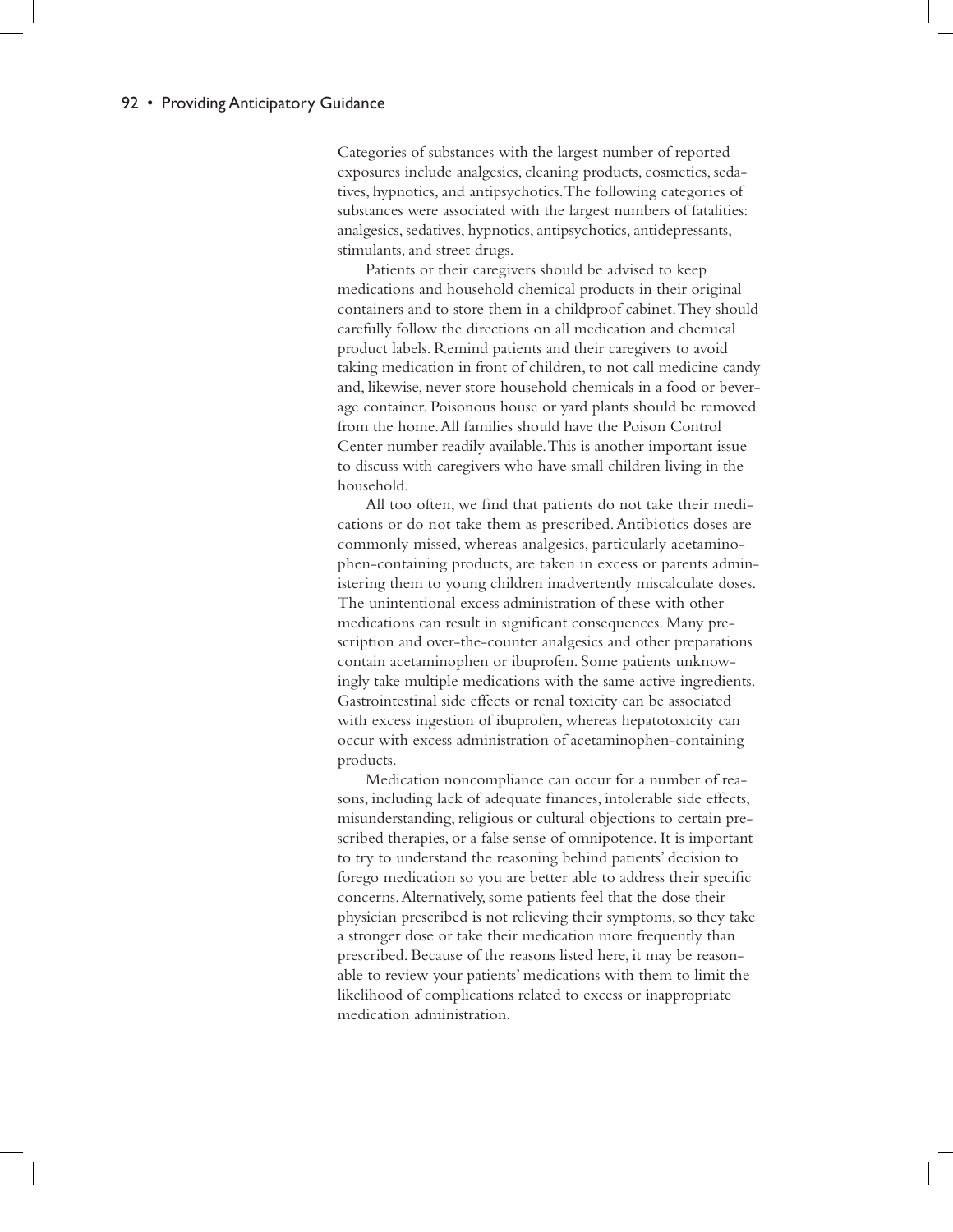#### Drowning

Drowning remains a leading cause of unintentional deaths in the United States and was responsible for more than 3,300 deaths in 2004. Many of these unintentional drownings (78%) were men (Injury Center, 2007a). A number of risk factors for drowning and submersion injuries have been identified: lack of supervision and barriers such as pool fencing, recreation activities in natural water settings, recreational boating, alcohol use, and patients with seizure disorders.

In children ages 1 to 4 years old, most drowning occurs in a swimming pool, and the majority of these children were out of their parents' sight for less than 5 minutes. For those with a seizure disorder, drowning most commonly occurs in the bathtub. Strategies for drowning prevention include parental vigilance, safety latches on bathroom doors to prevent infant or toddler entry, safety fencing around household pools, and showering as the preferred method of cleansing for those with a seizure disorder. Anticipatory guidance for preventing water-related injuries may be more applicable to the summer months and to patients living in warmer climate areas.

#### Smoke Detectors

Four out of five fire-related deaths occur in the home, and approximately half of home fire deaths occur in homes without smoke detectors. Most fire victims die from smoke or toxic gas inhalation, rather than from the burns (Injury Center, 2007b). Those at greatest risk of fire-related death and injury include children younger than 5 years, the elderly, and those who live in rural areas or substandard housing (Injury Center, 2007b). Preventive measures include installing and maintaining smoke alarms and carbon monoxide detectors on every floor of the home. Flammable objects, including loose fitting clothing, should not be near the stove or space heater. Matches and lighters should be kept out of the reach of children. Smoking in bed should be prohibited, and lit cigarettes or candles should not be left unattended. In addition, unattended cooking is a leading cause of scald burns in young children and residential fires. A family fire escape plan, including a designated outdoor meeting site, should be in place and practiced biannually.

#### Childproofing the Home

In addition to the preventive measures listed previously, electric socket plugs lessen the risk of electrocution injury. In addition, it is advisable that small toy pieces, balloons, button batteries, and a variety of small or sharp household objects be kept out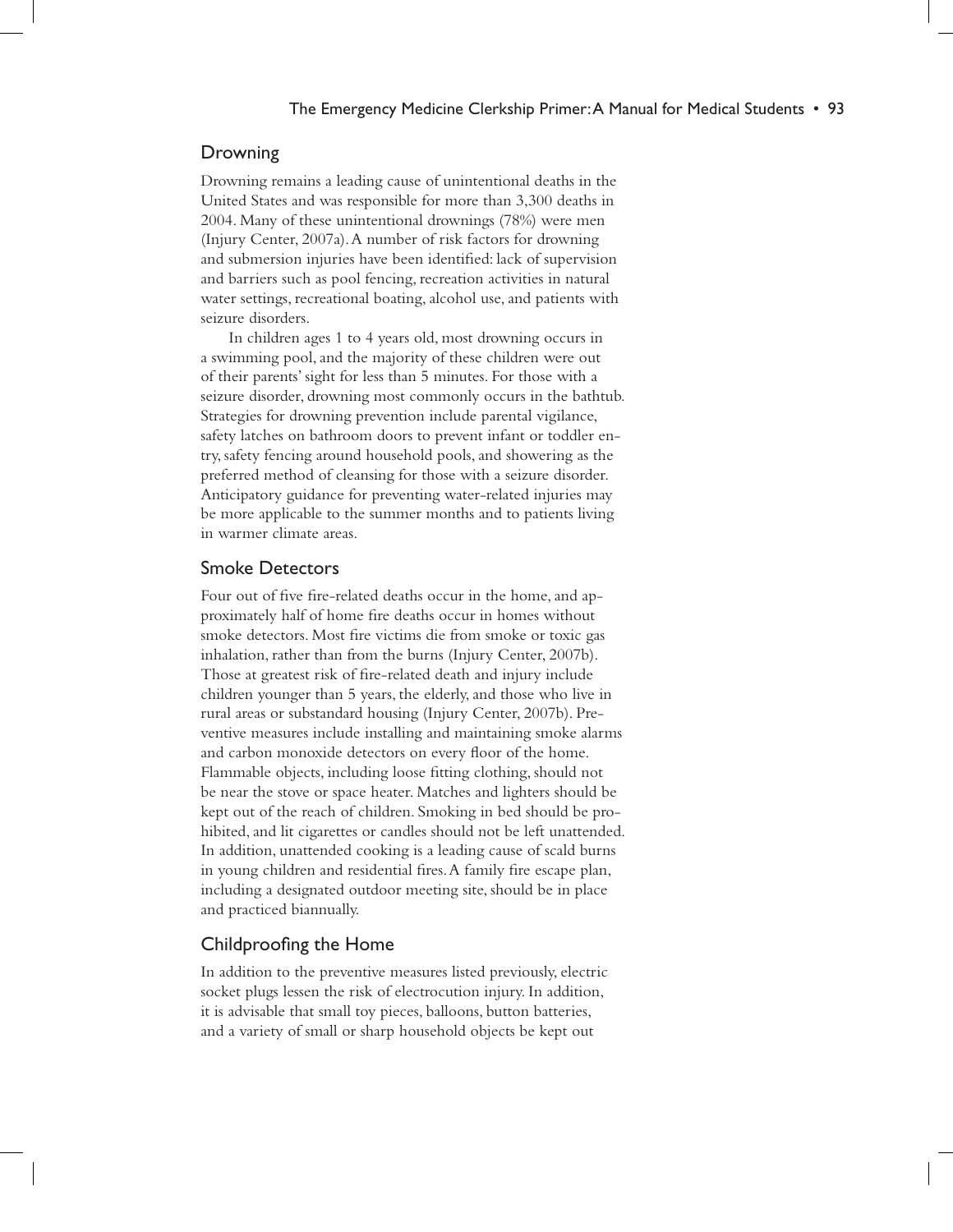#### 94 • Providing Anticipatory Guidance

of a small child's reach. Hot water heaters should be adjusted so that the temperature does not exceed 120°F. By doing so, you can dramatically decrease the likelihood of causing a deep partial thickness or full thickness scald burn.

#### Hypertension

Blood pressure evaluation is the most common screening test performed in the emergency department. It has been estimated that more than 50 million Americans (1 in 4 adults) have high blood pressure warranting some form of treatment (Hajjar and Kotchen, 2003). Of these hypertensive patients, almost 30% were unaware of their illness, and 42% were not being treated (Hajjar and Kotchen, 2003). In the emergency department, elevated blood pressure readings roughly approximate that of the general ambulatory population. Uncontrolled hypertension is a risk factor for the development of cardiovascular disease. The relationship between blood pressure and cardiovascular disease is consistent, continuous, and independent of all other risk factors. For patients discharged from the emergency department who have elevated blood pressure readings, it is advisable that they follow up with their primary care provider, as outlined in the Seventh Report of the Joint National Committee Prevention, Detection, Evaluation, and Treatment of High Blood Pressure (National High Blood Pressure Education Program, 2004).

#### Suggested Reading

Boudreaux GC, Hunter K, Bos S, et al. Predicting smoking stage of change among emergency department patients and visitors. *Acad Emerg Med.* 2006;13:537–542.

This prospective survey of 1010 emergency department patients and visitors assessed smoking-related variables.

Centers for Disease Control and Prevention: National Center for Injury Prevention and Control Web site. Available at: www. cdc.gov/ncipc/cmprfact.htm. Accessed January 12, 2008.

This Web site hosts a variety of injury topics and fact sheets for preventative teaching, which can be implemented in the Emergency Department.

Centers for Disease Control and Prevention. Cigarette Smoking-Related Mortality (updated September 2006). Available at: www.cdc.gov/tobacco/data\_statistics/Factsheets/cig\_ smoking\_mort.htm. Accessed March 11, 2008.

This fact sheet highlights the cigarette-related mortality in the United States.

Doll L, Bonzo S, Mercy J, et al. *Handbook of Injury and Violence Prevention.* New York, NY: Springer; 2006.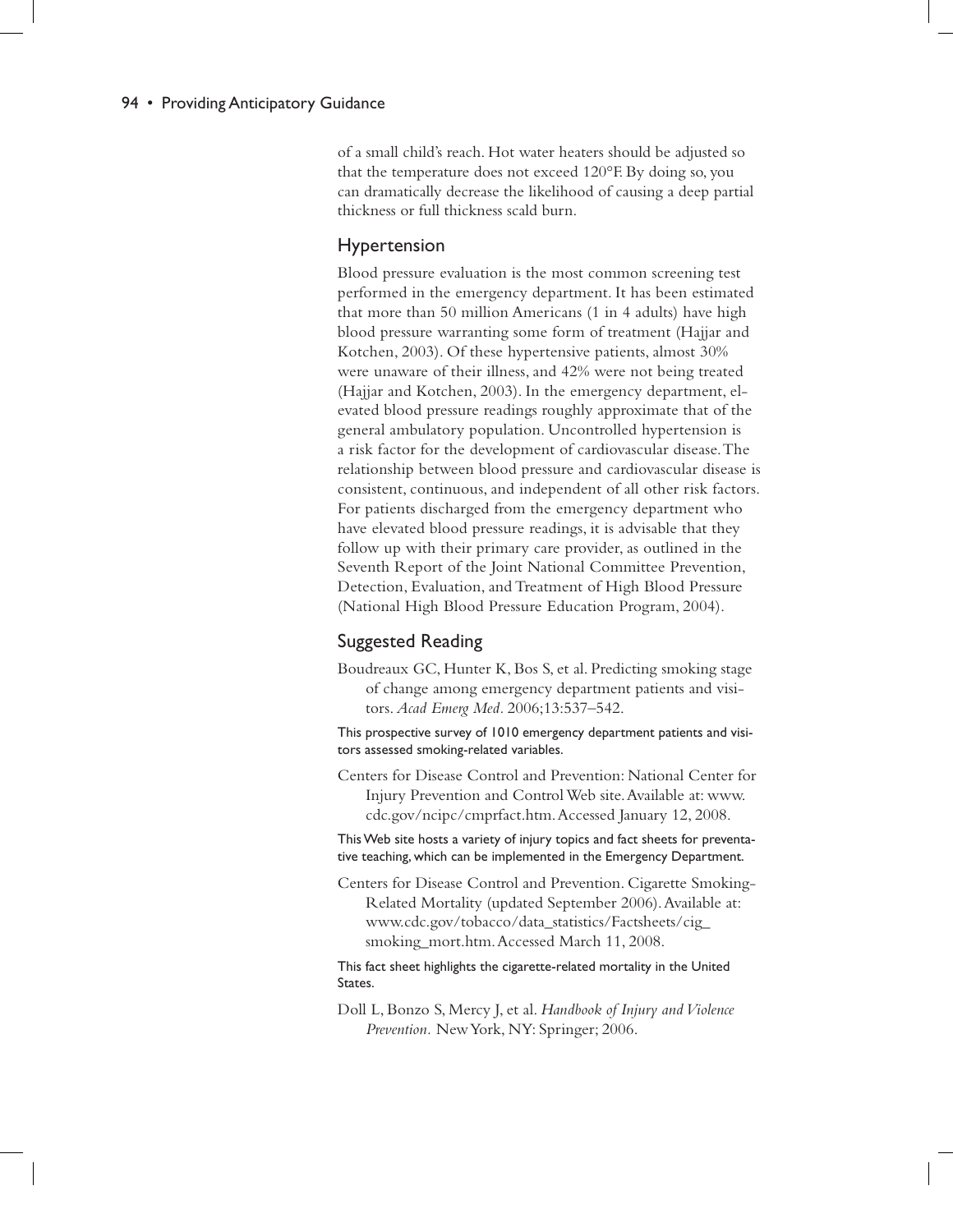#### The Emergency Medicine Clerkship Primer: A Manual for Medical Students • 95

This book on focuses on different injury prevention interventions and reviewing evidence-based strategies for successful implementation.

D'Onofrio G, Degutis LC. Preventive care in the emergency department: screening and brief intervention for alcohol problems in the emergency department: a systematic review. *Acad Emerg Med.* 2002;9:627–638.

This systematic review of various alcohol screening and intervention programs in the emergency department found a positive effective of emergency department intervention for alcohol abuse.

Fuller GF. Falls in the elderly. *Am Fam Physician.* 2000;61:2159- 2168, 2173-2174.

This article reviews the topic of falls in the elderly providing a comprehensive review of this issue.

Glassbrenner D, Ye TJ. Seat Belt Use in 2007—Overall Results. Traffic Safety Facts: Research Note. Washington, DC: National Highway Traffic Safety Administration; 2007. DOT HS 810 841. Available at: www.nhtsa.gov/nhtsa/announce/810\_841. pdf. Accessed March 11, 2008.

This article provides an overview of seatbelt use in the United States.

Hajjar I, Kotchen TA. Trends in prevalence, awareness, treatment, and control of hypertension in the United States, 1988–2000. *JAMA.* 2003;290:199–206.

This articles uses past National Health and Nutrition Examination Survey data to report on the trends in hypertension.

Injury Center. *Water Related Injuries.* Washington, DC: Centers for Disease Control and Prevention; 2007a. Available at: www. cdc.gov/ncipc/factsheets/drown.htm. Accessed March 11, 2008.

This fact sheet highlights water-related injuries in the United States.

- Injury Center. *Fire Deaths and Injuries: Fact Sheet.* Washington, DC: Centers for Disease Control and Prevention; 2007b. Available at: www.cdc.gov/ncipc/factsheets/fire.htm. Accessed March 11, 2008.
- This fact sheet review statistics about fire-related deaths and injuries.
- Midanik LT, Chaloupka FJ, Saitz R, et al. Alcohol-attributable deaths and years of potential life lost—United States, 2001. *MMWR Weekly.* 2004;53(37):866–870. Available at: www.cdc. gov/mmwr/preview/ mmwrhtml/mm5337a2.htm. Accessed March 11, 2008.

#### This report highlights the alcohol-attributable deaths in the United States.

National Center for Injury Prevention and Control. *Traumatic Brain Injury.* CDC Fact sheet; 2007. Available at: www.cdc.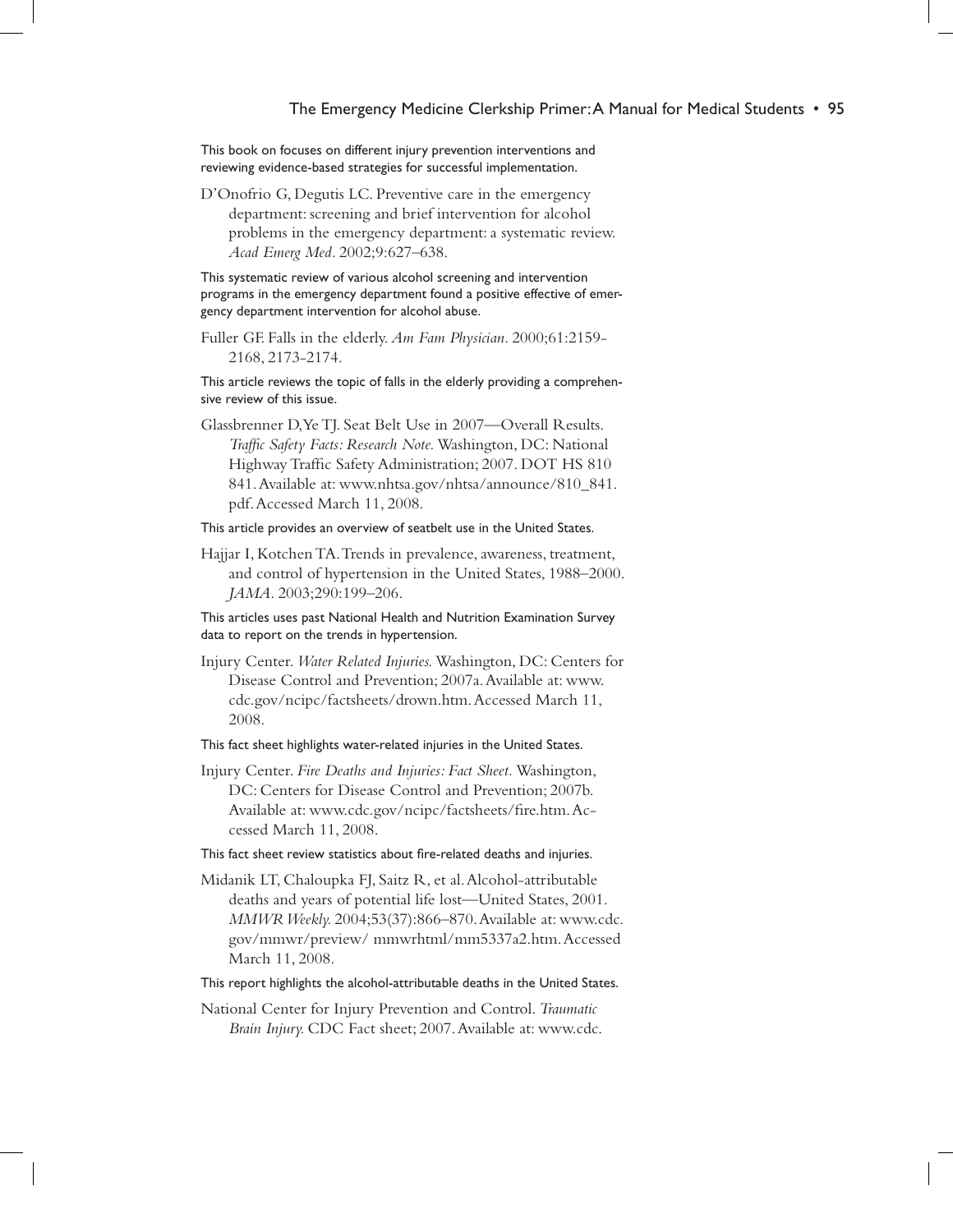#### 96 • Providing Anticipatory Guidance

gov/ncipc/factsheets/tbi.htm. Accessed March 11, 2008.

This fact sheet highlights the topic of traumatic brain injury in the United States.

National High Blood Pressure Education Program. *Seventh Report of the Joint National Committee: Prevention, Detection, Evaluation, and Treatment of High Blood Pressure.* Bethesda, MD: National Heart, Lung, and Blood Institute; 2004. Available at: www. nhlbi.nih.gov/guidelines/hypertension/ jnc7full.pdf. Accessed March 10, 2008.

This is a comprehensive report on the prevention, detection, evaluation, and treatment of high blood pressure.

National Highway Traffic Safety Administration. *Traffic Safety Facts 2001: A Compilation of Motor Vehicle Crash Data from the Fatality Analysis Reporting System and the General Estimates*  System. Washington, DC: National Highway Traffic Safety Administration, U.S. Department of Transportation; 2002. Available at: www-nrd.nhtsa.dot.gov/Pubs/TSF2001.PDF. Accessed March 11, 2008.

This report provides statistics on traffic crashes of all severities.

Watson WA, Litovitz LT, Rogers GC, et al. 2004 Annual report of the Association of Poison Control Centers Toxic Exposure Surveillance System. *Am J Emerg Med.* 2005;23:589–666.

This article reviews data on poisonings reported to the Association of Poison Control Centers Toxic Exposure Surveillance System.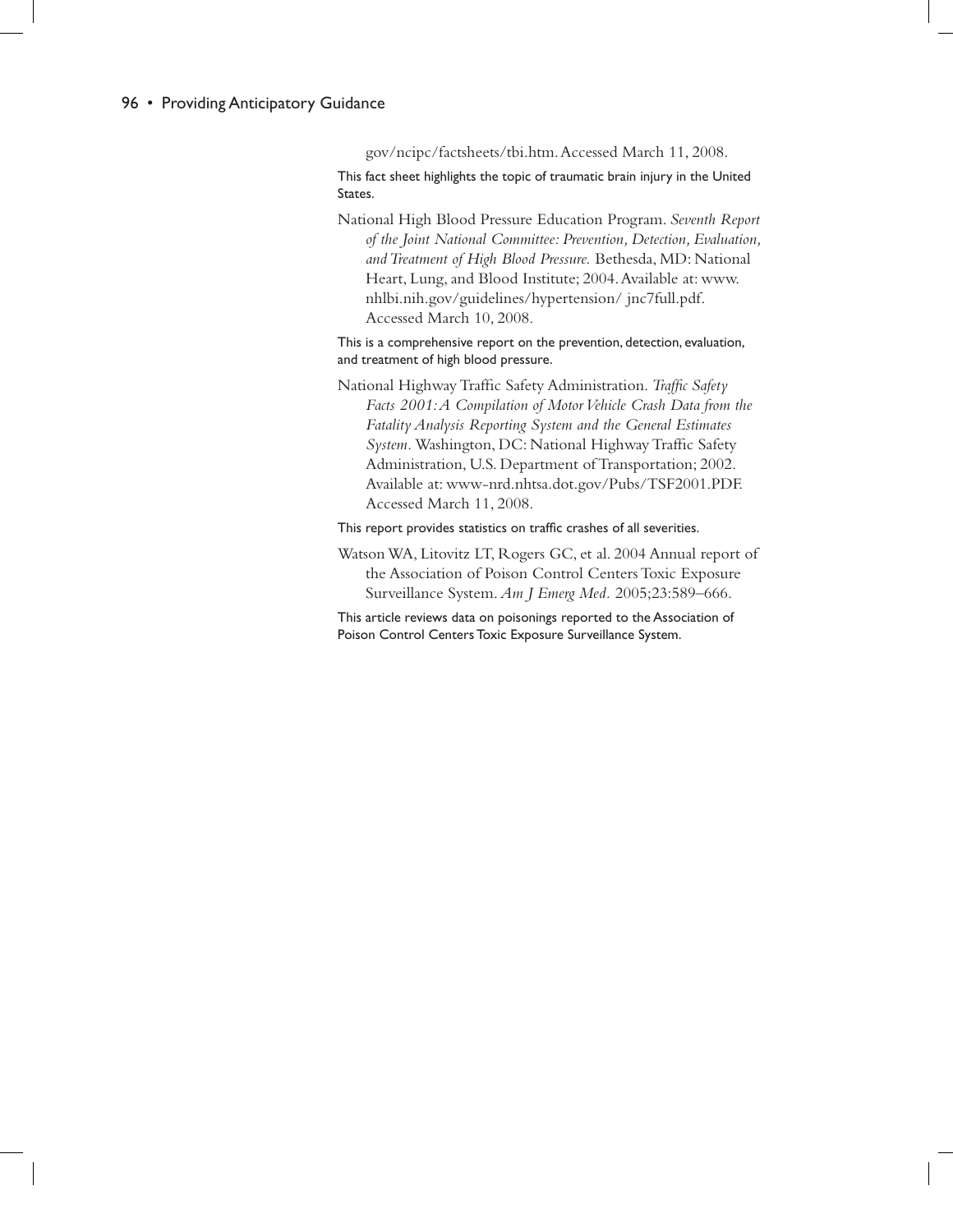#### CHAPTER TWENTY

## *Procedural Skills*

IF YOU FEEL THAT YOU ARE not yet experienced in performing basic medical procedures, you are not alone. Graduating medical students have a wide variety of procedural skill experience. A number of medical students complete their core thirdyear clerkships without performing venipuncture, peripheral IV access, urethral catheterization, or ABG sampling. Your emergency medicine clerkship may help alleviate some of these issues by providing you with exposure to a wide variety of procedures that may not be as readily encountered on other clinical rotations. You should take advantage of this opportunity and perform as many procedures as possible to build confidence in your skills before graduation.

Although your clinical experience will vary day to day and between clinical training sites, ample opportunities often exist to perform procedures throughout your emergency medicine clerkship. The procedures most commonly performed by students are peripheral IV access and phlebotomy. Even though many medical schools do not have a formal process to ensure that a

Ample opportunities often exist to perform procedures throughout your emergency medicine clerkship.

## Categories of Procedural Opportunities in the Emergency Department for Medical Students

- Procedures typically performed independently with direct supervision: IV access, phlebotomy, NGT insertion, ABG sampling, urethral catheterization, simple laceration repair
- Procedures typically performed in an assist role, but sometimes playing an independent role: arthrocentesis, central venous access, incision and drainage of a cutaneous abscess, lumbar puncture
- Procedures typically observed: orotracheal intubation, tube thoracostomy, transvenous pacemaker insertion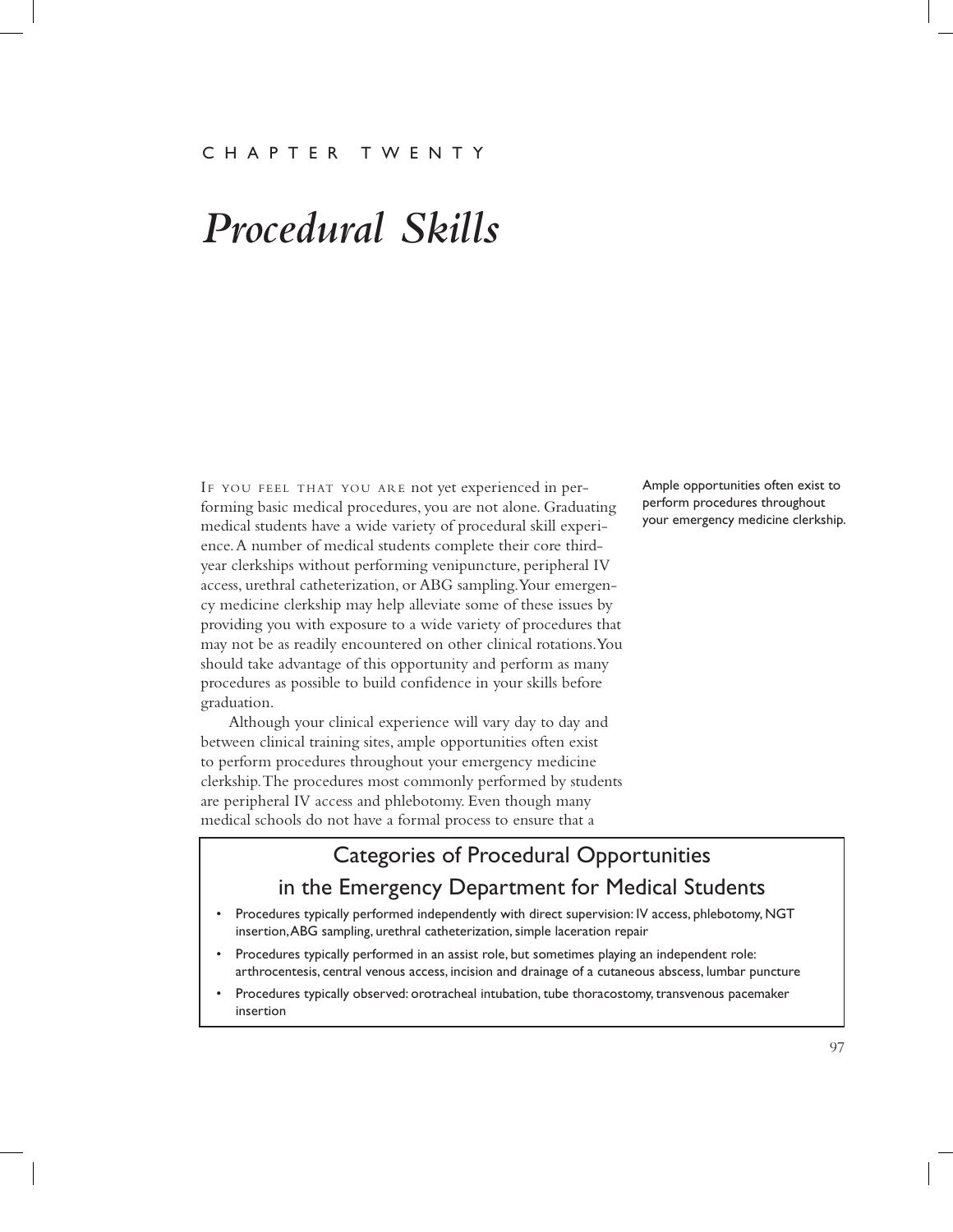#### 98 • Procedural Skills

### Procedural Skills Web Sites

- *New England Journal of Medicine,* "Videos in Clinical Medicine" http://content.nejm.org/misc/videos. shtml?ssource=recentVideos
- McGraw-Hill, "Access Emergency Medicine" www.accessem.com/public/about\_aem.aspx
- Elsevier, "Procedural Consults" http://app.proceduresconsult.com/Learner/Default.aspx
- University of California San Francisco/San Francisco General Hospital, emergency medicine residency Web site www.emresidency.ucsf.edu/ (under resources, select "educational material")
- University of Maryland, emergency medicine residency Web site www.umem.org/res\_student.php

student is competent or proficient in performing these skills, they are nonetheless very important. Many students, interns, and residents will be called on to perform these basic yet necessary skills. Regarding procedural instruction, it is equally important to understand which patients truly need IV access and the various options available for crystalloid fluid administration (e.g., normal saline, halfnormal saline, D5 normal saline). Students should also gain experience in procedurally related tasks such as connecting IV fluid tubing, troubleshooting a clogged IV, maintaining proper technique for collecting blood cultures, and determining which color blood tubes are required for specific chemistry or hematology testing. The same can be said for other procedures that are performed by students and house staff: NGT insertion, ABG sampling, urethral catheterization, and laceration repair, to name a few. It is important to remember that the psychomotor skill involved with performing many procedures improves with repetition. However, it is essential that you become familiar with the indications and contraindications for performing specific procedures.

Procedural opportunities in the emergency department can often be categorized into one of three different groups. The first group includes procedures you will likely perform independently with direct supervision: IV access, phlebotomy, NGT insertion, ABG sampling, urethral catheterization, simple laceration repair, and the like. The next group includes those procedures that you will likely assist with, but at times may have more of an independent role: arthrocentesis, central venous access, incision and drainage of a cutaneous abscess, and lumbar puncture. The final category includes those procedures that because of the complexity and urgency of the situation, you will likely observe: orotracheal intubation, tube thoracostomy, and transvenous pacemaker insertion. Your direct participation in performing or assisting with any procedure is always up to the discretion of the attending physician. This decision is often based on a number of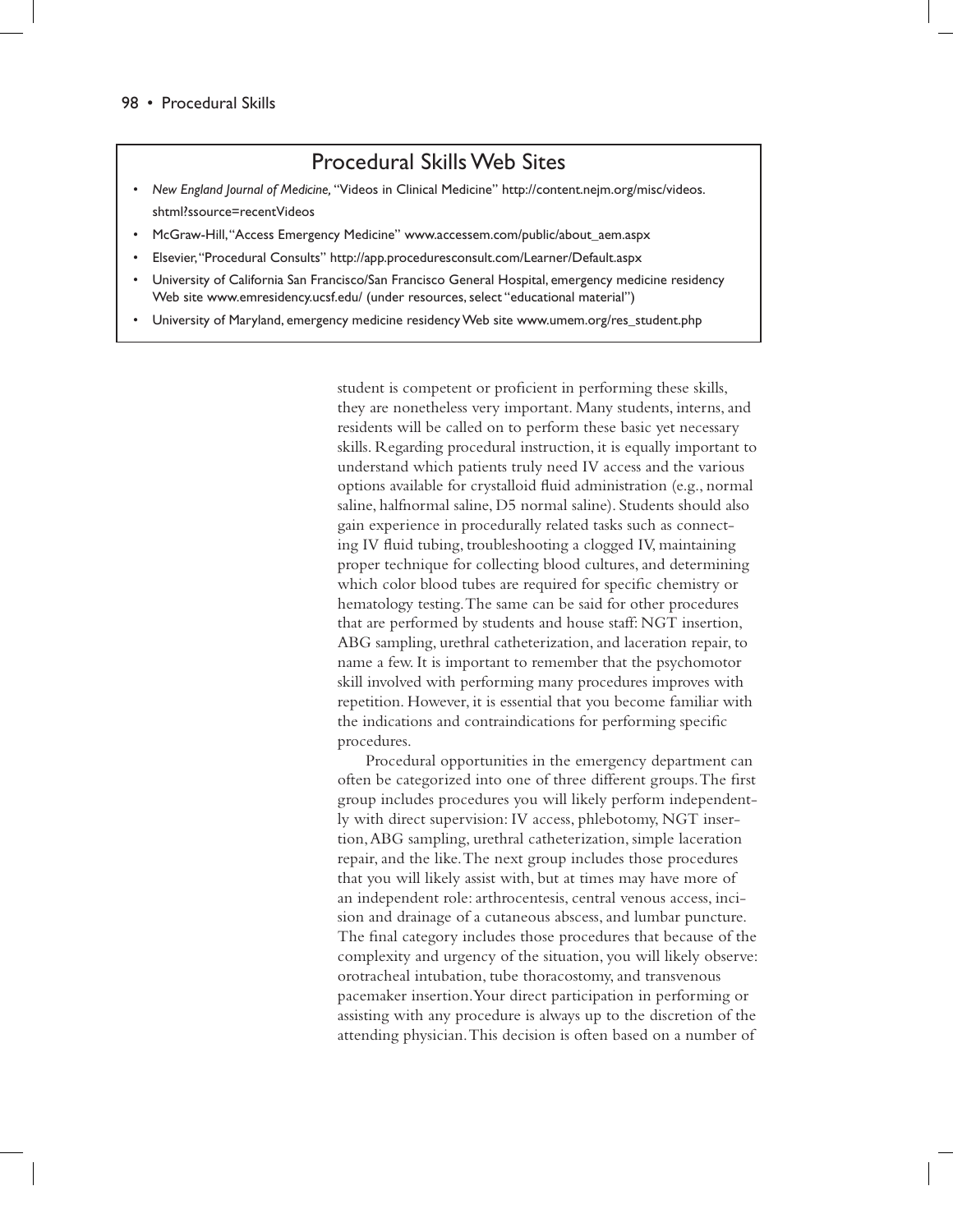factors, including the student's experience with performing the procedure, the complexity of the procedure, the comfort level of the patient, and the inherent risk to the patient. That being said, it is still likely that you will have the opportunity to be involved.

#### How Can I Become More Comfortable in Performing Procedures?

One of the first steps in becoming more comfortable is to familiarize yourself with the procedure(s) that you would like to learn to perform. These can be procedures that you have a high likelihood of performing, or they can be selected procedures that are uncommon or that you are less familiar with. Couple this choice with your career interests, and you have a good place to start. You can easily take advantage of the wealth of information available to you in hardcopy textbooks or on the Internet. Three excellent resources are as follows:

- Roberts and Hedges, *Clinical Procedures in Emergency Medicine,* 2004
- Rosen and Chan, *Atlas of Emergency Procedures,* 2002
- Custalow, *Color Atlas of Emergency Department Procedures,* 2004

The Roberts and Hedges text is available in full-text version through MD Consult for which some medical schools have institutional subscriptions. The New England Journal of Medicine publishes an online series titled "Videos in Clinical Medicine" (http://content.nejm.org/misc/videos.shtml?ssource=recentVide os). These procedural videos highlight a number of common and advanced procedural skills and are accompanied by a summary PDF article further reviewing the topic. McGraw-Hill's "Access Emergency Medicine" is another Web-based resource that contains a broad range of emergency cases with accompanying procedural videos (www.accessem.com/public/about\_aem.aspx). Elsevier also offers an online educational resource titled "Procedural Consults." This resource reviews a number of basic and advanced procedures (http://app.proceduresconsult.com/ Learner/Default.aspx). A number of these online resources require individual or institutional subscriptions to fully access the educational material. The University of California San Francisco/ San Francisco General Hospital emergency medicine residency Web site contains a number of educational procedural videos (www.emresideny.ucsf.edu). Additional advanced procedural videos can also be found on the University of Maryland emergency medicine residency Web site under the section of procedural videos (www.umem.org/res\_student.php).

Remember, each student will have a different procedural experience throughout his or her emergency medicine clerkship.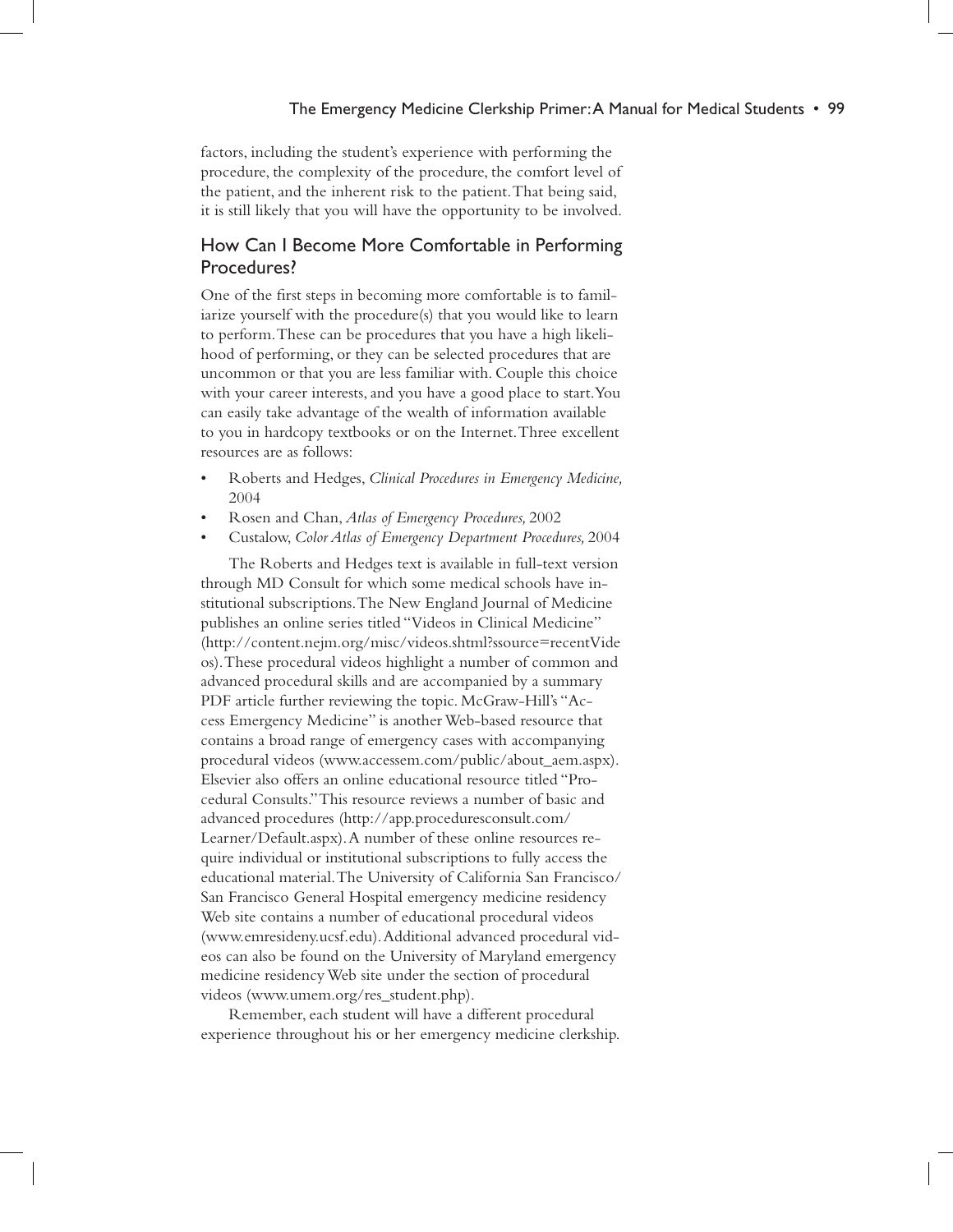This is in part because of the variety and complexity of patients encountered and, to some extent, the interest or proactiveness of the student. It may be more important for some students, based on career aspirations, to partake in certain procedures. Communicate your interests with your supervisors and the nursing staff to further enhance your procedural opportunities. Again, we recommend not focusing solely on the technical skill required to perform a particular procedure but also emphasizing the rationale of why a particular procedure needs to be performed.

#### Suggested Reading

Coberly L, Goldenhar LM. Ready or not, here they come: acting interns' experience and perceived competency performing basic medical procedures. *J Gen Intern Med.* 2007;22:491– 494.

This prospective survey of fourth-year medical students on an internal medicine rotation found that students do not perform basic procedures during their subinternship rotations and that procedural performance correlates with feelings of competency.

Custalow C. *Color Atlas of Emergency Department Procedures.* Philadelphia, PA: Elsevier Saunders; 2005.

This text provides a comprehensive review for more 65 emergency procedures.

Fincher RM, Lewis LA. Learning, experience, and self-assessment of competence of third-year medical students in performing bedside procedures. *Acad Med.* 1994;69:291–295.

This survey of 100 third-year medical students found that students performed procedures on patients infrequently.

Roberts JR, Hedges J. *Clinical Procedures in Emergency Medicine.* 4th ed. 2004. Philadelphia, PA: Elsevier Saunders; 2004.

This text provides a comprehensive evidence based review on a multitude of procedures performed in the emergency department.

Wu EH, Elnicki DM, Alper EJ, et al. Procedural and interpretive skills of medical students: experiences and attitudes of thirdyear students. *Acac Med.* 2006;81:S48–S51.

This survey of 171 third-year medical students from seven institutions found that a majority of students had never performed important procedures, such as lumbar puncture, thoracentesis, paracentesis, or blood cultures.

Rosen P, Chan TC, Vilke G, Sternbach G, Mass EW. *Atlas of emergency procedures.* 2nd ed. St. Louis, MO: Mosby Press; 2004.

This text provides a comprehensive review of more than 100 commonly performed emergency procedures.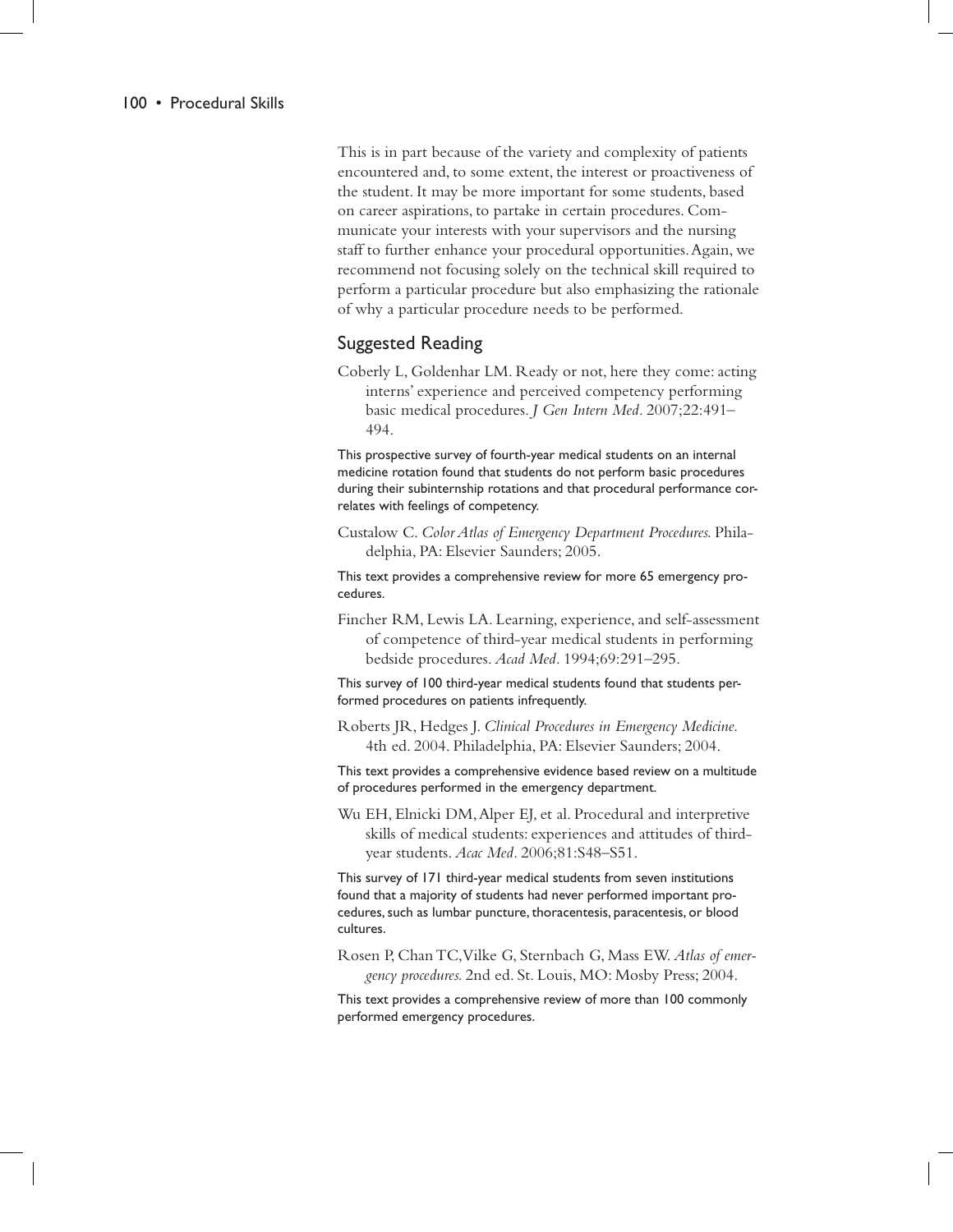# *Suggested Reading and Other Educational Resources for Medical Students*

AT THIS POINT IN YOUR medical school training, most of your reading efforts should be directed toward textbooks and review articles. It is also reasonable to supplement your core reading with recently published journal articles. Here are a few suggestions to help focus your approach to reading during your emergency medicine clerkship:

- Keep track of your patient encounters. Set aside 20 to 30 minutes each day (a somewhat realistic goal) and try to read about one of the interesting cases that you addressed that day.
- Pick one or more emergency medicine topics that you are interested in but not very familiar with. By researching the topic(s), you will develop additional knowledge about a particular subject.
- Focus some of your reading on common emergency department complaints (e.g., abdominal pain, chest pain, shortness of breath). Additional reading in these areas will help to broaden your general fund of knowledge.

A number of excellent educational resources are available to students completing an emergency medicine clerkship. These can A number of excellent educational resources are available to students completing an emergency medicine clerkship. These can be found in various forms, ranging from classic hardcopy textbooks to state-ofthe-art online resources.

# Peer-Reviewed Emergency Medicine Journals

- *Academic Emergency Medicine* (www.aemj.org)
- *American Journal of Emergency Medicine* (http://ajemjournal.com/)
- *Annals of Emergency Medicin*e (www.annemergmed.com/)
- *Journal of Emergency Medicine* (www.elsevier.com/locate/jemermed)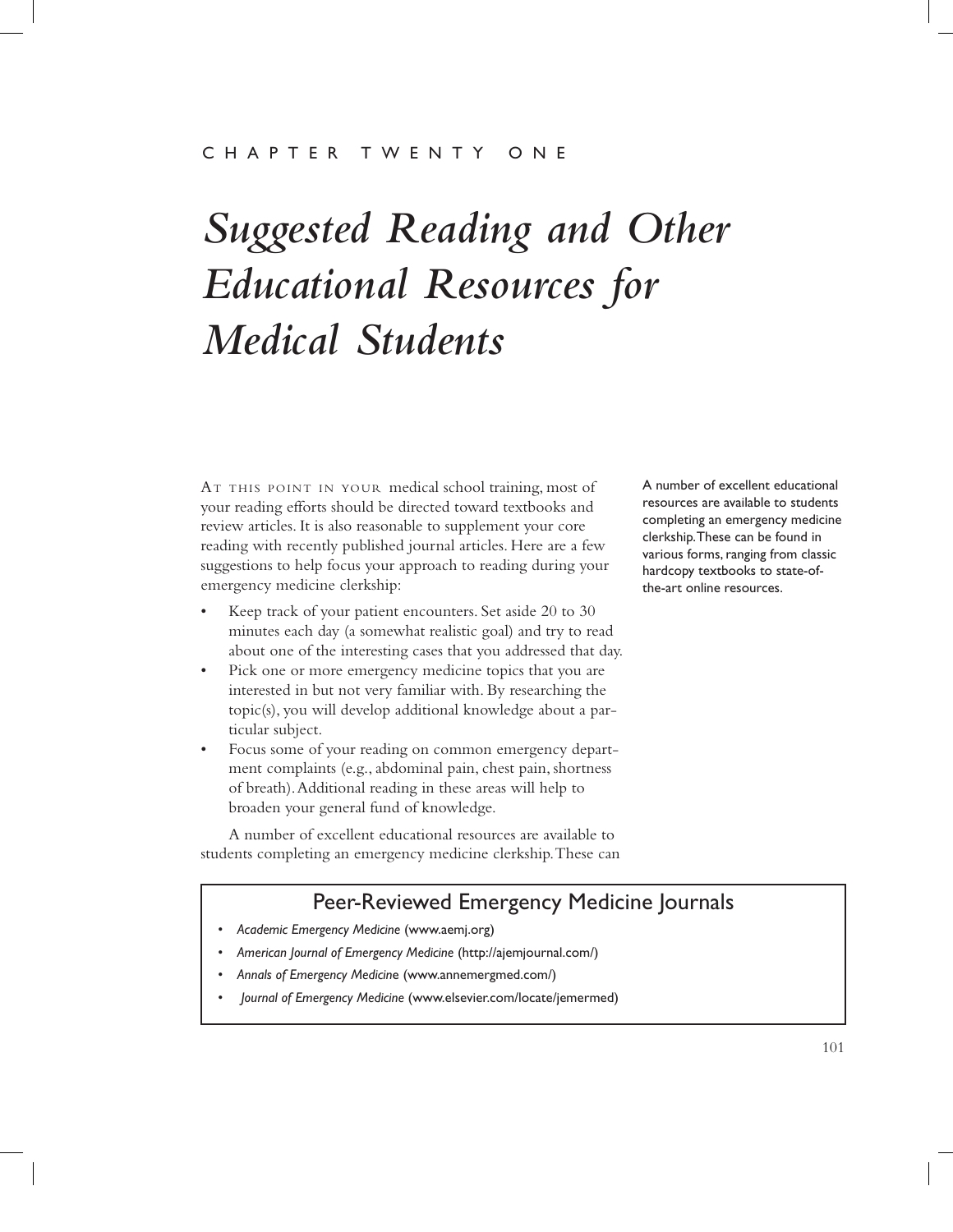### 102 • Suggested Reading and Other Educational Resources for Medical Students

be found in various forms, ranging from classic hardcopy textbooks to state-of-the-art online resources. Here we have attempted to identify some key educational resources that will help you learn more about the clinical practice of emergency medicine. Some of these online resources are free, whereas others require individual or institutional subscriptions to fully access the educational material. Our specialty also has a number of high-quality peer-reviewed journals, as shown in the box on this page.

Because of the overwhelming number of high-quality, Webbased educational sites, it is only possible to provide you with a glimpse of the available resources. It is very likely that with a little time, you can find many other online educational resources that can provide a wealth of information. The information contained here does not necessarily reflect endorsement by the editors or contributing authors.

Regardless of your preference—hardcopy textbooks, review or journal articles, online or PDA—an endless amount of educational resources are available to enhance your learning opportunities during your emergency medicine clerkship.

# Online Educational Resources

- UpToDate is one of the most commonly used online resources for medical information (www.uptodate.com/). This resource is specifically designed to answer the clinically relevant questions that arise in daily practice of medicine. An emergency medicine–specific database is under development.
- eMedicine is another Web-based resource that contains topic reviews by experts in the field (www.emedicine.com).
- EMedHome is an online resource for emergency physicians that contains monthly articles, clinical cases, clinical pearls, podcasts, and more (www.emedhome.com/index.cfm).
- National Center for Emergency Medicine Informatics (NCEMI) contains links to leading abstracts in emergency medicine specialty journals, treatment algorithms, calculators for various clinically related topics, and other links (http:// ncemi.org).
- McGraw-Hill's Access Emergency Medicine is a comprehensive online resource that allows users to quickly search the diagnosis and treatment of a broad range of emergency cases. The site contains links to a number of emergency medicine texts, procedures, videos, and an image bank (www.accessem. com/index.aspx).
- Molson Medical Informatics Student Projects site is a rapidly growing collection of multimedia projects in medical teach-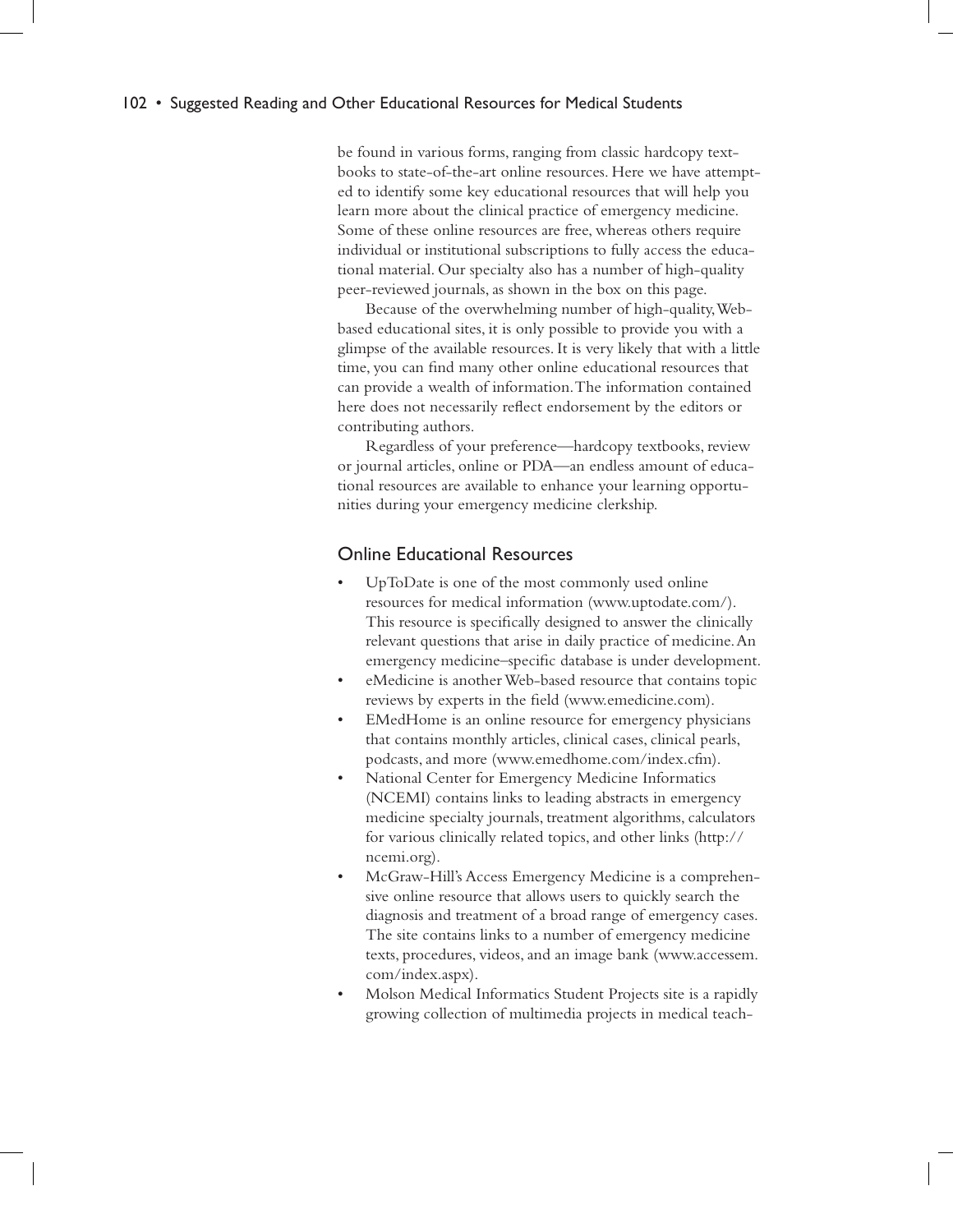ing. Developed by McGill University medical students under the supervision of the McGill Medical Faculty (http://sprojects.mmi.mcgill.ca).

- MedicalStudent.com is a digital library of authoritative medical information for all students of medicine (www. medicalstudent.com).
- Family Practice Notebook is intended to aid primary care providers in their pursuit of optimal patient care (www. fpnotebook.com/ index.htm).
- R2 Digital Library is a Web-based resource that links health sciences book content from leading publishers. This service is available exclusively through hospital, academic, and institutional libraries (www.r2library.com).
- Lexi-Comp Online is a clinical information tool consisting of a series of drug information databases (http://online.lexi. com/crlonline?siteid=9862).
- Blackwell Synergy provides online access to full-text journals in many specialties of medicine (www.blackwell-synergy. com).
- ScienceDirect provides online access to full-text journals in many specialties of medicine (www.sciencedirect.com).
- MDConsult is an integrated online resource that offers access to complete medical textbooks in many specialties and full-text articles froma number of peer-reviewed journals and the Clinics of North America Series (www.mdconsult. com/php/83552018-2/homepage).
- ECG Wave-Maven, developed by educators at Harvard Medical School, is an ECG self-assessment program for students and clinicians (http://ecg.bidmc.harvard.edu/maven/ mavenmain.asp).
- EMPACS features annotated radiological studies conducted in an emergency department setting and allows users to search by modality, body region, gender, age, and keywords (www.empacs.org/scripts/mainlogin.php).
- PubMed provides access to citations from the biomedical literature (www.ncbi.nlm.nih.gov/sites/entrez or www. pubmed.gov).
- Google is a comprehensive search engine that can be used to locate an extensive amount of medical information (www. google.com).
- Google Scholar provides a simple way to broadly search for scholarly literature: peer-reviewed papers, theses, books, abstracts, and articles from academic publishers, professional societies, preprint repositories, universities, and other scholarly organizations (http://scholar.google.com).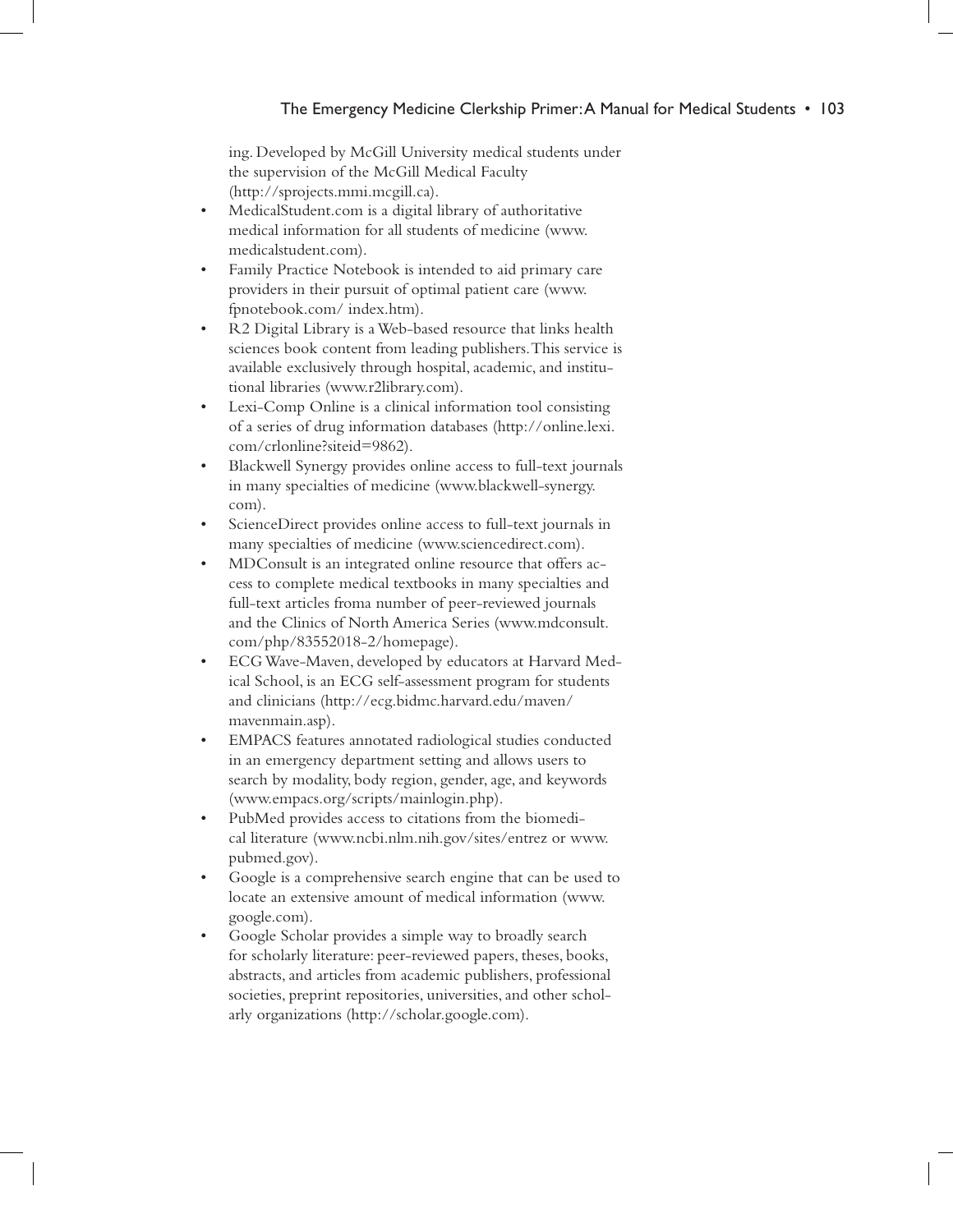### 104 • Suggested Reading and Other Educational Resources for Medical Students

# Other Educational Resources

In addition to the many online resources, a number of classic textbooks serve as resources. These books are comprehensive and provide concise reviews of a wide range of emergency medicine topics. Some of these texts are used as educational resources for emergency medicine residency training programs and emergency medicine clerkships.

#### *Classic Emergency Medicine Textbooks*

- Rosen's Emergency Medicine: Concepts and Clinical Practice is a text that strives to be a definitive emergency medicine resource. It is a wellorganized text with more than 200 chapters that cover all the major topics in emergency medicine today.
- Tintinalli's Emergency Medicine: A Comprehensive Study Guide covers an extensive range of emergency medicine topics in succinct, clinically focused chapters. This text has gone through many editions and strives to keep abreast of the many medical advances that affect emergency medicine. This book also comes in a pocket version and review book called "Just the Facts" that are both widely used.
- Hawood-Nuss' Clinical Practice of Emergency Medicine is organized for easy reference and is clinically focused. The latest edition emphasizes evidence-based medicine.
- Roberts and Hedges' Clinical Procedures in Emergency Medicine provides a comprehensive review of the various procedures that are performed by emergency medicine specialists. Each procedure is reviewed in an evidence-based fashion.

#### *Other Emergency Medicine Textbooks*

Several other textbooks are directed toward medical students and residents early in their emergency medicine careers. Many of these are excellent resources that provide concise reviews of a number of emergency medicine topics and are often affordable on a student's budget.

- Hamilton's Emergency Medicine: An Approach to Clinical Problem-Solving uses case studies to focus on common chief complaints that present to the emergency department and takes the reader through the thought process needed to manage these patients.
- Mahadevan and Garmel's An Introduction to Clinical Emergency Medicine offers a well-organized approach to the undifferentiated emergency medicine patient and contains many excellent illustrations, images, and radiographs.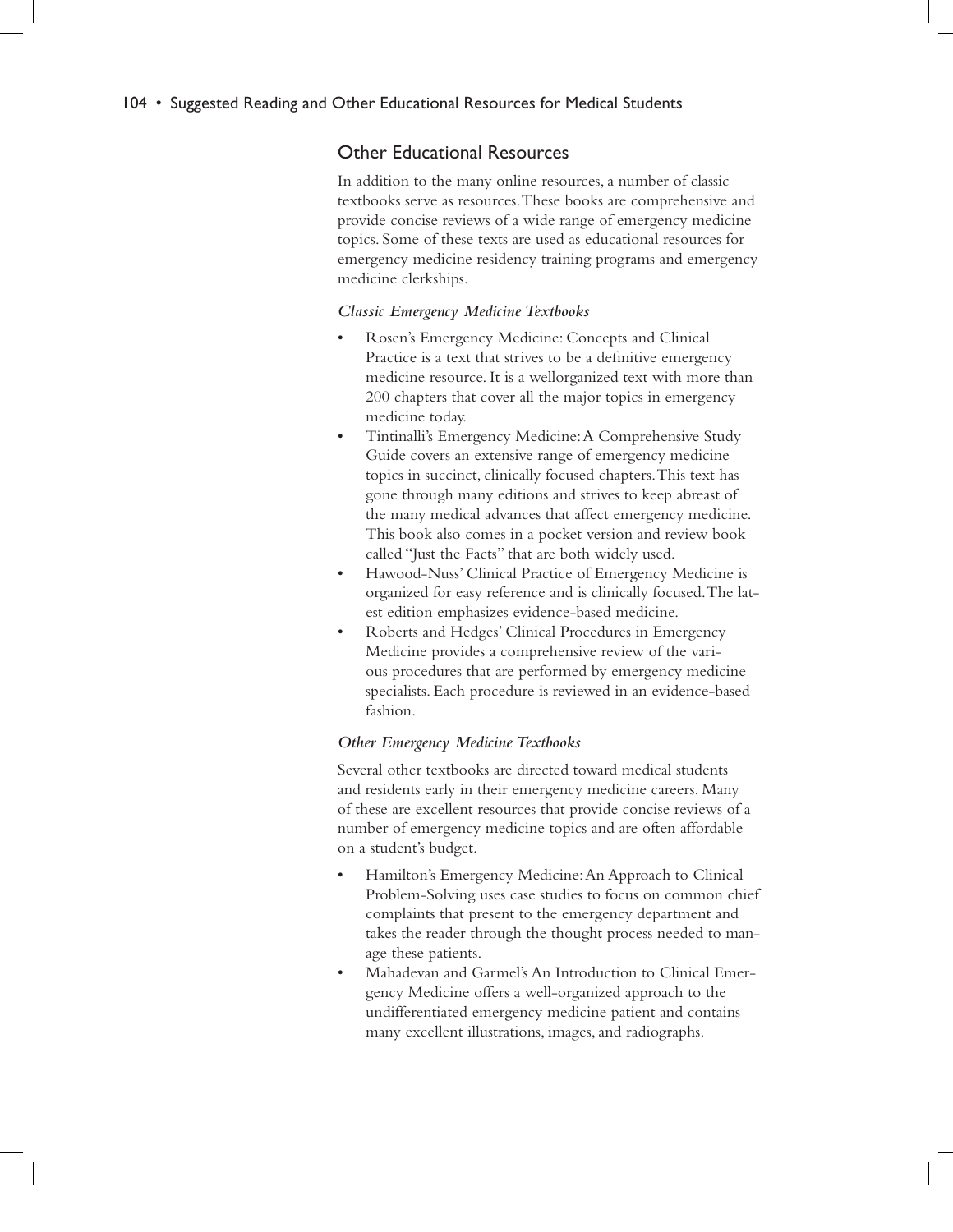- Mitchell and Medzon's Introduction to Emergency Medicine covers basic principles commonly found in the introduction to emergency medicine course.
- Stones and Humphries' Current Emergency Diagnosis and Treatment provides a problem-oriented, clinically relevant review of a wide range of emergency medicine topics.
- National Medical Series for Independent Study (NMS Series) Emergency Medicine provides a concise review of clinical topics and provides a strategy for managing patients in the emergency department.
- Greenberg's Text Atlas of Emergency Medicine, featuring more than 1,100 full-color illustrations, is a visual guide to the diagnosis and management of medical and surgical emergencies.
- Roppolo's Emergency Medicine Handbook: Critical Concepts for Clinical Practice provides essential information and practical advice for use in the emergency department.
- Rosen and Barkin's 5-Minute Emergency Medicine Consult provides practical information related to 600 clinical problems. Coverage of each disorder includes clinical presentation, prehospital concerns, diagnosis, treatment, and disposition.
- First Aid for the Emergency Medicine Clerkship is particularly directed to medical students and serves as a guide for how to excel during a clerkship. This text focuses on core material and common exam questions and provides tear-out cards with useful information on how to function well during an emergency medicine clerkship.
- Deja Review Emergency Medicine offers a review of clinical cases frequently seen in emergency medicine. The text is designed for the medical student preparing for the USMLE Step 2 exam.

#### *Personal Digital Assistants*

Personal digital assistants (PDAs) offer another opportunity to have access to a wide range of educational material at your fingertips. PDA software commonly used by students during an emergency medicine clerkship includes Epocrates, 5-Minute EM Consult, PEPID, and Dr. Drugs. Some of the previously referenced texts are also available in PDA format. USBMIS and Skyscape are two of the biggest makers of PDA medical software (https://secure.usbmis.com/store/home.php?cat=5 and www. skyscape.com/estore/store.aspx?category=4).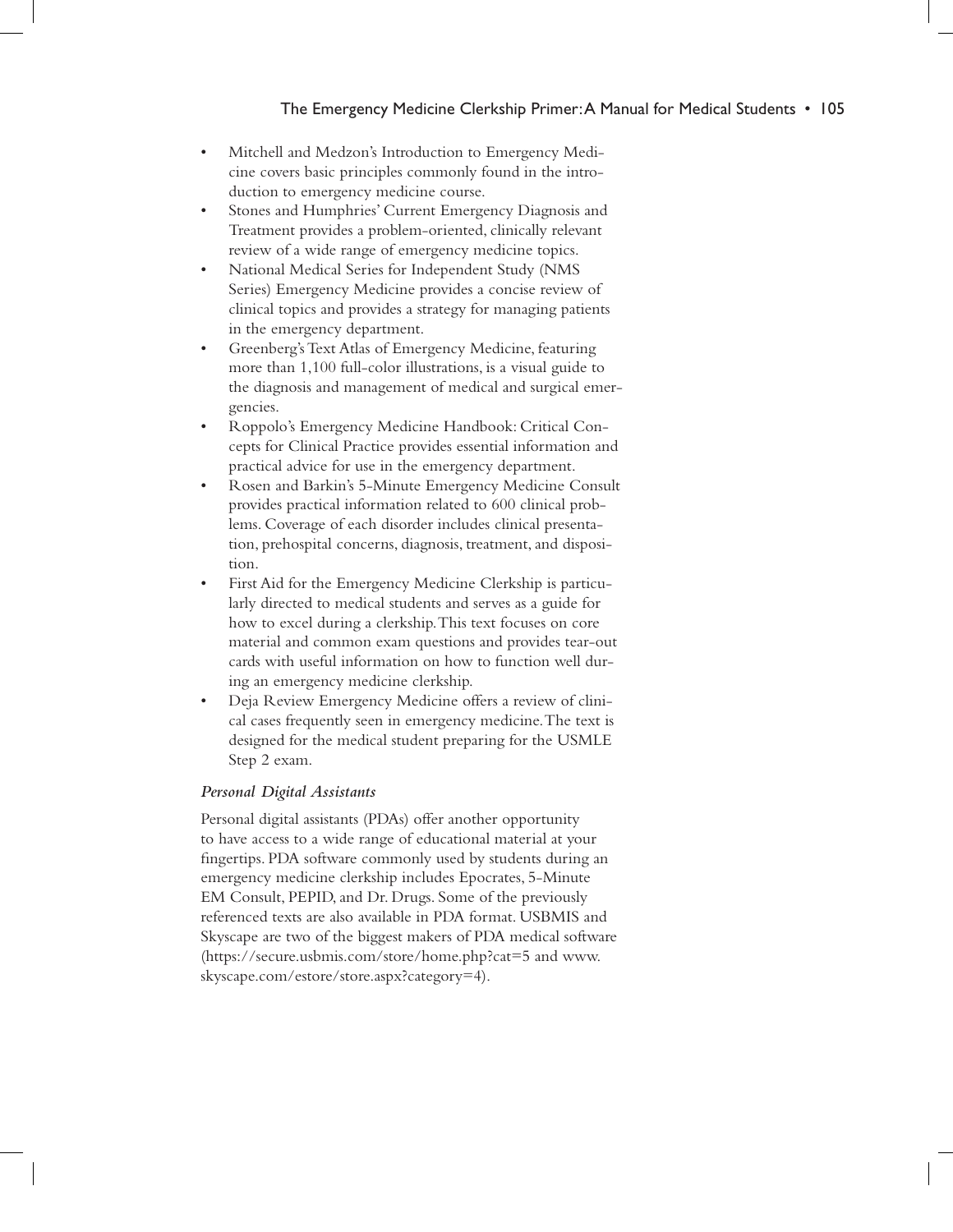#### 106 • Suggested Reading and Other Educational Resources for Medical Students

# Suggested Reading

- Jang DH. *Deja Review Emergency Medicine.* New York, NY: Mc-Graw-Hill Co.; 2007.
- Greenberg MI, Hendrickson RG, Silverberg M, et al. *Greenberg's Text-Atlas of Emergency Medicine.* Philadelphia, PA: Lippincott Williams & Wilkins; 2005.
- Hamilton GC, Sanders AB, Strabge GR, et al. *Emergency Medicine: An Approach to Clinical Problem-Solving.* 2nd ed. Philadelphia, PA: Elsevier- Saunders; 2003.
- Hawood-Nuss A, Wolfson AB, Linden CH, et al. *Clinical Practice of Emergency Medicine.* 4th ed. Philadelphia, PA: Lippincott Williams & Wilkins; 2005.
- Mahadevan SV, Garmel GM. *An Introduction to Clinical Emergency Medicine.* New York, NY: Cambridge University Press; 2005.
- Mitchell EL, Medzon R. *Introduction to Emergency Medicine.* Philadelphia, PA: Lippincott Williams & Wilkins; 2004.
- Plantz SH, Wipfler EJ. *National Medical Series for Independent Study (NMS Series) Emergency Medicine.* 2nd ed. Philadelphia, PA: Lippincott Williams & Wilkins; 2006.
- Roberts JR, Hedges J. *Clinical Procedures in Emergency Medicine.*  4th ed. Philadelphia, PA: WB Saunders; 2003.
- Roppolo LP, Davis D, Kelly S, et al. *Emergency Medicine Handbook: Critical Concepts for Clinical Practice.* Philadelphia, PA: Elsevier; 2007.
- Schaider JJ, Hayden SR, Wolfe RE, et al. *Rosen and Barkin's 5- Minute Emergency Medicine Consult.* 3rd ed. Philadelphia, PA: Lippincott Williams & Wilkins, 2007.
- Mark JA, Hockberger RS, Walls RM, et al. *Rosen's Emergency Medicine: Concepts and Clinical Practice.* 6th ed. Philadelphia, PA: Mosby Elsevier; 2006.
- Stead LG, Stead SM, Kaufman MS. *First Aid for the Emergency Medicine Clerkship.* 2nd ed. New York, NY: McGraw-Hill Co.; 2006.
- Stone CK, Humphries R. *Current Emergency Diagnosis and Treatment.* 6th ed. New York, NY: McGraw-Hill Co.; 2008.
- Tintinalli J, Kelen G, Stapczynski J. *Tintinalli's Emergency Medicine: A Comprehensive Study Guide.* 2003. 6th ed. New York, NY: McGraw-Hill Co.; 2003.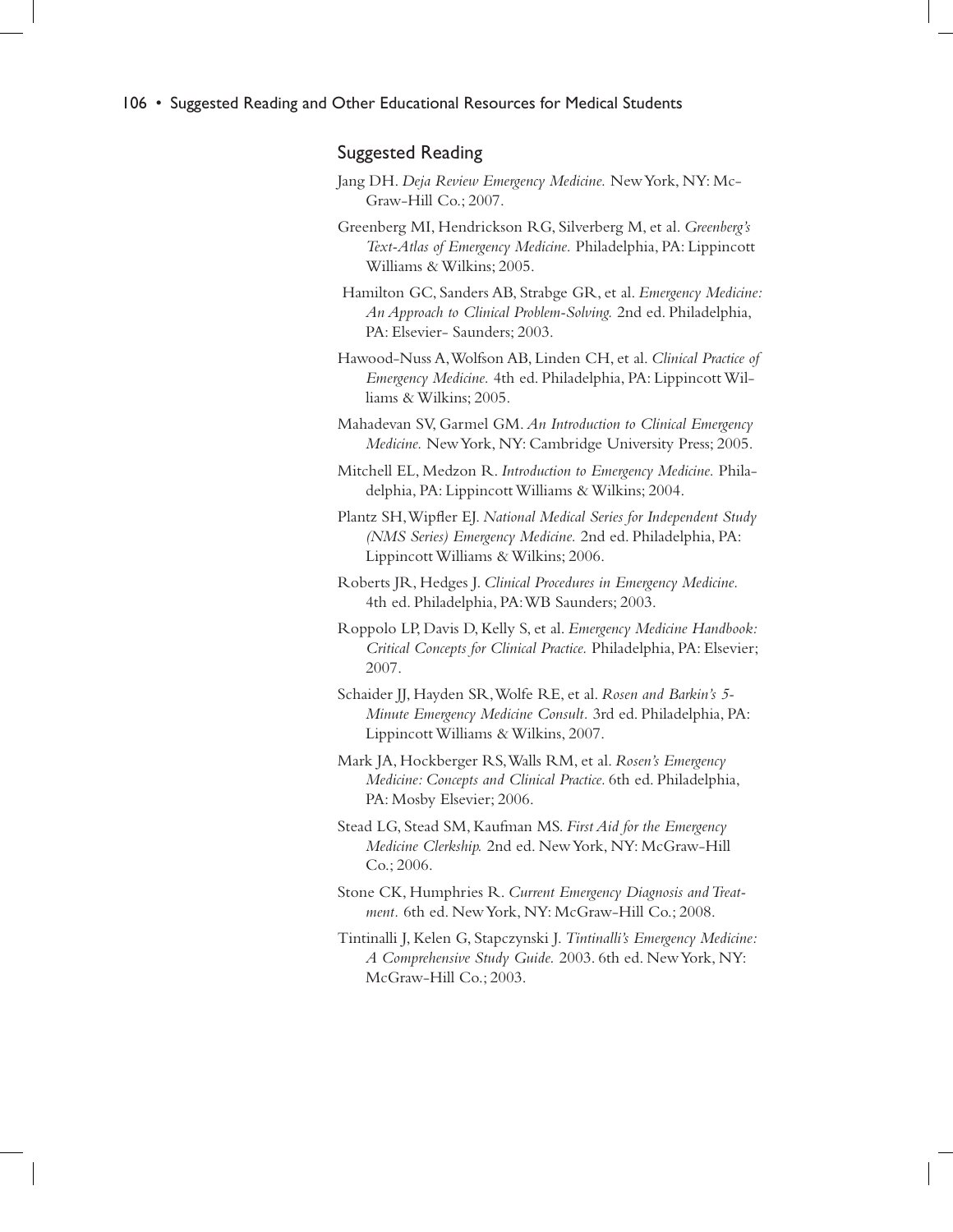# CHAPTER TWENTY TWO

# *How to Get the Most Out of Your Emergency Medicine Clerkship*

BY BECOMING AN "ACTIVE LEARNER," you can optimize your experience in the emergency department, thus achieving your own personal educational goals. Active learning often requires more upfront effort from the learner but, in return, the teaching can become more individualized. Several ways to engage in active learning that will enhance your rotation experience include the following: prepare before your rotation, solicit feedback, set your own goals, verbalize an assessment and management plan, prepare follow-up cards, maintain a "peripheral brain," develop a question log, have a positive attitude, and exhibit professionalism.

#### Prepare Before Your Rotation

Before your rotation starts, spend a few weeks reading about common chief complaints encountered in the emergency department. These topics are covered in various emergency medicine textbooks and numerous educational Web sites. By spending time reviewing these topics, you can build on your fund of medical knowledge from Day 1 of your rotation. Common chief complaints you will encounter in the emergency department are shown in the box on this page.

# Solicit Feedback

#### *Solicit Feedback From Your Supervisors*

Receiving feedback about your clinical performance is crucial for medical students to reinforce behaviors or skills performed well or to highlight areas that could benefit from improvement. Feel welcome to solicit feedback on your performance from your Active learning often requires more upfront effort from the learner, but in return, the teaching can become more individualized.

# Common Complaints in the Emergency Department

- Abdominal pain
- Altered mental status
- Back pain
- Chest pain
- **Fever**
- Headache
- Musculoskeletal injury, trauma, and wound care
- Nausea and vomiting
- Shortness of breath
- Sore throat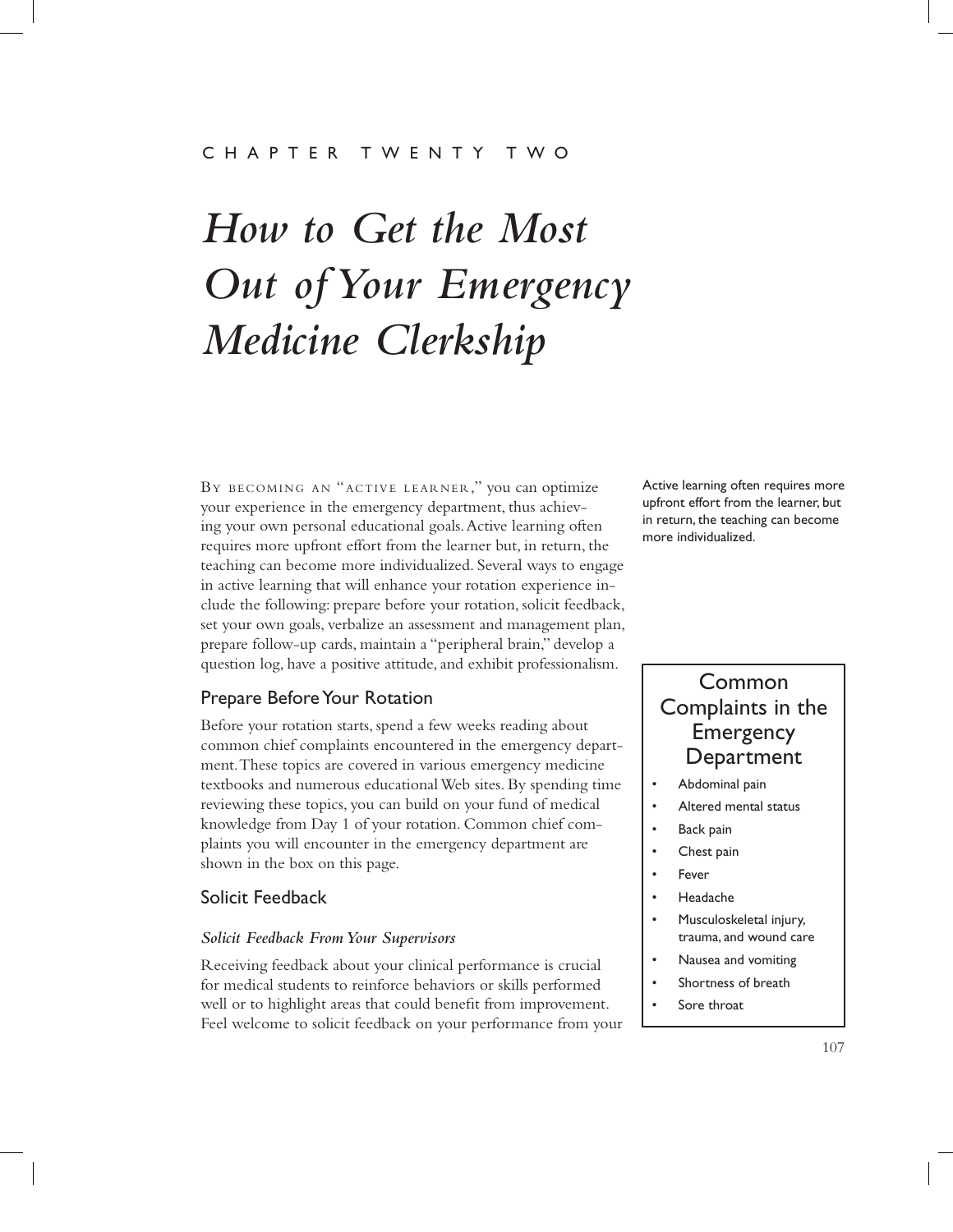#### 108 • How to Get the Most Out of Your Emergency Medicine Clerkship

# Suggestions for Soliciting Feedback

- Having seen a few of my notes, what could I do to improve my documentation?
- Do you have any suggestions how I can better focus my case presentations?
- How do you think I can improve my procedural skills?
- I would like to get better at reading ECGs, do you have any suggestions?

supervisors. This can be done at the conclusion of a case presentation, after a patient encounter, or at the end of a clinical shift. When actively soliciting feedback, ask focused questions (see the box on the next page). Focused questions make it easier for the supervisor to give you concrete feedback on a particular skill or action.

### *Solicit Feedback From a Nurse*

Nurses are an integral part of the emergency department team. Soliciting feedback from the nurses serves two functions. First, it demonstrates that you value their opinion. Second, nurses often can provide valuable insight into your patient and staff communication skills, order writing, and basic procedural skills such as phlebotomy.

# Set Your Own Goals

Throughout your rotation, you will be supervised by a number of different faculty members and residents. This is often the case because of the shift work scheduling that is inherent to our specialty. As a result, you will experience less continuity with your teachers compared with other clinical rotations. When you work with a new preceptor, it can be helpful to let them know about your career interests and individual goals that you have set for yourself for the rotation. This will help your supervisor focus his or her teaching and possibly direct certain cases or procedural opportunities your way to further enhance your experience. Individual goals might include the following:

- 1. Procedures (e.g., suturing skills, ABG sampling, or bedside ultrasonography)
- 2. Examination skills (e.g., cardiac, neurologic, or musculoskeletal)
- 3. General approach to a type of patient (trauma, septic, or seizure)
- 4. Chart documentation
- 5. Interpretation skills (e.g., reading orthopedic plain films or ECGs)
- 6. Presentation skills (e.g., to supervisor or consultants or at rounds)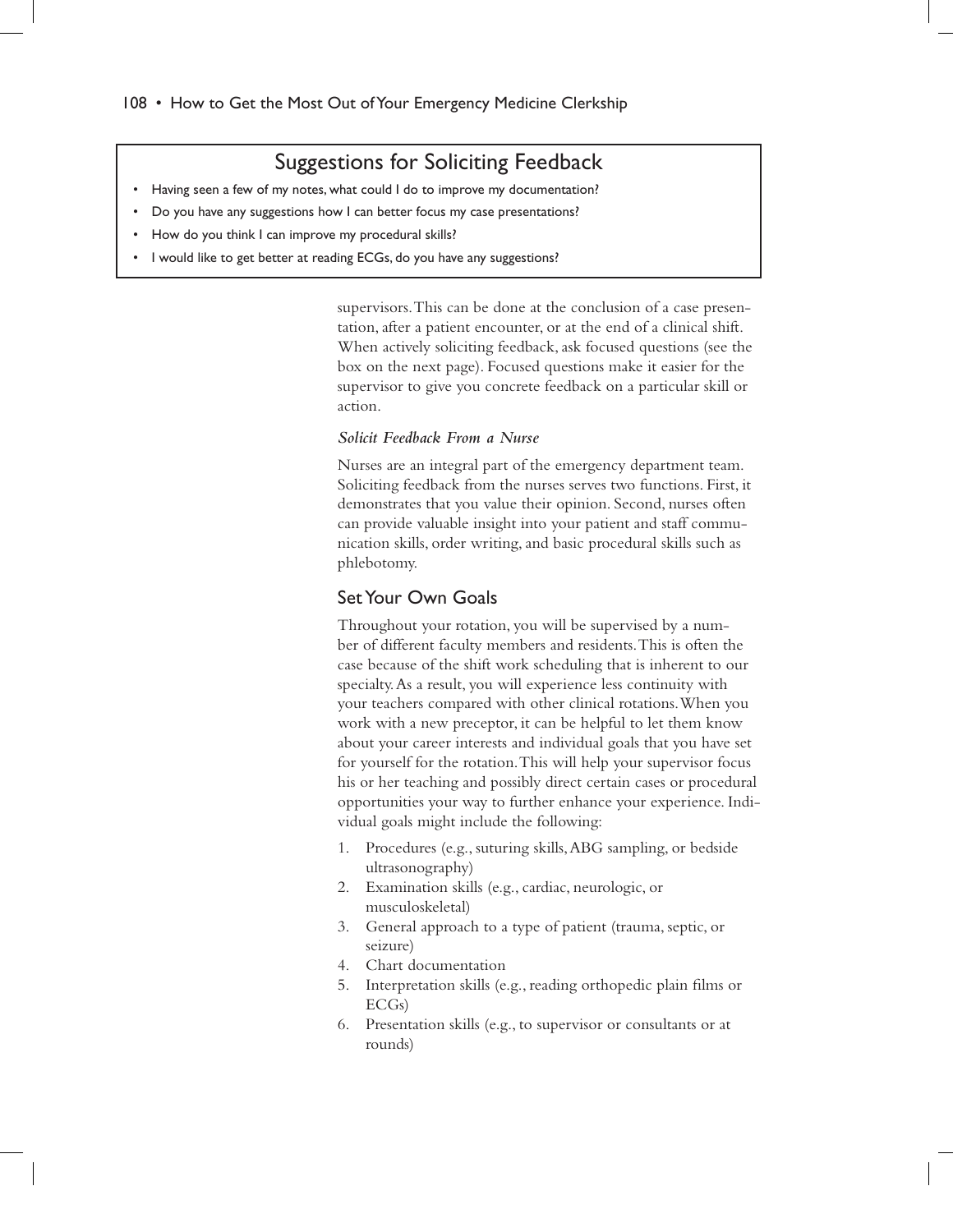# Verbalize an Assessment and Management Plan

One trait that often sets stellar students apart from others is the ability to formulate and verbalize an assessment and management plan when presenting a case to their preceptor. When presenting a case, many students can verbalize their H&PE findings. However, many students will pause after presenting the subjective and objective portions of a case as if expecting feedback, reassurance, or validation. Instead, verbalize what you think is going on with your patient, the differential diagnosis (from emergent to least emergent, sharing the likelihood of each), and your proposed management plan. Rather than functioning as just a "reporter" of information, at this stage in your training, you should be functioning as an "interpreter" of the data and a "manager" of the patient. By providing your differential diagnosis, assessment, and plan, you will be giving your supervisor greater insight into your knowledge base and thought process.

# Prepare Follow-Up Cards

The lack of follow-up of emergency department patients is a perceived negative aspect of emergency medicine that some medical students cite in their career decisionmaking process. To continually learn and improve, students should maintain index cards of interesting patients who are admitted to the hospital or discharged home. Checking hospital records or talking with the admitting team a few days later can lead to invaluable learning experiences. You can also talk with your supervisor about calling a patient who was discharged home to see how he or she is doing. Obtaining follow-up should be a long-term means to engage in active learning, not only during medical school but also during residency training and beyond. An added benefit of obtaining follow-up of admitted patients is that the student can now inform the supervisor of the interesting outcomes or diagnoses. This demonstrates to the supervisor that you are actively trying to learn outside of your time in the emergency department and are engaging in practice-based learning.

# Maintain a "Peripheral Brain"

There are many pearls of wisdom to be learned during your emergency medicine clerkship. Writing these down on index cards or inputting them into a PDA can further solidify information retention. During your emergency medicine clerkship, add relevant bedside teaching points, lecture concepts, and publication data. This may include high-yield items such as indications for thrombolytic therapy in acute myocardial infarction or stroke, the pneumonia severity index scoring system from the PORT study,

Feel welcome to solicit feedback on your performance from your supervisors. This can be done at the conclusion of a case presentation, after a patient encounter, or at the end of a clinical shift.

# How to Be an Active Learner

- Solicit feedback.
- Set goals.
- Verbalize an assessment and management plan.
- Prepare follow-up cards.
- Maintain a peripheral brain.
- Develop a question log.
- Have a positive attitude.
- Exhibit professionalism.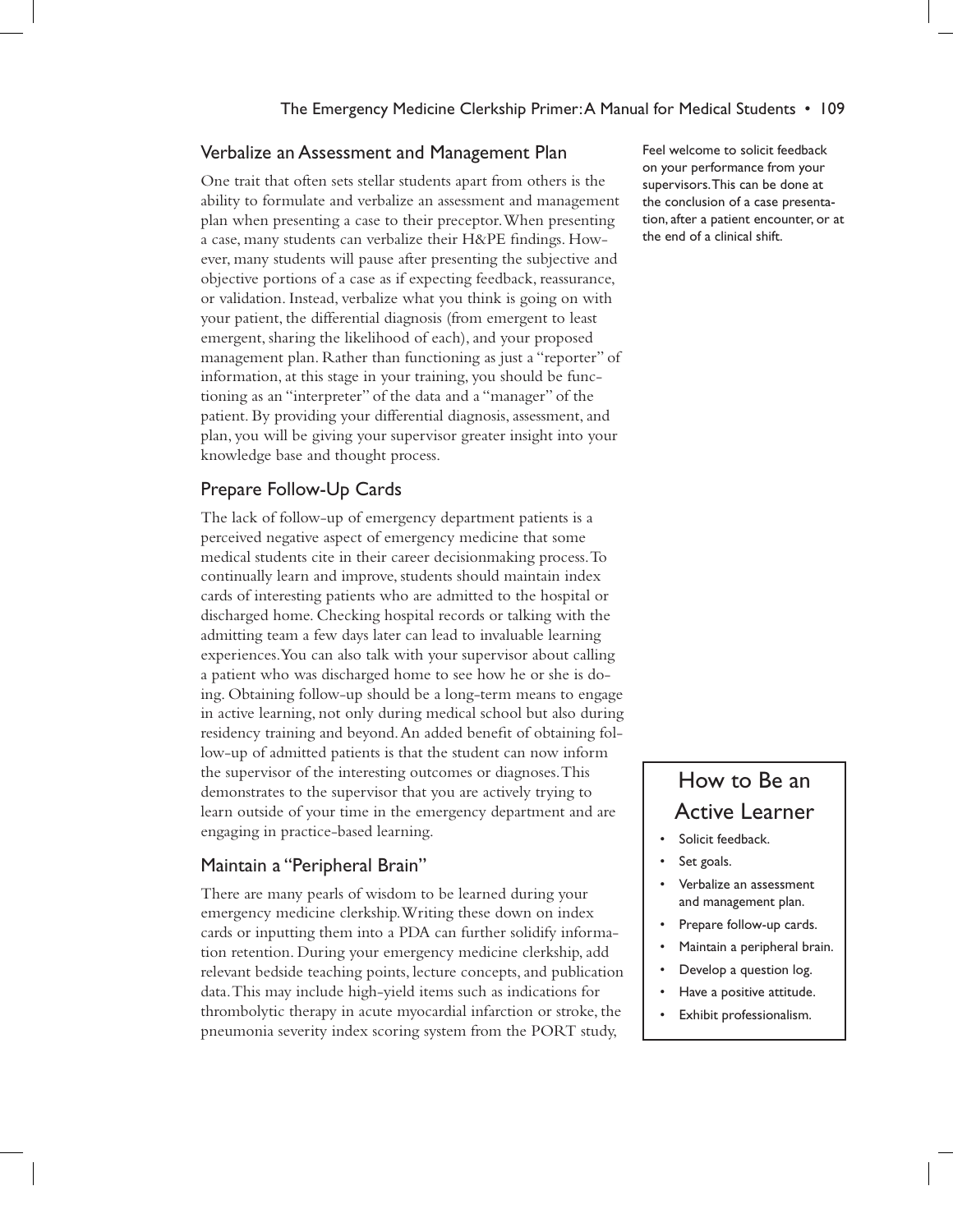### 110 • How to Get the Most Out of Your Emergency Medicine Clerkship

One trait that often sets stellar students apart from others is the ability to formulate and verbalize an assessment and management plan when presenting a case to your preceptor.

and NEXUS criteria for clinical clearance of the cervical spine. This "peripheral brain" should be continually updated throughout medical school, residency, and postresidency.

## Develop a Question Log

During each shift, generate a list of questions to research some time during the rotation. Questions can be based on any aspect of patient care and can include reviewing medication information, managing a case, developing a differential diagnosis, formulating a diagnostic workup for a particular presentation, or reviewing a procedural technique. Research the literature and read more about your patient's disease process when you get home. While on shift, as a self-reminder, you can email yourself this list of "homework" questions. Reading about clinically relevant topics that you have encountered helps build your knowledge base.

### Have a Positive Attitude

The emergency department team thrives on working cohesively as a group and is, as a whole, an enthusiastic and high-energy team. Instructors are more amenable to teaching students if they demonstrate an enthusiasm for learning, want to be in the emergency department, and are open to feedback.

## Exhibit Professionalism

This is your time to shine in the eyes of the faculty. Arrive early, work hard, and stay late. You do not want to be thought of as the student who just wants to get the shift over with. Do not spend your time surfing the Internet. You are in the emergency department to learn. Stay on top of your patients. When something happens with one of your patients, you should be the first one to know about it. If a lab result is not back in a timely fashion, call the lab to see if it has received the specimen. Dress appropriately for the emergency department: scrubs or professional attire (no tee shirts, sweatshirts, or blue jeans). Make sure your patients are well cared for at all times. Remember, you are your patient's student doctor.

# Students Applying to Emergency Medicine Residency Training Programs

One last tip for maximizing your emergency medicine clerkship applies primarily to those applying for an emergency medicine residency position. Because students rarely work consistently with the same faculty member, letters of recommendation for residency applications may be difficult to obtain. Often, clerkship directors will write a composite letter, summarizing the com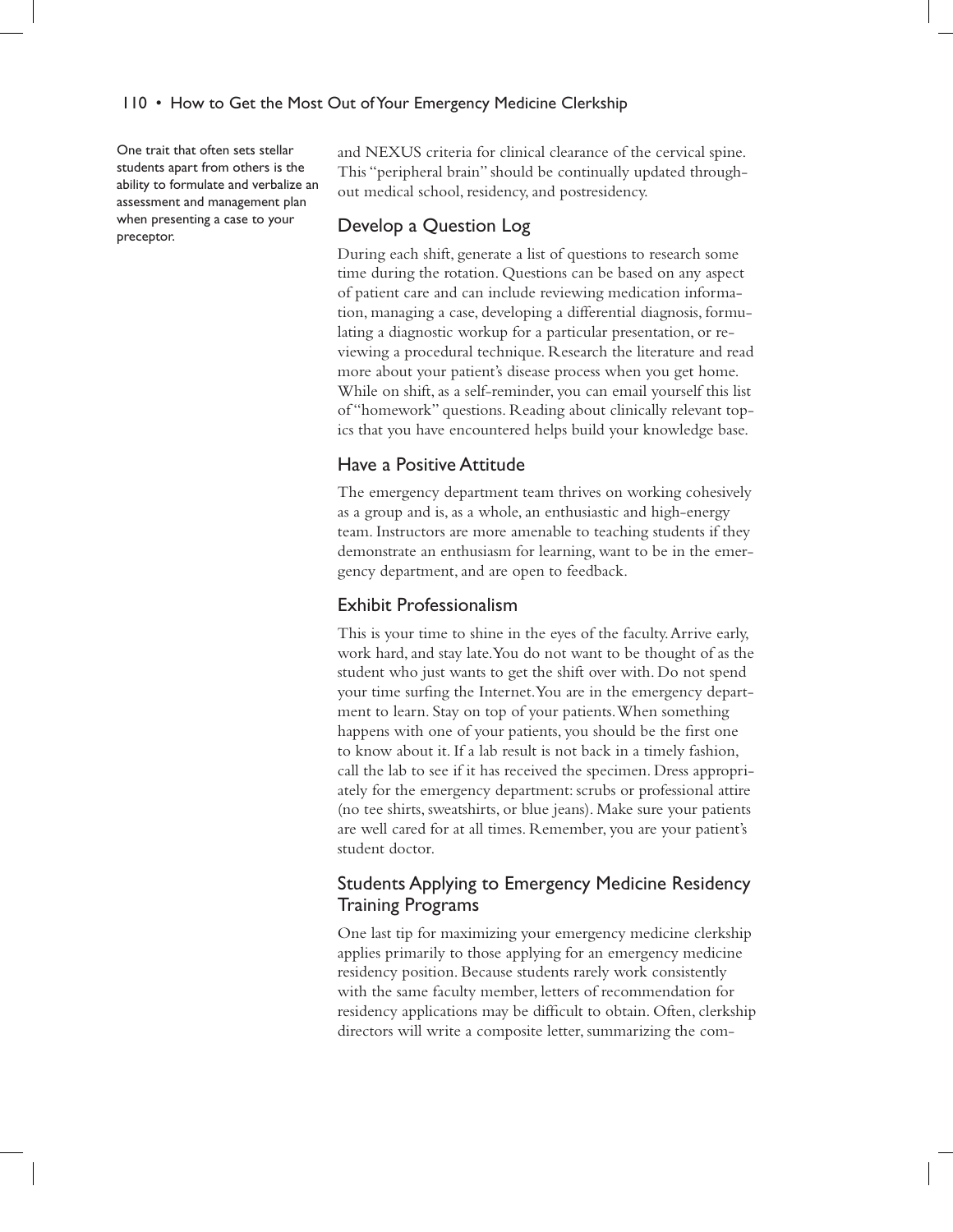ments from various faculty members who have worked with you. If, however, you are going to request a letter from a single faculty member, it is important that you let the faculty member on shift know that you are applying to emergency medicine so he or she will pay special attention to your skills and knowledge base. It is no secret that you will eventually be asking for a letter of recommendation from the department, and the evaluators will want to have something specific to write about. If possible, with permission, consider modifying your clinical schedule to work multiple shifts with the same faculty member. By doing so, faculty members will have the opportunity to work with you on several shifts and will be able to provide a more detailed letter of recommendation. This may or may not be possible and is often based on the number of students working clinically in the emergency department during a particular rotation.

#### Summary

Getting the most out of your emergency medicine clerkship revolves around maintaining a positive attitude, working diligently, and taking an ongoing and active role in learning. Applying this philosophy will serve you well during medical school, in residency training, and beyond.

# Suggested Reading

Mahadevan SV, Garmel GM. The outstanding medical student in emergency medicine. *Acad Emerg Med.* 2001;8:402–403.

This article describes strategies for medical students to use during their emergency medicine rotation.

Pangaro L. A new vocabulary and other innovations for improving descriptive in-training evaluations. *Acad Med.*  1999;74:1203–1207.

This article provides a new evaluation approach to help faculty evaluate trainees. This approach describes the progress of trainees from "reporter" to "interpreter" to "manager" to "educator" status (RIME methodology).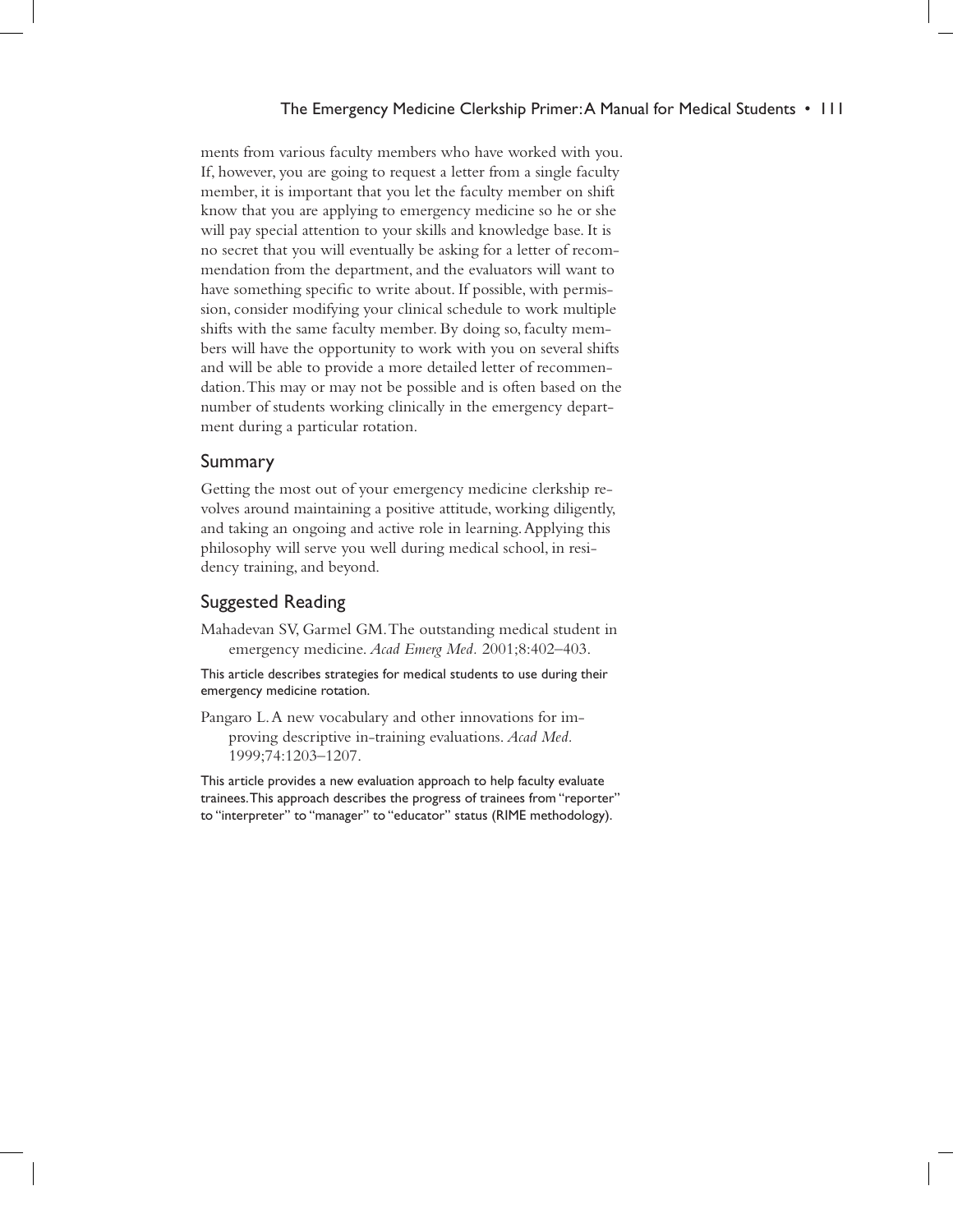112 • How to Get the Most Out of Your Emergency Medicine Clerkship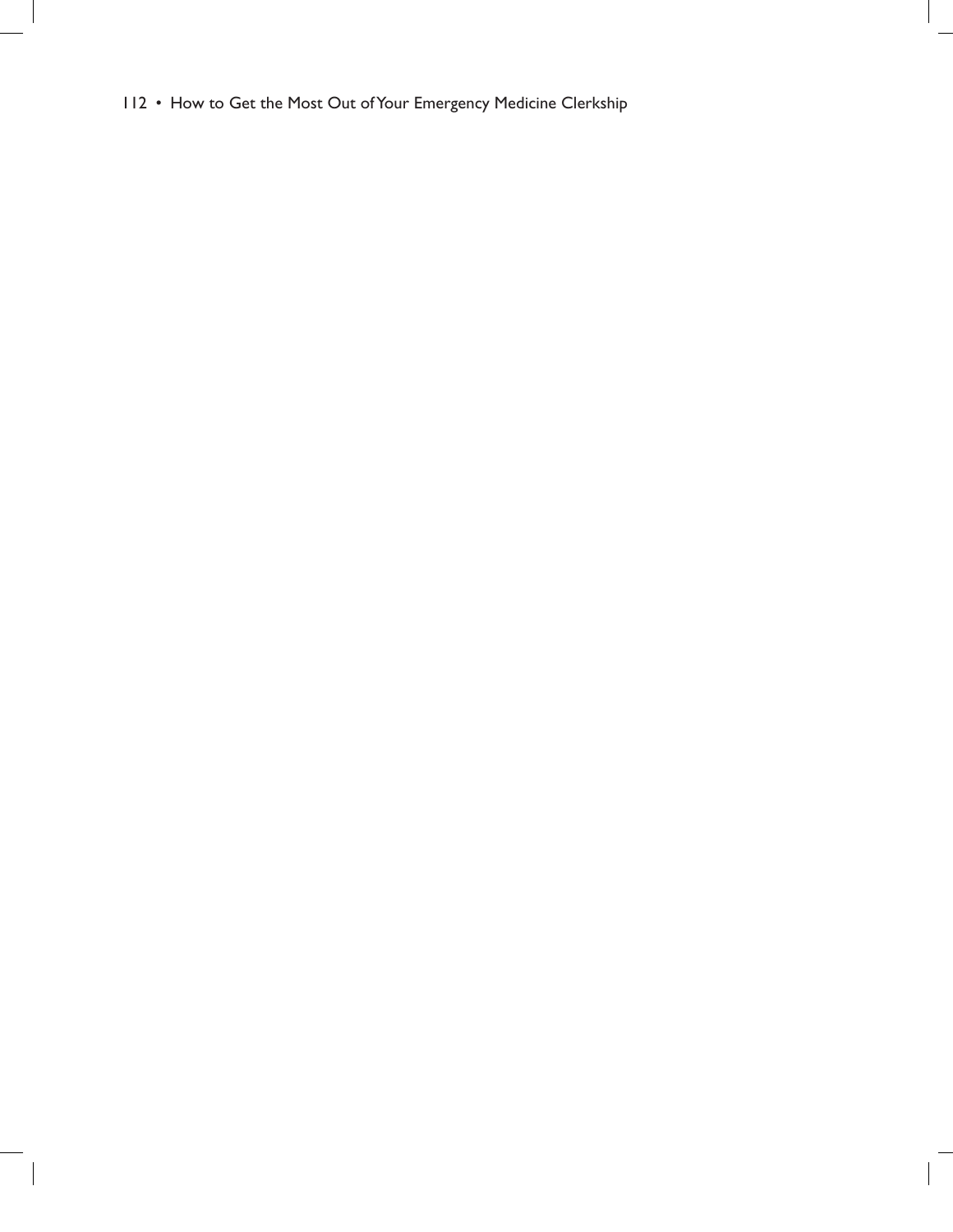# *Introduction to the Core Competencies*

IN KEEPING WITH ITS MISSION to ensure and improve the quality of graduate medical education, the ACGME Outcomes Project Advisory Committee has identified six general competencies for residents. These six competencies were endorsed by the ACGME in February 1999. The six core competencies are as follows:

- Patient care
- Medical knowledge
- Professionalism
- Systems-based practice
- Practice-based learning and improvement
- Interpersonal and communication skills

As of 2002, all graduate medical education training programs accredited by the ACGME are responsible for requirements related to the competencies. In the past, residency training emphasized structure and process components. This emphasis will become less critical over time as more emphasis is placed on outcome measures. Graduate medical education training programs are now expected to show evidence of how they use educational outcomes to improve individual resident and overall program performance. Currently, we are in Phase 3 of the Outcomes Project (July 2006–June 2011). This phase includes full integration of the competencies and their assessment with learning and clinical care. The final phase (July 2011 and beyond) includes expansion of the competencies to include models of excellence. [More details about the ACGME Outcomes Project are available at www. acgme.org/outcome/. The most recent version (2007) of the program requirements for graduate medical education in emergency

Graduate medical education training programs are now expected to show evidence of how they use educational outcomes to improve individual resident and overall program performance.

Patient care as defined by ACGME should be "timely, effective, appropriate, and compassionate for the management of health problems and the promotion of health."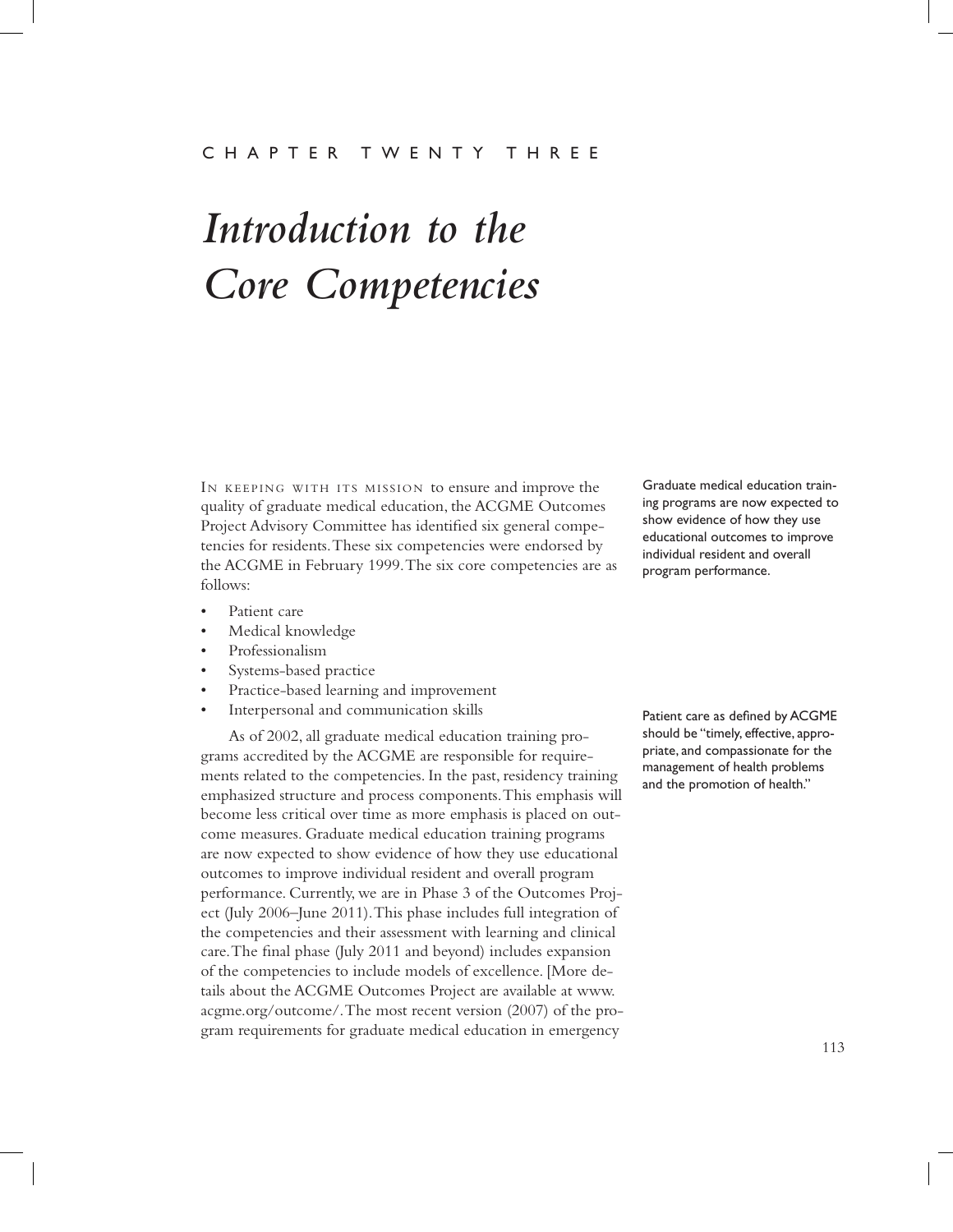As defined by the ACGME, medical knowledge relates to the ability to demonstrate "an investigatory and analytic thinking approach to clinical situations, to know and apply the basic and clinically supportive sciences which are appropriate to their discipline."

medicine can be found at www.acgme.org/acWebsite/ downloads/RRC\_progReq/110emergencymed07012007.pdf.]

The recently published *National Fourth Year Medical Student Emergency Medicine Curriculum Guide* emphasizes the use of these six core competencies as a framework for the learning objectives of an undergraduate emergency medicine curriculum. These competencies were selected for two reasons. First, they clearly outline the knowledge, skills, and attitudes that should be instilled in a physician in training. Second, they allow the evaluation of students and residents to be consistent and uniform and ease the transition between medical school and residency. This section of the Primer will review each of the six core competencies and highlight those that pertain to the undergraduate curriculum. An in-depth review of each of the six competencies as they relate to the specialty of emergency medicine, specifically residency training, can be found in the journal *Academic Emergency Medicine* (*Acad Emerg Med.* 2002;9:1211–1277). Many aspects of the core competencies can be applied at the medical student level, especially during a fourth-year clerkship.

# Patient Care

Patient care as defined by ACGME should be "timely, effective, appropriate, and compassionate for the management of health problems and the promotion of health." To do this, the student must be able to obtain an accurate history and perform a physical examination concisely focused on the patient's complaint. In the emergency department, the student should be able to identify correctly and immediately any life-threatening illnesses. Patient management skills should include the ability to develop an appropriate evaluation and treatment plan. The student should monitor the patient for response to the outlined therapy and alter this therapy as indicated. The student should also follow through on patient care to include proper disposition and follow-up care when the patient is discharged from the emergency department.

Within the confines of procedural competence, students should be able to list the indications and contraindications of basic procedures they may perform in the emergency department. The basic procedures listed in the National Curriculum include ECG procurement and interpretation, Foley catheter placement, interpretation of cardiac monitoring, NGT insertion, peripheral IV access, pulse oximeter reading, splint application, wound closure, and venipuncture.

Under the auspices of health promotion, the student should discuss any preventable illness or injury as the case presents itself in the evaluation of a patient. This would include items such as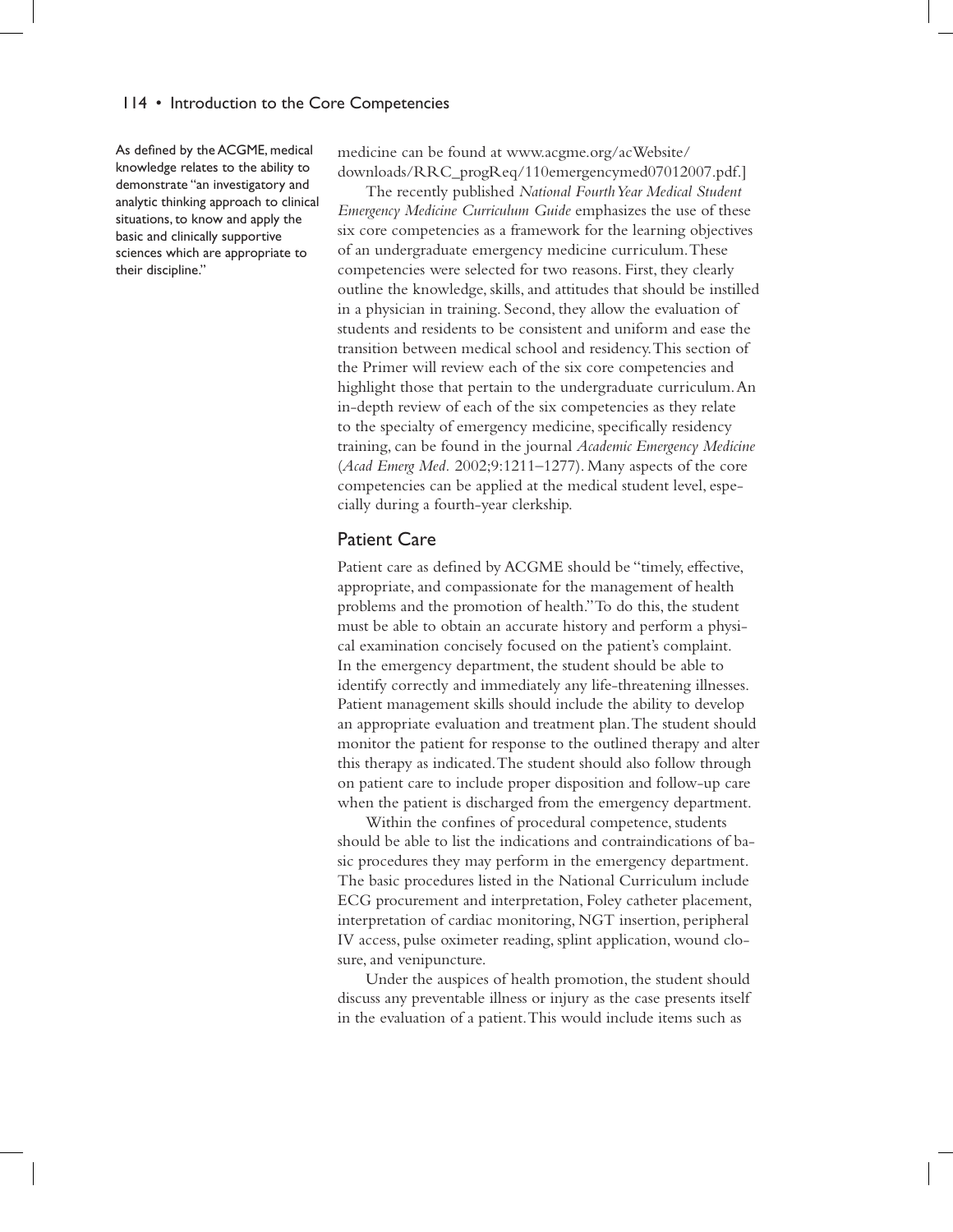#### The Emergency Medicine Clerkship Primer: A Manual for Medical Students • 115

smoking cessation, seatbelt and helmet use, and medication compliance. Many of these topics are addressed in detail in the Primer section on anticipatory guidance. The student should educate the patients to the extent that they can understand and assist in implementation of their outpatient care plans. Students should also ensure that patients understand their discharge instructions, can arrange for follow-up care, can afford as well as comprehend how to use medications, and understand when to return for further evaluation.

Other aspects of the patient care core competency as defined by the ACGME that were not abstracted into the medical student curriculum include making informed decisions about diagnostic and therapeutic interventions based on patient information and preferences, up-to-date scientific evidence, and clinical judgment. Although mastery may be beyond the scope of experience and knowledge of the student, it certainly should be taught by the instructor and is a critical skill to begin developing. The use of information technology to support patient care decisions and patient education is particularly important and will become an increasingly important part of patient care as the student progresses through residency training and beyond.

Any opportunity for the student to use available educational resources to make an informed decision about diagnostic studies or therapeutic intervention is an opportunity to develop and refine this skill and certainly is to be encouraged. Although residents are expected to perform competently all medical and invasive procedures considered essential for the area of practice, students often have limited procedural opportunities before their emergency medicine rotation. The emergency medicine rotation, however, is likely your best opportunity to learn procedural skills. Use this educational opportunity to your advantage.

A final aspect of this core competency as defined by the AC-GME includes the ability "to work with health care professionals, including those from other disciplines, to provide patient-focused care." This aspect of patient care is interwoven with professionalism and interpersonal and communication skills.

## Medical Knowledge

As defined by the ACGME, medical knowledge relates to the ability to demonstrate "an investigatory and analytic thinking approach to clinical situations, to know and apply the basic and clinically supportive sciences which are appropriate to their discipline." The National Curriculum aimed to more clearly define these expectations as they relate to medical students. The competency of medical knowledge extends far beyond one's fund of factual knowledge.

Practice-based learning and improvement is defined by the ACGME as "the ability to investigate and evaluate their patient care practices, appraise and assimilate scientific evidence, and improve patient care."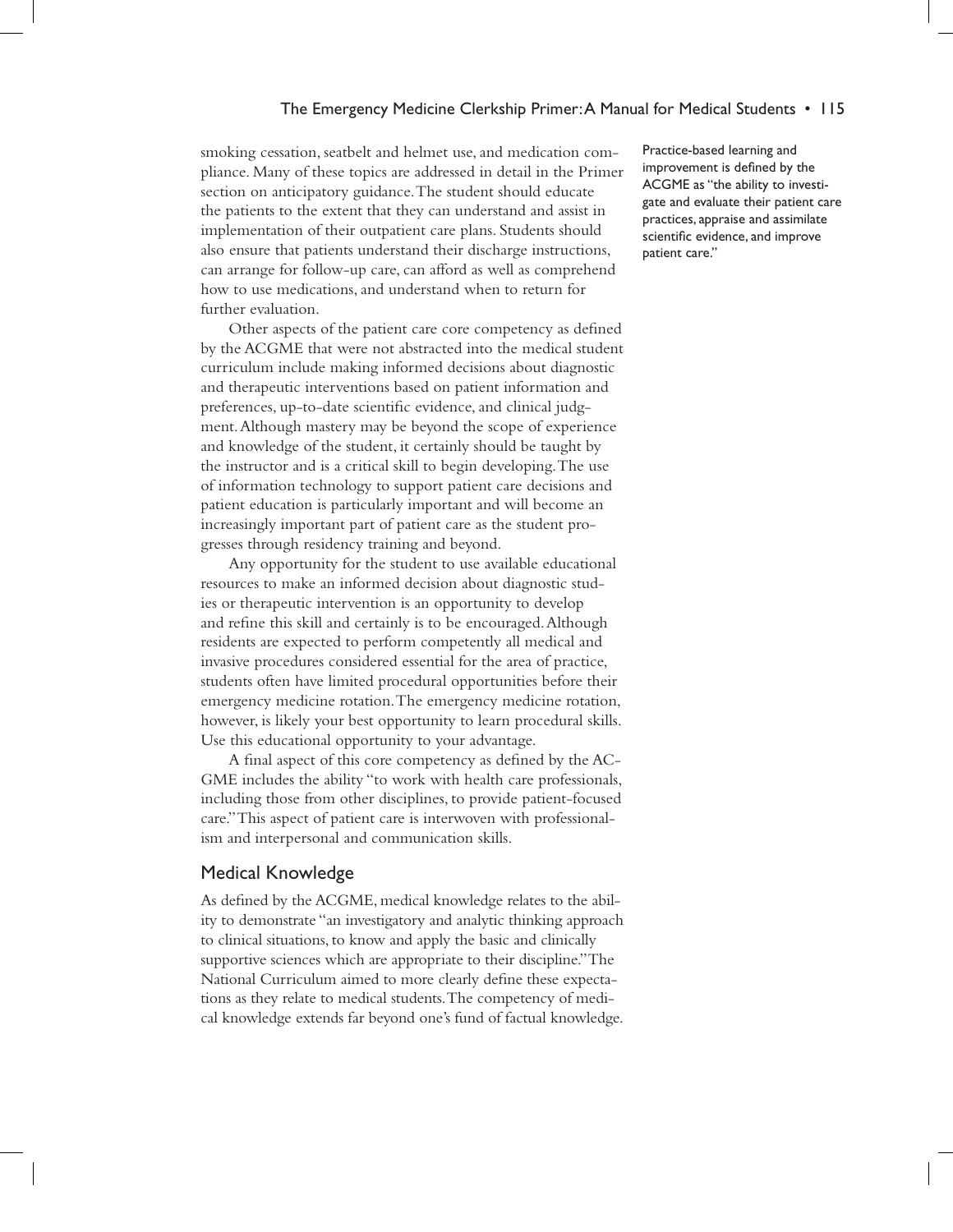#### 116 • Introduction to the Core Competencies

As defined by the ACGME, systemsbased practice is the "demonstrable awareness of and responsiveness to the larger content and system of health care and the ability to effectively call on system resources to provide care that is of optimal value."

Students are expected to develop the skills necessary to evaluate an undifferentiated patient under a realm of chief complaints that include abdominal or pelvic pain, alteration or loss of consciousness, chest pain, gastrointestinal bleeding, headache, shock, shortness of breath, vaginal bleeding, eye pain or vision changes, overdose, weakness and dizziness, and traumatic complaints. Students are expected to develop a list of differential diagnoses, based on the patient's presentation, which is prioritized not just by likelihood but by potential severity as it relates to morbidity and mortality.

In evaluating patients, a student should learn the indications, contraindications, and proper interpretations of the results of common diagnostic procedures and tests. Most importantly, students should cultivate an appreciation of pretest probabilities and risk. More important than any test result is the insight you need to develop throughout your career of when to trust, and when not to trust, that result. Further adapting the definition of the medical knowledge core competency for our specialty includes the immediate recall of selected information for the care of critical patients, an understanding of the useof medical resources for the immediate care of the patient, and the ability to apply this information to undifferentiatedpatient presentations. The traditional definitions used for competencies such as medical knowledge cross the boundaries of the other competencies. Medical knowledge in emergency medicine includes the acquisition of information from the patient (communication and interpersonal skills) and the application or delivery of the care (patient care).

# Practice-Based Learning and Improvement

Practice-based learning and improvement is defined by the AC-GME as "the ability to investigate and evaluate their patient care practices, appraise and assimilate scientific evidence, and improve patient care." Practice-based learning can be learned through the systematically evaluating patient care and population features;

# Systems-Based Decisionmaking

Consider a patient who requires a CT scan of the abdomen with oral and IV contrast. After the decision has been made to obtain this study, the patient needs to have a peripheral IV placed to administer IV contrast. What if this is difficult, and he or she requires multiple attempts? This takes time and nursing resources. he patient will often be required to have a basic metabolic profile performed to evaluate his or her renal function and of course drink oral contrast. Considering these steps, it may take 4 to 5 or more hours from the time that the study is ordered until the CT is officially interpreted by an attending radiologist. Adding to this time can be the unexpected emergencies and delays that can occur with transport, obtaining laboratory results, or other sick or injured patients requiring advanced imaging. Some hospital emergency departments may have access to only one CT scanner. Therefore, decisions will have to be made regarding resource utilization, allowing the more urgent patients to be imaged sooner than the less urgent patients.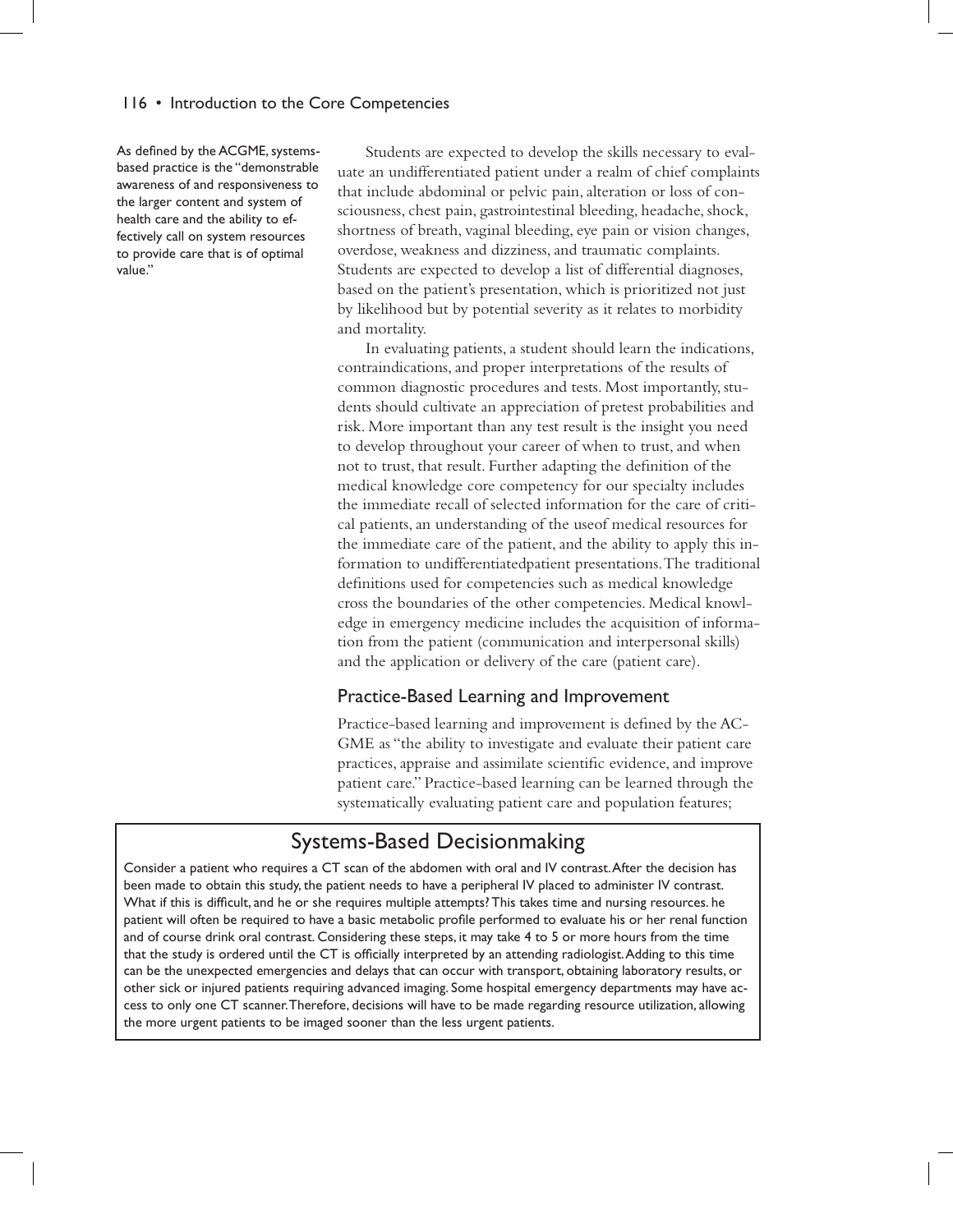teaching other students and health care professionals; and applying knowledge gained from a systematic evaluation of the medical literature, including study design and statistical methodology.

#### *Continuous Quality Improvement*

As a student, you may not be aware of, or have access to, the continuous quality improvement (CQI) process that all hospital departments have in place. The CQI process is one venue in which patient care, department process issues, and other sensitive information are communicated in a legally protected environment. If there are any questions or concerns about the care a physician or resident has provided, it is openly discussed and the documentation is reviewed for standard of care, systems issues, or documentation factors that may have contributed to an error or adverse outcome. Reviewed events are examined on several levels (systematic methodology) based on outcome, physician care, physician documentation, and resident supervision. The physicians involved are notified of the outcome and of suggestions for improvement. Opportunities to improve hospital and departmental practices are likewise identified and implemented.

#### *Journal Club*

Throughout medical school, students are exposed to journal club or a similar activity in which original research from the medical literature is critically appraised, often to answer a clinical question. Before graduation, medical students should be introduced to the concept of reviewing the medical literature. This useful skill will be further reinforced during residency training. By understanding research methodology, you will be able to incorporate scientifically based principles into current practice, that is, evidence-based medicine.

#### *Life-Long Self-Assessment and Continuous Osteopathic Learning Assessment*

The Life-Long Self-Assessment (LLSA) and the Continuous Osteopathic Learning Assessment (COLA) are now being required for maintenance of emergency medicine board certification as a way to ensure that practicing emergency physicians keep current on recent literature. The annual LLSA and COLA examination covers articles or readings that have been chosen by a panel formed by the ABEM and the AOBEM, respectively. The ACGME expects postgraduate trainees to use information technology to manage information, access online medical information, and be able to support self-directed learning. Many teaching institutions have software and other educational materials that may be used for your own or patient education. Online resources

A system is defined as interrelated components comprising a unified whole. Systems thinking is a technique for seeing and understanding interrelationships and the processes and barriers to change.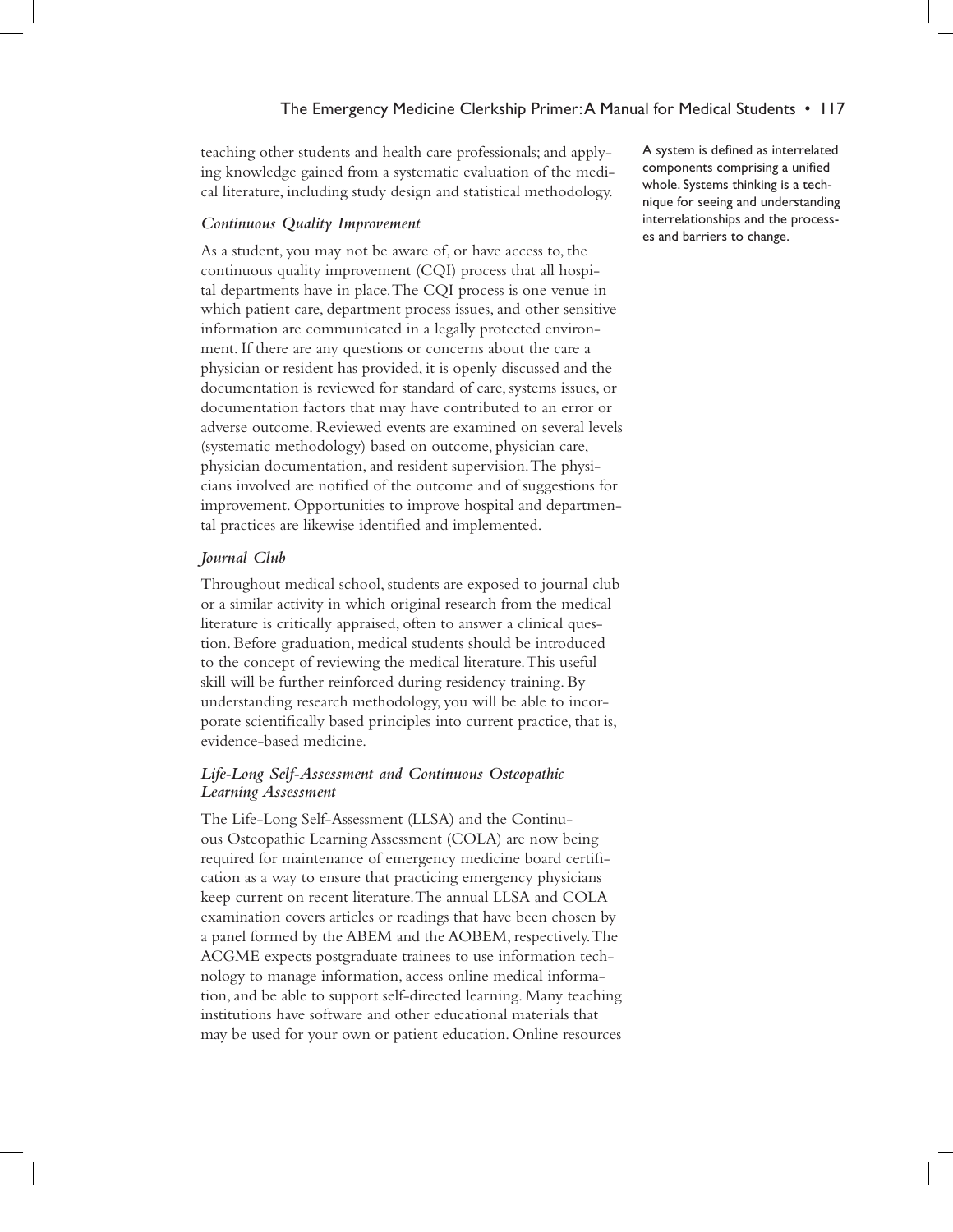More than 19 million emergency department visits annually are by patients without health insurance . . . approximately 20% of the uninsured population reports that their usual source of health care is the emergency department.

such as Up to Date or MD Consult and many others are available and can prove useful in bedside teaching and learning.

Teaching other health care professionals is an effective way to learn and represents an important contribution that you can make toward improving patient care. This can be as simple as teaching nurses, technicians, or more junior students disease pathophysiology at the bedside or explain ing the underlying rationale for your patient orders. More formal opportunities to teach may be available within your own institution. External formal courses to consider taking are advanced trauma life support, advanced cardiac life support, and pediatric advanced life support. Practice-based learning and improvement is a careerlong responsibility by which you remain current with all aspects of patient care. Practicing evidence-based medicine demonstrates your commitment to continually providing the best care for your patients.

### Systems-Based Practice

As defined by the ACGME, systems-based practice is the "demonstrable awareness of and responsiveness to the larger content and system of health care and the ability to effectively call on system resources to provide care that is of optimal value." It therefore extends beyond the individual patient's bedside to include an understanding of how your practice is affected by other practitioners, patients, and society at large, while considering the cost of health care and the allocation of health care resources. Understanding the "system" also involves learning how types of practices and health care delivery systems vary from one another, ways to advocate for patient care and assist patients in dealing with system complexities, and how to partner with healthcare managers and health care providers to assess, coordinate, and improve healthcare. Finally, competence with systems-based practice requires that you recognize how your actions and the system relate to each other.

A system is defined as interrelated components comprising a unified whole. Systems thinking is a technique for seeing and understanding interrelationships and the processes and barriers to change. The outcome desired for our medical practice—our unified mission—is to provide high-quality patient care.

Access to routine health care is also a systems-based concern. It was estimated in 2004 that about 47 million Americans (16%) were without health insurance, a figure that continues to rise annually (National Coalition on Health Care, 2008). African Americans and Hispanics represent a disproportionate percentage of uninsured patients in this country. In addition, patients older than 65 and ethnic minorities use the emergency department for health care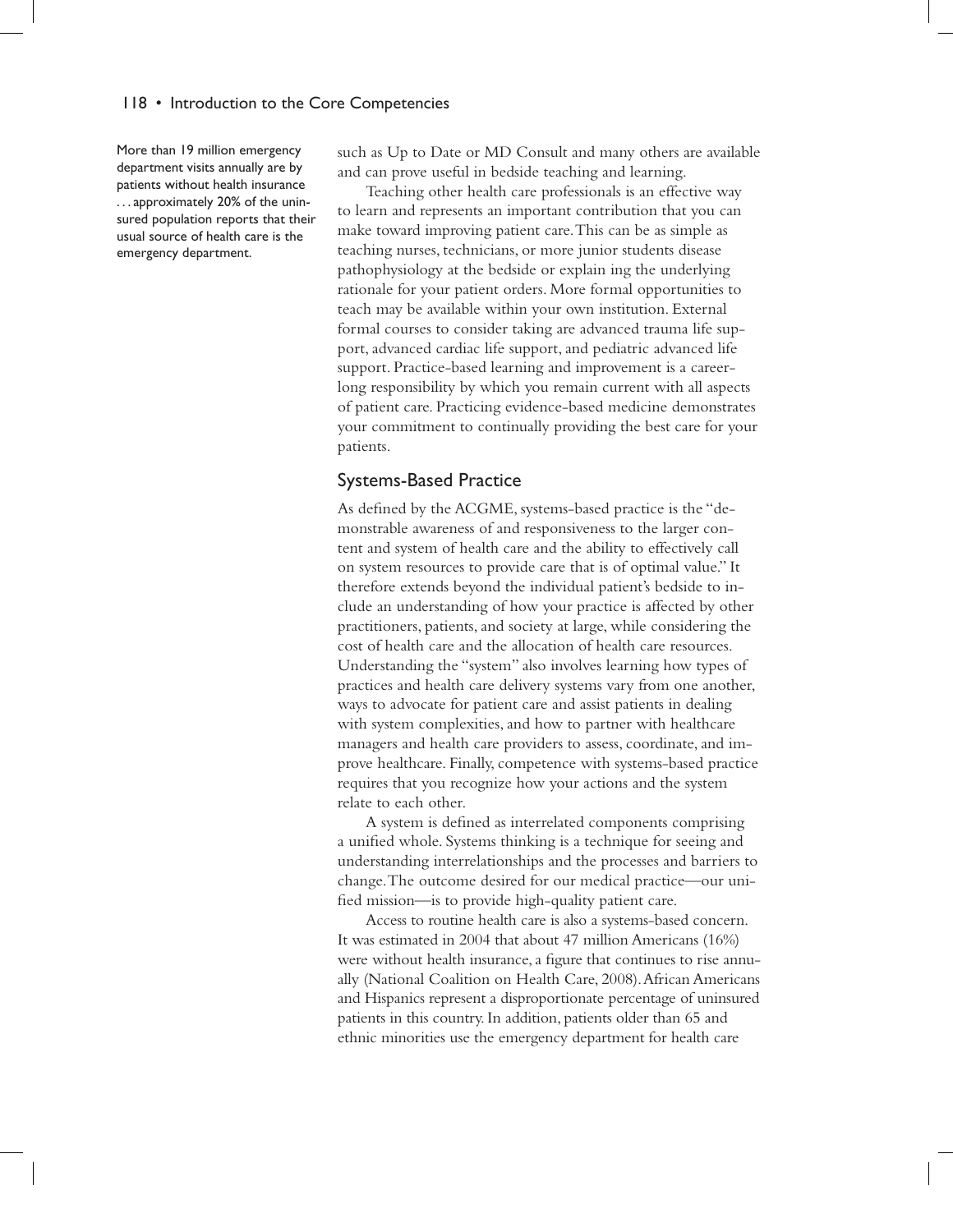services at a rate much greater than that of the general population. Further, more than 19 million emergency department visits annually are by patients without health insurance (Nawar, 2007). Lastly, approximately 20% of the uninsured population reports that their usual source of health care is the emergency department (National Coalition on Health Care, 2008).

In the 1990s as a way to promote a more efficient and costeffective provision of health care, health maintenance organizations (HMOs) attempted to restrict the use of the emergency department for nonurgent patient complaints. At that time, various HMOs required a hospital emergency department to contact them to authorize reimbursement for the provision of emergency care. This resulted in significant consumer dissatisfaction. In recent years, the preauthorization requirements for patients requiring emergency medical services have been waived.

A systems-based approach to a patient's health care may begin at home with the use of emergency medical services to transport a patient to a local emergency department. This extends through the clinical workup and management in the emergency department, possible hospitalization, follow-up care, and beyond. For many patient encounters, a decision has to be made regarding what, if any, diagnostic studies need to be performed. This appears to be a simple-enough task, but even this decision has ramifications. Does the test need to performed at 1:00 AM, or can the patient have the test performed the following morning or electively after discharge from the emergency department? Some diagnostic imaging studies (MRI, certain ultrasounds, or vascular studies) require a technician to come to the hospital from home during off hours. Other tests may take hours to complete. Remember, an ultrasound of the abdomen or a CT scan of the brain costs money, and a patient or his or her insurance company is billed an extraordinary fee for these services. A hospital has to use laboratory technicians, phlebotomists, x-ray and CT technicians, transporters, nurses, and the like, all representing a cost to the overall health care system. In the larger picture, the overutilization or indiscriminate use of limited health care resources continues to drive up the cost of medical care. This is just one facet of what we as emergency physicians deal with when looking at the overall picture of a systems-based practice. Some patients may require the assistance of a social worker or case manager.

At some institutions, these resources are limited. This service is invaluable and may make the difference between a hospital admission or being able to safely discharge a patient home. Different system-related issues also arise for the patient that you plan to discharge home. At times, this may be because of the availability of follow-up health care, access to a specialist, ability to care for oneThe ACGME defines professionalism as the following: "consistently demonstrate respect and compassion to others, manage conflict, and behave in a manner consistent with their values."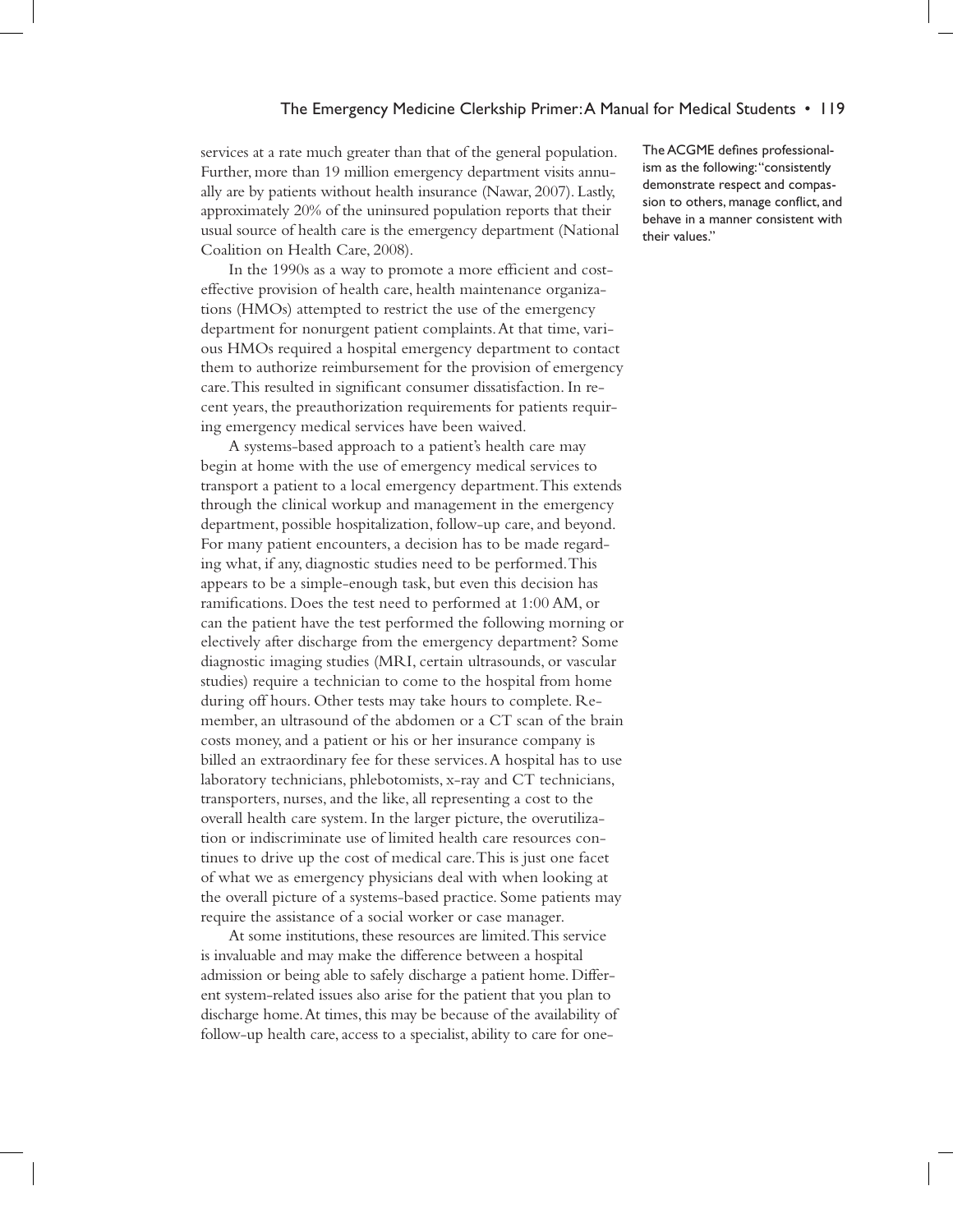#### 120 • Introduction to the Core Competencies

The ACGME defines interpersonal and communication skills as "the ability to communicate with colleagues, staff, and family and to employ effective interpersonal skills that revolve around the care of a patient."

self, or the ability to pay for a new medication. Does the patient have access to follow-up heath care? Can the patient pay for his or her medication prescription? If the patient will be discharged before all test results are available (e.g., urine culture, formal radiograph interpretation), does your emergency department have a system in place to ensure that the final results or radiograph interpretation discrepancy will be reported to the patient in a timely fashion? What if you were caring for a patient who could not recall important details of his or her past medical history? The retrieval of old medical records can be helpful for understanding pertinent aspects of the patient's past medical history, medications, allergies, prior diagnostic test results, and the like. What mechanism is in place for the emergency physician or student to obtain this information? Some hospitals have an electronic medical record that makes all of this information easily available, whereas other hospitals may still rely on a paper system, which creates many difficulties when old records are urgently needed. Although an electronic medical record or other computer-based information retrieval system can allow easy access to the medical record, prior test results, and more, it is a costly undertaking and requires a strong commitment from the hospital administration to provide the resources to develop the infrastructure. Not many years ago, to access old medical records in some institutions, a student or physician would have to go to the medical records department and read through a handwritten copy of the chart.

The Emergency Medical Treatment and Active Labor Act (EMTALA) is a federal statute enacted in 1986 and can be viewed as a nondiscriminatory statute. The basis for this legislation was to ensure that a patient presenting to an emergency department be provided with "an appropriate medical screening examination" to determine whether he or she is suffering from an "emergency medical condition" regardless of his or her ability to pay for medical care. The statute also governs a number of other issues that directly affect the practice of emergency medicine, including patient transfers and on-call physicians. Additional information on this topic can be found in Naradzay (2008).

Remember, systems-based practice involves CQI. This can be intradepartmental (morbidity and mortality conferences) or interdepartmental (hospitalwide peer review or performance improvement committees). Keep in mind that we are all part of one large system.

## Professionalism

The ACGME defines professionalism as the following: "consistently demonstrate respect and compassion to others, manage conflict, and behave in a manner consistent with their values."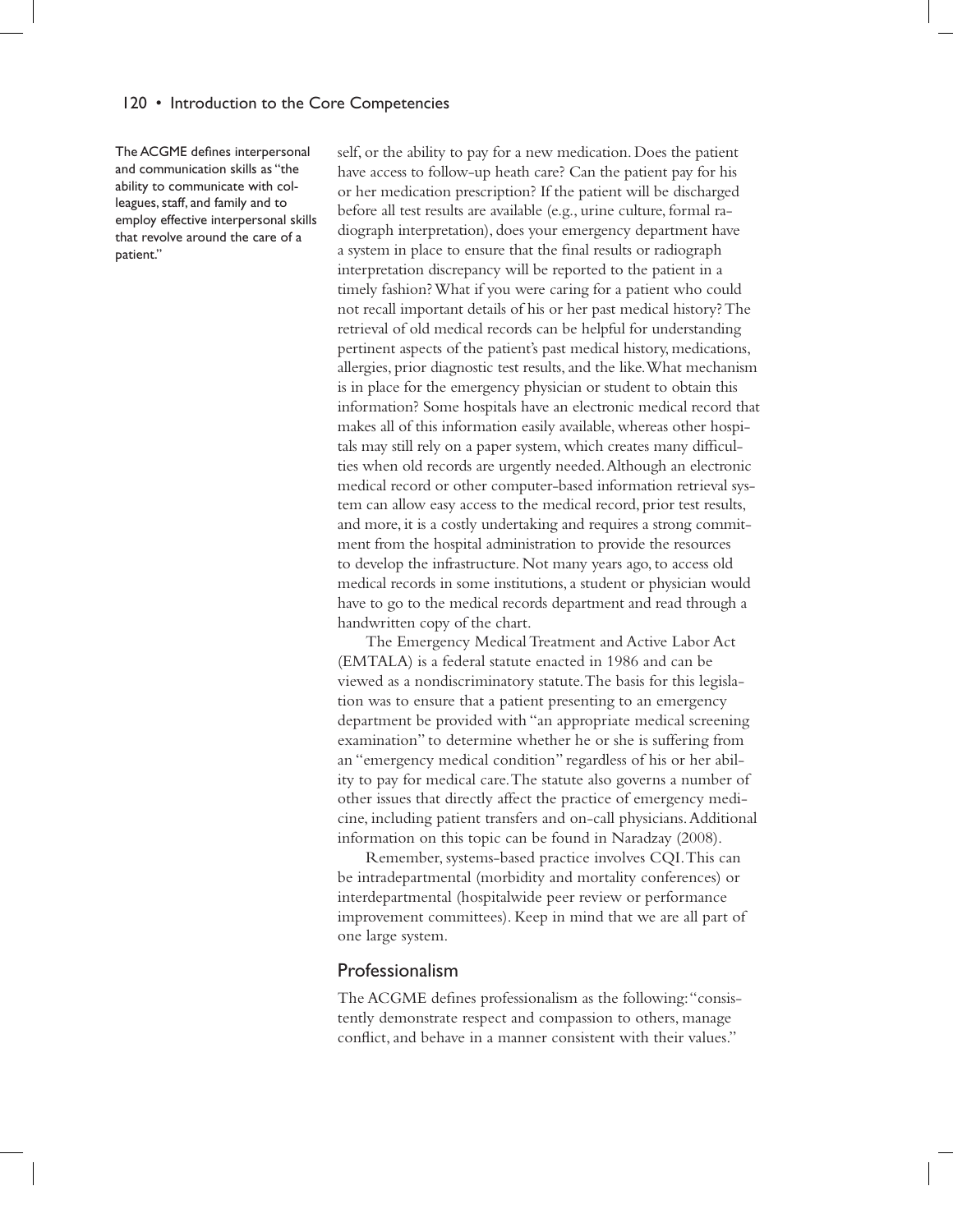Professionalism should be viewed as an academic virtue, not just an expected set of behaviors. However, professionalism is often less tangible and more difficult to evaluate than factual knowledge. Unprofessional behavior can run the gamut of behaviors, including substance abuse, lying, cheating, unexcused absences, or falsifying medical records. Unprofessional behavior in medical school is associated with future subsequent disciplinary action by a state medical board.

Professionalism involves the knowledge and ability to act in an ethical fashion, including the ability to be sensitive to patients regardless of culture, age, or gender. Students exhibit professionalism through their motivation, integrity, honesty, and reliability. Furthermore, a student should interact appropriately with other members of the health care team and show respect for the people they encounter during shifts, including staff, peers, patients, and patients' families. Professionalism is also demonstrable in clinical management decisions, especially the ethical principles pertaining to the provision of withholding of clinical care, confidentiality of patient information, and informed consent. Regarding medical professionalism, students should be held to the same standards as physicians. They should demonstrate a responsiveness to the needs of patients and society that supersedes self-interest; be accountable to patients, society, and the profession; and demonstrate a commitment to excellence and ongoing professional development.

Typically, professionalism is observed in the clinical setting as well as the classroom. Adhering to an acceptable dress code and arriving on time for shifts are also within the realm of professionalism. These virtues are under constant observation by our colleagues, hospital administrators, staff, and of course patients and their families. Professional behavior is an expectation for all of us (students, residents, and attendings). As a medical student in the emergency department, your professionalism will be evaluated by your supervising resident or attending physician. As you enter residency training, it is likely that your professional behavior and virtues will be evaluated on multiple levels. Within the ACGME toolbox of assessment methods, a "360-degree evaluation instrument" can be used to assess professional behaviors as well as other competencies; 360-degree evaluations consists of measurement tools that can be completed by peers, subordinates, patients, and their families [ACGME Outcomes Project and Accreditation Council for Graduate Medical Education American Board of Medical Specialties (ABMS), 2000].

#### Interpersonal and Communication Skills

The ACGME defines interpersonal and communication skills as "the ability to communicate with colleagues, staff, and family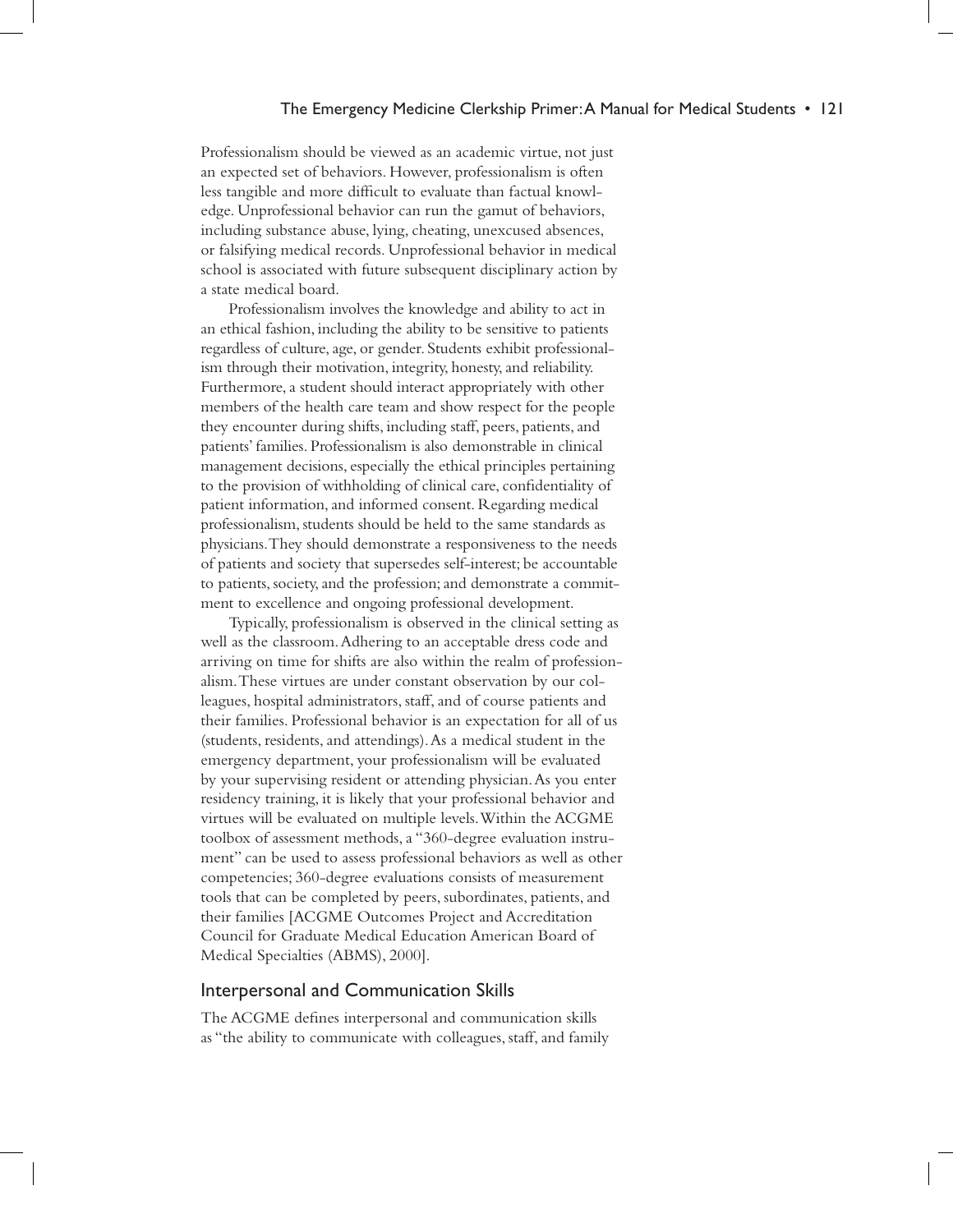#### 122 • Introduction to the Core Competencies

and to employ effective interpersonal skills that revolve around the care of a patient." These skills go far beyond the ability to interview a patient and obtain an adequate history and are vital to the development of a competent, caring physician. Students must be able to demonstrate interpersonal and communication skills that result in effective information exchange and interaction with patients, families, and staff. This skill will become increasingly important when dealing with issues such as obtaining informed consent, delivering bad news, and resolving conflicts. The public has an expectation that a physician should be able to communicate in a caring and compassionate manner. Interpersonal and communication skills encompass the effective establishment of a relationship with a patient and the ability to communicate with others on the health care team to deliver sound medical care. Students must also use effective listening skills and elicit and provide information using nonverbal, explanatory, questioning, and writing skills—each of which is crucial to your ability to work effectively with others as a member of the health care team. In addition, each of us needs to be aware of the image that we project and how we are perceived by others.

As emergency physicians, we pride ourselves on our interpersonal and communication skills. Every day we interact with patients and families in pain and stressful situations. We have to develop rapport with our patients when they are most vulnerable, and at times we have to deliver bad news. Our frequent interactions with primary care physicians, subspecialty consultants, and admission teams demand that we communicate effectively with our professional colleagues to provide high-quality medical care.

### Suggested Reading

Accreditation Council for Graduate Medical Education (AC-GME). *ACGME Program Requirements for Graduate Medical Education in Emergency Medicine.* 2007. Available at: www. acgme.org/acWebsite/downloads/ RRC\_progReq/ 110emergencymed07012007.pdf. Accessed March 10, 2008.

This document outlines the program requirements for emergency medicine residency training.

ACGME Outcomes Project and Accreditation Council for Graduate Medical Education American Board of Medical Specialties (ABMS). *Toolbox of Assessment Methods.* 2000. Available at: www.acgme.org/Outcome/assess/Toolbox.pdf. Accessed March 10, 2008.

This document includes descriptions of assessment methods.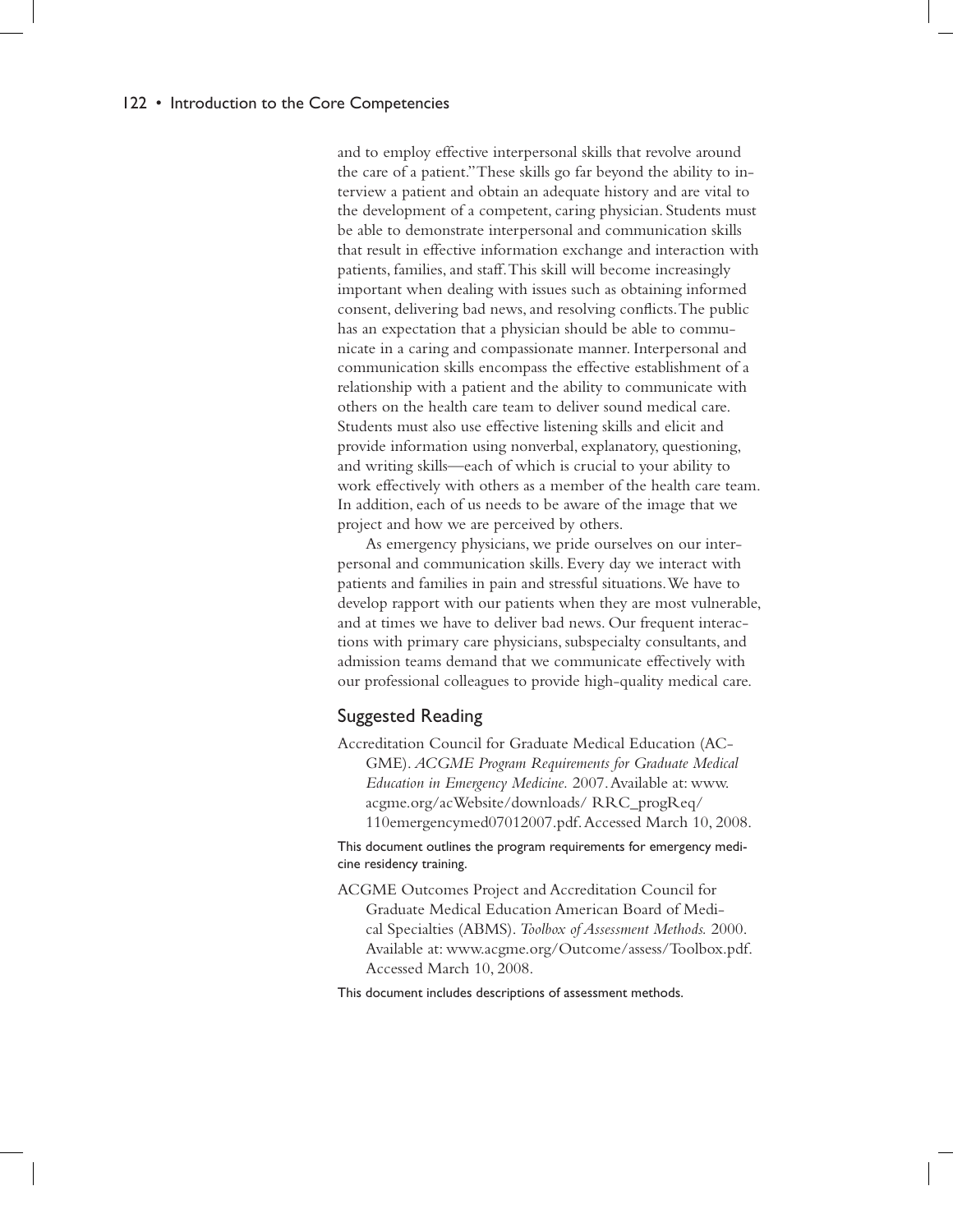#### The Emergency Medicine Clerkship Primer: A Manual for Medical Students • 123

Naradzay JFX. COBRA laws and EMTALA. eMedicine; 2006. Available at: www.emedicine.com/emerg/topic737.htm. Accessed March 10, 2008.

#### This article reviews the EMTALA statute.

National Coalition on Health Care. *Facts of Health Insurance Coverage.* Washington, DC: National Coalition on Health Care. Available at: www.nchc.org/facts/coverage.shtml. Accessed March 11, 2008.

#### This document provides fats on health insurance coverage.

Nawar EW, Niska RW, Xu J. National Hospital Ambulatory Medical Care Survey: 2005 Emergency Department Summary. *Adv Data.* 2007;386:1–32. Available at: www.cdc.gov/nchs/ data/ad/ad386.pdf. Accessed April 18, 2008.

This article reviews nationally representative data on emergency department care in the United States. Data are from the 2005 National Hospital Ambulatory Medical Care Survey (NHAMCS).

Stahmer SA, Ellison SR, Jubanyik KK, et al. Integrating the core competencies: proceeding from the 2005 Academic Assembly Consortium. *Acad Emerg Med.* 2007;14:80–94.

This report provides a summary discussion of the status of integration of the core competencies into emergency medicine training programs in 2005.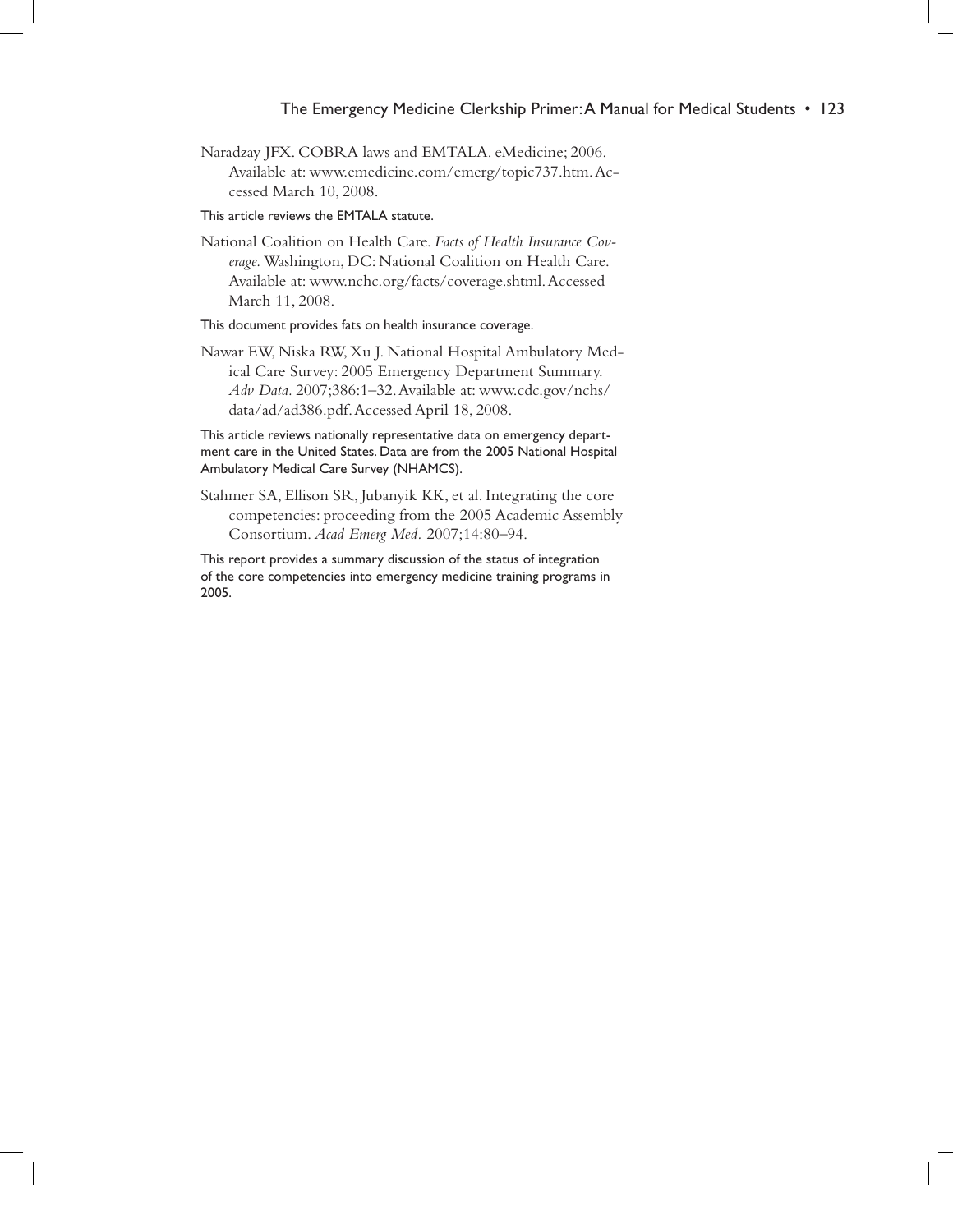124 • Introduction to the Core Competencies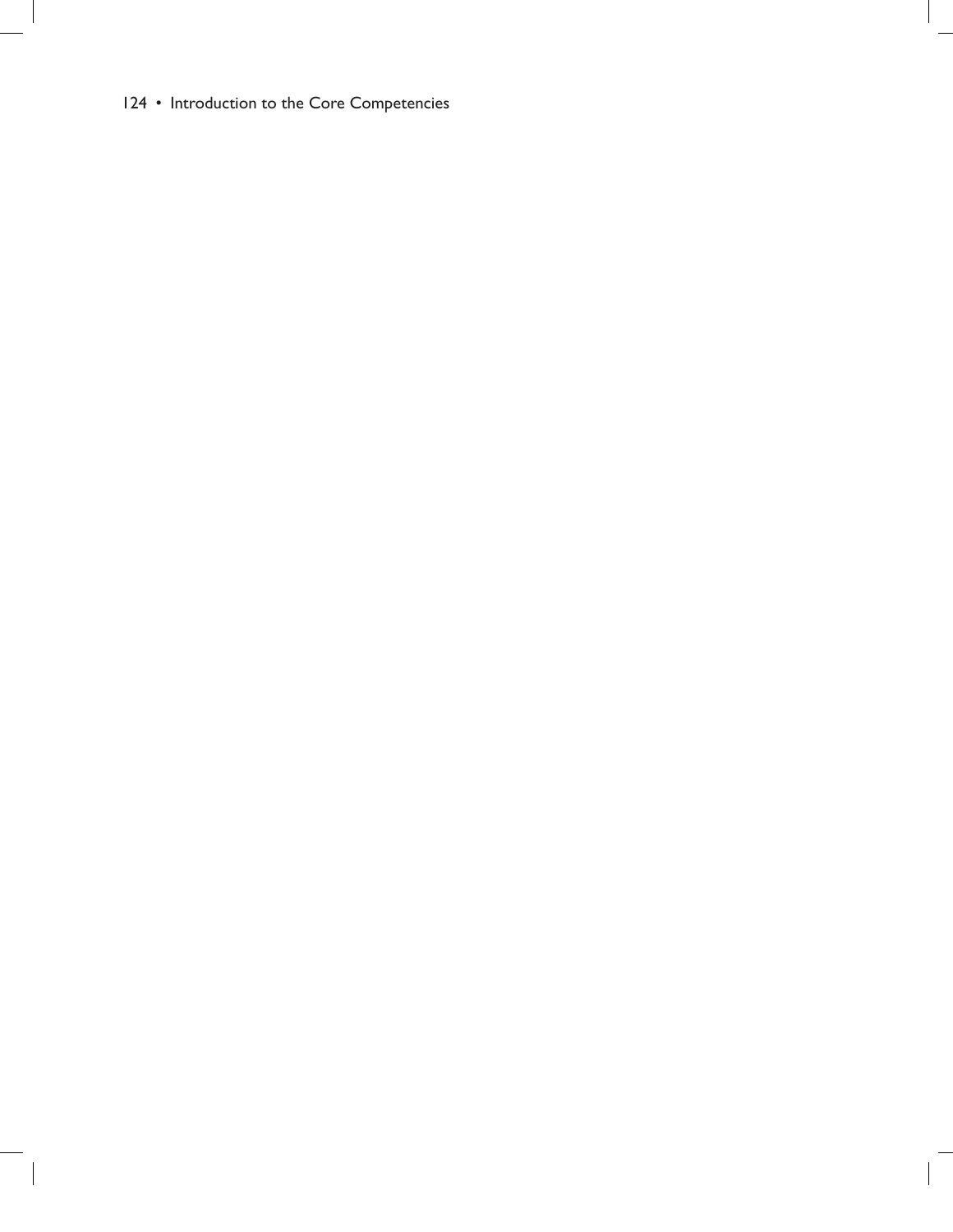# *Advice for Medical Students Considering Emergency Medicine as a Career*

SOME MEDICAL STUDENTS will focus on a career path early in medical school, whereas many others will identify their interests during their third year of medical school as they are experiencing clinical rotations. Some however, may still enter their senior year of medical school not being sure what career path is awaiting them. Two important questions will help guide a student's decision as he or she considers emergency medicine as a career. "Is emergency medicine the right choice for me?" and "Am I the right choice for emergency medicine?"

These two questions are equally important. For students to make an informed decision about their interest in emergency medicine as a career, they should be knowledgeable about what lies ahead of them in residency training and beyond. Although it is never too late to consider emergency medicine as a career, the earlier the better. Because most if not all students who will be receiving this manual are in their clinical years, we are approaching the advice section from the standpoint of a junior or senior medial student. Seek out resources at your home institution; contact the emergency medicine clerkship director, research director, residency director, or chairperson. Emergency medicine residents may also serve as a source of information. Consider contacting the emergency medicine chief resident at your institution. It is never too early to find a clinical advisor who can provide advice as you embark along the road to find out what is the best specialty match for you. It is not mandatory that your clinical advisor practice the specialty that you are interested in; however, the best person to provide advice about our specialty is an emergency physician, with the same being said for other specialties.

Two important questions will help guide a student's decision as he or she considers emergency medicine as a career. "Is emergency medicine the right choice for me?" and "Am I the right choice for emergency medicine?"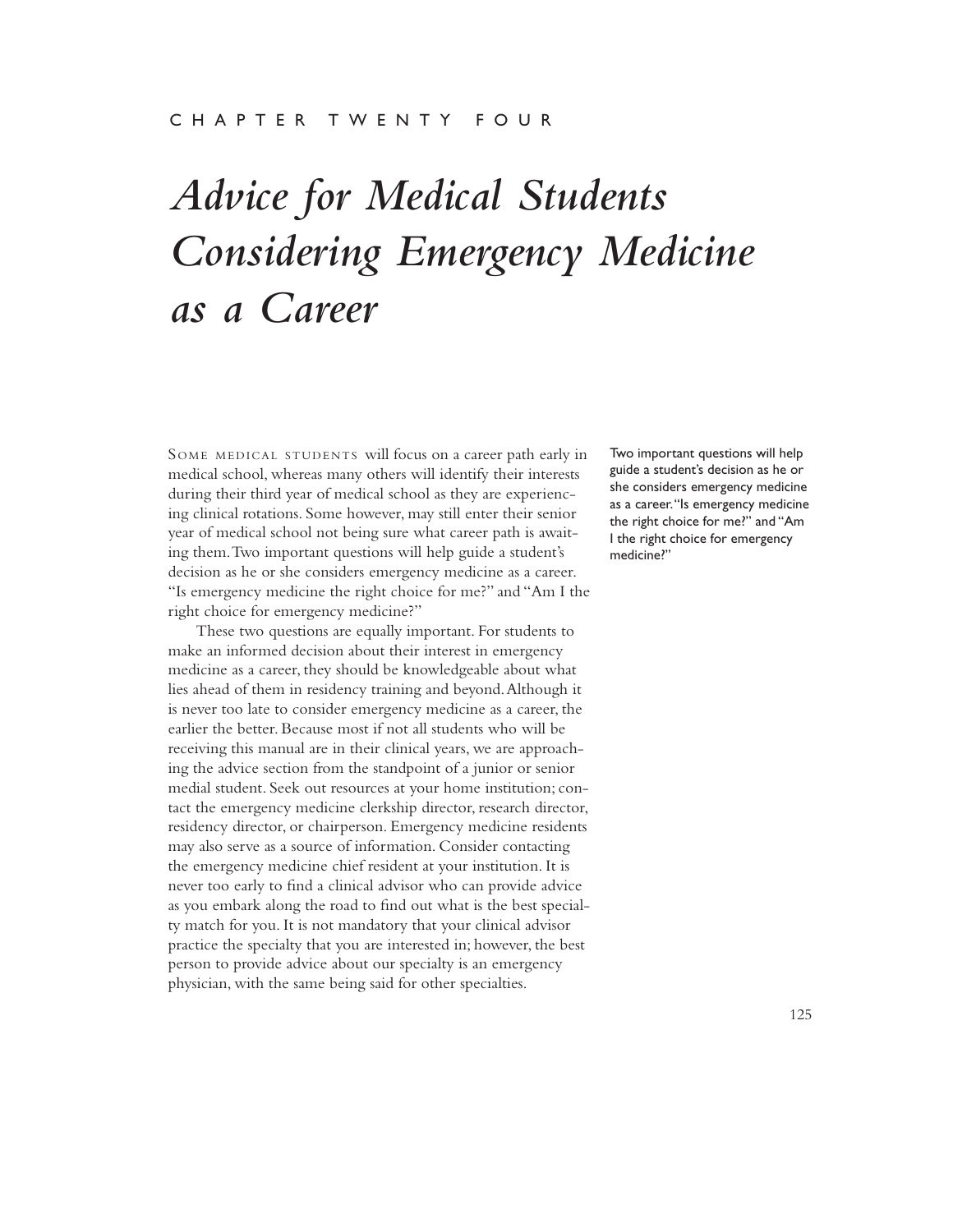# Emergency Medicine Organizations With Dedicated Information Available for Medical Students

- American Academy of Emergency Medicine (http://aaem.org/index.php)
- Emergency Medicine Residents Association (www.emra.org/)
- Clerkship Directors in Emergency Medicine (www.saem.org/CDEM/)

You may also consider enlisting the help of your medical school to provide you with a list of names and contact information for recent medical school graduates who are presently enrolled in an emergency medicine residency program. Valuable information can be obtained from someone who was in your shoes just a year or two ago. Emergency medicine residents can be a valuable resource for information pertaining to specific emergency medicine residency programs, the residency application and interview process, and general information regarding emergency medicine residency training.

To make the best decision possible about your career path, you should try to be as informed as possible.

You should also consider spending some time shadowing one or more of the emergency medicine faculty members at your institution. This can be accomplished during evening or weekend hours when you have more free time. Shadowing serves a few purposes. First and foremost, it gives you an opportunity for more exposure to the specialty of emergency medicine, thus allowing you to make a better-informed decision about your career interests. By spending some time in the emergency department, you will get to know the residents and attendings and become more familiar with how the emergency department works. Lastly, by spending time in the emergency department you can gain valuable clinical experience.

To determine if emergency medicine is the right career for you, or if you have already decided, consider taking a look at the following resources;

- AAEM Rules of the Road for Medical Students is an online textbook written by emergency medicine residents and faculty that addresses many issues pertinent to medical students applying to emergency medicine residency training (www. aaemrsa.org/rules\_road.shtml).
- The Medical Student Survival Guide is a resource for students applying to emergency medicine residency training (www.emra.org/ emra\_bookstore.aspx?id=34122).
- An Applicant's Evaluation of an Emergency Medicine Internship and Residency (Koscove, 1990). This article contains a list of suggested interview questions that may be of assistance for the student applying to emergency medicine residency training.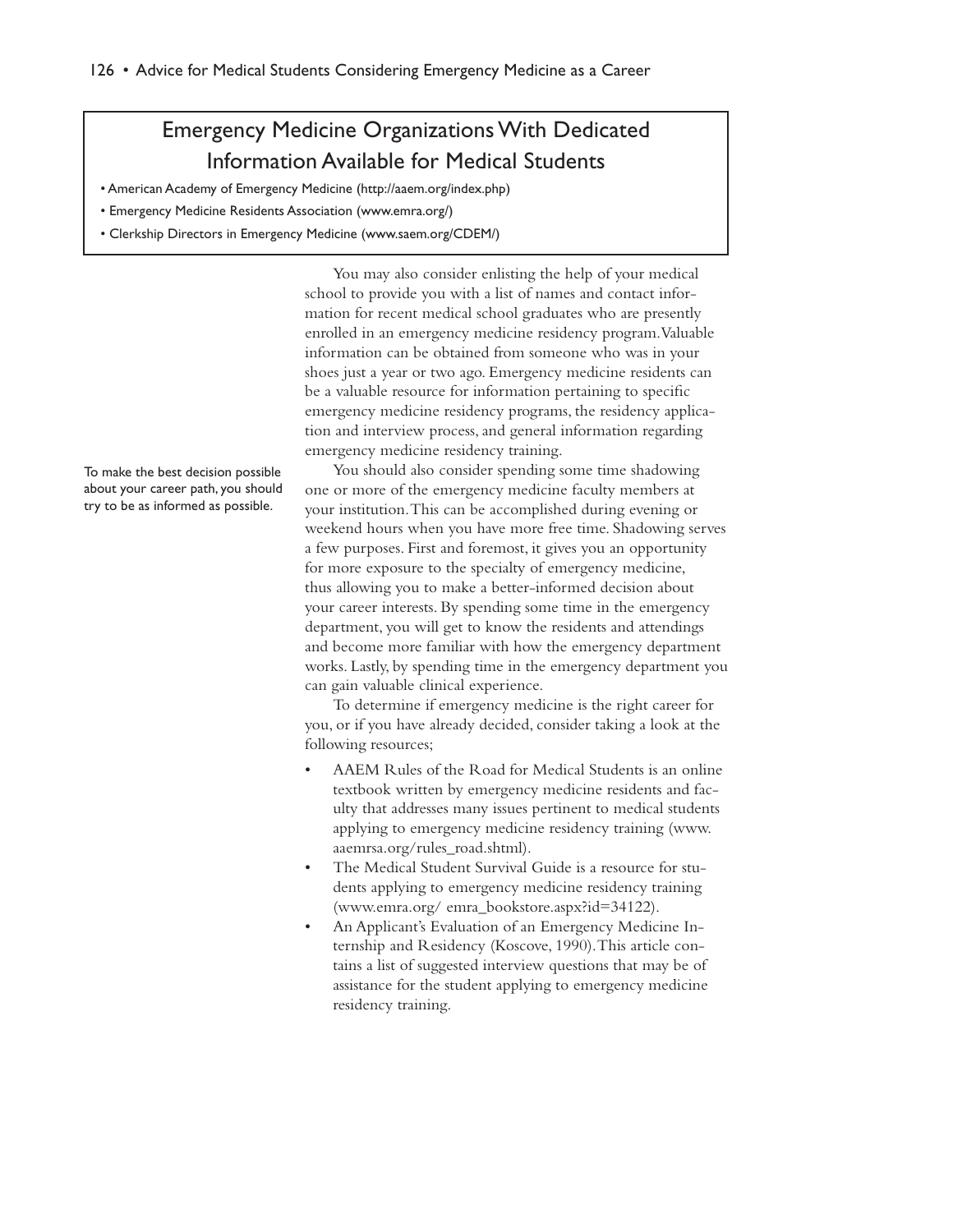- Evaluating Applicants to Emergency Medicine Residency Programs (Balentine et al., 1999). This article reviews the literature related to the selection process of medical students to emergency medicine residency programs.
- Selection Criteria for Emergency Medicine Residency Applicants (Crane and Ferraro, 2000). This article provides criteria used by emergency medicine residency selection committees to select their residents.
- Becoming an Emergency Medicine Resident: A Practical guide for Medical Students (Lotfipour, et al. 2008)

In addition, a number of professional organizations within our specialty have dedicated information available for medical students, which can be of help to review; these include the American Academy of Emergency Medicine, the Emergency Medicine Residents Association, and the Clerkship Directors in Emergency Medicine.

Other resources that students, regardless of career interest, should be aware of, they include the following:

- 1. AMA FREIDA Online is a database with more than 8,200 graduate medical education programs accredited by the AC-GME, as well as more than 200 combined specialty programs (www.ama-assn.org/ama/pub/category/2997.html).
- 2. Charting Outcomes in the Match, 2009. This report documents how applicant qualifications affect match success. Available at: www.nrmp.org/data/index.html. Accessed September 23, 2010.
- 3. AAMC Roadmap to Residency: From Application to the Match and Beyond is a publication that provides comprehensive information about the process of applying to graduate medical education programs in the United States (https:// services.aamc.org/Publications/showfile.cfm?file=version78. pdf&prd\_id=183&prv\_id=222&pdf\_id=78).

Emergency medicine is not for everyone. This can be said for every other medical and surgical specialty. Emergency medicine is an increasingly popular specialty sought after by some of the best and brightest medical students. Although not exclusionary, the specialty is becoming more competitive. In 2008, more than 98% of PGY-1 positions offered were filled on match day (National Resident Matching Program, 2008). Results from the 2007 match reported that the mean USMLE Step 1 score for U.S. seniors matching in emergency medicine residency training programs was 220, and the mean for USMLE step 2 scores was 227. Each of these scores is above the national mean.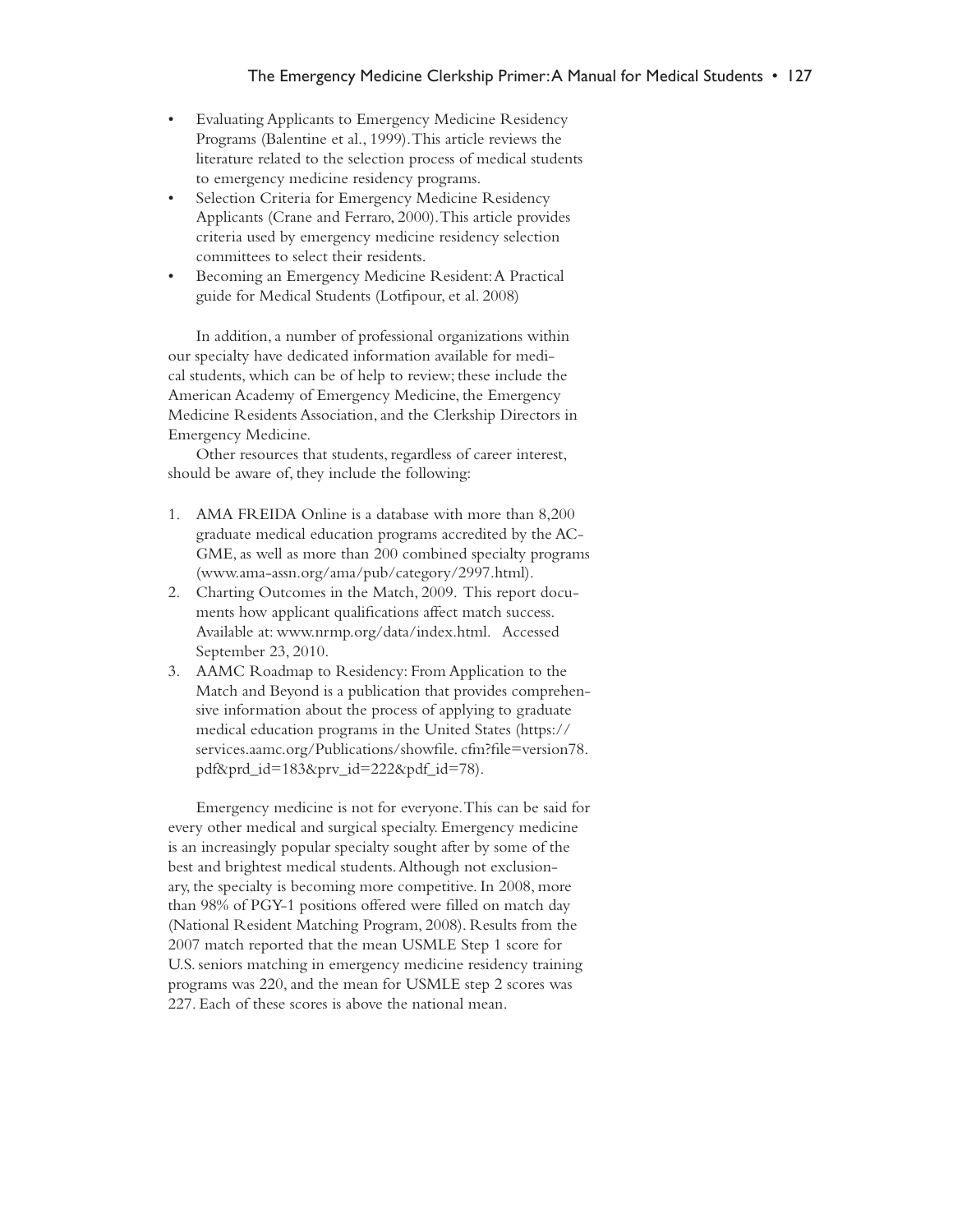To make the best decision possible about your career path, you should try to be as informed as possible. Try to get advice from multiple sources. We will review for you some of the unique aspects of our specialty that appear to be reasons why an increasing number of students choose emergency medicine. Emergency physicians pass the "airplane litmus test." You probably are asking yourself, what is the airplane litmus test? Remember these words, "Is there a doctor on board?" It's kind of a frightening statement if you are at 35,000 feet above the Atlantic Ocean. What other specialist could you envision who is better prepared to handle an in-flight unexpected medical emergency? Emergency medicine residency training emphasizes an approach to crisis management. On a day-to-day basis, we are faced with patients presenting across all spectrums of age, pathology, and severity. Our doors never close. The specialty of emergency medicine is actually growing in breadth and scope of practice, whereas many other specialties are becoming increasingly specialized and narrow in focus.

Emergency physicians are becoming proficient with bedside ultrasonography, procedural sedation, airway management, and other skills. Over the past decade, emergency physicians have also made tremendous inroads into a number of medical school administrations across the country serving as course and clerkship directors, developing standardized patient and procedural skills programs, and directing Simulation Centers. Some of the more exciting aspects of our specialty are highlighted here:

- 1. Every shift is different. This is an understatement. There is no routine day at work. Shift work also provides for some degree of flexibility, allowing you to balance your career with your personal life.
- 2. The approach to patient care is team based. The emergency physician leads the team of nurses, ancillary staff, residents, and students to help manage and treat a multitude of patients. Cohesive camaraderie is an appealing part of our specialty.
- 3. The emergency physician is the ultimate detective. Emergency physicians encounter endless numbers of undifferentiated patients. Some presentations are straightforward, and others require an in-depth, systematically applied evaluation. Emergency physicians are the ultimate diagnosticians in the medical community.
- 4. Decisionmaking ability is critical. Almost on a daily basis, emergency physicians are faced with making critical decisions. Patients come into the emergency department in cardiac arrest, in respiratory distress, with acute abdominal pain, with an altered mental status, and more. Certain cases require split-second decisionmaking, whereas others allow for more thought and reflection.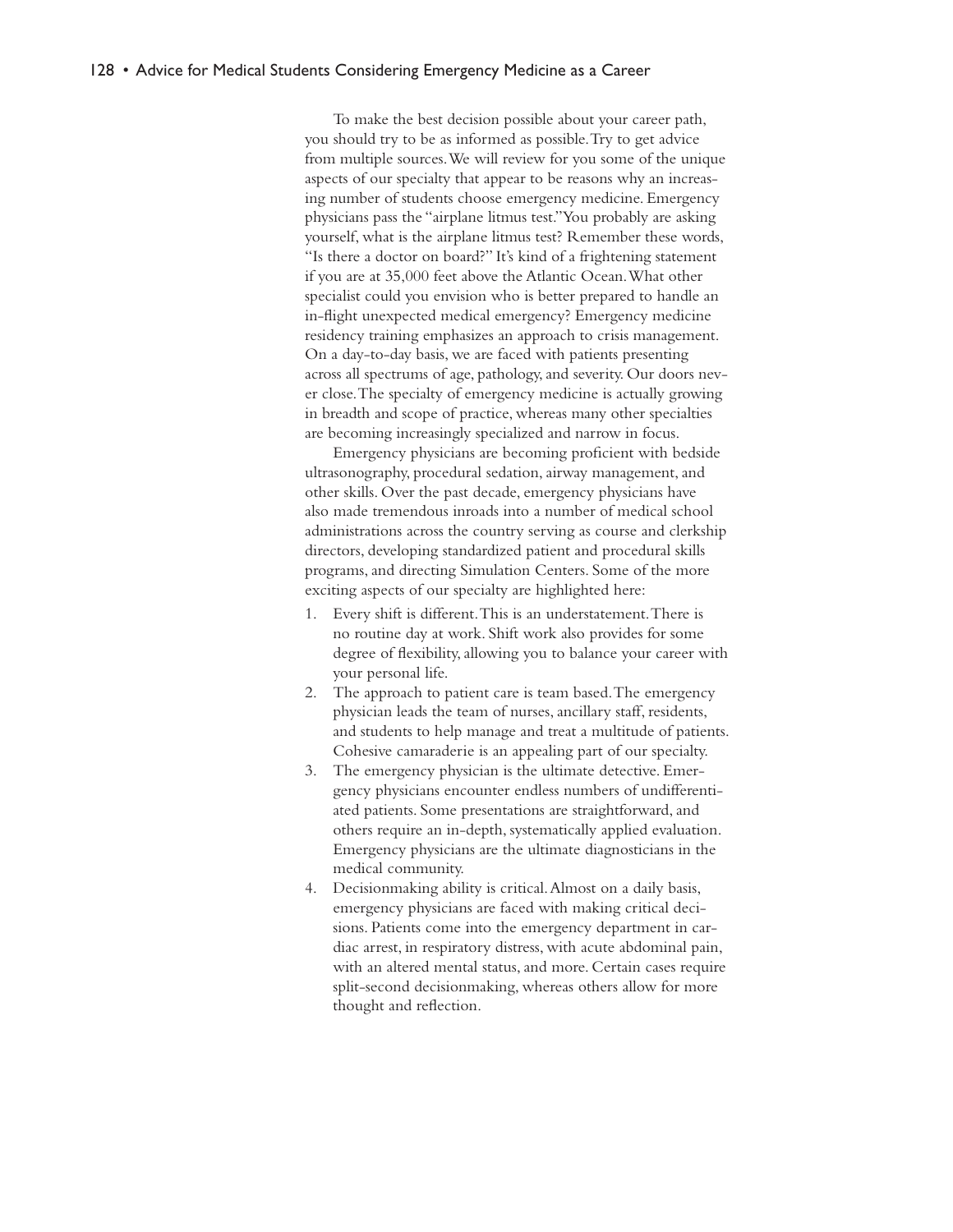5. Varied practice opportunities. There are a wide variety of practice opportunities and models available for emergency physicians. These range from the university-based academic emergency medicine physician to the community-based emergency physicians. Many opportunities exist for fellowship training, including EMS and disaster medicine, toxicology, pediatric emergency medicine, sports medicine, ultrasound, administration, education, hyperbaric medicine, critical care, and more. Because of the diversity of training, emergency physicians can also branch out into other venues, including practicing cruise ship medicine, managing international outreach programs, managing largevenue domestic events, or providing medical command for citywide or statewide EMS systems.

Despite the many opportunities within our specialty, emergency medicine is not a good career choice for everyone. As with any medical or surgical specialty, there are some perceived negative aspects to the field. These include the following:

- 1. Lack of patient continuity and follow-up: Emergency physicians practice in an environment that is very different from an office-based physician. We do not have our own private patients. Therefore, we rarely have the opportunity for any long-term relationship with our patients. Although many emergency departments have their "frequent flyers," the majority of physician–patient encounters are like two ships passing in the night, never to be seen again. However, some emergency physicians call a patient after discharge to find out how the patient is feeling or contact the inpatient team or primary physician to obtain follow-up information.
- 2. Shift work. Although shift work has its benefits, it also has its drawbacks. Shift work can be taxing on the body and cause disruption in the sleep–wake cycle because of its effect on the circadian rhythm. Emergency physicians work days, evenings, nights, weekends, and holidays. Because the emergency department never closes, shift work scheduling requires that someone always be working, sometimes during less-thandesirable times.
- 3. Nonurgent complaints. Close to 50% of the patients seen in emergency departments across the country are for nonurgent complaints. Unlike the overdramatization of the emergency department on television, many patients we encounter will have low-acuity complaints such as a sore throat, cough, congestion, minor trauma, and the like. In reality, this is not the case because many patients we encounter will have runof-the-mill complaints such as a sore throat, cough, conges-

Emergency medicine residency training emphasizes an approach to crisis management.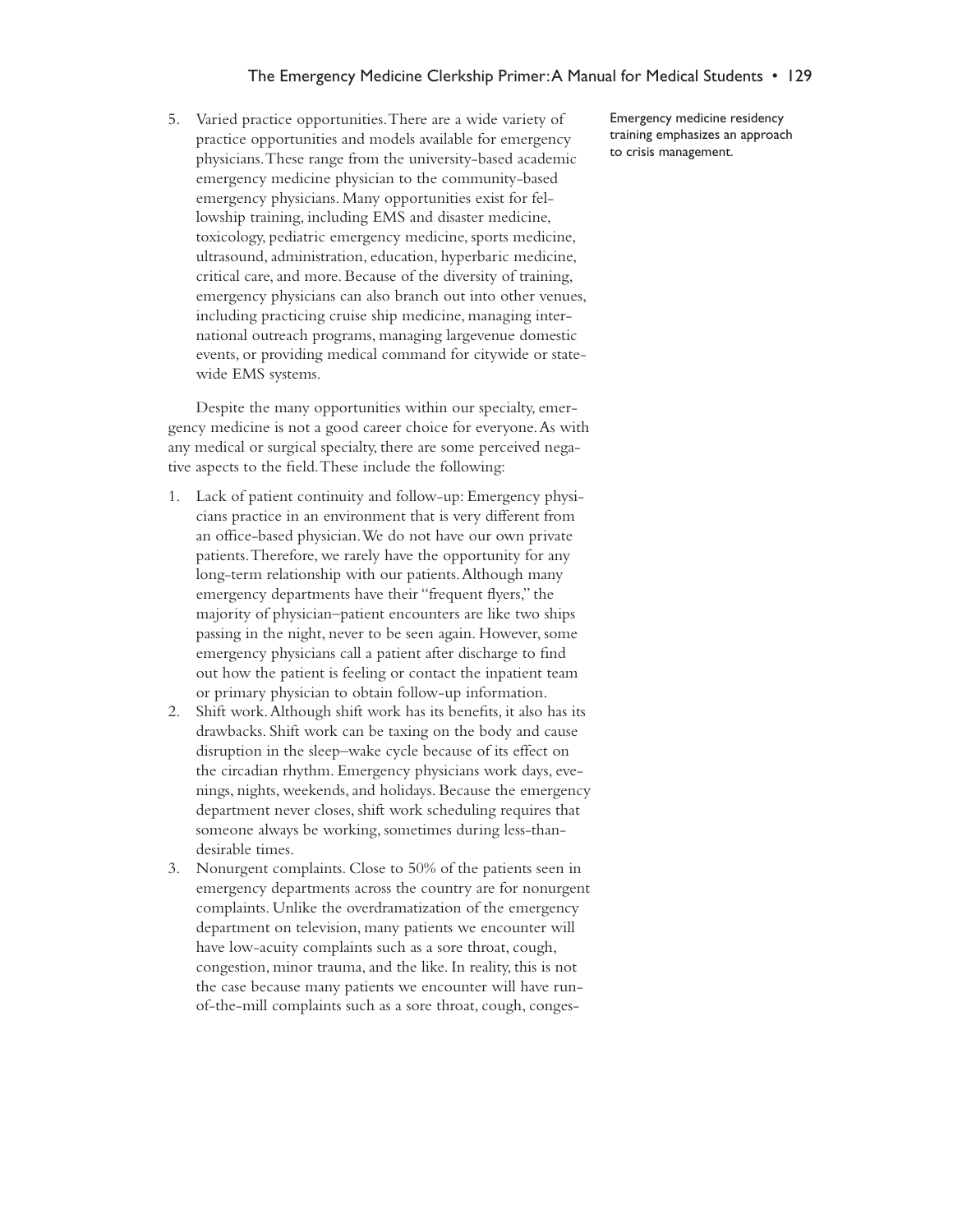tion, minor trauma, and the like. Many of these cases can be adequately cared for in an ambulatory care setting, but for any number of reasons, the emergency department serves as the primary site of health care for a large number of these patients. For some emergency physicians, this can be a source of frustration.

4. The emergency department is a fishbowl. For those who work in the emergency department, it is not uncommon for the practice of medicine to be viewed as if we are working in a fishbowl, meaning everyone can look in from the outside. This is commonly referred to as "Monday morning quarterbacking." Everything is easier when looked at in retrospect. A bad patient outcome or an unexpected turn of events can at times be inappropriately magnified. Some people do not handle this type of scrutiny well.

There are certain qualities and personality traits that might suggest you are a "fit" for emergency medicine. Because of the unpredictable and collaborative approach to providing care in the emergency department, emergency physicians are extremely adept at multitasking, making timesensitive decisions despite limited patient information, remaining calm under pressure, and thinking creatively in troubleshooting day-to-day problems. To excel in our specialty, you must also have excellent communication skills and enjoy working closely as a team with nurses and other ancillary staff.

Remember, making a career choice must be an informed decision. Seek out a mentor and an advisor. Gather information and solicit advice from as many different sources as possible. Ask many questions. Making a career choice is one of the biggest decisions you will ever make in your life. Put the time in to make the right decision. Good luck and enjoy your rotation!

## Suggested Reading

Antoine Kazzi, A, Schofer, JM. A*AEM Rules of the Road for Medical Students.* 2003. Available at: www.aaemrsa.org/rules\_road. shtml. Accessed March 10, 2008.

This is a comprehensive review of topics of interest for the medical student interested in emergency medicine.

Balentine J, Gaeta T, Spevack T. Evaluating applicants to emergency medicine residency programs. *J Emerg Med.* 1999;17:131– 134.

This article reviews the literature related to the selection process of medical students applying for emergency medicine residency programs.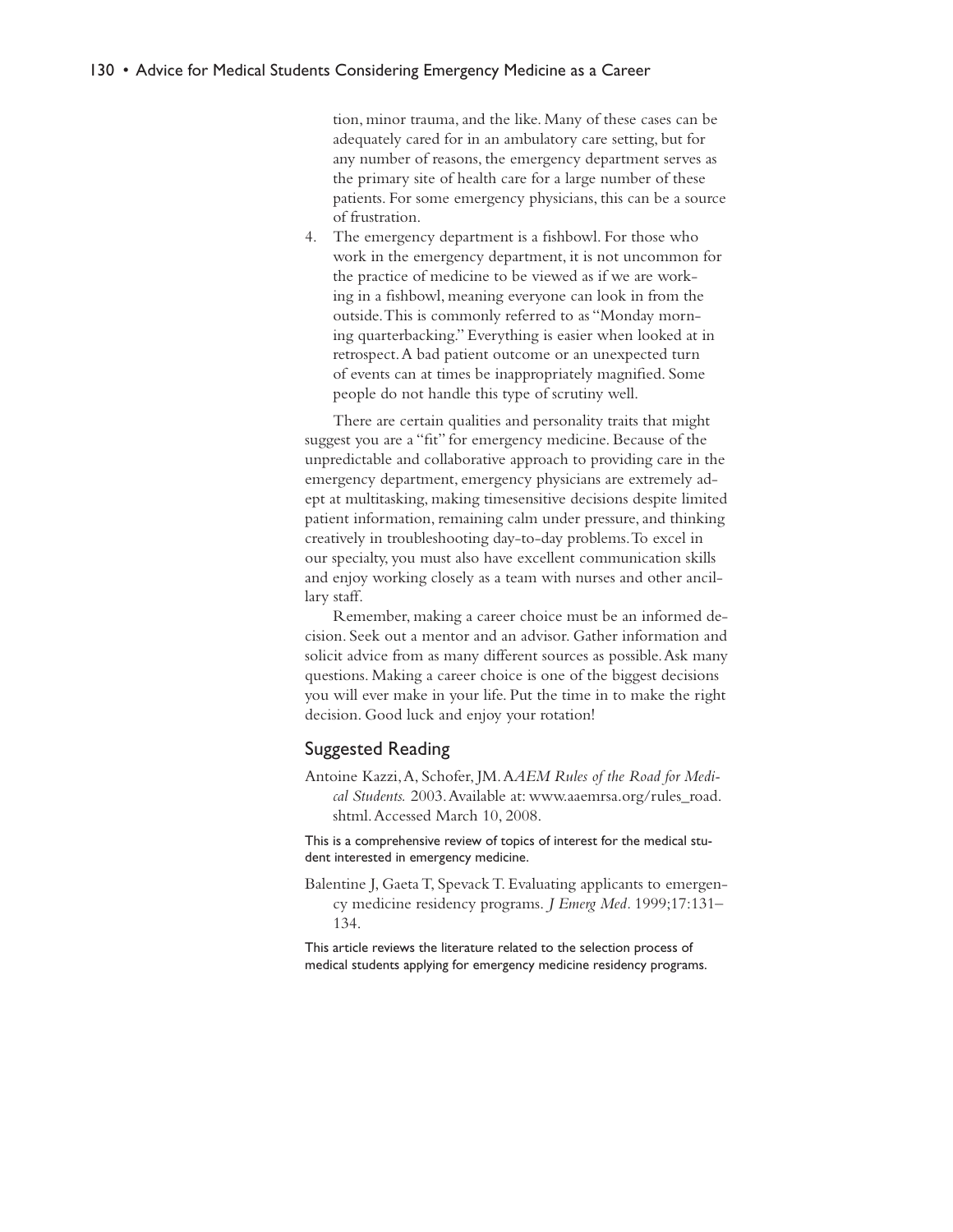Crane JT, Ferraro CM. Selection criteria for emergency medicine residency applicants. *Acad Emerg Med.* 2000;7:54–60.

This article reports the results of a survey of emergency medicine residency directors regarding selection criteria for applicants to emergency medicine residencies.

Harkin, KE, Cushman, JT. *The Medical Student Survival Guide.*  2nd ed. 2001. Available at: www.emra.org/emra\_bookstore. aspx?id=34122. Accessed March 10, 2008.

This book includes a number of topics of interest for the medical student interested in emergency medicine.

Koscove EM. An applicant's evaluation of an emergency medicine internship and residency. *Ann Emerg Med.* 1990;19:774– 780.

This article reviews pertinent information that an applicant to emergency residency programs should consider.

- Lotpifour S, Luu R, hayden SR, et al. Becoming an emergency medicine resident: A practical guide for medical students. J Emerg Med. 2008;35:339–344.
- National Resident Matching Program. Results and Data. Table 7, All Applicants Matched to PGY-1 Positions by Specialty, 1999–2007. Available at: www.nrmp.org/data/ resultsanddata2007.pdf. Accessed March 25, 2008.

This document reports the results from the 2008 National Residency Match.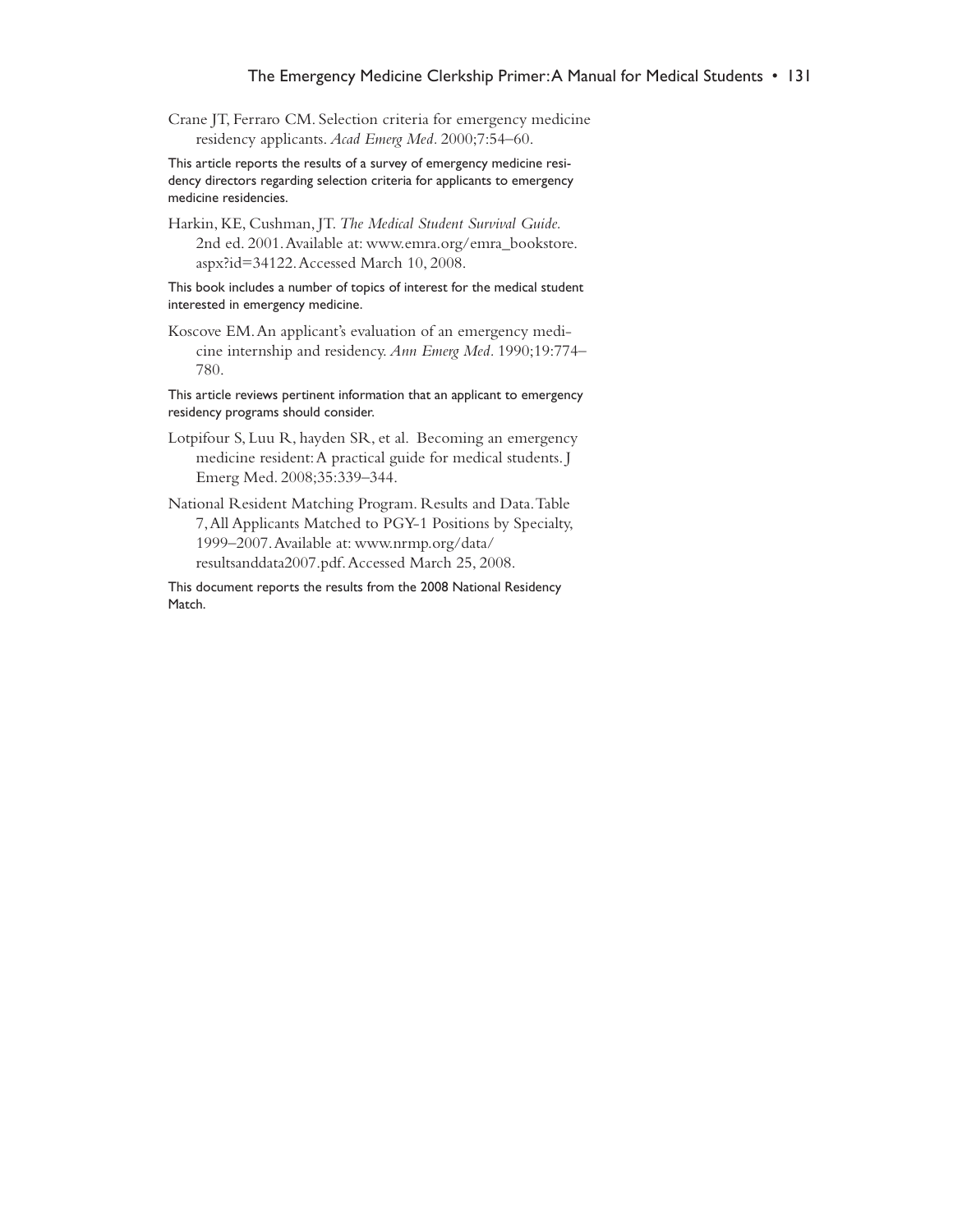# 132 • Advice for Medical Students Considering Emergency Medicine as a Career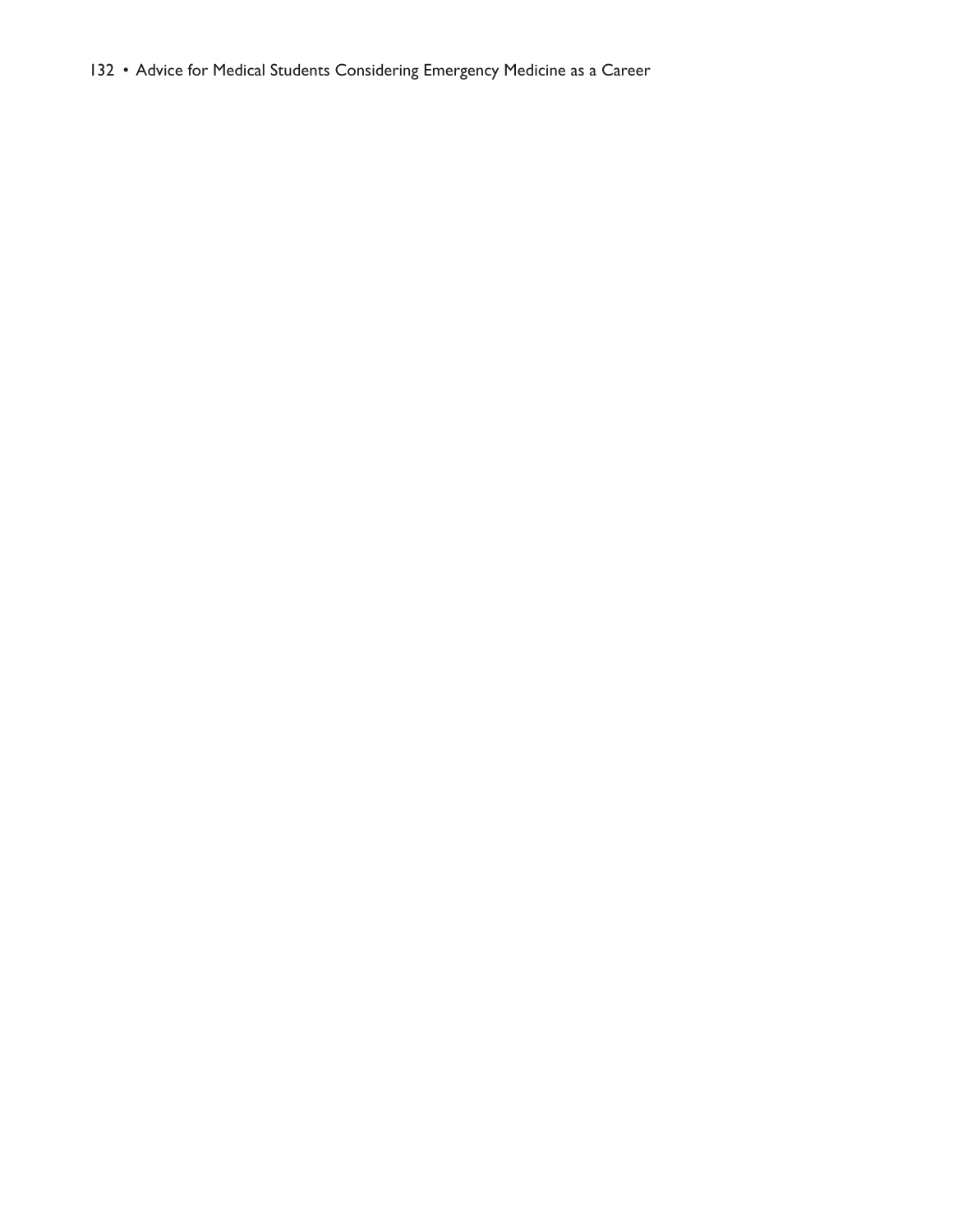# *Abbreviations and Acronyms*

| AAA          | abdominal aortic aneurysm                               |
|--------------|---------------------------------------------------------|
| AAEM         | American Academy of Emergency Medicine                  |
| ABEM         | American Board of Emergency Medicine                    |
| ABG          | arterial blood gas                                      |
| ABMS         | American Board of Medical Specialties                   |
| ACEP         | American College of Emergency Physicians                |
| <b>ACGME</b> | Accreditation Council for Graduate<br>Medical Education |
| AMA          | against medical advice                                  |
| AOA          | American Osteopathic Association                        |
| AOBEM        | American Osteopathic Board of Emergency<br>Medicine     |
| <b>CDEM</b>  | Academy of Clerkship Directors in Emergency<br>Medicine |
| COHb         | carboxyhemoglobin                                       |
| <b>CORD</b>  | Council of Emergency Medicine Residency<br>Directors    |
| <b>CQI</b>   | continuous quality improvement                          |
| <b>CT</b>    | computed tomography                                     |
| ECG          | electrocardiogram                                       |
| <b>EMBU</b>  | emergency medicine bedside ultrasound                   |
| <b>EMRA</b>  | <b>Emergency Medicine Residents Association</b>         |
|              |                                                         |